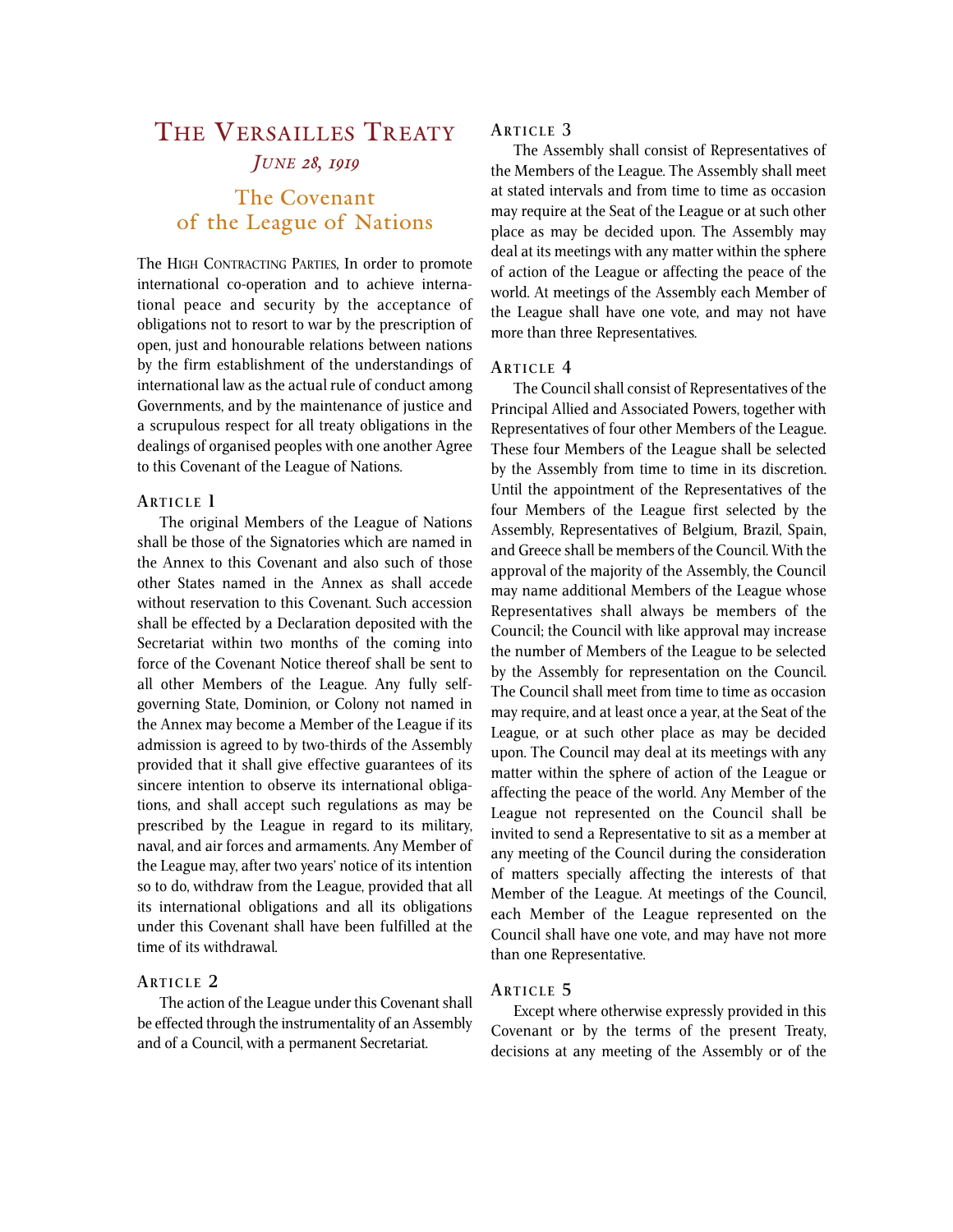Council shall require the agreement of all the Members of the League represented at the meeting. All matters of procedure at meetings of the Assembly or of the Council, including the appointment of Committees to investigate particular matters, shall be regulated by the Assembly or by the Council and may be decided by a majority of the Members of the League represented at the meeting. The first meeting of the Assembly and the first meeting of the Council shall be summoned by the President of the United States of America.

#### **ARTICLE 6**

The permanent Secretariat shall be established at the Seat of the League. The Secretariat shall comprise a Secretary General and such secretaries and staff as may be required. The first Secretary General shall be the person named in the Annex; thereafter the Secretary General shall be appointed by the Council with the approval of the majority of the Assembly. The secretaries and staff of the Secretariat shall be appointed by the Secretary General with the approval of the Council. The Secretary General shall act in that capacity at all meetings qf the Assembly and of the Council. The expenses of the Secretariat shall be borne by the Members of the League in accordance with the apportionment of the expenses of the International Bureau of the Universal Postal Union.

#### **ARTICLE 7**

The Seat of the League is established at Geneva. The Council may at any time decide that the Seat of the League shall be established elsewhere. All positions under or in connection with the League, including he Secretariat, shall be open equally to men and women. Representatives of the Members of the League and officials of he League when engaged on the business of the League shall enjoy diplomatic privileges and immunities. The buildings and other property occupied by the League or its officials or by Representatives attending its meetings sha11 be inviolable.

#### **ARTICLE 8**

The Members of the League recognise that the maintenance of peace requires the reduction of national armaments to the lowest point consistent with national safety and the enforcement by common action of international obligations. The Council, taking account of the geographical situation and circumstances of each State, shall formulate plans for such reduction for the consideration and action of the several Governments. Such plans shall be subject to reconsideration and revision at least every ten years. After these plans shall have been adopted by the several Governments, the limits of armaments therein fixed shall not be exceeded without the concurrence of the Council. The Members of the League agree that the manufacture by private enterprise of munitions and implements of war is open to grave objections. The Council shall advise how the evil effects attendant upon such manufacture can be prevented, due regard being had to the necessities of those Members of the League which are not able to manufacture the munitions and implements of war necessary for their safety. The Members of the League undertake to interchange full and frank information as to the scale of their armaments, their military, naval, and air programmes and the condition of such of their industries as are adaptable to war-like purposes.

#### **ARTICLE 9**

A permanent Commission shall be constituted to advise the Council on the execution of the provisions of Articles 1 and 8 and on military, naval, and air questions generally.

#### **ARTICLE 10**

The Members of the League undertake to respect and preserve as against external aggression the territorial integrity and existing political independence of all Members of the League. In case of any such aggression or in case of any threat or danger of such aggression the Council shall advise upon the means by which this obligation shall be fulfilled.

## **ARTICLE 11**

Any war or threat of war, whether immediately affecting any of the Members of the League or not, is hereby declared a matter of concern to the whole League, and the League shall take any action that may be deemed wise and effectual to safeguard the peace of nations. In case any such emergency should arise the Secretary General shall on the request of any Member of the League forthwith summon a meeting of the Council. It is also declared to be the friendly right of each Member of the League to bring to the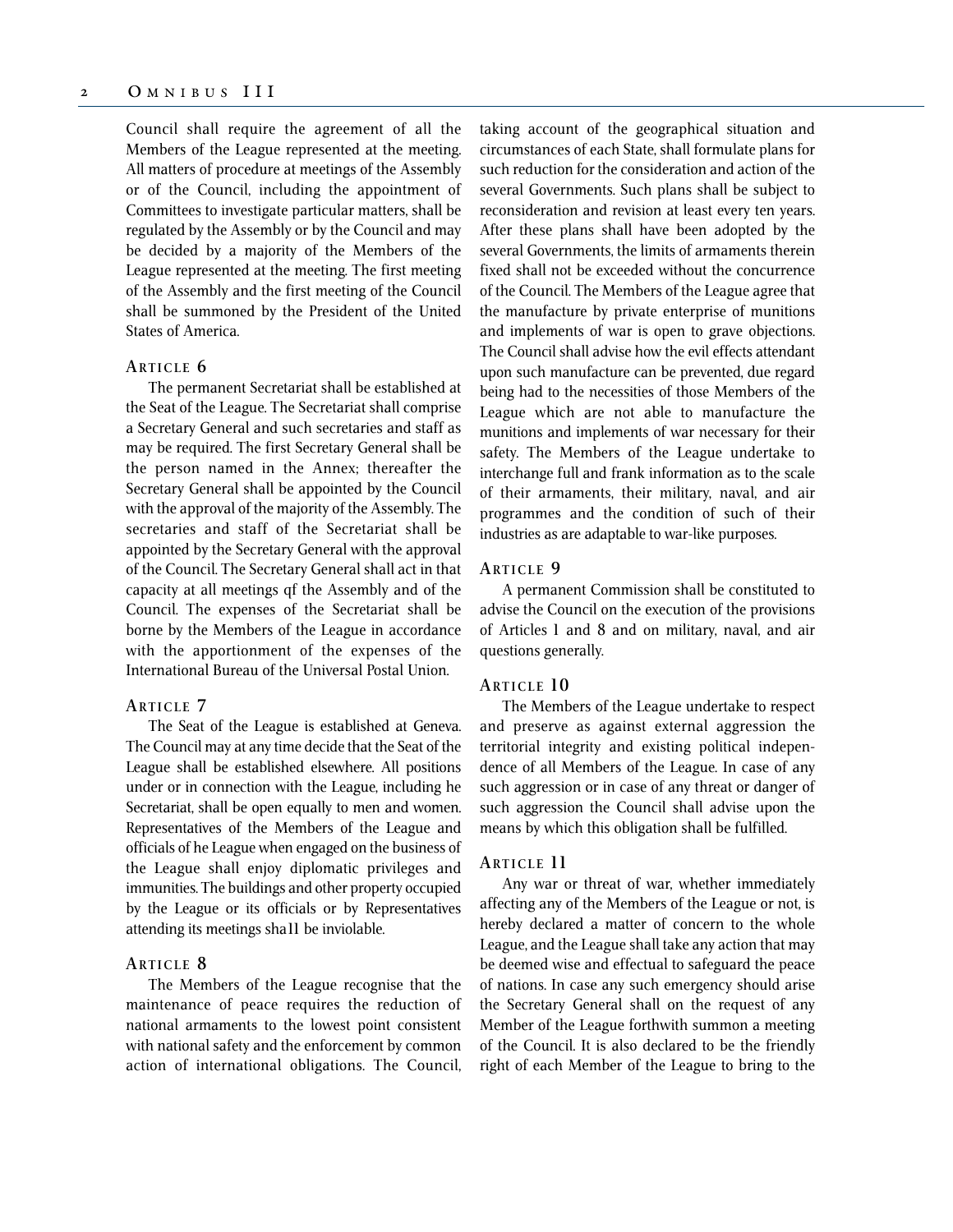attention of the Assembly or of the Council any circumstance whatever affecting international relations which threatens to disturb international peace or the good understanding between nations upon which peace depends.

#### **ARTICLE 12**

The Members of the League agree that if there should arise between them any dispute likely to lead to a rupture, they will submit the matter either to arbitration or to inquiry by the Council, and they agree in no case to resort to war until three months after the award by the arbitrators or the report by the Council. In any case under this Article the award of the arbitrators shall be made within a reasonable time, and the report of the Council shall be made within six months after the submission of the dispute.

#### **ARTICLE 13**

The Members of the League agree that whenever any dispute shall arise between them which they recognise to be suitable for submission to arbitration and which cannot be satisfactorily settled by diplomacy, they will submit the whole subject-matter to arbitration. Disputes as to the interpretation of a treaty, as to any question of international law, as to the existence of any fact which if established would constitute a breach of any international obligation, or as to the extent and nature of the reparation to be made or any such breach, are declared to be among those which are generally suitable for submission to arbitration. For the consideration of any such dispute the court of arbitration to which the case is referred shall be the Court agreed on by the parties to the dispute or stipulated in any convention existing between them. The Members of the League agree that they will carry out in full good faith any award that may be rendered, and that they will not resort to war against a Member of the League which complies therewith. In the event of any failure to carry out such an award, the Council shall propose what steps should be taken to give effect thereto.

#### **ARTICLE 14**

The Council shall formulate and submit to the Members of the League for adoption plans for the establishment of a Permanent Court of International Justice. The Court shall be competent to hear and determine any dispute of an international character which the parties thereto submit to it. The Court may also give an advisory opinion upon any dispute or question referred to it by the Council or by the Assembly.

## **ARTICLE 15**

If there should arise between Members of the League any dispute likely to lead to a rupture, which is not submitted to arbitration in accordance with Article 13, the Members of the League agree that they will submit the matter to the Council. Any party to the dispute may effect such submission by giving notice of the existence of the dispute to the Secretary General, who will make all necessary arrangements for a full investigation and consideration thereof. For this purpose the parties to the dispute will communicate to the Secretary General, as promptly as possible, statements of their case with all the relevant facts and papers, and the Council may forthwith direct the publication thereof. The Council shall endeavour to effect a settlement of the dispute, and if such efforts are successful, a statement shall be made public giving such facts and explanations regarding the dispute and the terms of settlement thereof as the Council may deem appropriate. If the dispute is not thus settled, the Council either unanimously or by a majority vote shall make and publish a report containing a statement of the facts of the dispute and the recommendations which are deemed just and proper in regard thereto Any Member of the League represented on the Council may make public a statement of the facts of the dispute and of its conclusions regarding the same. If a report by the Council is unanimously agreed to by the members thereof other than the Representatives of one or more of the parties to the dispute, the Members of the League agree that they will not go to war with any party to the dispute which complies with the recommendations of the report. If the Council fails to reach a report which is unanimously agreed to by the members thereof, other than the Representatives of one or more of the parties to the dispute, the Members of the League reserve to themselves the right to take such action as they shall consider necessary for the maintenance of right and justice. If the dispute between the parties is claimed by one of them, and is found by the Council, to arise out of a matter which by international law is solely within the domestic jurisdiction of that party, the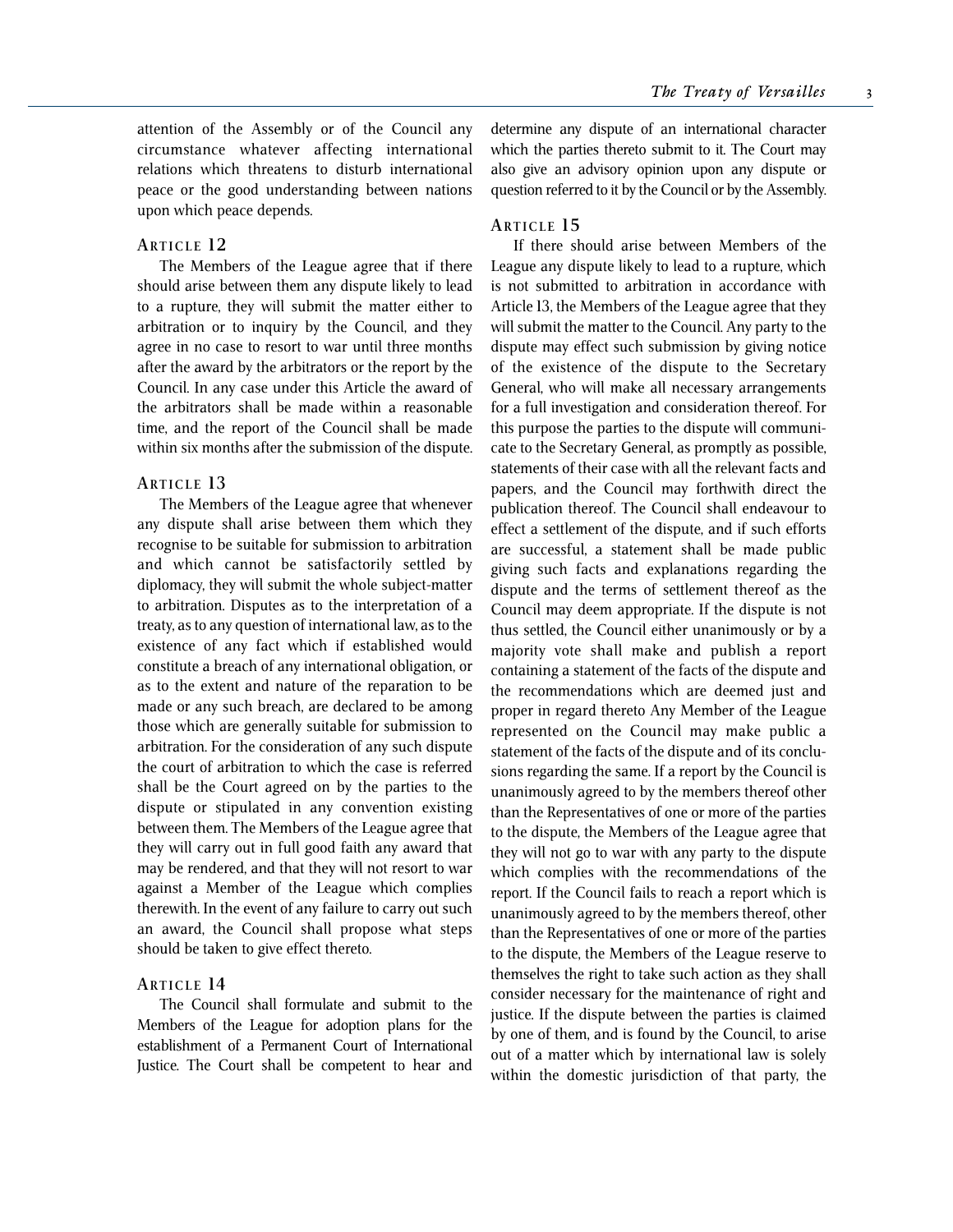Council shall so report, and shall make no recommendation as to its settlement. The Council may in any case under this Article refer the dispute to the Assembly. The dispute shall be so referred at the request of either party to the dispute, provided that such request be made within fourteen days after the submission of the dispute to the Council. In any case referred to the Assembly, all the provisions of this Article and of Article 12 relating to the action and powers of the Council shall apply to the action and powers of the Assembly, provided that a report made by the Assembly, if concurred in by the Representatives of those Members of the League represented on the Council and of a majority of the other Members of the League, exclusive in each case of the Representatives of the parties to the dispute shall have the same force as a report by the Council concurred in by all the members thereof other than the Representatives of one or more of the parties to the dispute.

#### **ARTICLE 16**

Should any Member of the League resort to war in disregard of its covenants under Articles 12, 13, or 15, it shall ipso facto be deemed to have committed an act of war against all other Members of the League, which hereby undertake immediately to subject it to the severance of all trade or financial relations, the prohibition of all intercourse between their nations and the nationals of the covenant-breaking State, and the prevention of all financial, commercial, or personal intercourse between the nationals of the covenant-breaking State and the nationals of any other State, whether a Member of the League or not. It shall be the duty of the Council in such case to recommend to the several Governments concerned what effective military, naval, or air force the Members of the League shall severally contribute to the armed forces to be used to protect the covenants of the League. The Members of the League agree, further, that they will mutually support one another in the financial and economic measures which are taken under this Article, in order to minimise the loss and inconvenience resulting from the above measures, and that they will mutually support one another in resisting any special measures aimed at one of their number by the covenant-breaking State, and that they will take the necessary steps to afford passage through their territory to the forces of any of the Members of the League which are co-operating to protect the covenants of the League. Any Member of the League which has violated any covenant of the League may be declared to be no longer a Member of the League by a vote of the Council concurred in by the Representatives of all the other Members of the League represented thereon.

#### **ARTICLE 17**

In the event of a dispute between a Member of the League and a State which is not a Member of the League, or between States not Members of the League, the State or States, not Members of the League shall be invited to accept the obligations of membership in the League for the purposes of such dispute, upon such conditions as the Council may deem just. If such invitation is accepted, the provisions of Articles 12 to I6 inclusive shall be applied with such modifications as may be deemed necessary by the Council. Upon such invitation being given the Council shall immediately institute an inquiry into the circumstances of the dispute and recommend such action as may seem best and most effectual in the circumstances. If a State so invited shall refuse to accept the obligations of membership in the League for the purposes of such dispute, and shall resort to war against a Member of the League, the provisions of Article 16 shall be applicable as against the State taking such action. If both parties to the dispute when so invited refuse to accept the obligations of membership in the League for the purpose of such dispute, the Council may take such measures and make such recommendations as will prevent hostilities and will result in the settlement of the dispute.

#### **ARTICLE 18**

Every treaty or international engagement entered into hereafter by any Member of the League shall be forthwith registered with the Secretariat and shall as soon as possible be published by it. No such treaty or international engagement shall be binding until so registered.

#### **ARTICLE 19**

The Assembly may from time to time advise the reconsideration by Members of the League of treaties which have become inapplicable and the consideration of international conditions whose continuance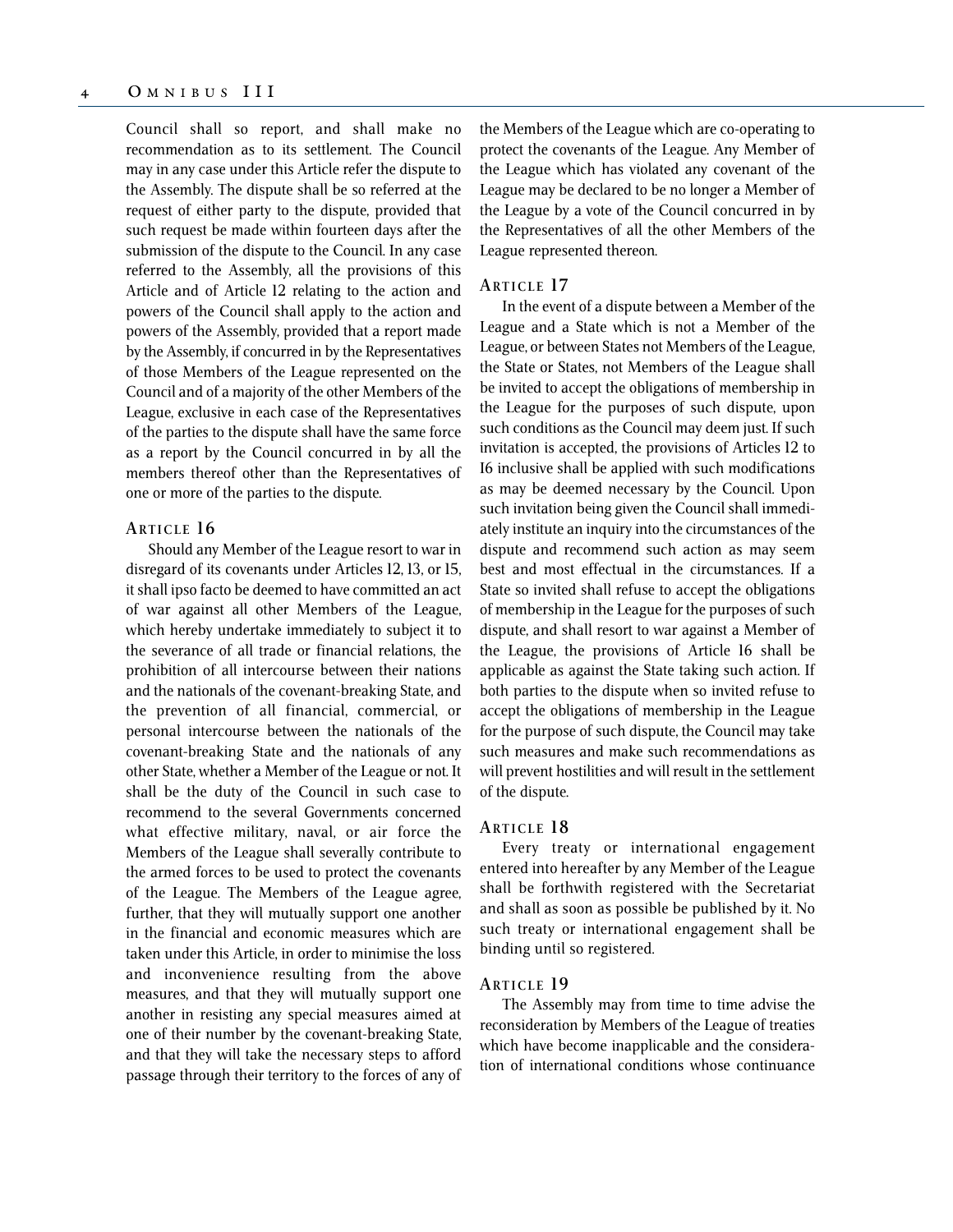might endanger the peace of the world.

#### **ARTICLE 2 0**

The Members of the League severally agree that this Covenant is accepted as abrogating all obligations or understandings inter se which are inconsistent with the terms thereof, and solemnly undertake that they will not hereafter enter into any engagements inconsistent with the terms thereof. In case any Member of the League shall, before becoming a Member of the League, have undertaken any obligations inconsistent with the terms of this Covenant, it shall be the duty of such Member to take immediate steps to procure its release from such obligations.

#### **ARTICLE 21**

Nothing in this Covenant shall be deemed to affect the validity of international engagements, such as treaties of arbitration or regional understandings like the Monroe doctrine, for securing the maintenance of peace.

#### **ARTICLE 2 2**

To those colonies and territories which as a consequence of the late war have ceased to be under the sovereignty of the States which formerly governed them and which are inhabited by peoples not yet able to stand by themselves under the strenuous conditions of the modern world, there should be applied the principle that the well-being and development of such peoples form a sacred trust of civilisation and that securities for the performance of this trust should be embodied in this Covenant. The best method of giving practical effect to this principle is that the tutelage of such peoples should be entrusted to advanced nations who by reason of their resources, their experience or their geographical position can best undertake this responsibility, and who are willing to accept it, and that this tutelage should be exercised by them as Mandatories on behalf of the League. The character of the mandate must differ according to the stage of the development of the people, the geographical situation of the territory, its economic conditions, and other similar circumstances. Certain communities formerly belonging to the Turkish Empire have reached a stage of development where their existence as independent nations can be provisionally recognised subject to the

rendering of administrative advice and assistance by a Mandatory until such time as they are able to stand alone. The wishes of these communities must be a principal consideration in the selection of the Mandatory. Other peoples, especially those of Central Africa, are at such a stage that the Mandatory must be responsible for the administration of the territory under conditions which will guarantee freedom of conscience and religion, subject only to the maintenance of public order and morals, the prohibition of abuses such as the slave trade, the arms traffic, and the liquor traffic, and the prevention of the establishment of fortifications or military and naval bases and of military training of the natives for other than police purposes and the defence of territory, and will also secure equal opportunities for the trade and commerce of other Members of the League. There are territories, such as South-West Africa and certain of the South Pacific Islands, which, owing to the sparseness of their population, or their small size, or their remoteness from the centres of civilisation, or their geographical contiguity to the territory of the Mandatory, and other circumstances, can be best administered under the laws of the Mandatory as integral portions of its territory, subject to the safeguards above mentioned in the interests of the indigenous population. In every case of mandate, the Mandatory shall render to the Council an annual report in reference to the territory committed to its charge. The degree of authority, control, or administration to be exercised by the Mandatory shall, if not previously agreed upon by the Members of the League, be explicitly defined in each case by the Council. A permanent Commission shall be constituted to receive and examine the annual reports of the Mandatories and to advise the Council on all matters relating to the observance of the mandates.

#### **ARTICLE 2 3**

Subject to and in accordance with the provisions of international conventions existing or hereafter to be agreed upon, the Members of the League: (a) will endeavour to secure and maintain fair and humane conditions of labour for men, women, and children, both in their own countries and in all countries to which their commercial and industrial relations extend, and for that purpose will establish and maintain the necessary international organisations;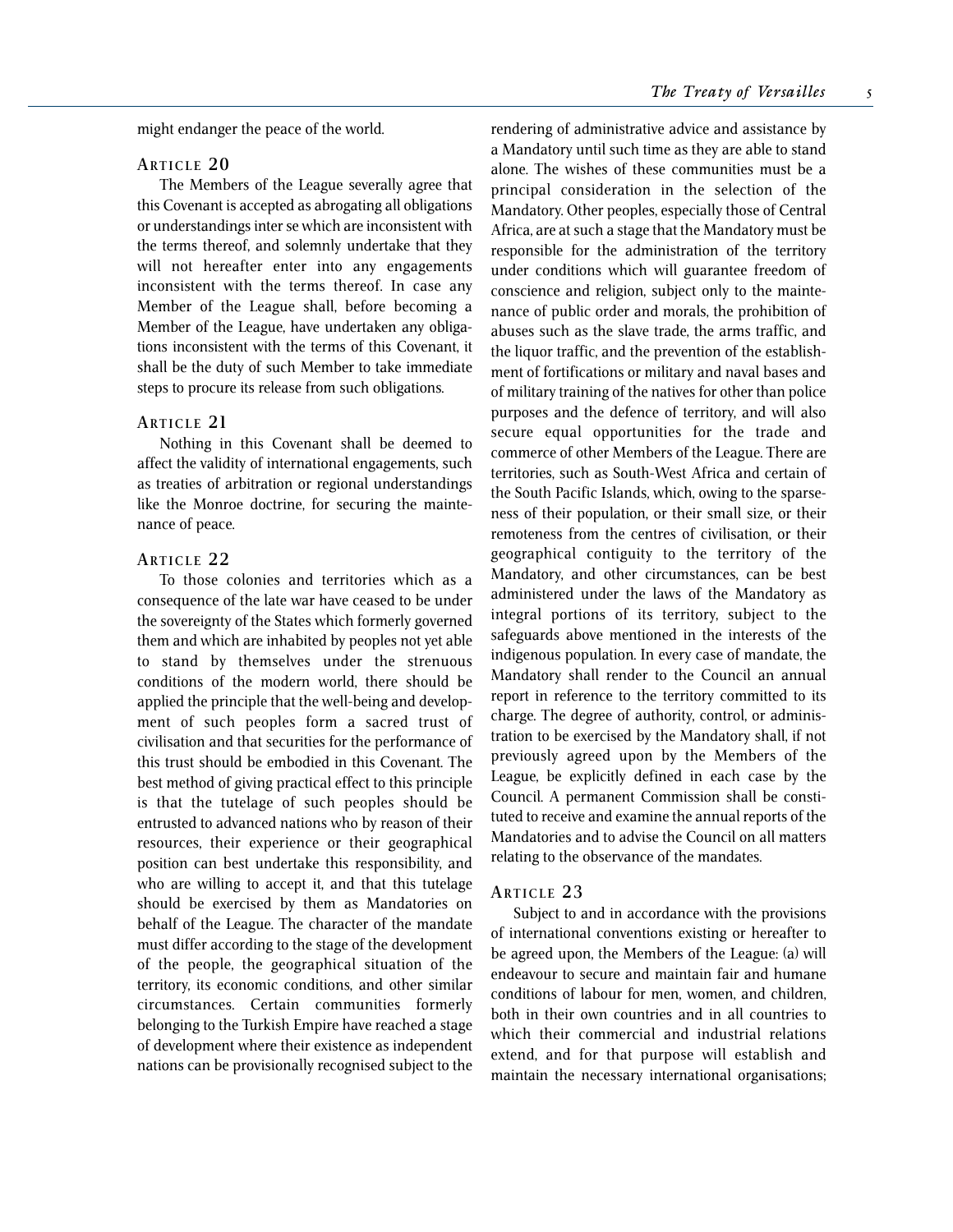(b) undertake to secure just treatment of the native inhabitants of territories under their control; (c) will entrust the League with the general supervision over the execution of agreements with regard to the traffic in women and children, and the traffic in opium and other dangerous drugs; (d) will entrust the League with the general supervision of the trade in arms and ammunition with the countries in which the control of this traffic is necessary in the common interest; (e) will make provision to secure and maintain freedom of communications and of transit and equitable treatment for the commerce of all Members of the League. In this connection, the special necessities of the regions devastated during the war of 1914-1918 shall be borne in mind; (f) will endeavour to take steps in matters of international concern for the prevention and control of disease.

## **ARTICLE 2 4**

There shall be placed under the direction of the League all international bureaux already established by general treaties if the parties to such treaties consent. All such international bureaux and all commissions for the regulation of matters of international interest hereafter constituted shall be placed under the direction of the League. In all matters of international interest which are regulated by general conventions but which are not placed under the control of international bureaux or commissions, the Secretariat of the League shall, subject to the consent of the Council and if desired by the parties, collect and distribute all relevant information and shall render any other assistance which may be necessary or desirable. The Council may include as part of the expenses of the Secretariat the expenses of any bureau or commission which is placed under the direction of the League.

#### **ARTICLE 2 5**

The Members of the League agree to encourage and promote the establishment and co-operation of duly authorised voluntary national Red Cross organisations having as purposes the improvement of health, the prevention of disease, and the mitigation of suffering throughout the world.

## **ARTICLE 2 6**

Amendments to this Covenant will take effect when ratified by the Members of the League whose representatives compose the Council and by a majority of the Members of the League whose Representatives compose the Assembly. No such amendment shall bind any Member of the League which signifies its dissent therefrom, but in that case it shall cease to be a Member of the League.

#### **A NNEX**

I. Original Members of the League of Nations Signatories of the Treaty of Peace.

United States of America, Belgium, Bolivia, Brazil, British Empire, Canada, Australia, South Africa, New Zealand, India, China, Cuba, Ecuador, France, Greece, Guatemala, Haiti, Hedjaz, Honduras, Italy, Japan, Liberia, Nicaragua, Panama, Peru, Poland, Portugal, Roumania, Serb-Croat-Slovene State, Siam, Czecho-Slovakia, Uruguay

States Invited to Accede to the Covenant

Argentine Republic, Chile, Colombia, Denmark, Netherlands, Norway, Paraguay, Persia, Salvador, Spain, Sweden, Switzerland, Venezuela

II. First Secretary General of the League of Nations. The Honourable Sir James Eric Drummond, K.C.M.G., C.B.

## Part II Boundaries of Germany

## **ARTICLE 2 7**

The boundaries of Germany will be determined as follows:

1. With Belgium:

From the point common to the three frontiers of Belgium, Holland, and Germany and in a southerly direction: the north-eastern boundary of the former territory of ne~tral Moresnet' then the eastern boundary of the Kreis of Eupen, then the frontier between Belgium and the Kreis of Montjoie, then the northeastern and eastern boundary of the Kreis of Malmedy to its junction with the frontier of Luxemburg.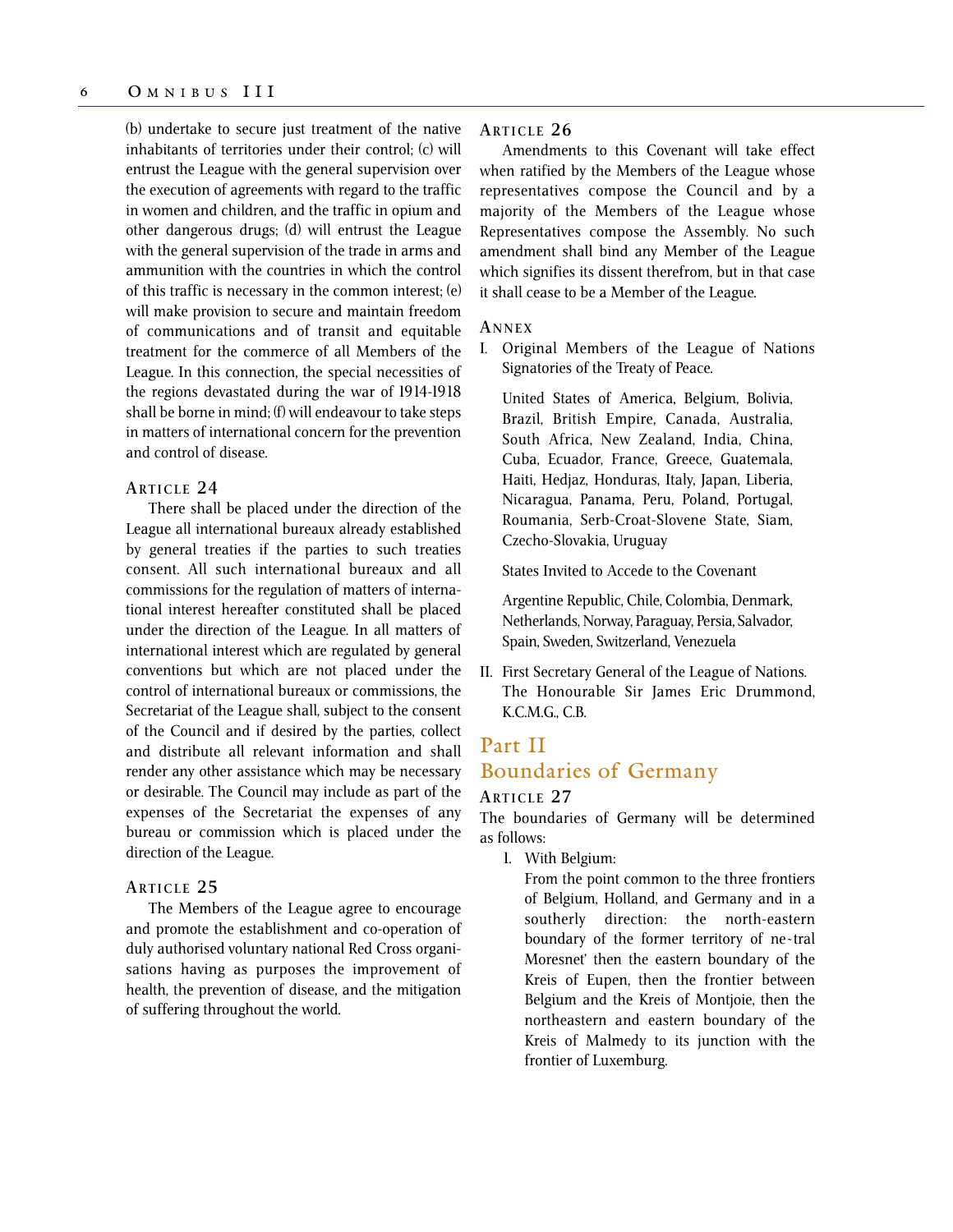2. With Luxemburg:

The frontier of August 3, 1914, to its junction with the frontier of France of the 18th July, 1870.

- 3. With France: The frontier of July 18, 1870, from Luxemburg to Switzerland with the reservations made in Article 48 of Section IV (Saar Basin) of Part III.
- 4. With Switzerland: The present frontier.
- 5. With Austria.

The frontier of August 3, 1914, from Switzerland to Czecho-Slovakia as hereinafter defined.

6. With Czecho-Slovakia:

The frontier of August 3, 1914, between Germany and Austria from its junction with the old administrative boundary separating Bohemia and the province of Upper Austria to the point north of the salient of the old province of Austrian Silesia situated at about 8 kilometres east of Neustadt.

7. With Poland:

From the point defined above to a point to be fixed on the ground about 2 kilometres east of Lorzendorf: the fronticr as it will be fixed in accordance with Article 88 of the present Treaty; thence in a northerly direction to the point where the administrative boundary of Posnania crosses the river Bartsch: a line to be fixed on the ground leaving the following placcs in Poland: Skorischau, Reichthal, Trembatschau, Kunzendorf, Schleise, Gross Koscl, Schreibersdorf, Rippin, Furstlich-Niefken, Pawelau, Tscheschen, Konradau, Johallnisdorf, Modzenowe, Bogdaj, and in Gerrmany: Lorzendorf, Kaulwitz, Glausche, Dalbersdorf, Reesewitz, Stradam, Gross Wartenberg, Kraschen, Neu Mittelwalde, Domaslawitz, Wedelsdorf, Tscheschen Hammer; thence the administrative boundary of Posnania northwestwards to the point where it cuts the Rawitsch-Herrnstadt railway; thence to the point where the administrative boundary of Posnania cuts the Reisen-Tschirnau road: a line to be fixed on the ground passing west of Triebusch and Gabel and east of Saborwitz; thence the administra-

tive boundary of Posnania to its junction with the eastern administrative boundary of the Kreis of Fraustadt; thence in a north-westerly direction to a point to be chosen on the road between the villages of Unruhstadt and Kopnitz: a line to be fixed on the ground passing west of Geyersdorf, Brenno, Fehlen, Altkloster, Klebel, and east of Ulbersdorf, Buchwald, Ilgen,Weine, Lupitze, Schwenten: thence in a northerly direction to the northernmost point of Lake Chlop: a line to be fixed on the ground following the median line of the lakes; the town and the station of Bentschen however (including the junction of the lines Schwiebus-Bentschen and Zullichau-Bentschen) remaining in Polish territory; thence in a north-easterly direction to the point of junction of the boundaries of the Kreise of Schwerin, Birnbaum, and Meseritz: a line to be fixed on the ground passing east of Betsche; thence in a northerly direction the boundary separating the Kreise of Schwerin and Birnbaum, then in an easterly direction the northern boundary of Posnania to the point where it cuts the river Netze; thence upstream to its confluence with the Kaddow: the course of the Netze; thence upstream to a point to be chosen about 6 kilometres southeast of Schneidemuhl: the course of the Kuddow; thence north-eastwards to the most southern point of the reentant of the northern boundary of Posnania about 5 kilometres west of Stahren: a line to be fixed on the ground leaving the SchneidemuhlKonitz railway in this area entirely in German territory; thence the boundary of Posnania north-eastwards to the point of the salient it makes about 15 kilometres east of Flatow; thence north-eastwards to the point where the river Kamionka meets the southern boundary of the Kreis of Konitz about 3 kilometres north-east of Grunau: a line to be fixed on the ground leaving the following places to Poland: Jasdrowo, Gr. Lutau, Kl. Lutau, Wittkau, and to Germany: Gr. Butzig, Cziskowo, Battrow, Bock, Grunau; thence in a northerly direction the boundary between the Kreise of Konitz and Schlochau to the point where this boundary cuts the river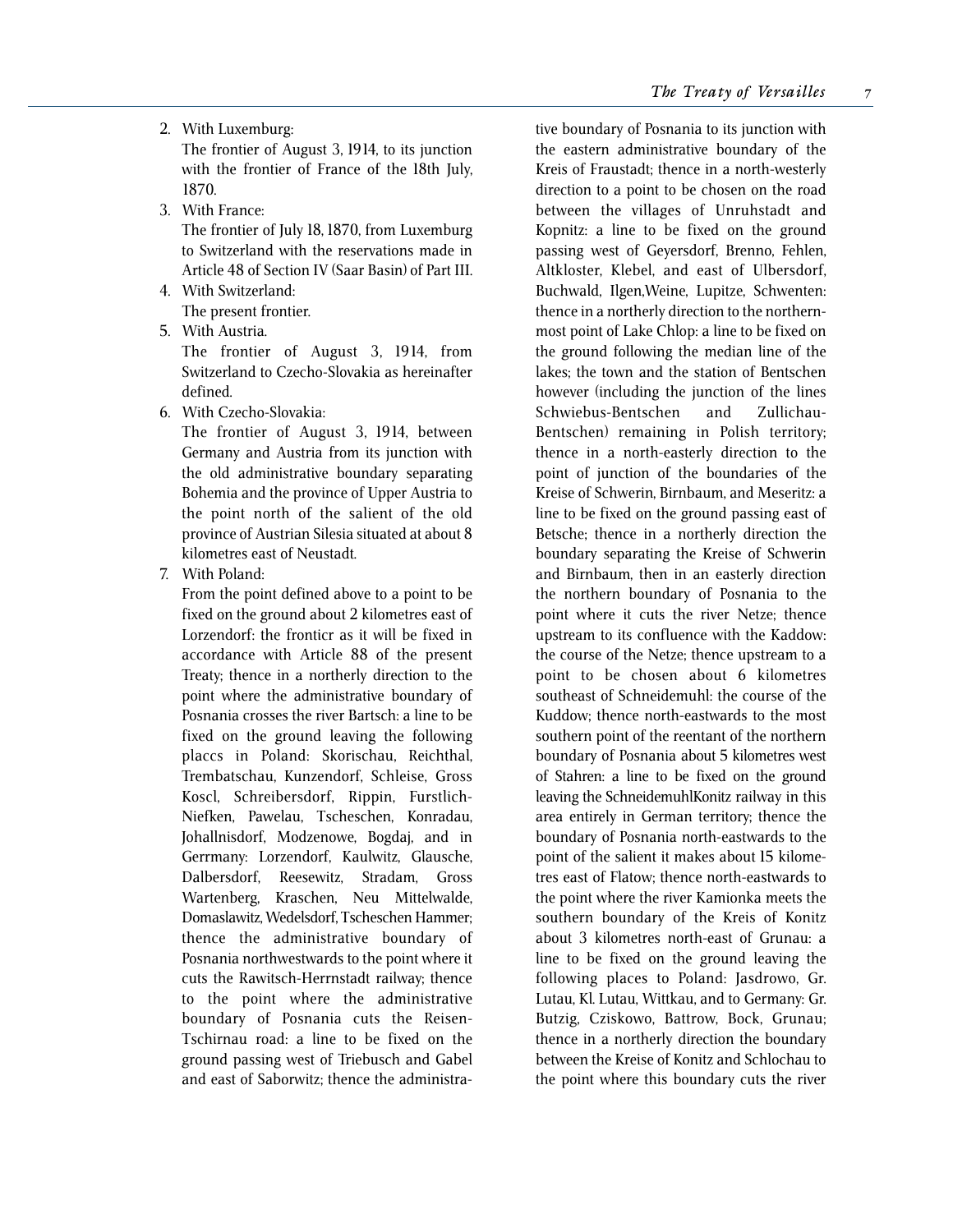Brahe; thence to a point on the boundary of Pomerania 15 kilometres east of Rummelsburg: a line to be fixed on the ground leaving the following places in Poland: Konarzin, Kelpin, Adl. Briesen, and in Germany: Sampohl, Neuguth, Steinfort, Gr. Peterkau; then the boundary of Pomerania in an easterly direction to its junction with the boundary between the Kreise of Konitz and Schlochau; thence northwards the boundary between Pomerania and West Prussia to the point on the river Rheda about 3 kilometres northwest of Gohra where that river is joined by a tributary from the north-west; thence to a point to be selected in the bend of the Piasnitz river about 1 1/2 kilometres north-west of Warschkau: a line to be fixed on the ground; thence this river downstream, then the median line of Lake Zarnowitz, then the old boundary of West Prussia to the Baltic Sea. 8. With Denmark: The frontier as it will be fixed in accordance with Articles 109 to III of Part III, Section XII (Schleswig).

## **ARTICLE 2 8**

The boundaries of East Prussia, with the reservations made in Section IX (East Prussia) of Part III, will be determined as follows: from a point on the coast of the Baltic Sea about 1 1/2 kilometres north of Probbernau church in a direction of about 159° East from true North: a line to be fixed on the ground for about 2 kilometres; thence in a straight line to the light at the bend of the Elbing Channel in approximately latitude 54° 19 1/2' North, longitude 19° 26' East of Greenwich; thence to the easternmost mouth of the Nogat River at a bearing of approximately 209° East from true North; thence up the course of the Nogat River to the point where the latter leaves the Vistula (Weichsel);thence up the principal channel of navigation of the Vistula, then the southern boundary of the Kreis of Marienwerder, then that of the Kreis of Rosenberg eastwards to the point where it meets the old boundary of East Prussia, thence the old boundary between East and West Prussia, then the boundary between the Kreise of Osterode and Neidenburg, then the course of the river Skottau downstream, then the course of the Neide upstream to a point situated about 5 kilometres west of Bialutten being the nearest point to the old frontier of Russia; thence in an easterly direction to a point immediately south of the intersection of the road Neidenburg-Mlava with the old frontier of Russia: a line to be fixed on the ground passing north of Bialutten; thence the old frontier of Russia to a point east of Schmalleningken, then the principal channel of navigation of the Niemen (Memel) downstream, then the Skierwieth arm of the delta to the Kurisches Haff; thence a straight line to the point where the eastern shore of the Kurische Nehrung meets the administrative boundary about 4 kilometres southwest of Nidden; thence this administrative boundary to the western shore of the Kurische Nehrung.

## **ARTICLE 2 9**

The boundaries as described above are drawn in red on a one-in-a-million map which is annexed to the present Treaty (Map No. 1). In the case of any discrepancies between the text of the Treaty and this map or any other map which may be annexed, the text will be final.

## **ARTICLE 3 0**

In the case of boundaries which are defined by a waterway, the terms "course" and "channel" used in the present Treaty signify: in the case of nonnavigable rivers, the median line of the waterway or of its principal arm, and, in the case of navigable rivers, the median line of the principal channel of navigation It will rest with the Boundary Commissions provided by the present Treaty to specify in each case whether the frontier line shall follow any changes of the course or channel which may take place or whether it shall be definitely fixed by the position of the course or channel at the time when the present Treaty comes into force.

# Part III Political Clauses for Europe *Section I: Belgium*

## **ARTICLE 3 1**

Germany, recognising that the Treaties of April 19, 1839, which established the status of Belgium before the war, no longer conform to the requirements of the situation, consents to the abrogation of the said Treaties and undertakes immediately to recognise and to observe whatever conventions may be entered into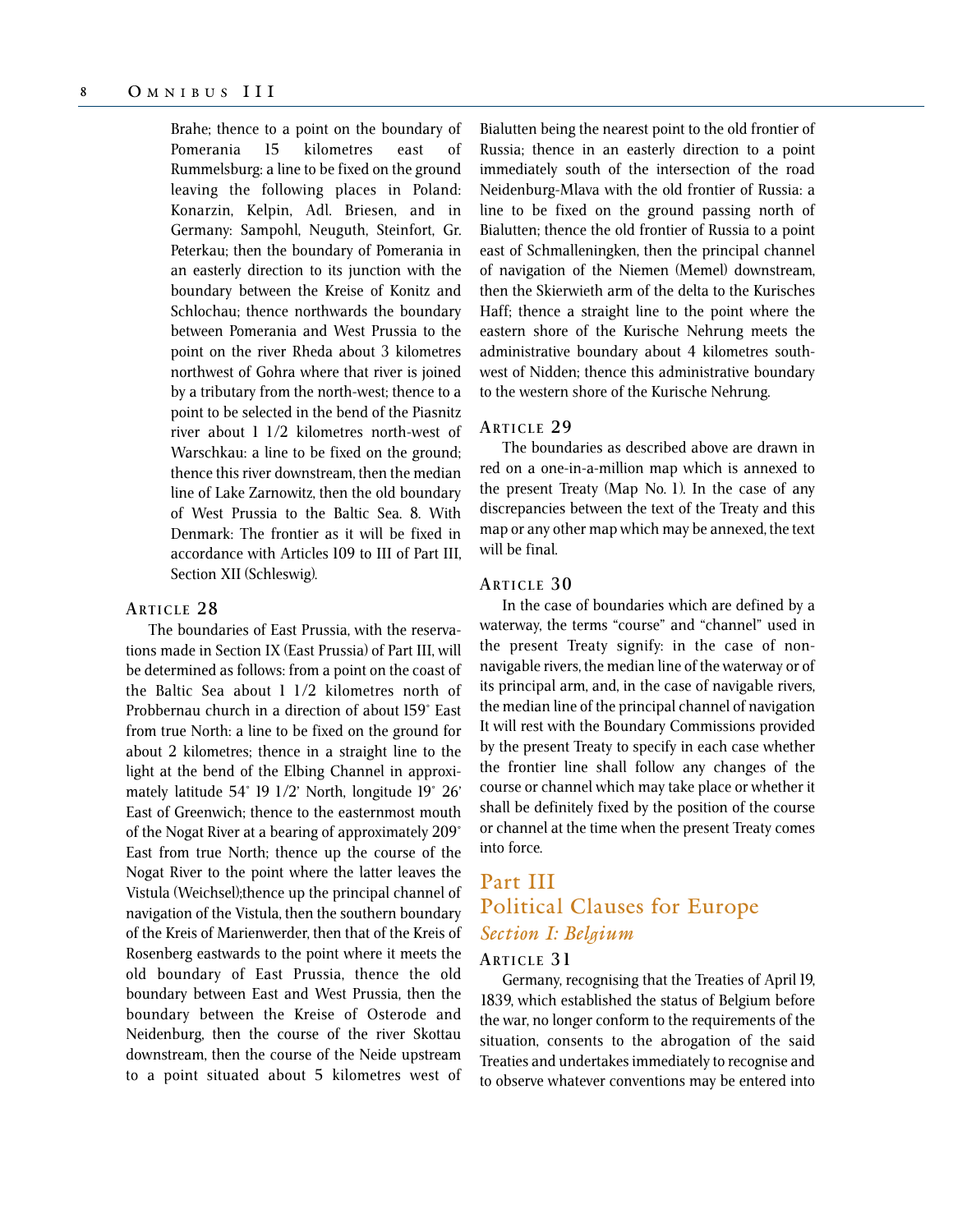by the Principal Allied and Associated Powers, or by any of them, in concert with the Governments of Belgium and of the Netherlands, to replace the said Treaties of 1839. If her formal adhesions should be required to such conventions or to any of their stipulations, Germany undertakes immediately to give it.

#### **ARTICLE 3 2**

Germany recognises the full sovereignty of Belgium over the whole of the contested territory of Moresnet (called Moresnet neutre).

#### **ARTICLE 3 3**

Germany renounces in favour of Belgium all rights and title over the territory of Prussian Moresnet situated on the west of the road from Liege to Aix-la-Chapelle; the road will belong to Belgium where it bounds this territory.

#### **ARTICLE 3 4**

Germany renounces in favour of Belgium all rights and title over the territory comprising the whole of the Kreise of Eupen and of Malmedy. During the six months after the coming into force of this Treaty, registers will be opened by the Belgian authority at Eupen and Malmedy in which the inhabitants of the above territory will be entitled to record in writing a desire to see the whole or part of it remain under German sovereignty. The results of this public expression of opinion will be communicated by the Belgian Government to the League of Nations, and Belgium undertakes to accept the decision of the League.

#### **ARTICLE 3 5**

A Commission of seven persons, five of whom will be appointed by the Principal Allied and Associated Powers, one by Germany and one by Belgium, will be set up fifteen days after the coming into force of the present Treaty to settle on the spot the new frontier line between Belgium and Germany, taking into account the economic factors and the means of communication. Decisions will be taken by a majority and will be binding on the parties concerned.

#### **ARTICLE 3 6**

When the transfer of the sovereignty over the territories referred to above has become definite, German nationals habitually resident in the territories will definitively acquire Belgian nationality ipso facto, and will lose

their German nationality. Nevertheless, German nationals who became resident in the territories after August 1, 1914, shall not obtain Belgian nationality without a permit from the Belgian Government.

#### **ARTICLE 3 7**

Within the two years following the definitive transfer of the sovereignty over the territories assigned to Belgium under the present Treaty, German nationals over 18 years of age habitually resident in those territories will be entitled to opt for German nationality. Option by a husband will cover his wife, and option by parents will cover their children under 18 years of age. Persons who have exercised the above right to opt must within the ensuing twelve months transfer their place of residence to Germany. They will be entitled to retain their immovable property in the territories acquired by Belgium. They may carry with them their movable property of every description. No export or import duties may be imposed upon them in connection with the removal of such property.

#### **ARTICLE 3 8**

The German Government will hand over without delay to the Belgian Government the archives, registers, plans, title deeds and documents of every kind concerning the civil, military, financial, judicial or other administrations in the territory transferred to Belgian sovereignty. The German Government will likewise restore to the Belgian Government the archives and documents of every kind carried off during the war by the German authorities from the Belgian public administrations, in particular from the Ministry of Foreign Affairs at Brussels.

#### **ARTICLE 3 9**

The proportion and nature of the financial liabilities of Germany and of Prussia with Belgium will have to bear on account of the territories ceded to her shall be fixed in conformity with Articles 254 and 256 of Part IX (Financial Clauses) of the present Treaty.

## *Section II: Luxemburg*

#### **ARTICLE 4 0**

With regard to the Grand Duchy of Luxemburg, Germany renounces the benefit of all the provisions inserted in her favour in the Treaties of February 8,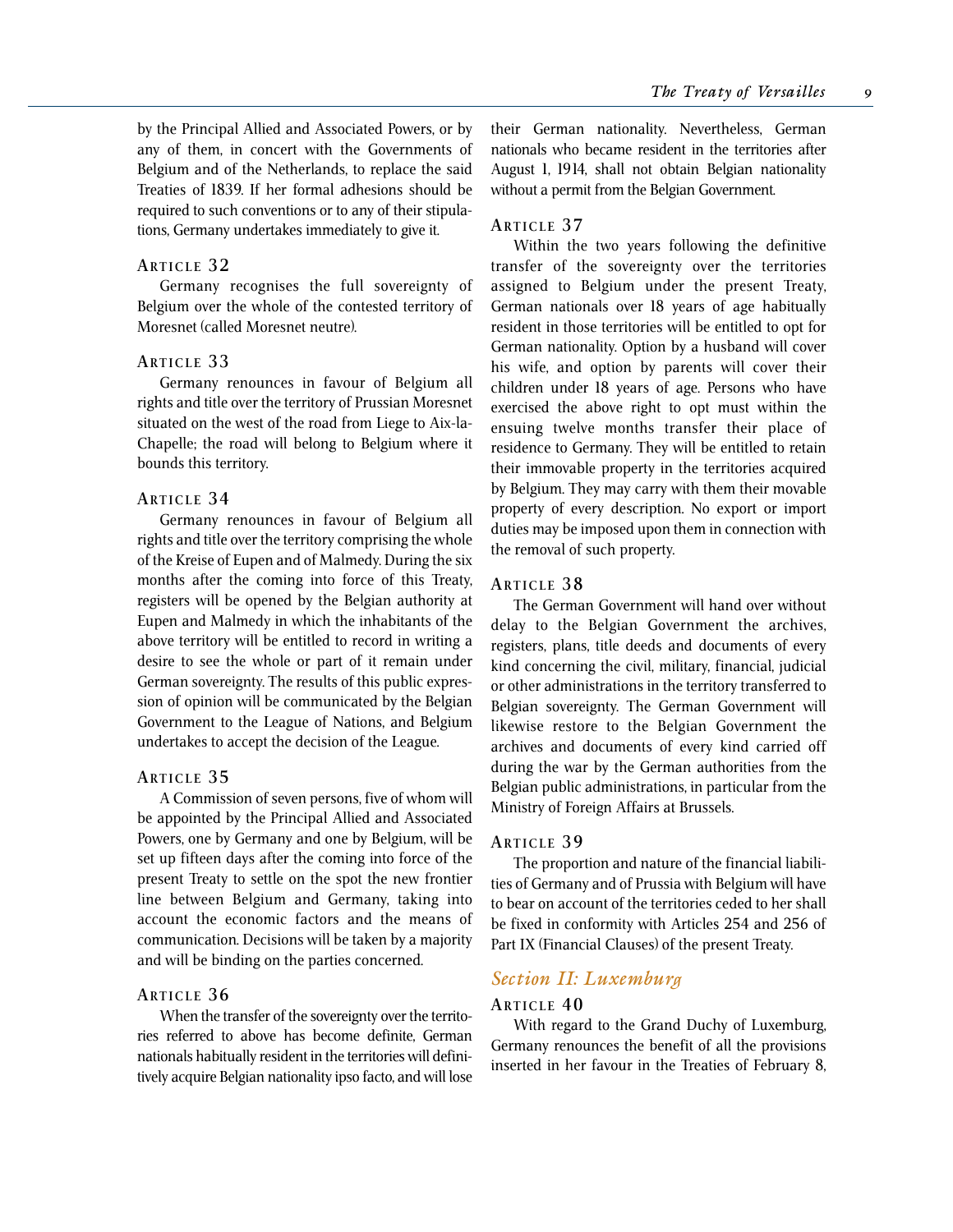1842, April 2, 1847, October 20-25, 1865, August 18, 1866, February 21 and May 11, 1867, May 10, 1871, June 11, 1872, and November 11, 1902, and in all Conventions consequent upon such Treaties. Germany recognises that the Grand Duchy of Luxemburg ceased to form part of the German Zollverein as from January 1, 1919, renounces all rights to the exploitation of the railways, adheres to the termination of the regime of neutrality of the Grand Duchy, and accepts in advance all international arrangements which may be concluded by the Allied and Associated Powers relating to the Grand Duchy.

#### **ARTICLE 41**

Germany undertakes to grant to the Grand Duchy of Luxemburg, when a demand to that effect is made to her by the Principal Allied and Associated Powers, the rights and advantages stipulated in favour of such Powers or their nationals in the present Treaty with regard to economic questions, to questions relative to transport and to aerial navigation.

## *Section III: Left Bank of the Rhine*

## **ARTICLE 4 2**

Germany is forbidden to maintain or construct any fortifications either on the left bank of the Rhine or on the right bank to the west of a line drawn 50 kilometres to the East of the Rhine.

#### **ARTICLE 4 3**

In the area defined above the maintenance and the assembly of armed forces, either permanently or temporarily, and military maneuvers of any kind, as well as the upkeep of all permanent works for mobilization, are in the same way forbidden.

#### **ARTICLE 4 4**

In case Germany violates in any manner whatever the provisions of Articles 42 and 43, she shall be regarded as committing a hostile act against the Powers signatory of the present Treaty and as calculated to disturb the peace of the world.

## *Section IV: Saar Basin*

## **ARTICLE 4 5**

As compensation for the destruction of the coalmines in the north of France and as part payment towards the total reparation due from Germany for the damage resulting from the war, Germany cedes to France in full and absolute possession, with exclusive rights of exploitation, unencumbered and free from all debts and charges of any kind, the coal-mines situated in the Saar Basin as defined in Article 48.

## **ARTICLE 4 6**

In order to assure the rights and welfare of the population and to guarantee to France complete freedom in working the mines, Germany agrees to the provisions of Chapters I and II of the Annex hereto.

#### **ARTICLE 4 7**

In order to make in due time permanent provision for the government of the Saar Basin in accordance with the wishes of the populations, France and Germany agree to the provisions of Chapter III of the Annex hereto.

#### **ARTICLE 4 8**

The boundaries of the territory of the Saar Basin, as dealt with in the present stipulations, will be fixed as follows: On the south and south-west: by the frontier of France as fixed by the present Treaty. On the north-west and north: by a line following the northern administrative boundary of the Kreis of Merzig from the point where it leaves the French frontier to the point where it meets the administrative boundary separating the commune of Saarholzbach from the commune of Britten; following this communal boundary southwards and reaching the administrative boundary of the canton of Merzig so as to include in the territory of the Saar Basin the canton of Mettlach, with the exception of the commune of Britten; following successively the northern boundaries of the cantons of Merzig and Haustedt, which are incorporated in the aforesaid Saar Basin, then successively the administrative boundaries separating the Kreise of Sarrelouis, Ottweiler, and Saint-Wendel from the Kreise of Merzig, Treves (Trier), and the Principality of Birkenfeld as far as a point situated about 500 metres north of the village of Furschweiler (viz., the highest point of the Metzelberg). On the north-east and east: from the last point defined above to a point about 3 1/2 kilometres east-north-east of Saint-Wendel: a line to be fixed on the ground passing east of Furschweiler, west of Roschberg, east of points 418,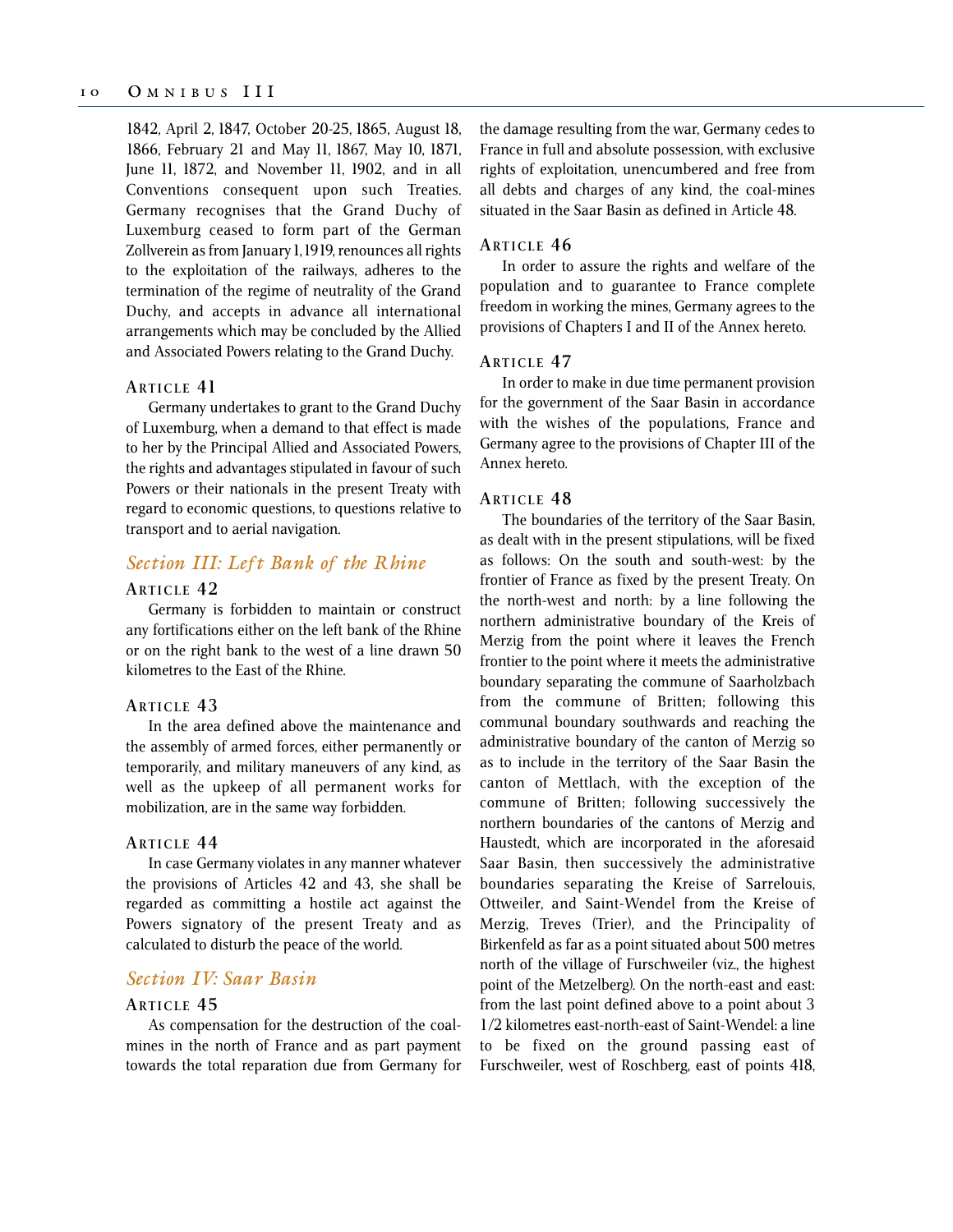329 (south of Roschberg) west of Leitersweiler, northeast of point 464, and following the line of the crest southwards to its junction with the administrative boundary of the Kreis of Kusel thence in a southerly direction the boundary of the Kreis of Kusel, then the boundary of the Kreis of Homburg towards the southsouth-east to a point situated about 1000 metres west of Dunzweiler; thence to a point about 1 kilometre south of Hornbach- a line to be fixed on the ground passing through point 424 (about 1000 metres southeast of Dunzweiler), point 363 (Fuchs-Berg), point 322 (south-west of Waldmohr), then east of Jagersburg and Erbach, then encircling Homburg, passing through the points 361 (about 2-1/2 kilometres northeast by east of that town), 342 (about 2 kilometres south-east of that town), 347 (Schreiners-Berg), 356, 350 (about 1-1/2 kilometres south-east of Schwarzenbach), then passing east of Einod, southeast of points 322 and 333, about 2 kilometres east of Webenheim, about 2 kilometres east of Mimbach, passing east of the plateau which is traversed by the road from Mimbach to Bockweiler (so as to include this road in the territory of the Saar Basin), passing immediately north of the junction of the roads from Bockweiler and Altheim situated about 2 kilometres north of Altheim, then passing south of Ringweilerhof and north of point 322, rejoining the frontier of France at the angle which it makes about 1 kilometre south of Hornbach (see Map No. 2 scale 1/100,000 annexed to the present treaty).

A Commission composed of five members, one appointed by France, one by Germany, and three by the Council of the League of Nations, which will select nationals of other Powers, will be constituted within fifteen days from the coming into force of the present Treaty, to trace on the spot the frontier line described above.

In those parts of the preceding line which do not coincide with administrative boundaries, the Commission will endeavour to keep to the line indicated, while taking into consideration, so far as is possible, local economic interests and existing communal boundaries.

The decisions of this Commission will be taken by a majority, and will be binding on the parties concerned.

#### **ARTICLE 4 9**

Germany renounces in favour of the League of Nations, in the capacity of trustee, the government of the territory defined above.

At the end of fifteen years from the coming into force of the present Treaty the inhabitants of the said territory shall be called upon to indicate the sovereignty under which they desire to be placed.

#### **ARTICLE 5 0**

The stipulations under which the cession of the mines in the Saar Basin shall be carried out, together with the measures intended to guarantee the rights and the well-being of the inhabitants and the government of the territory, as well as the conditions in accordance with which the plebiscite herein before provided for is to be made, are laid down in the Annex hereto. This Annex shall be considered as an integral part of the present Treaty, and Germany declares her adherence to it.

#### **A NNEX**

In accordance with the provisions of Articles 45 to 50 of the present Treaty, the stipulations under which the cession by Germany to France of the mines of the Saar Basin will be effected, as well as the measures intended to ensure respect for the rights and wellbeing of the population and the government of the territory, and the conditions in which the inhabitants will be called upon to indicate the sovereignty under which they may wish to be placed, have been laid down as follows:

#### **CHAPTER I: CESSION AND EXPLOITATION O F MINING PROPERTY**

From the date of the coming into force of the present Treaty, all the deposits of coal situated within the Saar Basin as defined in Article 48 of the said Treaty, become the complete and absolute property of the French State.

The French State will have the right of working or not working the said mines, or of transferring to a third party the right of working them, without having to obtain any previous authorisation or to fulfil any formalities.

The French State may always require that the German mining laws and regulations referred to below shall be applied in order to ensure the determi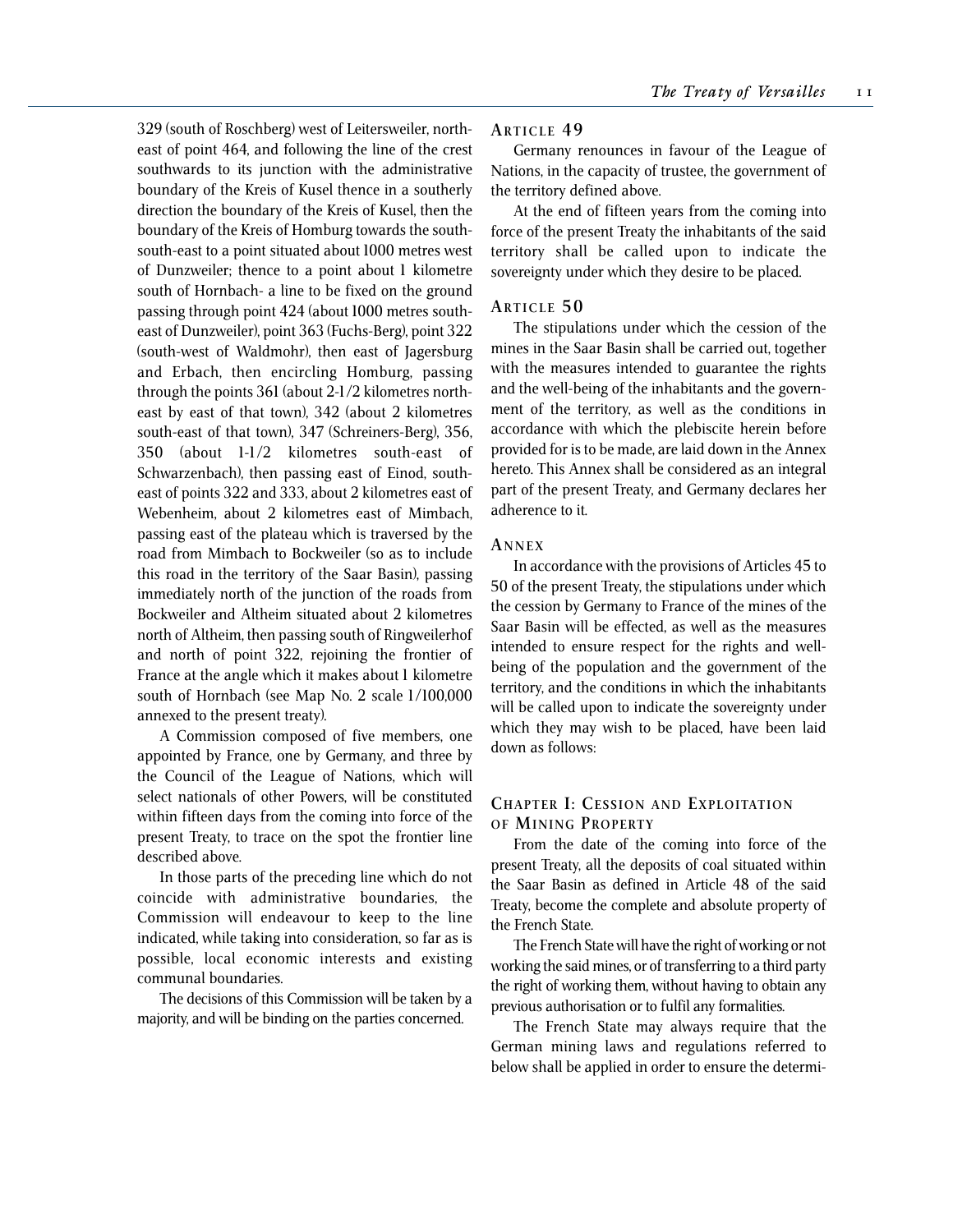nation of its rights.

- 2. The right of ownership of the French State will apply not only to the deposits which are free and for which concessions have not yet been granted, but also to the deposits for which concessions have already been granted, whoever may be the present proprietors, irrespective of whether they belong to the Prussian State, to the Bavarian State, to other States or bodies, to companies or to individuals, whether they have been worked or not, or whether a right of exploitation distinct from the right of the owners of the surface of the soil has or has not been recognised.
- 3. As far as concerns the mines which are being worked, the transfer of the ownership to the French State will apply to all the accessories and subsidiaries of the said mines, in particular to their plant and equipment both on and below the surface to their extracting machinery, their plants for transforming coal into electric power, coke and by-products, their workshops means of communication, electric lines, plant for catching and distributing water, land, buildings such as offices, managers, employees, and workmen's dwellings, schools, hospitals and dispensaries, their stocks and supplies of every description, their archives and plans, and in general everything which those who own or exploit the mines possess or enjoy for the purpose of exploiting the mines and their accessories and subsidiaries.

The transfer will apply also to the debts owing for products delivered before the entry into possession by the French State and after the signature of the present Treaty, and to deposits of money made by customers, whose rights will be guaranteed by the French State.

- 4. The French State will acquire the property free and clear of all debts and charges. Nevertheless, the rights acquired, or in course of being acquired, by the employees of the mines and their accessories and subsidiaries at the date of the coming into force of the present Treaty, in connection with pensions for old age or disability, will not be affected. In return, Germany must pay over to the French State a sum representing the actuarial amounts to which the said employees are entitled.
- 5. The value of the property thus ceded to the French State will be determined by the Reparation

Commission referred to in Article 233 of Part VIII (Reparation) of the present Treaty.

This value shall be credited to Germany in part payment of the amount due for reparation. It will be for Germany to indemnify the proprietors or parties concerned, whoever they may be.

- 6. No tariff shall be established on the German railways and canals which may directly or indirectly discriminate to the prejudice of the transport of the personnel or products of the mines and their accessories or subsidiaries, or of the material necessary to their exploitation. Such transport shall enjoy all the rights and privileges which any international railway conventions may guarantee to similar products of French origin.
- 7. The equipment and personnel necessary to ensure the despatch and transport of the products of the mines and their accessories and subsidiaries, as well as the carriage of workmen and employees, will be provided by the local railway administration of the Basin.
- 8. No obstacle shall be placed in the way of such improvements of railways or waterways as the French State may judge necessary to assure the despatch and the transport of the products of the mines and their accessories and subsidiaries, such as double trackage, enlargement of stations, and construction of yards and appurtenances. The distribution of expenses will, in the event of disagreement, be submitted to arbitration.

The French State may also establish any new means of communication, such as roads, electric lines, and telephone connections which it may consider necessary for the exploitation of the mines it may exploit freely and without any restrictions the means of communication of which it may become the owner, particularly those connecting the mines and their accessories and subsidiaries with the means of communication situated in French territory.

9. The French State shall always be entitled to demand the application of the German mining laws and regulations in force on November 11, 1918, excepting provisions adopted exclusively in view of the state of war, with a view to the acquisition of such land as it may judge necessary for the exploitation of the mines and their accessories and subsidiaries.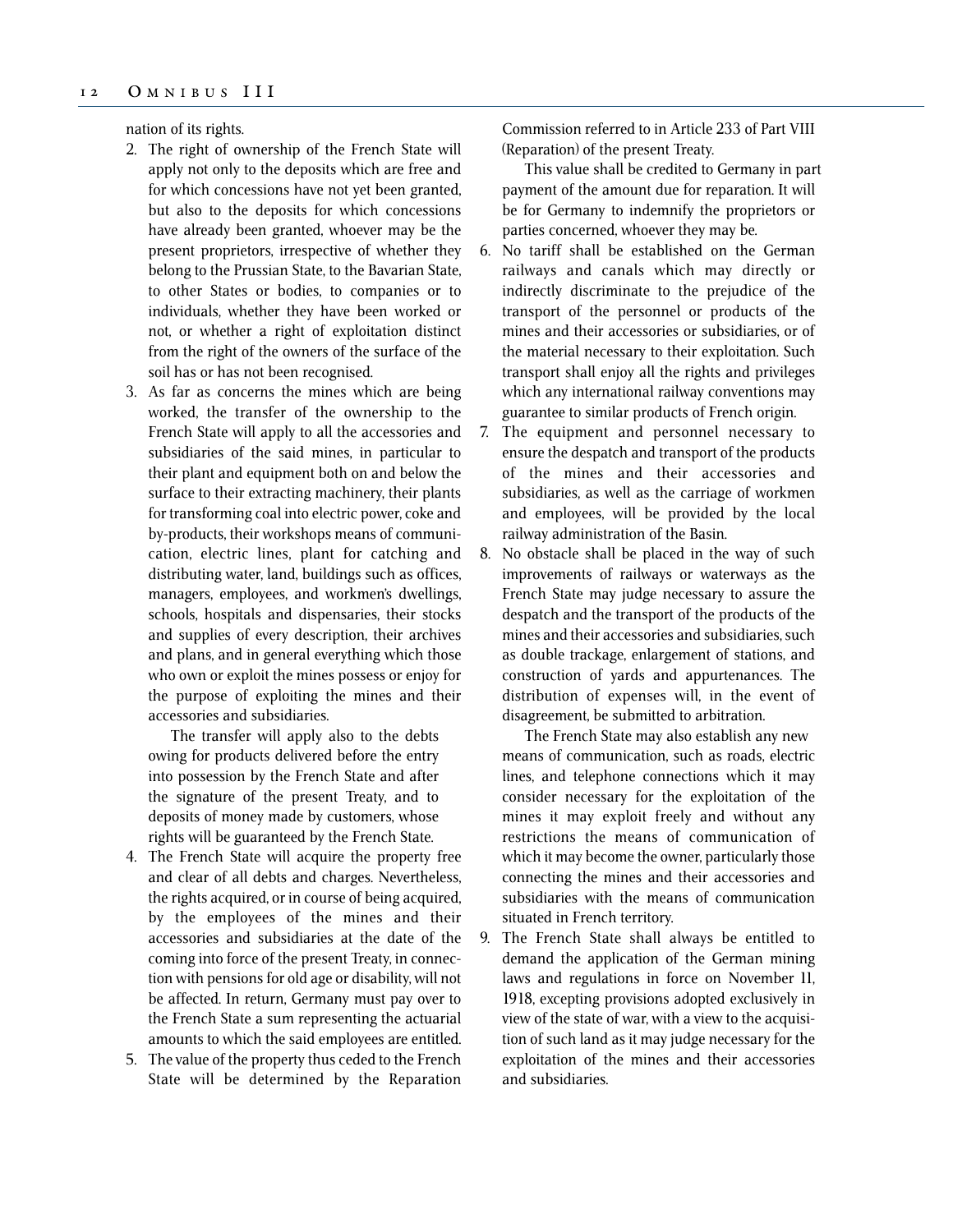The payment for damage caused to immovable property by the working of the said mines and their accessories and subsidiaries shall be made in accordance with the German mining laws and regulations above referred to.

- 10. Every person whom the French State may substitute for itself as regards the whole or part of its rights to the exploitation of the mines and their accessories and subsidiaries shall enjoy the benefit of the privileges provided in this Annex.
- 11. The mines and other immovable property which become the property of the French State may never be made the subject of measures of forfeiture, forced sale, expropriation or requisition, nor of any other measure affecting the right of property.

The personnel and the plant connected with the exploitation of these mines or their accessories and subsidiaries, as well as the product extracted from the mines or manufactured in their accessories and subsidiaries, may not at any time be made the subject of any measures of requisition.

12. The exploitation of the mines and their accessories and subsidiaries, which become the property of the French State will continue, subject to the provisions of paragraph 23 below, to be subject to the regime established by the German laws and regulations in force on November 11, 1918, excepting provisions adopted exclusively in view of the state of war.

The rights of the workmen shall similarly be maintained, subject to the provisions of the said paragraph 23, as established on November 11, 1918, by the German laws and regulations above referred to.

No impediment shall be placed in the way of the introduction or employment in the mines and their accessories and subsidiaries of workmen from without the Basin.

The employees and workmen of French nationality shall have the right to belong to French labour unions.

- 13. The amount contributed by the mines and their accessories and subsidiaries, either to the local budget of the territory of the Saar Basin or to the communal funds, shall be fixed with due regard to the ratio of the value of the mines to the total taxable wealth of the Basin.
- 14. The French State shall always have the right of

establishing and maintaining, as incidental to the mines, primary or technical schools for its employees and their children, and of causing instruction therein to be given in the French language, in accordance with such curriculum and by such teachers as it may select.

It shall also have the right to establish and maintain hospitals, dispensaries, workmen's houses and gardens, and other charitable and social institutions.

15. The French State shall enjoy complete liberty with respect to the distribution, dispatch and sale prices of-the products of the mines and their accessories and subsidiaries.

Nevertheless, whatever may be the total product of the mines, the French Government undertakes that the requirements of local consumption for industrial and domestic purposes shall always be satisfied in the proportion existing in 1913 between the amount consumed locally and the total output of the Saar Basin.

## **CHAPTER II: GOVERNMENT OF THE**

**TERRITORY OF THE SAAR BASIN**

- 16. The Government of the territory of the Saar Basin shall be entrusted to a Commission representing the League of Nations. This Commission shall sit in the territory of the Saar Basin.
- 17. The Governing Commission provided for by paragraph 16 shall consist of five members chosen by the Council of the League of Nations, and will include one citizen of France, one native inhabitant of the Saar Basin, not a citizen of France, and three members belonging to three countries other than France or Germany.

The members of the Governing Commission shall be appointed for one year and may be reappointed. They can be removed by the Council of the League of Nations, which will provide for their replacement.

The members of the Governing Commission will be entitled to a salary which will be fixed by the Council of the League of Nations, and charged on the local revenues.

18. The Chairman of the Governing Commission shall be appointed for one year from among the members of the Commission by the Council of the League of Nations and may be re-appointed. The Chairman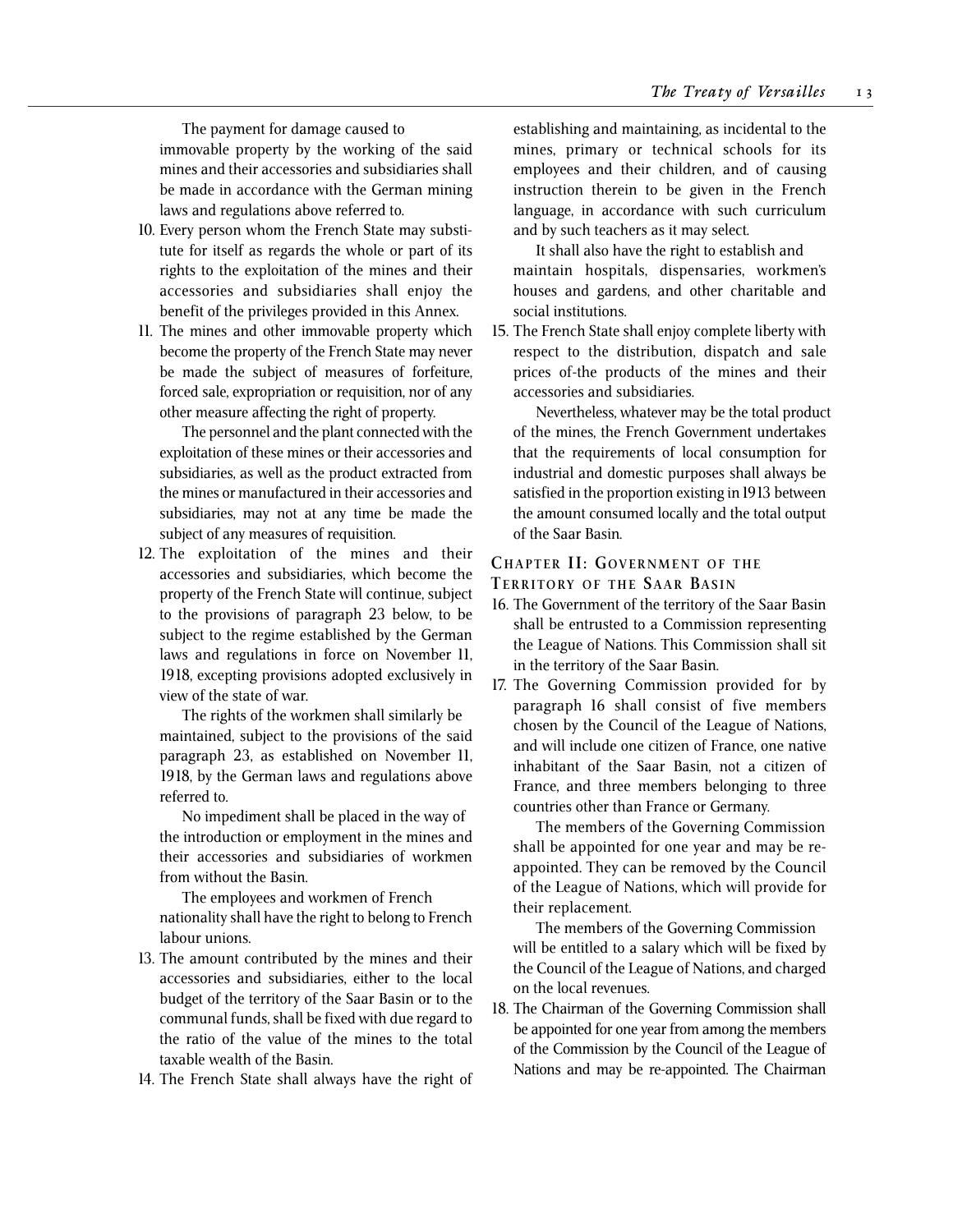#### 1 4 O MNIBUS III

will act as the executive of the Commission.

19. Within the territory of the Saar Basin the Governing Commission shall have all-the powers of government hitherto belonging to the German Empire, Prussia, or Bavaria, including the appointment and dismissal of officials, and the creation of such administrative and representative bodies as it may deem necessary.

It shall have full powers to administer and operate the railways, canals, and the different public services. Its decisions shall be taken by a majority.

- 20. Germany will place at the disposal of the Governing Commission all official documents and archives under the control of Germany, of any German State, or of any local authority, which relate to the territory of the Saar Basin or to the rights of the inhabitants thereof.
- 21. It will be the duty of the Governing Commission to ensure, by such means and under such conditions as it may deem suitable, the protection abroad of the interests of the inhabitants of the territory of the Saar Basin.
- 22. The Governing Commission shall have the full right of user of all property, other than mines, belonging, either in public or in private domain, to the Government of the German Empire, or the Government of any German State, in the territory of the Saar Basin.

As regards the railways an equitable apportionment of rolling stock shall be made by a mixed Commission on which the Government of the territory of the Saar Basin and the German railways will be represented.

Persons, goods, vessels, carriages, wagons and mails coming from or going to the Saar Basin shall enjoy all the rights and privileges relating to transit and transport which are specified in the provisions of Part XII (Ports, Waterways and Railways) of the present Treaty.

23. The laws and regulations in force on November 11, 1918, in the territory of the Saar Basin (except those enacted in consequence of the state of war) shall continue to apply.

If, for general reasons or to bring these laws and regulations into accord with the provisions of the present Treaty, it is necessary to introduce modifications, these shall be decided on, and put into effect by the Governing Commission, after consultation with the elected representatives of the inhabitants in such a manner as the Commission may determine.

No modification may be made in the legal regime for the exploitation of the mines, provided for in paragraph 12, without the French State being previously consulted, unless such modification results from a general regulation respecting labour adopted by the League of Nations.

In fixing the conditions and hours of labour for men, women and children, the Governing Commission is to take into consideration the wishes expressed by the local labour organisations, as well as the principles adopted by the League of Nations.

24. Subject to the provisions of paragraph 4, no rights of the inhabitants of the Saar Basin acquired or in process of acquisition at the date of coming into force of this Treaty, in respect of any insurance system of Germany or in respect of any pension of any kind, are affected by any of the provisions of the present Treaty.

Germany and the Government of the territory of the Saar Basin will preserve and continue all of the aforesaid rights.

25. The civil and criminal courts existing in the territory of the Saar Basin shall continue.

A civil and criminal court will be established by the Governing Commission to hear appeals from the decisions of the said courts and to decide matters for which these courts are not competent.

The Governing Commission will be responsible for settling the organisation and jurisdiction of the said court.

Justice will be rendered in the name of the Governing Commission.

26. The Governing Commission will alone have the power of levying taxes and dues in the territory of Saar Basin.

These taxes and dues will be exclusively applied to the needs of the territory.

The fiscal system existing on November 11, 1918, will be maintained as far as possible, and no new tax except customs duties may be imposed without previously consulting the elected representatives of the inhabitants.

27. The present stipulation will not affect the existing nationality of the inhabitants of the territory of the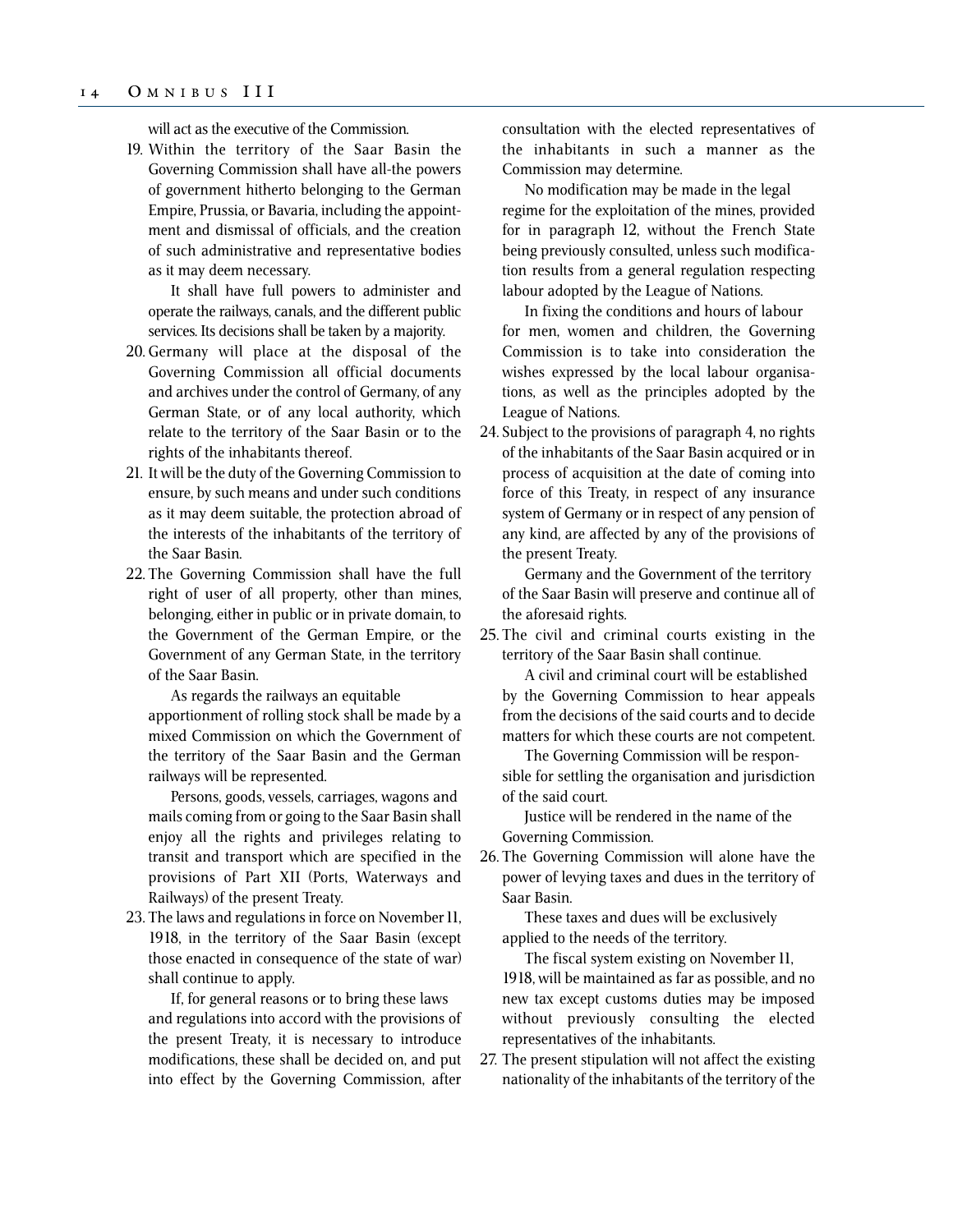Saar Basin.

No hindrance shall be placed in the way of those who wish to acquire a different nationality, but in such case the acquisition of the new nationality will involve the loss of any other.

28. Under the control of the Governing Commission the inhabitants will retain their local assemblies, their religious liberties, their schools and their language.

The right of voting will not be exercised for any assemblies other than the local assemblies, and will belong to every inhabitant over the age of twenty years, without distinction of sex.

- 29. Any of the inhabitants of the Saar Basin who may desire to leave the territory will have full liberty to retain in it their immovable property or to sell it at fair prices, and to remove their movable property free of any charges.
- 30. There will be no military service, whether compulsory or voluntary, in the territory of the Saar Basin, and the construction of fortifications therein is forbidden.

Only a local gendarmerie for the maintenance of order may be established.

It will be the duty of the Governing Commission to provide in all cases for the protection of persons and property in the Saar Basin.

31. The territory of the Saar Basin as defined by Article 48 of the present Treaty shall be subjected to the French customs regime. The receipts from the customs duties on goods intended for local consumption shall be included in the budget of the said territory after deduction of all costs of collection.

No export tax shall be imposed upon metallurgical products or coal exported from the said territory to Germany, nor upon the German exports for the use of the industries of the territory of the Saar Basin.

Natural or manufactured products originating in the Basin in transit over German territory and, similarly, German products in transit over the territory of the Basin shall be free of all customs duties.

Products which both originate in and pass from the Basin into Germany shall be free of import duties for a period of five years from the date of the coming into force of the present Treaty, and during the same period articles imported from Germany into the territory of the Basin for local consumption, shall likewise be free of import duties.

During these five years the French

Government reserves to itself the right of limiting to the annual average of the quantities imported into Alsace-Lorraine and France in the years 1911 to 1913 the quantities which may be sent into France of all articles coming from the Basin which include raw materials and semimanufactured goods imported duty free from Germany. Such average shall be determined after reference to all available official information and statistics.

32. No prohibition or restriction shall be imposed upon the circulation of French money in the territory of the Saar Basin.

The French State shall have the right to use French money in all purchases, payments, and contracts connected with the exploitation of the mines or their accessories and subsidiaries.

33. The Governing Commission shall have power to decide all questions arising from the interpretation of the preceding provisions.

France and Germany agree that any dispute involving a difference of opinion as to the interpretation of the said provision shall in the same way be submitted to the Governing Commission and the decision of a majority of the Commission shall be binding on both countries.

#### **CHAPTER III: PLEBISCITE**

34. At the termination of a period of fifteen years from the coming into force of the present Treaty, the population of the territory of the Saar Basin will be called upon to indicate their desires in the following manner: A vote will take place by communes or districts, on the three following alternatives: (a) maintenance of the regime established by the present Treaty and by this Annex; (b) union with France; (c) union with Germany.

All persons without distinction of sex, more than twenty years old at the date of the voting, resident in the territory at the date of the signature of the present Treaty, will have the right to vote.

The other conditions, methods, and the date of the voting shall be fixed by the Council of the League of Nations in such a way as to secure the freedom, secrecy and trustworthiness of the voting

35. The League of Nations shall decide on the sovereignty under which the territory is to be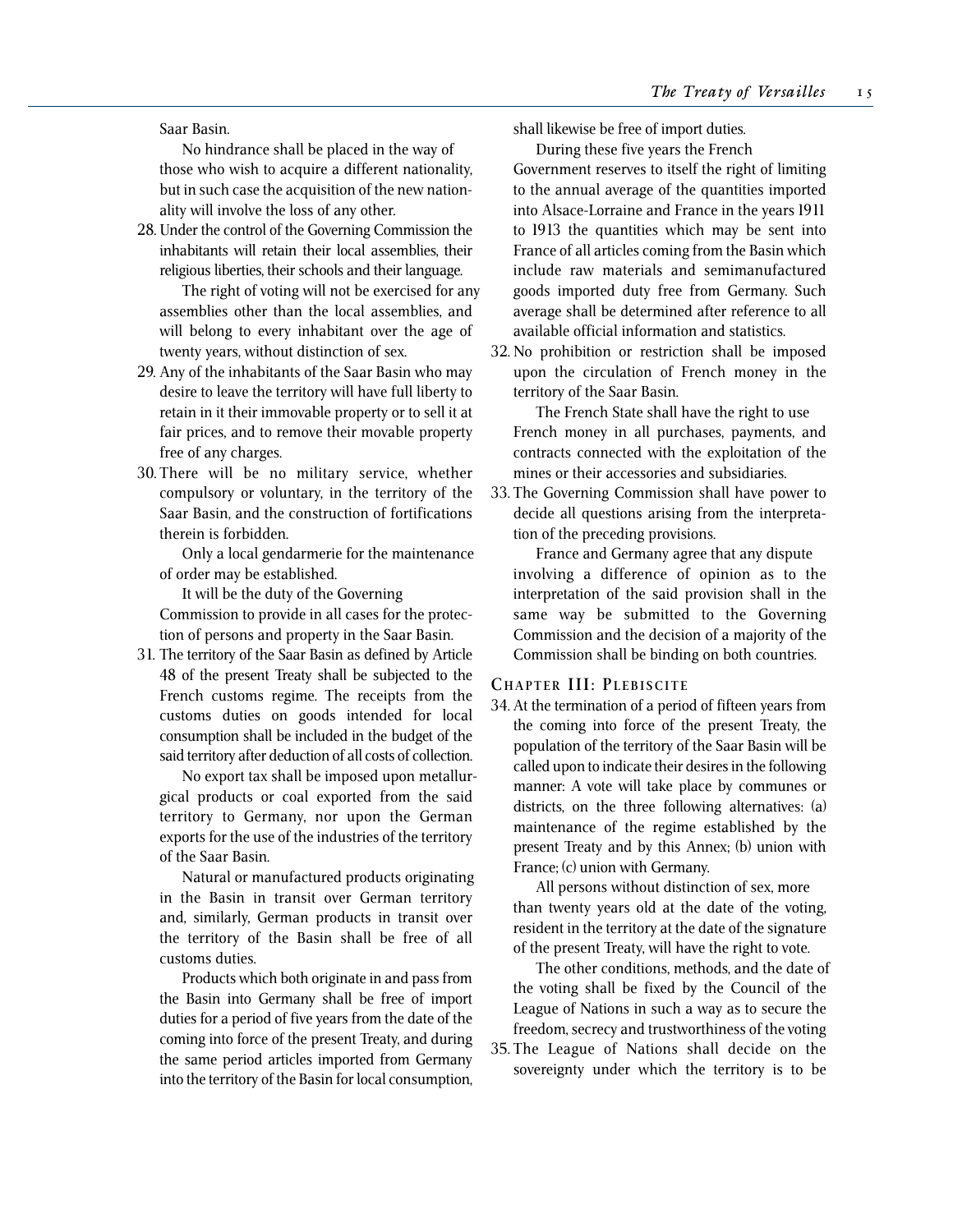placed, taking into account the wishes of the inhabitants as expressed by the voting.

- (a) If, for the whole or part of the territory, the League of Nations decides in favour of the maintenance of the regime established by the present Treaty and this Annex, Germany hereby agrees to make such renunciation of her sovereignty in favour of the League of Nations as the latter shall deem necessary. It will be the duty of the League of Nations to take appropriate steps to adapt the regime definitively adopted to the permanent welfare of the territory and the general interest;
- (b) If, for the whole or part of the territory, the League of Nations decides in favour of union with France, Germany hereby agrees to cede to France in accordance with the decision of the League of Nations, all rights and title over the territory specified by the League.
- (c) If, for the whole or part of the territory, the League of Nations decides in favour of union with Germany, it will be the duty of the League of Nations to cause the German Government to be re-established in the government of the territory specified by the League.
- 36. If the League of Nations decides in favour of the union of the whole or part of the territory of the Saar Basin with Germany, France's rights of ownership in the mines situated in such part of the territory will be repurchased by Germany in their entirety at a price payable in gold. The price to be paid will be fixed by three experts, one nominated by Germany, one by France, and one, who shall be neither a Frenchman nor a German, by the Council of the League of Nations; the decision of the experts will be given by a majority. The obligation of Germany to make such payment shall be taken into account by the Reparation Commission, and for the purpose of this payment Germany may create a prior charge upon her assets or revenues upon such detailed terms as shall be agreed to by the Reparation Commission. If, nevertheless, Germany after a period of one year from the date on which the payment becomes due shall not have effected the said payment, the Reparation Commission shall do so in accordance with such instructions as may be given by the League of Nations, and, if necessary, by liquidating

that part of the mines which is in question.

- 37. If, in consequence of the repurchase provided for in paragraph 36, the ownership of the mines or any part of them is transferred to Germany, the French State and French nationals shall have the right to purchase such amount of coal of the Saar Basin as their industrial and domestic needs are found at that time to require. An equitable arrangement regarding amounts of coal, duration of contract, and prices will be fixed in due time by the Council of the League of Nations.
- 38. It is understood that France and Germany may, by special agreements concluded before the time fixed for the payment of the price for the repurchase of the mines, modify the provisions of paragraphs 36 and 37.
- 39. The Council of the League of Nations shall make such provisions as may be necessary for the establishment of the regime which is to take effect after the decisions of the League of Nations mentioned in paragraph 35 have become operative, including an equitable apportionment of any obligations of the Government of the territory of the Saar Basin arising from loans raised by the Commission or from other causes.

From the coming into force of the new regime, the powers of the Governing Commission will terminate, except in the case provided for in paragraph 35 (a).

In all matters dealt with in the present Annex, the decisions of the Council of the League of Nations will be taken by a majority.

## *Section V: Alsace-Lorraine*

The HIGH CONTRACTING PARTIES, recognising the moral obligation to redress the wrong done by Germany in 1871 both to the rights of France and to the wishes of the population of Alsace and Lorraine, which were separated from their country in spite of the solemn protest of their representatives at the Assembly of Bordeaux

Agree upon the following Articles:

#### **ARTICLE 5 1**

The territories which were ceded to Germany in accordance with the Preliminaries of Peace signed at Versailles on February 26, 187l, and the Treaty of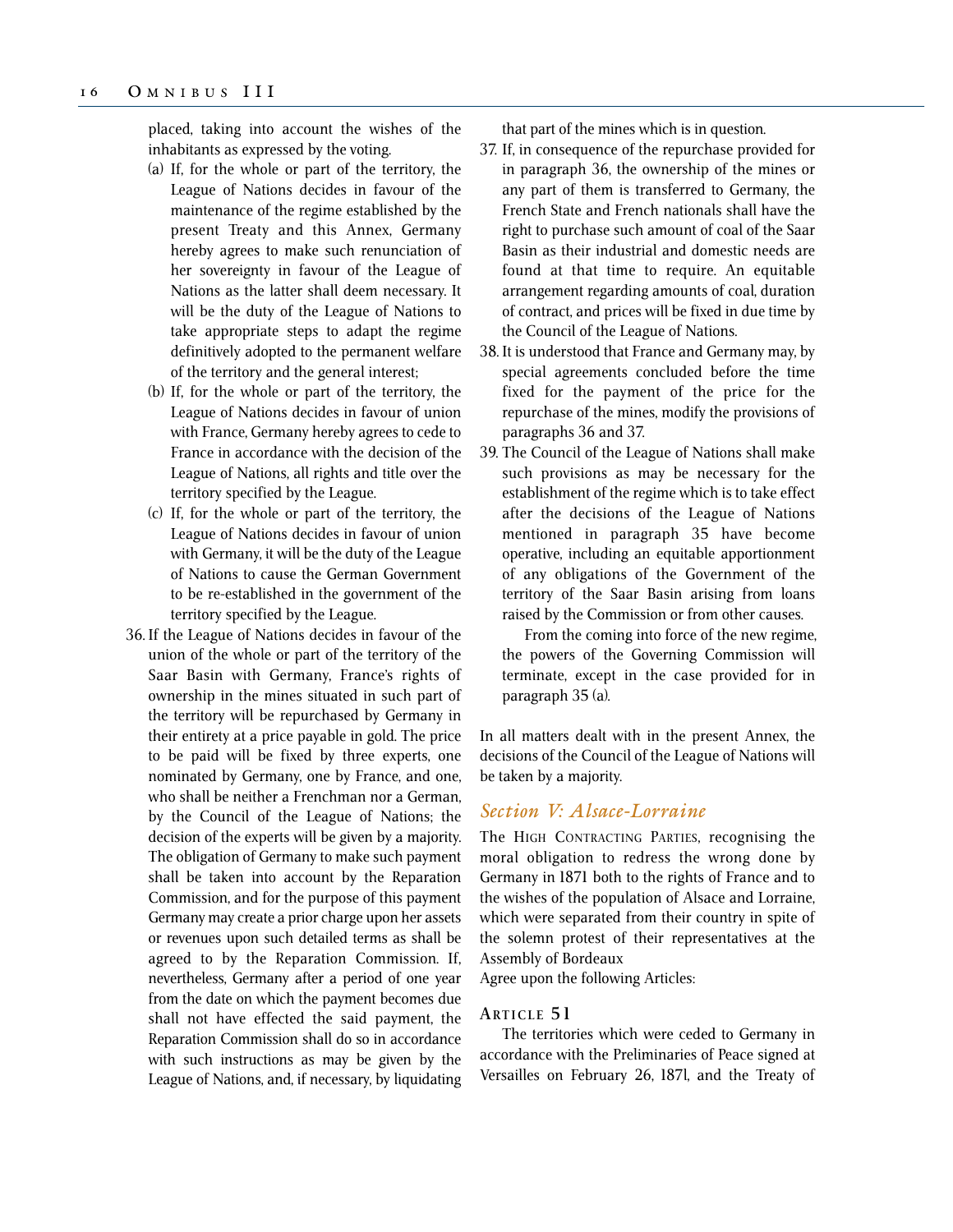Frankfort of May lo, 1871, are restored to French sovereignty as from the date of the Armistice of November 11, 1918.

The provisions of the Treaties establishing the delimitation of the frontiers before 1871 shall be restored.

#### **ARTICLE 5 2**

The German Government shall hand over without delay to the French Government all archives, registers, plans, titles and documents of every kind concerning the civil, military, financial, judicial or other administrations of the territories restored to French sovereignty. If any of these documents, archives, registers, titles or plans nave been misplaced, they will be restored by the German Government on the demand of the French Government. Article 53.

Separate agreements shall be made between France and Germany dealing with the interests of the inhabitants of the territories referred to in Article 51, particularly as regards their civil rights, their business and the exercise of their professions, it being understood that Germany undertakes as from the present date to recognise and accept the regulations laid down in the Annex hereto regarding the nationality of the inhabitants or natives of the said territories, not to claim at any time or in any place whatsoever as German nationals those who shall have been declared on any ground to be French, to receive all others in her territory, and to conform, as regards the property of German nationals in the territories indicated in Article 51, with the provisions of Article 297 and the Annex to Section IV of Part X (Economic Clauses) of the present Treaty.

Those German nationals who without acquiring French nationality shall receive permission from the French Government to reside in the said territories shall not be subjected to the provisions of the said Article.

#### **ARTICLE 5 4**

Those persons who have regained French nationality in virtue of paragraph 1 of the Annex hereto will be held to be Alsace-Lorrainers for the purposes of the present Section.

The persons referred to in paragraph 2 of the said Annex will from the day on which they have claimed French nationality be held to be Alsace-Lorrainers with retroactive effect as from November 11, 1918. For those whose application is rejected, the privilege will terminate at the date of the refusal.

Such juridical persons will also have the status of AlsaceLorrainers as shall have been recognised as possessing this quality whether by the French administrative authorities or by a judicial decision.

#### **ARTICLE 5 5**

The territories referred to in Article 5l shall return to France free and quit of all public debts under the conditions laid down in Article 255 of Part IX (Financial Clauses) of the present Treaty.

#### **ARTICLE 5 6**

In conformity with the provisions of Article 256 of Part IX (Financial Clauses) of the present Treaty, France shall enter into possession of all property and estate, within the territories referred to in Article 5l, which belong to the German Empire or German States, without any payment or credit on this account to any of the States ceding the territories.

This provision applies to all movable or immovable property of public or private domain together with all rights whatsoever belonging to the German Empire or German States or to their administrative areas.

Crown property and the property of the former Emperor or other German sovereigns shall be assimilated to property of the public domain.

#### **ARTICLE 5 7**

Germany shall not take any action, either by means of stamping or by any other legal or administrative measures not applying equally to the rest of her territory, which may be to the detriment of the legal value or redeemability of Germany monetary instruments or monies which, at the date of the signature of the present Treaty, are legally current, and at that date are in the possession of the French Government.

#### **ARTICLE 5 8**

A special Convention will determine the conditions for repayment in marks of the exceptional war expenditure advanced during the course of the war by Alsace-Lorraine or by the public bodies in Alsace-Lorraine on account of the Empire in accordance with German law, such as payment to the families of persons mobilised, requisitions, billeting of troops, and assistance to persons who have been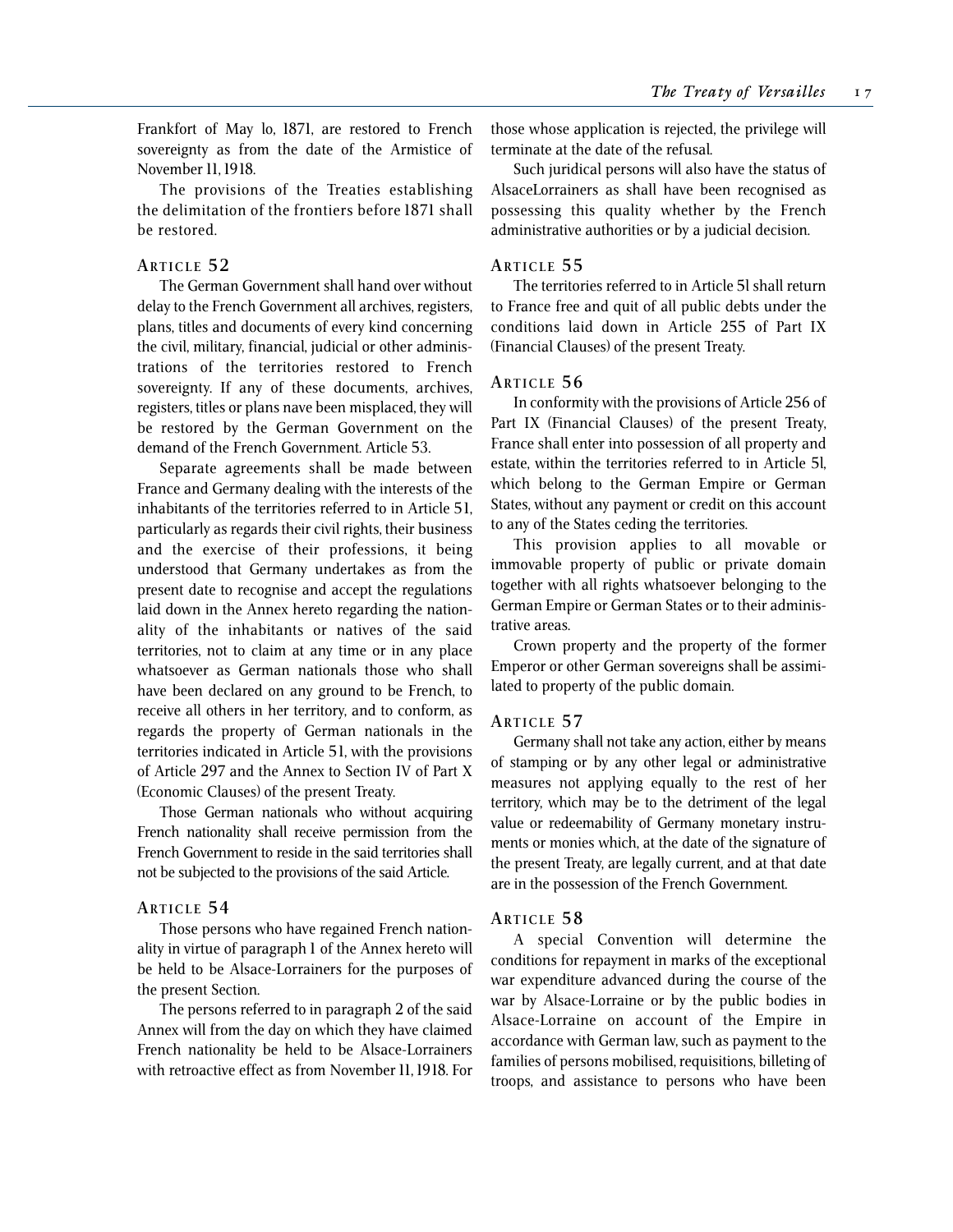evacuated. In fixing the amount of these sums Germany shall be credited with that portion which Alsace-Lorraine would have contributed to the Empire to meet the expenses resulting from these payments, this contribution being calculated according to the proportion of the Imperial revenues derived from Alsace-Lorraine in l913.

## **ARTICLE 5 9**

The French Government will collect for its own account the Imperial taxes, duties and dues of every kind leviable in the territories referred to in Article 5l and not collected at the time of the Armistice of November 11, 19l8.

#### **ARTICLE 6 0**

The German Government shall without delay restore to AlsaceLorrainers (individuals, juridical persons and public institutions) all property, rights and interests belonging to them on November 11, 1918, in so far as these are situated in German territory.

#### **ARTICLE 61**

The German Government undertakes to continue and complete without delay the execution of the financial clauses regarding Alsace-Lorraine contained in the Armistice Conventions.

#### **ARTICLE 6 2**

The German Government undertakes to bear the expense of all civil and military pensions which had been earned in Alsace. Lorraine on date of November 11, 1918, and the maintenance of which was a charge on the budget of the German Empire.

The German Government shall furnish each year the funds necessary for the payment in francs, at the average rate of exchange for that year, of the sums in marks to which persons resident in Alsace-Lorraine would have been entitled if Alsace-Lorraine had remained under German jurisdiction.

#### **ARTICLE 6 3**

For the purposes of the obligation assumed by Germany in Part VIII (Reparation) of the present Treaty to give compensation for damages caused to the civil populations of the Allied and Associated countries in the form of fines, the inhabitants of the territories referred to in Article 51 shall be assimilated to the above-mentioned populations.

#### **ARTICLE 6 4**

The regulations concerning the control of the Rhine and of the Moselle are laid down in Part XII (Ports, Waterways and Railways) of the present Treaty.

## **ARTICLE 6 5**

Within a period of three weeks after the coming into force of the present Treaty, the port of Strasburg and the port of Kehl shall be constituted, for a period of seven years, a single unit from the point of view of exploitation.

The administration of this single unit will be carried on by a manager named by the Central Rhine Commission, which shall also have power to remove him.

This manager shall be of French nationality.

He will reside in Strasburg and will be subject to the supervision of the Central Rhine Commission.

There will be established in the two ports free zones in conformity with Part XII (Ports, Waterways and Railways) of the present Treaty.

A special Convention between France and Germany which shall be submitted to the approval of the Central Rhine Commission, will fix the details of this organisation, particularly as regards finance.

It is understood that for the purpose of the present Article the port of Kehl includes the whole of the area necessary for the movement of the port and the trains which serve it, including the harbour, quays and railroads, platforms, cranes, sheds and warehouses, silos, elevators and hydro-electric plants, which make up the equipment of the port.

The German Government undertakes to carry out all measures which shall be required of it in order to assure that all the making-up and switching of trains arriving at or departing from Kehl, whether for the right bank or the left bank of the Rhine, shall be carried on in the best conditions possible.

All property rights shall be safeguarded. In particular the administration of the ports shall not prejudice any property rights of the French or Baden railroads.

Equality of treatment as respects traffic shall be assured in both ports to the nationals, vessels and goods of every country.

In case at the end of the sixth year France shall consider that the progress made in the improvement of the port of Strasburg still requires a prolongation of this temporary regime, she may ask for such prolon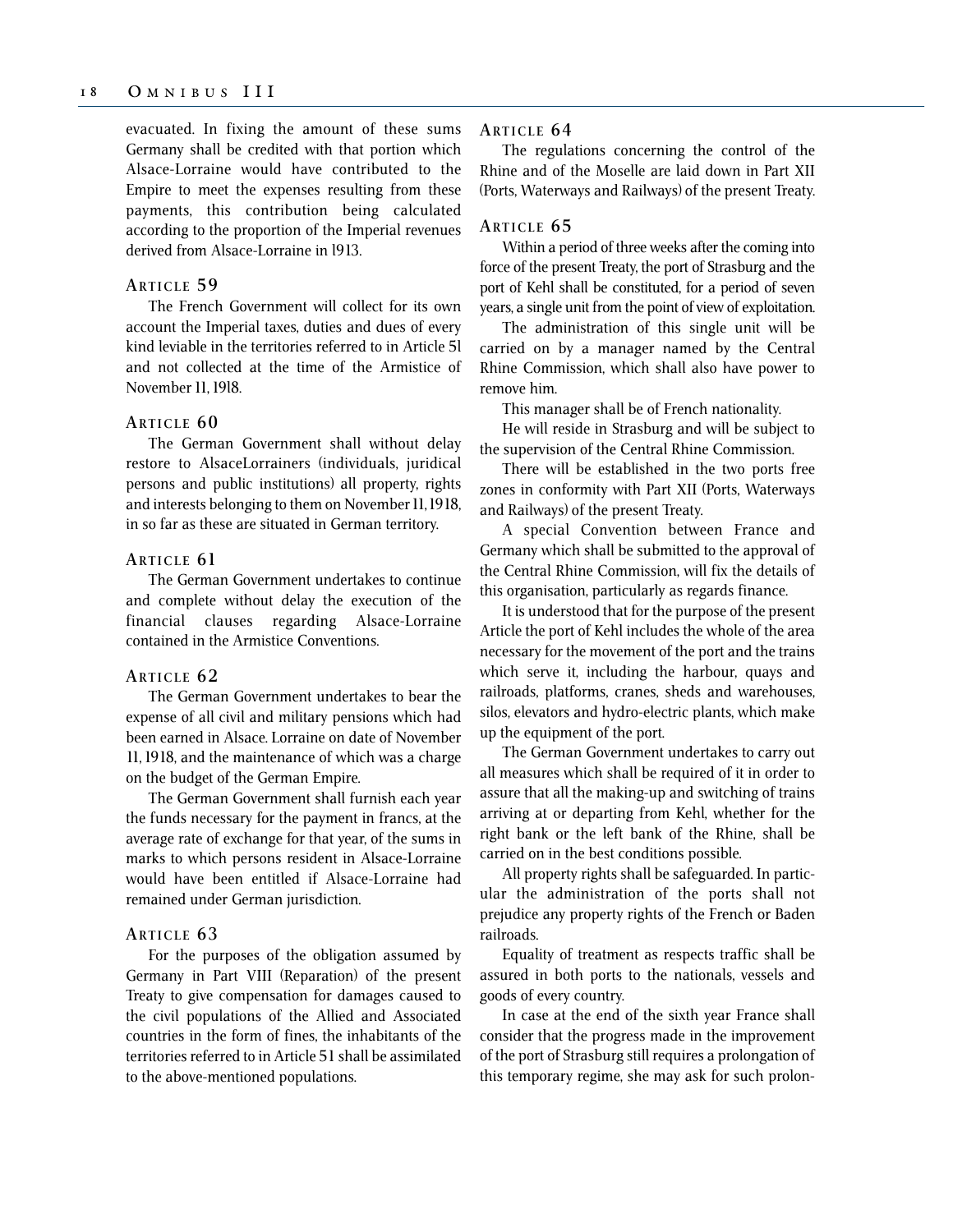gation from the Central Rhine Commission, which may grant an extension for a period not exceeding three years.

Throughout the whole period of any such extension the free zones above provided for shall be maintained.

Pending appointment of the first manager by the Central Rhine Commission a provisional manager who shall be of French nationality may be appointed by the Principal Allied and Associated Powers subject to the foregoing provisions.

For all purposes of the present Article the Central Rhine Commission will decide by a majority of votes.

#### **ARTICLE 6 6**

The railway and other bridges across the Rhine now existing within the limits of Alsace-Lorraine shall, as to all their parts and their whole length, be the property of the French State, which shall ensure their upkeep.

The French Government is substituted in all the, rights of the German Empire over all the railways which were administered by the Imperial railway administration and which are actually working or under construction.

The same shall apply to the rights of the Empire with regard to railway and tramway concessions within the territories referred to in Article 51.

This substitution shall not entail any payment on the part of the French State.

The frontier railway stations shall be established by a subsequent agreement, it being stipulated in advance that on the Rhine frontier they shall be situated on the right bank.

#### **ARTICLE 67**

The French Government is substituted in all the rights of the German Empire over all the railways which were administered by the Imperial railway administration and which are actually working or under construction.

The same shall apply to the rights of the Empire with regard to railway and tramway concessions within the territories referred to in Article 51.

This substitution shall not entail any payment on the part of the French State.

The frontier railway stations shall be established by a subsequent agreement, it being stipulated in advance that on the Rhine frontier they shall be situated on the right bank.

#### **ARTICLE 6 8**

In accordance with the provisions of Article 268 of Chapter I of Section I of Part X (Economic Clauses) of the present Treaty, for a period of five years from the coming into force of the present Treaty, natural or manufactured products originating in and coming from the territories referred to in Article 51 shall, on importation into German customs territory, be exempt from all customs duty.

The French Government may fix each year, by decree communicated to the German Government, the nature and amount of the products which shall enjoy this exemption.

The amount of each product which may be thus sent annually into Germany shall not exceed the average of the amounts sent annually in the years 1911-1913.

Further, during the period of five years above mentioned, the German Government shall allow the free export from Germany and the free reimportation into Germany, exempt from all customs, duties and other charges (including internal charges), of yarns, tissues, and other textile materials or textile products of any kind and in any condition, sent from Germany into the territories referred to in Article 51, to be subjected there to any finishing process, such as bleaching, dyeing, printing, mercerization, gassing, twisting or dressing.

During a period of ten years from the coming into force of the present Treaty, central electric supply works situated in German territory and formerly furnishing electric power to the territories referred to in Article 51 or to any establishment the working of which passes permanently or temporarily from Germany to France, shall be required to continue such supply up to the amount of consumption corresponding to the undertakings and contracts current on November 11, 1918.

Such supply shall be furnished according to the contracts in force and at a rate which shall not be higher than that paid to the said works by German nationals.

#### **ARTICLE 6 9**

During a period of ten years from the coming into force of the present Treaty, central electric supply works situated in German territory and formerly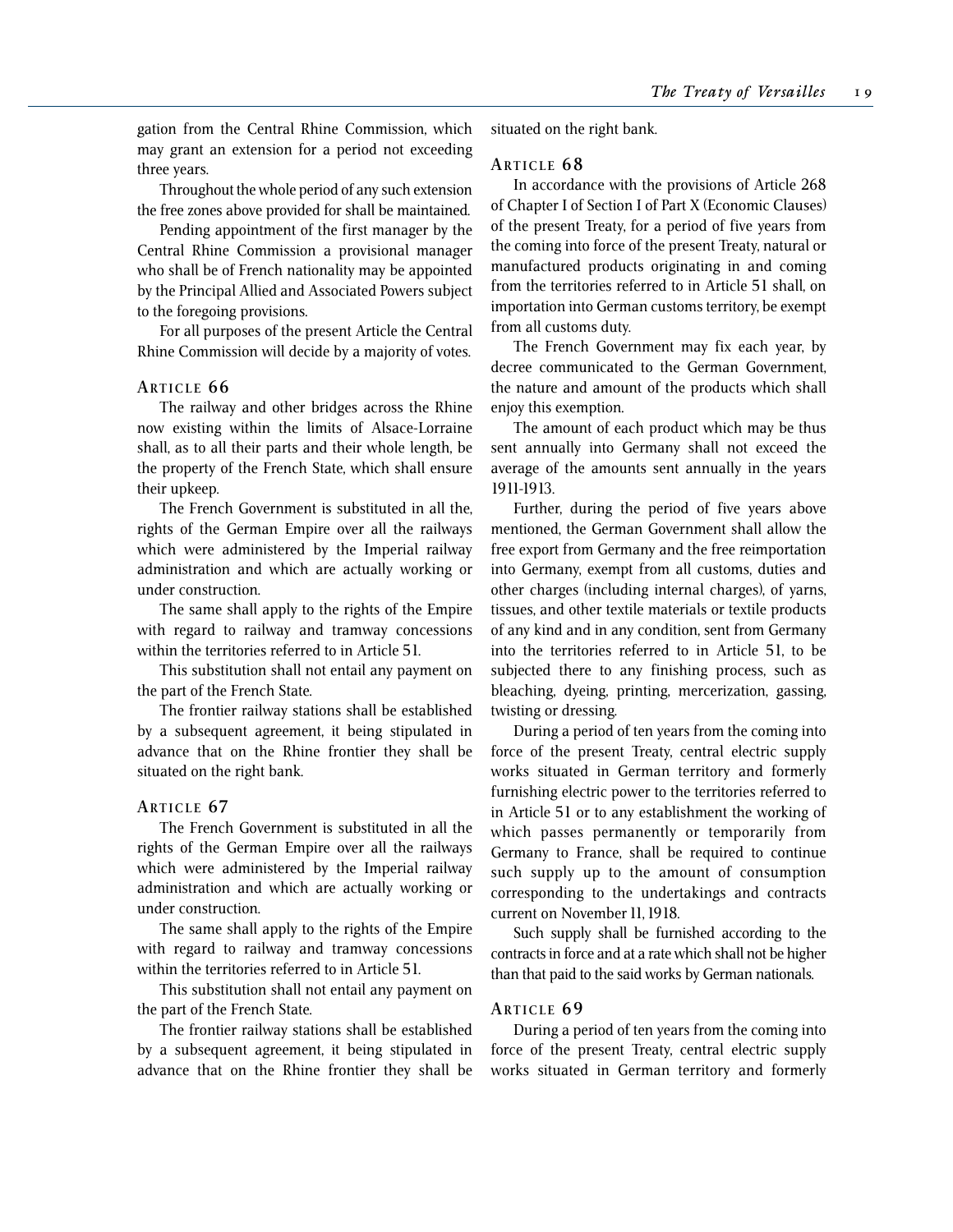furnishing electric power to the territories referred to in Article 51 or to any establishment the working of which passes permanently or temporarily from Germany to France, shall be required to continue such supply up to the amount of consumption corresponding to the undertakings and contracts current on November 11, 1918.

Such supply shall be furnished according to the contracts in force and at a rate which shall not be higher than that paid to the said works by German nationals.

## **ARTICLE 7 0**

It is understood that the French Government preserves its right to prohibit in the future in the territories referred to in Article 51 all new German participation:

- (1) In the management or exploitation of the public domain and of public services, such as railways, navigable waterways, water works, gas works, electric power, etc. ;
- (2) In the ownership of mines and quarries of every kind and in enterprises connected therewith;
- (3) In metallurgical establishments, even though their working may not be connected with that of any mine.

#### **ARTICLE 71**

As regards the territories referred to in Article 51, Germany renounces on behalf of herself and her nationals as from November 11, 1918, all rights under the law of May 25, 1910, regarding the trade in potash salts, and generally under any stipulations for the intervention of German organisations in the working of the potash mines. Similarly, she renounces on behalf of herself and her- nationals all rights under any agreements, stipulations or laws which may exist to her benefit with regard to other products of the aforesaid territories.

## **ARTICLE 7 2**

The settlement of the questions relating to debts contracted before November 11, 1918, between the German Empire and the German States or their nationals residing in Germany on the one part and Alsace-Lorrainers residing in Alsace-Lorraine on the other part shall be effected in accordance with the provisions of Section III of Part X (Economic Clauses) of the present Treaty, the expression "before the war"

therein being replaced by the expression "before November 11, 1918". The rate of exchange applicable in the case of such settlement shall be the average rate quoted on the Geneva Exchange during the month preceding November 11, 1918.

There may be established in the territories referred to in Article 51, for the settlement of the aforesaid debts under the conditions laid down in Section III of Part X (Economic Clauses) of the present Treaty, a special clearing office, it being understood that this office shall be regarded as a "central office" under the provisions of paragraph 1 of the Annex to the said Section.

#### **ARTICLE 7 3**

The private property, rights and interests of Alsace-Lorrainers in Germany will be regulated by the stipulations of Section IV of Part X (Economic Clauses) of the present Treaty.

#### **ARTICLE 7 4**

The French Government reserves the right to retain and liquidate all the property, rights and interests which German nationals or societies controlled by Germany possessed in the territories referred to in Article 51 on November 11, 1918, subject to the conditions laid down in the last paragraph of Article 53 above. Germany will directly compensate her nationals who may have been dispossessed by the aforesaid liquidations. The product of these liquidations shall be applied in accordance with the stipulations of Sections III and IV of Part X (Economic Clauses) of the present Treaty.

#### **ARTICLE 7 5**

Notwithstanding the stipulations of Section V of Part X (Economic Clauses) of the present Treaty, all contracts made before the date of the promulgation in Alsace-Lorraine of the French decree of November 30, 1918, between Alsace-Lorrainers (whether individuals or juridical persons) or others resident in Alsace-Lorraine on the one part and the German Empire or German States and their nationals resident in Germany on the other part, the execution of which has been suspended by the Armistice or by subsequent French legislation, shall be maintained.

Nevertheless, any contract of which the French Government shall notify the cancellation to Germany in the general interest within a period of six months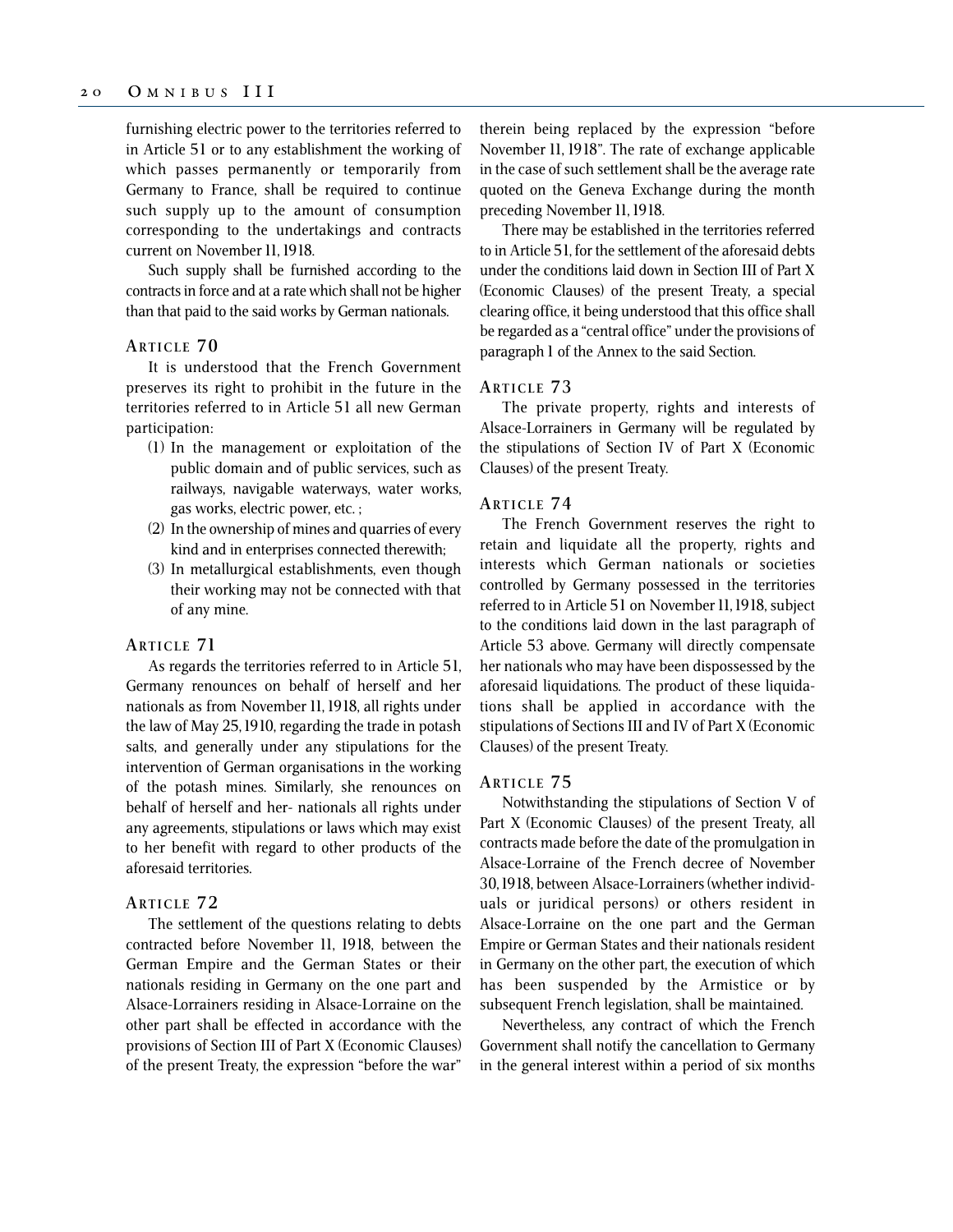from the date of the coming into force of the present Treaty, shall be annulled except in respect of any debt or other pecuniary obligation arising out of any act done or money paid thereunder before November 11, 1918. If this dissolution would cause one of the parties substantial prejudice, equitable compensation, calculated solely on the capital employed without taking account of loss of profits, shall be accorded to the prejudiced party.

With regard to prescriptions, limitations and forfeitures in Alsace-Lorraine, the provisions of Articles 300 and 301 of Section V of Part X (Economic Clauses) shall be applied with the substitution for the expression "outbreak of war" of the expression "November 11, 1918", and for the expression "duration of the war" of the expression "period from November 11, 1918, to the date of the coming into force of the present Treaty".

## **ARTICLE 7 6**

Questions concerning rights in industrial, literary or artistic property of Alsace-Lorrainers shall be regulated in accordance with the general stipulations of Section VII of Part X (Economic Clauses) of the present Treaty, it being understood that Alsace-Lorrainers holding rights of this nature under German legislation will preserve full and entire enjoyment of those rights on German territory.

## **ARTICLE 7 7**

The German Government undertakes to pay over to the French Government such proportion of all reserves accumulated by the Empire or by public or private bodies dependent upon it, for the purposes of disability and old age insurance, as would fall to the disability and old age insurance fund at Strasburg.

The same shall apply in respect of the capital and reserves accumulated in Germany falling legitimately to other social insurance funds, to miners, superannuation funds, to the fund of the railways of Alsace-Lorraine, to other superannuation organisations established for the benefit of the personnel of public administrations and institutions operating in Alsace-Lorraine and also in respect of the capital and reserves due by the insurance fund of private employees at Berlin, by reason of engagements entered into for the benefit of insured persons of that category resident in Alsace-Lorraine. A special

Convention shall determine the conditions and procedure of these transfers.

## **ARTICLE 78**

With regard to the execution of judgments, appeals and prosecutions, the following rules shall be applied:

(1) All civil and commercial judgments which shall have been given since August 3, 1914, by the Courts of Alsace-Lorraine between Alsace-Lorrainers, or between Alsace-Lorrainers and foreigners, or between foreigners, and which shall not have been appealed from before November 11, 1918, shall be regarded as final and susceptible of immediate execution without further formality.

When the judgment has been given between Alsace-Lorrainers and Germans or between Alsace-Lorrainers and subjects of the allies of Germany, it shall only be capable of execution after the issue of an exequatur by the corresponding new tribunal in the restored territory referred to in Article 51.

- (2) All judgments given by German Courts since August 3, 1914, against Alsace-Lorrainers for political crimes or misdemeanors shall be regarded as null and void.
- (3) All sentences passed since November 11, 1918, by the Court of the Empire at Leipzig on appeals against the decisions of the Courts of Alsace-Lorraine shall be regarded as null and void and shall be so pronounced. The papers in regard to the cases in which such sentences have been given shall be returned to the Courts of Alsace-Lorraine concerned.

All appeals to the Court of the Empire against decisions of the Courts of Alsace-Lorraine shall be suspended. The papers shall be returned under the aforesaid conditions for transfer without delay to the French Cour de Cassation, which shall be competent to decide them.

- (4) All prosecutions in Alsace-Lorraine for offences committed during the period between November 11, 1918, and the coming into force of the present Treaty will be conducted under German law except in so far as this has been modified by decrees duly published on the spot by the French authorities.
- (5) All other questions as to competence,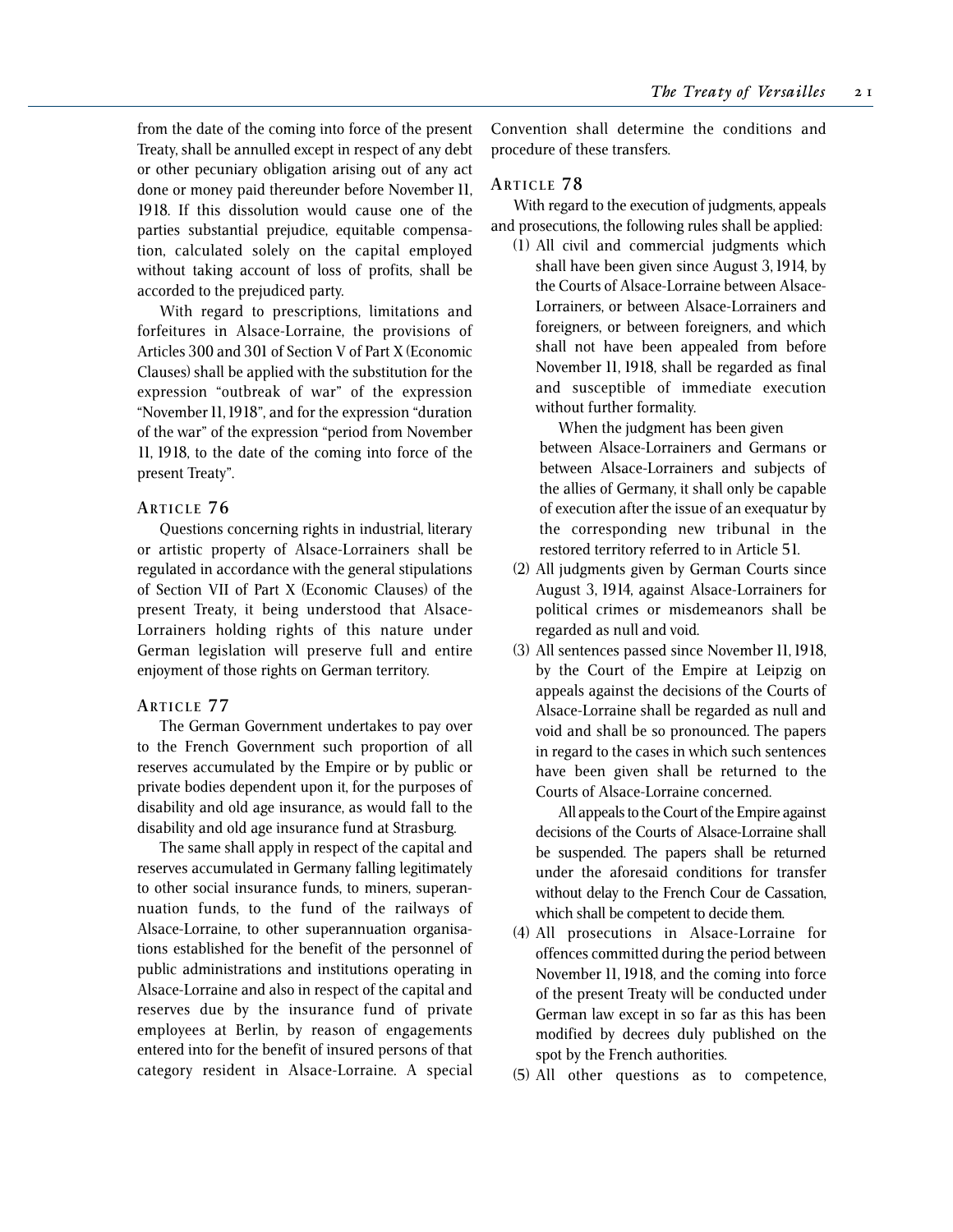procedure or administration of justice shall be determined by a special Convention between France and Germany.

#### **ARTICLE 7 9**

The stipulations as to nationality contained in the Annex hereto shall be considered as of equal force with the provisions of the present Section.

All other questions concerning Alsace-Lorraine which are not regulated by the present Section and the Annex thereto or by the general provisions of the present Treaty will form the subject of further conventions between France and Germany.

#### **A NNEX**

- 1. As from November 11, 1918, the following persons are ipso facto reinstated in French nationality:
	- (1) Persons who lost French nationality by the application of the Franco-German Treaty of May 10, 1871, and who have not since that date acquired any nationality other than German;
	- (2) The legitimate or natural descendants of the persons referred to in the immediately preceding paragraph, with the exception of those whose ascendants in the paternal line include a German who migrated into Alsace-Lorraine after July 15, 1870;
	- (3) All persons born in Alsace-Lorraine of unknown parents, L or whose nationality is unknown.
- 2. Within the period of one year from the coming into force of the present Treaty, persons included in any of the following categories may claim French nationality:
	- (1) All persons not restored to French nationality under paragraph 1 above, whose ascendants include a Frenchman or Frenchwoman who lost French nationality under the conditions referred to in the said paragraph;
	- (2) All foreigners, not nationals of a German State, who acquired the status of a citizen of Alsace-Lorraine before August 3, 1914;
	- (3) All Germans domiciled in Alsace-Lorraine, if they have been so domiciled since a date previous to July 15, 1870, or if one of their ascendants was at that date domiciled in Alsace-Lorraine;
	- (4) All Germans born or domiciled in Alsace-Lorraine who have served in the Allied or

Associated armies during the present war, and their descendants;

- (5) All persons born in Alsace-Lorraine before May 10, 1871, of foreign parents, and the descendants of such persons;
- (6) The husband or wife of any person whose French nationality may have been restored under paragraph 1, or who may have claimed and obtained French nationality in accordance with the preceding provisions. The legal representative of a minor may

exercise, on behalf of that minor, the right to claim French nationality; and if that right has not been exercised, the minor may claim French nationality within the year following his majority.

Except in the cases provided for in No. (6) of the present paragraph, the French authorities reserve to themselves the right, in individual cases, to reject the claim to French nationality.

3. Subject to the provisions of paragraph 2, Germans born or domiciled in Alsace-Lorraine shall not acquire French nationality by reason of the restoration of Alsace-Lorraine to France, even though they may have the status of citizens of Alsace-Lorraine.

They may acquire French nationality only by naturalisation, on condition of having been domiciled in Alsace-Lorraine from a date previous to August 3, 1914, and of submitting proof of unbroken residence within the restored territory for a period of three years from November 11, 1918.

France will be solely responsible for their diplomatic and consular protection from the date of their application for French naturalisation.

The French Government shall determine the procedure by which reinstatement in French nationality as of right shall be effected, and the conditions under which decisions shall be given upon claims to such nationality and applications for naturalisation, as provided by the present Annex.

## *Section VI: Austria*

## **ARTICLE 8 0**

Germany acknowledges and will respect strictly the independence of Austria, within the frontiers which may be fixed in a Treaty between that State and the Principal Allied and Associated Powers; she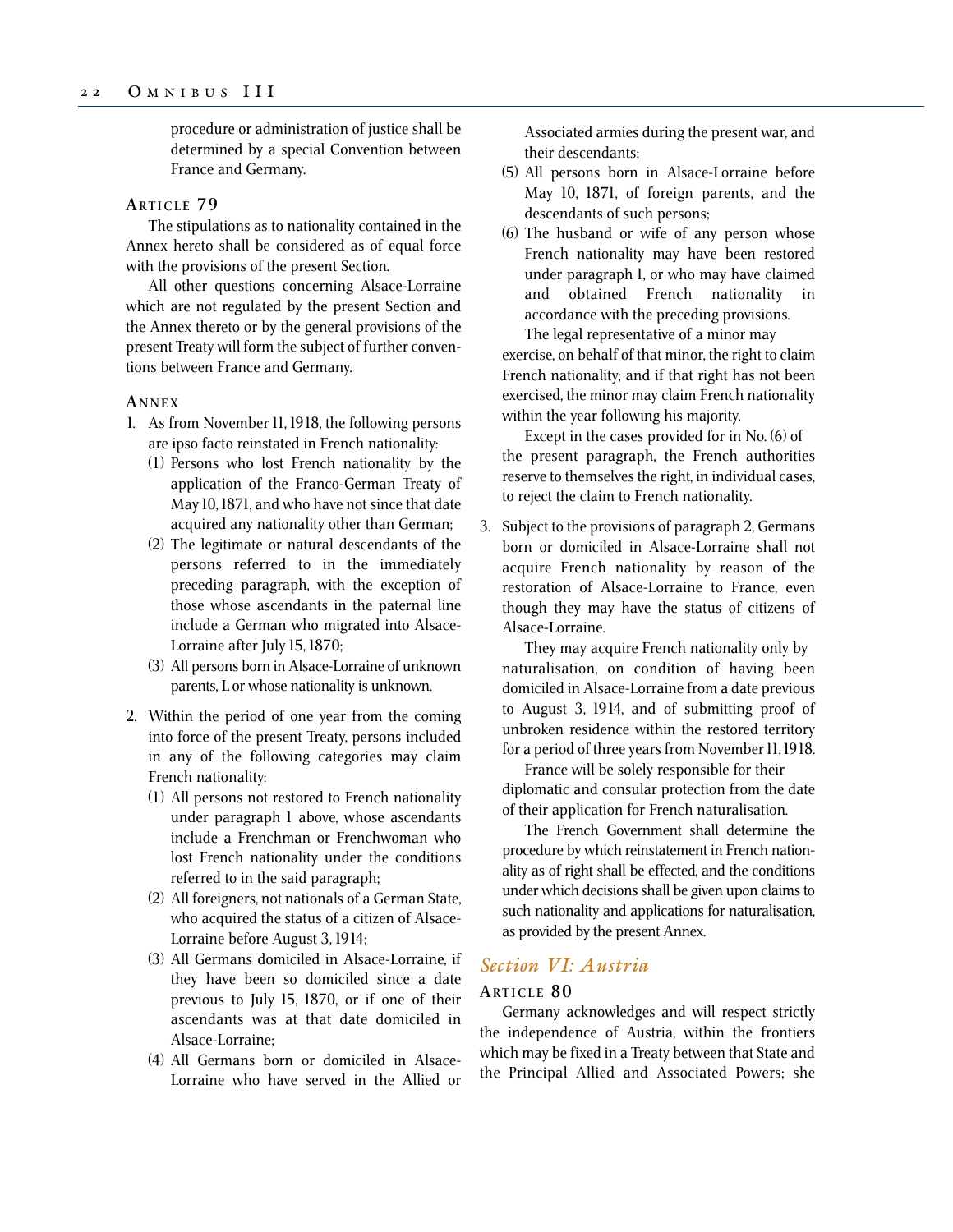agrees that this independence shall be inalienable, except with the consent of the Council of the League of Nations.

## *Section VII: Czecho-Slovak State*

#### **ARTICLE 81**

Germany, in conformity with the action already taken by the Allied and Associated Powers, recognises the complete independence of the Czecho-Slovak State which will include the autonomous territory of the Ruthenians to the south of the Carpathians. Germany hereby recognises the frontiers of this State as determined by the Principal Allied and Associated Powers and the other interested States.

#### **ARTICLE 8 2**

The old frontier as it existed on August 3, 1914, between Austria-Hungary and the German Empire will constitute the frontier between Germany and the Czecho-Slovak State.

#### **ARTICLE 8 3**

Germany renounces in favour of the Czecho-Slovak State all rights and title over the portion of Silesian territory defined as follows: starting from a point about 2 kilometres south-east of Katscher, on the boundary between the Kreise of Leobschutz and Ratibor: the boundary between the two Kreise; then, the former boundary between Germany and Austria-Hungary up to a point on the Oder immediately to the south of the Ratibor-Oderberg railway; thence, towards the north-west and up to a point about 2 kilometres to the south-east of Katscher: a line to be fixed on the spot passing to the west of Kranowitz. A Commission composed of seven members, five nominated by the Principal Allied and Associated Powers, one by Poland and one by the Czecho-Slovak State, will be appointed fifteen days after the coming into force of the present Treaty to trace on the spot the frontier line between Poland and the Czecho-Slovak State. The decisions of this Commission will be taken by a majority and shall be binding on the parties concerned. Germany hereby agrees to renounce in favour of the Czecho-Slovak State all rights and title over the part of the Kreis of Leobschutz comprised within the following boundaries in case after the determination of the frontier between Germany and Poland the said part of that Kreis should become isolated from Germany: from the south-eastern extremity of the salient of the former Austrian frontier at about 5 kilometres to the west of Leobschutz southwards and up to the point of junction with the boundary between the Kreise of Leobschutz and Ratibor: the former frontier between Germany and Austria-Hungary; then, northwards, the administrative boundary between the Kreise of Leobschutz and Ratibor up to a point situated about 2 kilometres to the south-east of Katscher; thence, north-westwards and up to the starting-point of this definition: a line to be fixed on the spot passing to the east of Katscher.

#### **ARTICLE 8 4**

German nationals habitually resident in any of the territories recognised as forming part of the Czecho-Slovak State will obtain Czecho-Slovak nationality ipso facto and lose their German nationality.

#### **ARTICLE 8 5**

Within a period of two years from the coming into force of the present Treaty, German nationals over eighteen years of age habitually resident in any of the territories recognized as forming part of the Czecho-Slovak State will be entitled to opt for German. nationality. Czecho-Slovaks who are German nationals and are habitually resident in Germany will have a similar right to opt for Czecho-Slovak nationality.

Option by a husband will cover his wife and option by parents will cover their children under eighteen years of age.

Persons who have exercised the above right to opt must within the succeeding twelve months transfer their place of residence to the State for which they have opted.

They will be entitled to retain their landed property in the territory of the other State where they had their place of residence before exercising the right to opt. They may carry with them their movable property of every description. No export or import duties may be imposed upon them in connection with the removal of such property.

Within the same period Czecho-Slovaks, who are German nationals and are in a foreign country will be entitled, in the absence of any provisions to the contrary in the foreign law, and if they have not acquired the foreign nationality, to obtain Czecho-Slovak nationality and lose their German nationality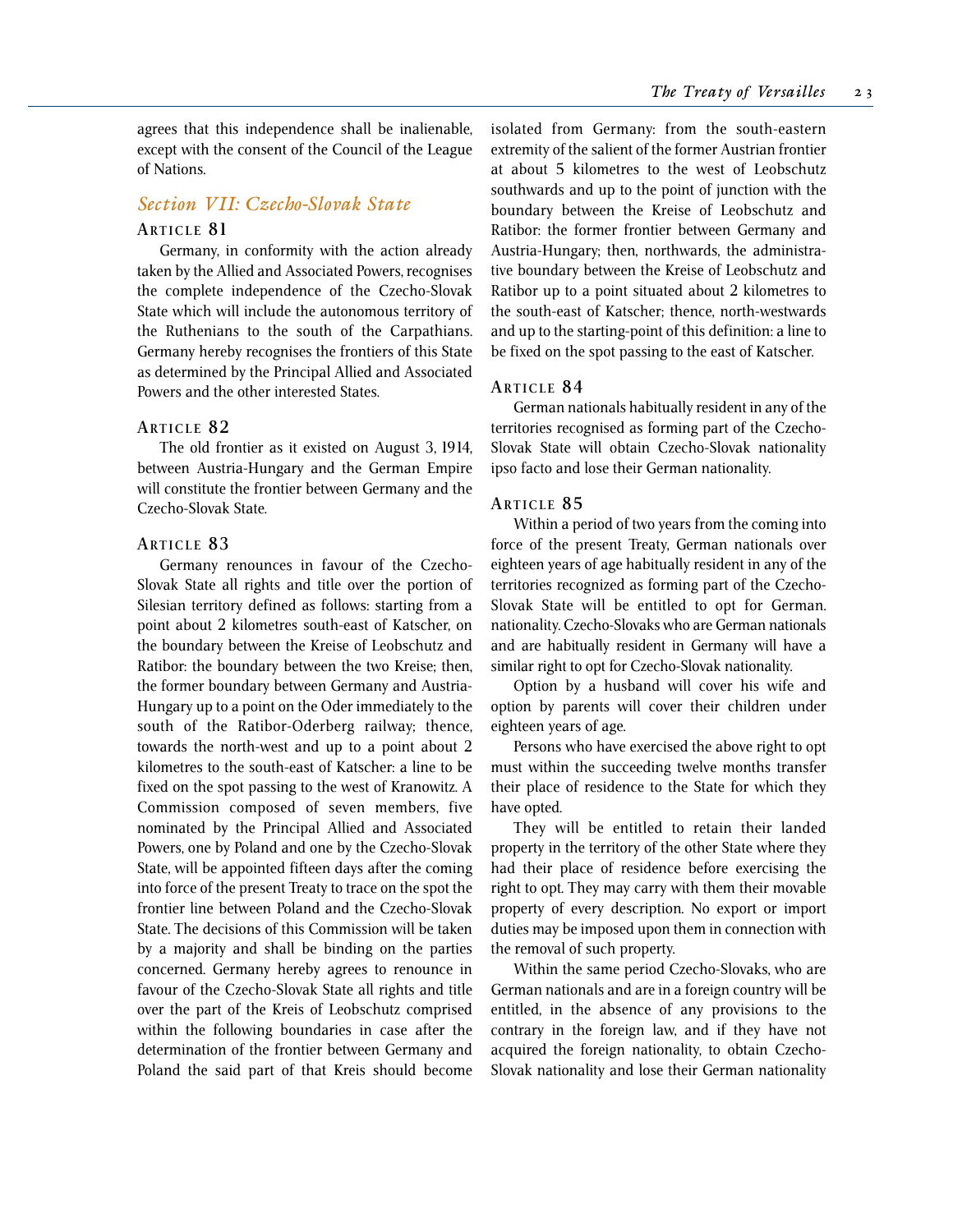by complying with the requirements laid down by the Czecho-Slovak State.

#### **ARTICLE 8 6**

The Czecho-Slovak State accepts and agrees to embody in a Treaty with the Principal Allied and Associated Powers such provisions as may be deemed necessary by the said Powers to protect the interests of inhabitants of that State who differ from the majority of the population in race, language, or religion.

The Czecho-Slovak State further accepts and agrees to embody in a Treaty with the said Powers such provisions as they may deem necessary to protect freedom of transit and equitable treatment of the commerce of other nations.

The proportion and nature of the financial obligations of Germany and Prussia which the Czecho-Slovak State will have to assume on account of the Silesian territory placed under its sovereignty will be determined in accordance with Article 254 of Part IX (Financial Clauses) of the present Treaty.

Subsequent agreements will decide all questions not decided by the present Treaty which may arise in consequence of the cession of the said territory.

#### *Section VIII: Poland*

#### **ARTICLE 8 7**

Germany, in conformity with the action already taken by the Allied and Associated Powers, recognises the complete independence of Poland, and renounces in her favour all rights and title over the territory bounded by the Baltic Sea, the eastern frontier of Germany as laid down in Article 27 of Part II (Boundaries of Germany) of the present Treaty up to a point situated about 2 kilometres to the east of Lorzendorf, then a line to the acute angle which the northern boundary of Upper Silesia makes about 3 kilometres north-west of Simmenau, then the boundary of Upper Silesia to its meeting point with the old frontier between Germany and Russia, then this frontier to the point where it crosses the course of the Niemen, and then the northern frontier of East Prussia as laid down in Article 28 of Part II aforesaid.

The provisions of this Article do not, however, apply to the territories of East Prussia and the Free City of Danzig, as defined in Article 28 of Part II (Boundaries of Germany) and in Article 10o of Section XI (Danzig) of this Part.

The boundaries of Poland not laid down in the present Treaty will be subsequently determined by the Principal Allied and Associated Powers.

A Commission consisting of seven members, five of whom shall be nominated by the Principal Allied and Associated Powers, one by Germany and one by Poland, shall be constituted fifteen days after the coming into force of the present Treaty to delimit on the spot the frontier line between Poland and Germany. The decisions of the Commission will be taken by a majority of votes and shall be binding upon the parties concerned.

#### **ARTICLE 8 8**

In the portion of Upper Silesia included within the boundaries described below, the inhabitants will be called upon to indicate by a vote whether they wish to be attached to Germany or to Poland: starting from the northern point of the salient of the old province of Austrian Silesia situated about 8 kilometres east of Neustadt, the former frontier between Germany and Austria to its junction with the boundary between the Kreise of Leobschutz and Ratibor; thence in a northerly direction to a point about 2 kilometres south-east of Katscher: the boundary between the Kreise of Leobschutz and Ratibor; thence in a southeasterly direction to a point on the course of the Oder immediately south of the Ratibor-Oderberg railway: a line to be fixed on the ground passing south of Kranowitz; thence the old boundary between Germany and Austria, then the old boundary between Germany and Russia to its junction with the administrative boundary between Posnania and Upper Silesia; thence this administrative boundary to its junction with the administrative boundary between Upper and Middle Silesia, thence westwards to the point where the administrative boundary turns in an acute angle to the south-east about 3 kilometres north-west of Simmenau: the boundary between Upper and Middle Silesia; then in a westerly direction to a point to be fixed on the ground about 2 kilometres east of Lorzendorf: a line to be fixed on the ground passing north of Klein Hennersdorf: thence southwards to the point where the boundary between Upper and Middle Silesia cuts the Stadtel-Karlsruhe road: a line to be fixed on the ground passing west of Hennersdorf, Polkowitz, Noldau, Steinersdorf, and Dammer, and east of Strehlitz, Nassadel, Eckersdorf,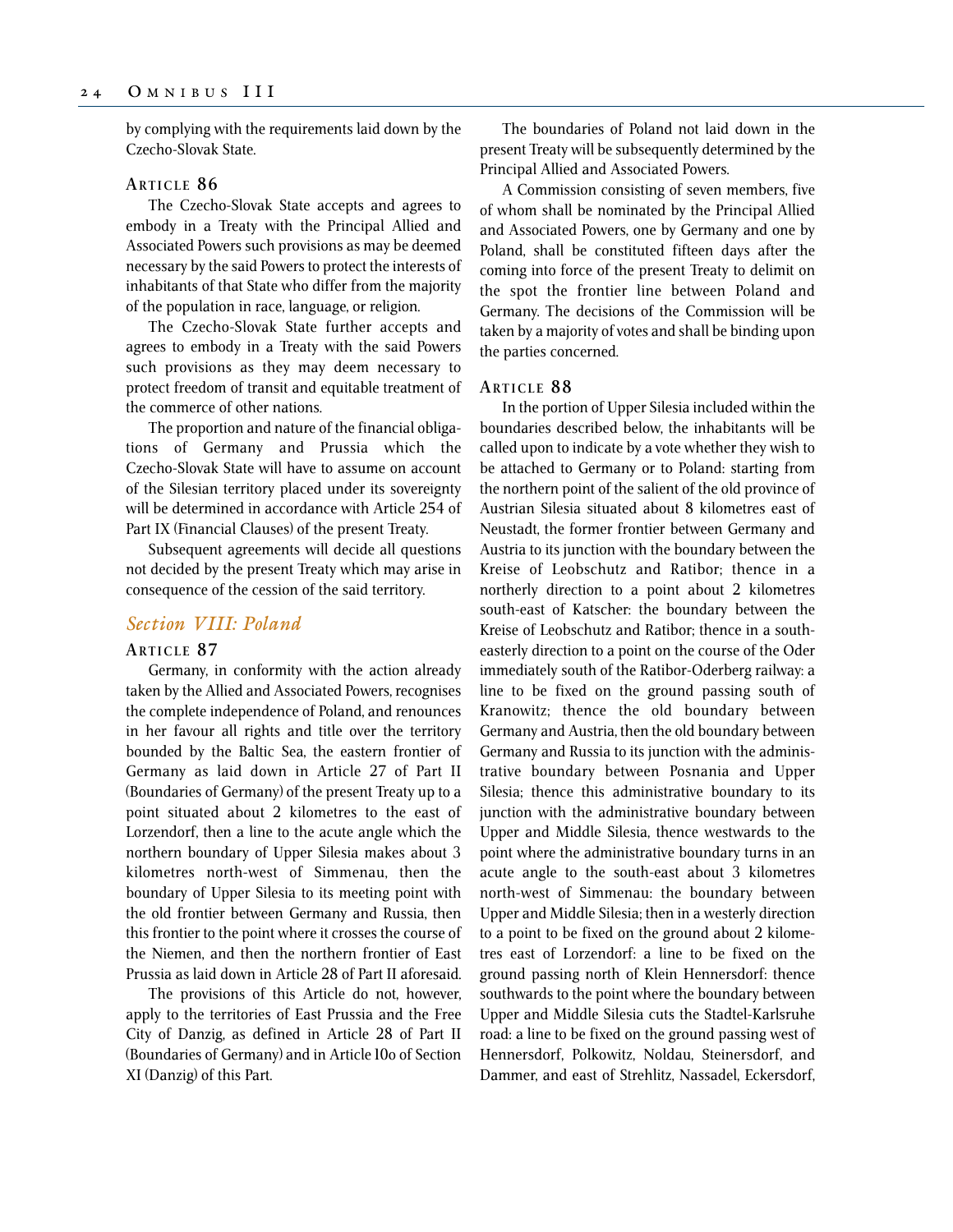Schwirz, and Stadtel; thence the boundary between Upper and Middle Silesia to its junction with the eastern boundary of the Kreis of Falkenberg; then the eastern boundary of the Kreis of Falkenberg to the point of the salient which is 3 kilometres east of Puschine; thence to the northern point of the salient of the old province of Austrian Silesia situated about 8 kilometres east of Neustadt: a line to be fixed on the ground passing east of Zulz.

The regime under which this plebiscite will be taken and given effect to is laid down in the Annex hereto.

The Polish and German Governments hereby respectively bind themselves to conduct no prosecutions on any part of their territory and to take no exceptional proceedings for any political action performed in Upper Silesia during the period of the regime laid down in the Annex hereto and up to the settlement of the final status of the country.

Germany hereby renounces in favour of Poland all rights and title over the portion of Upper Silesia Iying beyond the frontier line fixed by the Principal Allied and Associated Powers as the result of the plebiscite.

#### **A NNEX**

1. Within fifteen days from the coming into force of the present Treaty the German troops and such officials as may be designated by the Commission set up under the provisions of paragraph 2 shall evacuate the plebiscite area. Up to the moment of the completion of the evacuation they shall refrain from any form of requisitioning in money or in kind and from all acts likely to prejudice the material interests of the country.

Within the same period the Workmen's and Soldiers' Councils which have been constituted in this area shall be dissolved. Members of such Councils who are natives of another region and are exercising their functions at the date of the coming into force of the present Treaty, or who have gone out of office since March 1, 1919, shall be evacuated.

All military and semi-military unions formed in the said area by inhabitants of the district shall be immediately disbanded All members of such military organisations who are not domiciled in the said area shall be required to leave it.

2. The plebiscite area shall be immediately placed under the authority of an International

Commission of four members to be designated by the following Powers: the United States of America, France, the British Empire, and Italy. It shall be occupied by troops belonging to the Allied and Associated Powers, and the German Government undertakes to give facilities for the transference of these troops to Upper Silesia.

3. The Commission shall enjoy all the powers exercised by the German or the Prussian Government, except those of legislation or taxation. It shall also be substituted for the Government of the province and the Regierungsbezirk.

It shall be within the competence of the Commission to interpret the powers hereby conferred upon it and to determine to what extent it shall exercise them, and to what extent they shall be left in the hands of the existing authorities.

Changes in the existing laws and the existing taxation shall only be brought into force with the consent of the Commission.

The Commission will maintain order with the help of the troops which will be at its disposal, and, to the extent which it may deem necessary, by means of gendarmerie recruited among the inhabitants of the country.

The Commission shall provide immediately for the replacement of the evacuated German officials and, if occasion arises, shall itself order the evacuation of such authorities and proceed to the replacement of such local authorities as may be required.

It shall take all steps which it thinks proper to ensure the freedom, fairness, and secrecy of the vote. In particular, it shall have the right to order the expulsion of any person who may in any way have attempted to distort the result of the plebiscite by methods of corruption or intimidation.

The Commission shall have full power to settle all questions arising from the execution of the present clauses. It shall be assisted by technical advisers chosen by it from among the local population.

The decisions of the Commission shall be taken by a majority vote.

4. The vote shall take place at such date as may be determined by the Principal Allied and Associated Powers, but not sooner than six months or later than eighteen months after the establishment of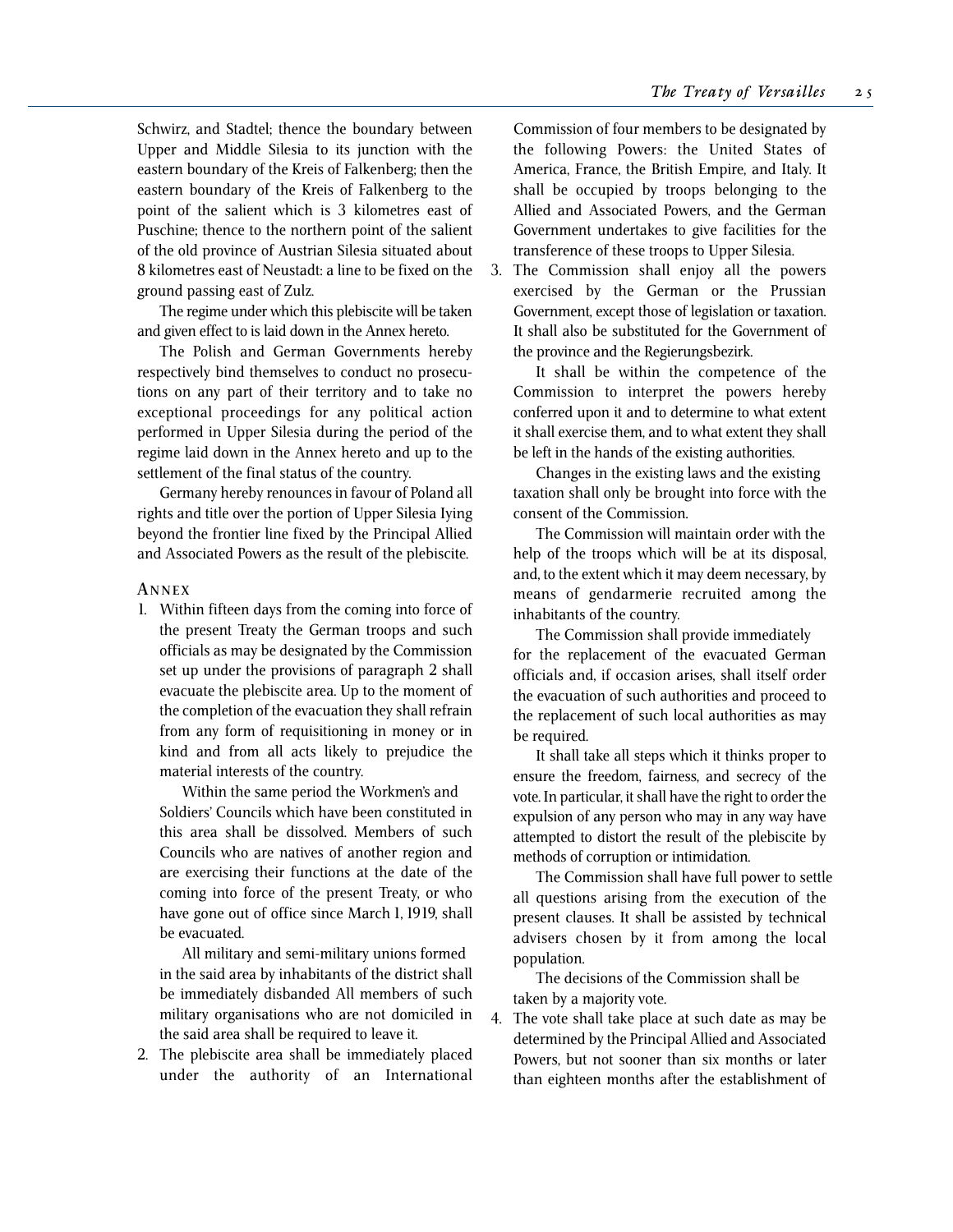the Commission in the area.

The right to vote shall be given to all persons without distinction of sex who:

- (a) Have completed their twentieth year on the 1st January of the year in which the plebiscite takes place-
- (b) Were born in the plebiscite area or have been domiciled there since a date to be determined by the Commission, which shall not be subsequent to January 1, 1919, or who have been expelled by the German authorities and have not retained their domicile there.

Persons convicted of political offences shall be enabled to exercise their right of voting.

Every person will vote in the commune where he is domiciled or in which he was born, if he has not retained his domicile in the area.

The result of the vote will be determined by communes according to the majority of votes in each commune.

- 5. On the conclusion of the voting, the number of votes cast in each commune will be communicated by the Commission to the Principal Allied and Associated Powers, with a full report as to the taking of the vote and a recommendation as to the line which ought to be adopted as the frontier of Germany in Upper Silesia. In this recommendation regard will be paid to the wishes of the inhabitants as shown by the vote, and to the geographical and economic conditions of the locality.
- 6. As soon as the frontier has been fixed by the Principal Allied and Associated Powers, the German authorities will be notified by the International Commission that they are free to take over the administration of the territory which it is recognised should be German, the said authorities must proceed to do so within one month of such notification and in the manner prescribed by the Commission.

Within the same period and in the manner prescribed by the commission, the Polish Government must proceed to take over the administration of the territory which it is recognized should be Polish.

When the administration of the territory has been provided for by the German and Polish authorities respectively, the powers of the Commission will terminate.

The cost of the army of occupation and expenditure by the Commission, whether in discharge of its own functions or in the administration of the territory, will be a charge on the area.

## **ARTICLE 8 9**

Poland undertakes to accord freedom of transit to persons, goods, vessels, carriages, wagons, and mails in transit between East Prussia and the rest of Germany over Polish territory, including territorial waters, and to treat them at least as favourably as the persons, goods, vessels, carriages, wagons and mails respectively of Polish or of any other more favoured nationality, origin importation, starting point, or ownerships as regards facilities, restrictions and all other matters.

Goods in transit shall be exempt from all customs or other similar duties.

Freedom of transit will extend to telegraphic and telephonic services under the conditions laid down by the conventions referred to in Article 98.

## **ARTICLE 9 0**

Poland undertakes to permit for a period of fifteen years the exportation to Germany of the products of the mines in any part of Upper Silesia transferred to Poland in accordance with the present Treaty.

Such products shall be free from all export duties or other charges or restrictions on exportation.

Poland agrees to take such steps as may be necessary to secure that any such products shall be available for sale to purchasers in Germany on terms as favourable as are applicable to like products sold under similar conditions to purchasers in Poland or in any other country.

### **ARTICLE 9 1**

German nationals habitually resident in territories recognised as forming part of Poland will acquire Polish nationality ipso facto and will lose their German nationality. German nationals, however, or their descendants who became resident in these territories after January 1, 1908, will not acquire Polish nationality without a special authorisation from the Polish State.

Within a period of two years after the coming into force of the present Treaty, German nationals over 18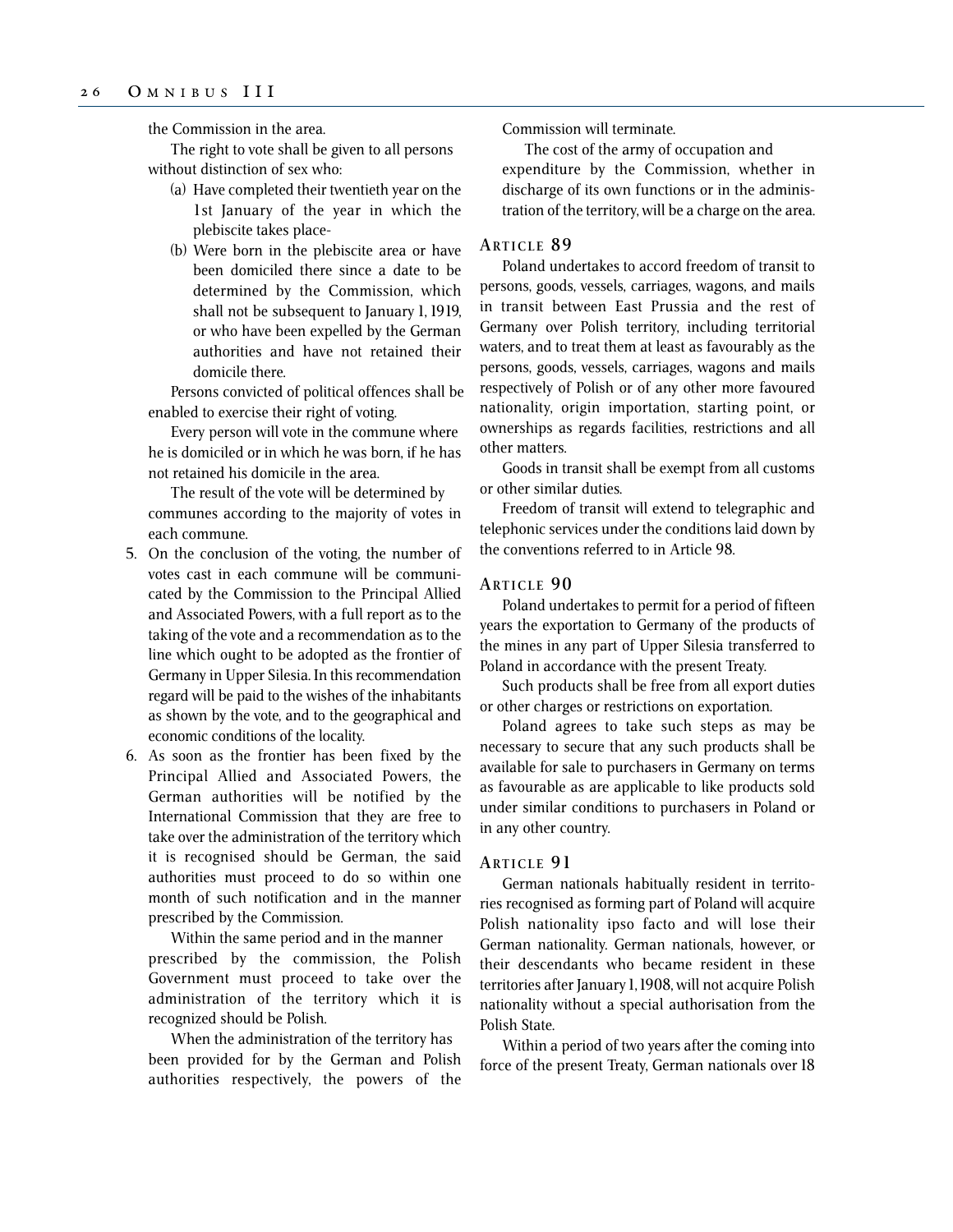years of age habitually resident in any of the territories recognised as forming part of Poland will be entitled to opt for German nationality.

Poles who are German nationals over 18 years of age and habitually resident in Germany will have a similar right to opt for Polish nationality.

Option by a husband will cover his wife and option by parents will cover their children under 18 years of age.

Persons who have exercised the above right to opt may within the succeeding twelve months transfer their place of residence to the State for which they have opted.

They will be entitled to retain their immovable property in the territory of the other State where they had their place of residence before exercising the right to opt.

They may carry with them their movable property of every description. No export or import duties or charges may be imposed upon them in connection with the removal of such property.

Within the same period Poles who are German nationals and are in a foreign country will be entitled, in the absence of any provisions to the contrary in the foreign law, and if they have not acquired the foreign nationality, to obtain Polish nationality and to lose their German nationality by complying with the requirements laid down by the Polish State.

In the portion of Upper Silesia submitted to a plebiscite the provisions of this Article shall only come into force as from the definitive attribution of the territory.

#### **ARTICLE 9 2**

The proportion and the nature of the financial liabilities of Germany and Prussia which are to be borne by Poland will be determined in accordance with Article 254 of Part IX (Financial Clauses) of the present Treaty.

There shall be excluded from the share of such financial liabilities assumed by Poland that portion of the debt which, according to the finding of the Reparation Commission referred to in the abovementioned Article, arises from measures adopted by the German and Prussian Governments with a view to German colonisation in Poland.

In fixing under Article 256 of the present Treaty the value of the property and possessions belonging to the German Empire and to the German States which pass to Poland with the territory transferred above, the Reparation Commission shall exclude from the valuation buildings, forests, and other State property which belonged to the former Kingdom of Poland; Poland shall acquire these properties free of all costs and charges.

In all the German territory transferred in accordance with the present Treaty and recognised as forming definitively part of Poland, the property, rights, and interests of German nationals shall not be liquidated under Article 297 by the Polish Government except in accordance with the following provisions:

- (1) The proceeds of the liquidation shall be paid direct to the owner;
- (2) If on his application the Mixed Arbitral Tribunal provided for by Section VI of Part X (Economic Clauses) of the present Treaty, or an arbitrator appointed by that Tribunal, is satisfied that the conditions of the sale or measures taken by the Polish Government outside its general legislation were unfairly prejudicial to the price obtained, they shall have discretion to award to the owner equitable compensation to be paid by the Polish Government.

Further agreements will regulate all questions arising out of the cession of the above territory which are not regulated by the present Treaty.

#### **ARTICLE 9 3**

Poland accepts and agrees to embody in a Treaty with the Principal Allied and Associated Powers such provisions as may be deemed necessary by the said Powers to protect the interests of inhabitants of Poland who differ from the majority of the population in race, language, or religion.

Poland further accepts and agrees to embody in a Treaty with the said Powers such provisions as they may deem necessary to protect freedom of transit and equitable treatment of the commerce of other nations.

## *Section IX: East Prussia*

#### **ARTICLE 9 4**

In the area between the southern frontier of East Prussia, as described in Article 28 of Part II (Boundaries of Germany) of the present Treaty, and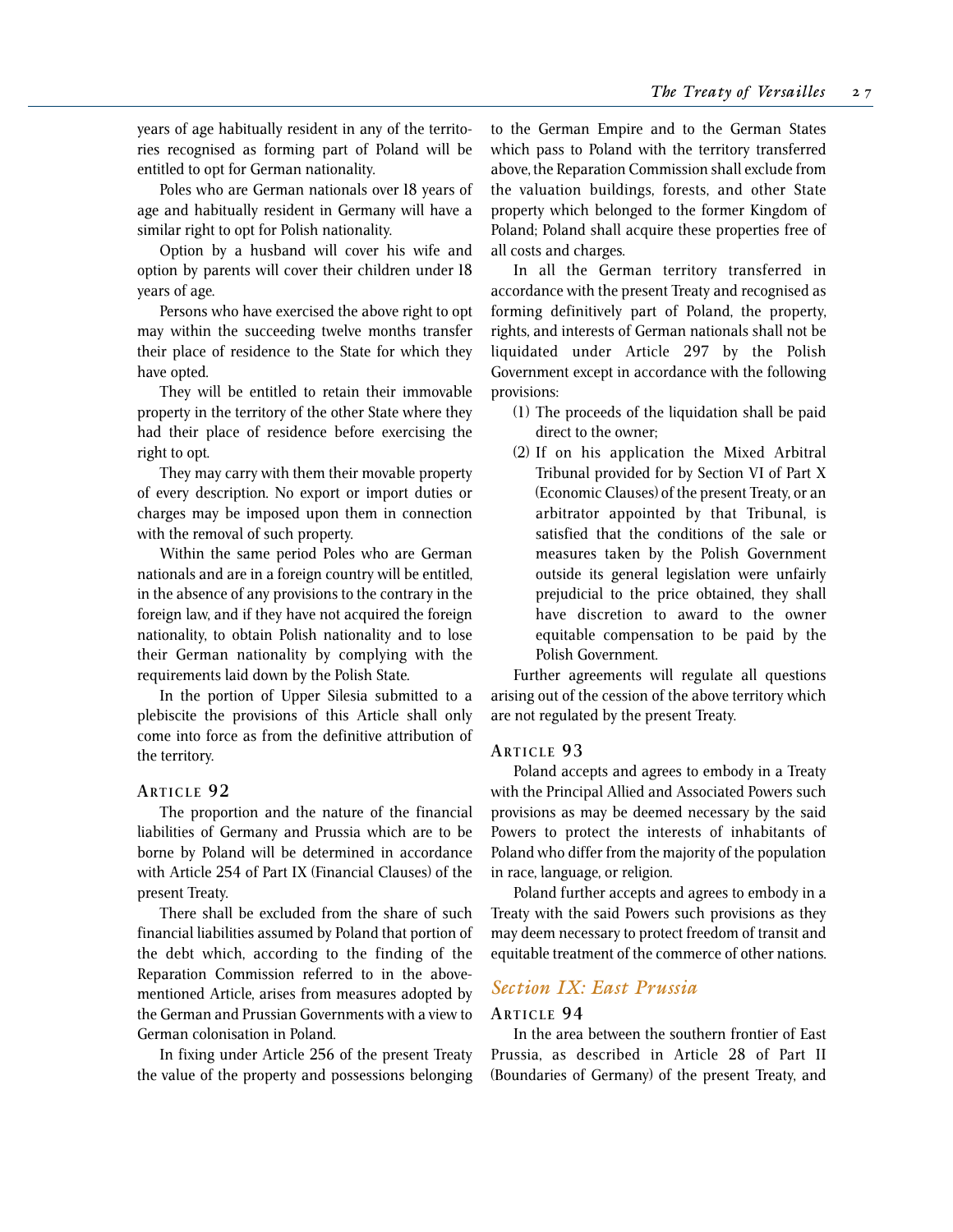the line described below, the inhabitants will be called upon to indicate by a vote the State to which they wish to belong:

The western and northern boundary of Regierungsbezirk Allenstein to its junction with the boundary between the Kreise of Oletsko and Angerburg; thence, the northern boundary of the Kreis of Oletsko to its junction with the old frontier of East Prussia.

## **ARTICLE 9 5**

The German troops and authorities will be withdrawn from the area defined above within a period not exceeding fifteen days after the coming into force of the present treaty. Until the evacuation is completed they will abstain from all requisitions in money or in kind and from all measures injurious to the economic interests of the country.

On the expiration of the above-mentioned period the said area will be placed under the authority of an International Commission of five members appointed by the Principal Allied and Associated Powers. This Commission will have general powers of administration and, in particular, will be charged with the duty of arranging for the vote and of taking such measures as it may deem necessary to ensure its freedom, fairness, and secrecy. The Commission will have all necessary authority to decide any questions to which the execution of these provisions may give rise. The Commission will make such arrangements as may be necessary for assistance in the exercise of its functions by officials chosen by itself from the local population. Its decisions will be taken by a majority.

Every person, irrespective of sex, will be entitled to vote who:

- (a) Is 20 years of age at the date of the coming into force of the present Treaty, and
- (b) Was born within the area where the vote will take place or has been habitually resident there from a date to be fixed by the Commission.

Every person will vote in the commune where he is habitually resident or, if not habitually resident in the area, in the commune where he was born.

The result of the vote will be determined by communes (Gemeinde) according to the majority of the votes in each commune.

On the conclusion of the voting the number of

votes cast in each commune will be communicated by the Commission to the Principal Allied and Associated Powers, with a full report as the taking of the vote and a recommendation as to the line which ought to be adopted as the boundary of East Prussia in this region . In this recommendation regard will be paid to the wishes of the inhabitants as shown by the vote and to the geographical and economic conditions of the locality. The Principal Allied and Associated Powers will then fix the frontier between East Prussia and Poland in this region.

If the line fixed by the Principal Allied and Associated Powers is such as to exclude from East Prussia any part of the territory defined in Article 94, the renunciation of its rights by Germany in favour of Poland, as provided in Article 87 above, will extend to the territories so excluded.

As soon as the line has been fixed by the Principal Allied and Associated Powers, the authorities administering East Prussia will be notified by the International Commission that they are free to take over the administration of the territory to the north of the line so fixed, which they shall proceed to do within one month of such notification and in the manner prescribed by the Commission. Within the same period and as prescribed by the Commission, the Polish Government must proceed to take over the administration of the territory to the south of the line. The administration of the territory by the East Prussian and Polish authorities respectively has been provided for, the powers of the Commission will terminate.

Expenditure by the Commission, whether in the discharge of its own functions or in the administration of the territory, will be borne by the local revenues East Prussia will be required to bear such proportion of any deficit as may be fixed by the Principal Allied and Associated Powers.

#### **ARTICLE 9 6**

In the area comprising the Kreise of Stuhm and Rosenberg and the portion of the Kreis of Marienburg which is situated east of the Nogat and that of Marienwerder east of the Vistula, the inhabitants will be called upon to indicate by a vote, to be taken in each commune (Gemeinde), whether they desire the various communes situated in this territory to belong to Poland or to East Prussia.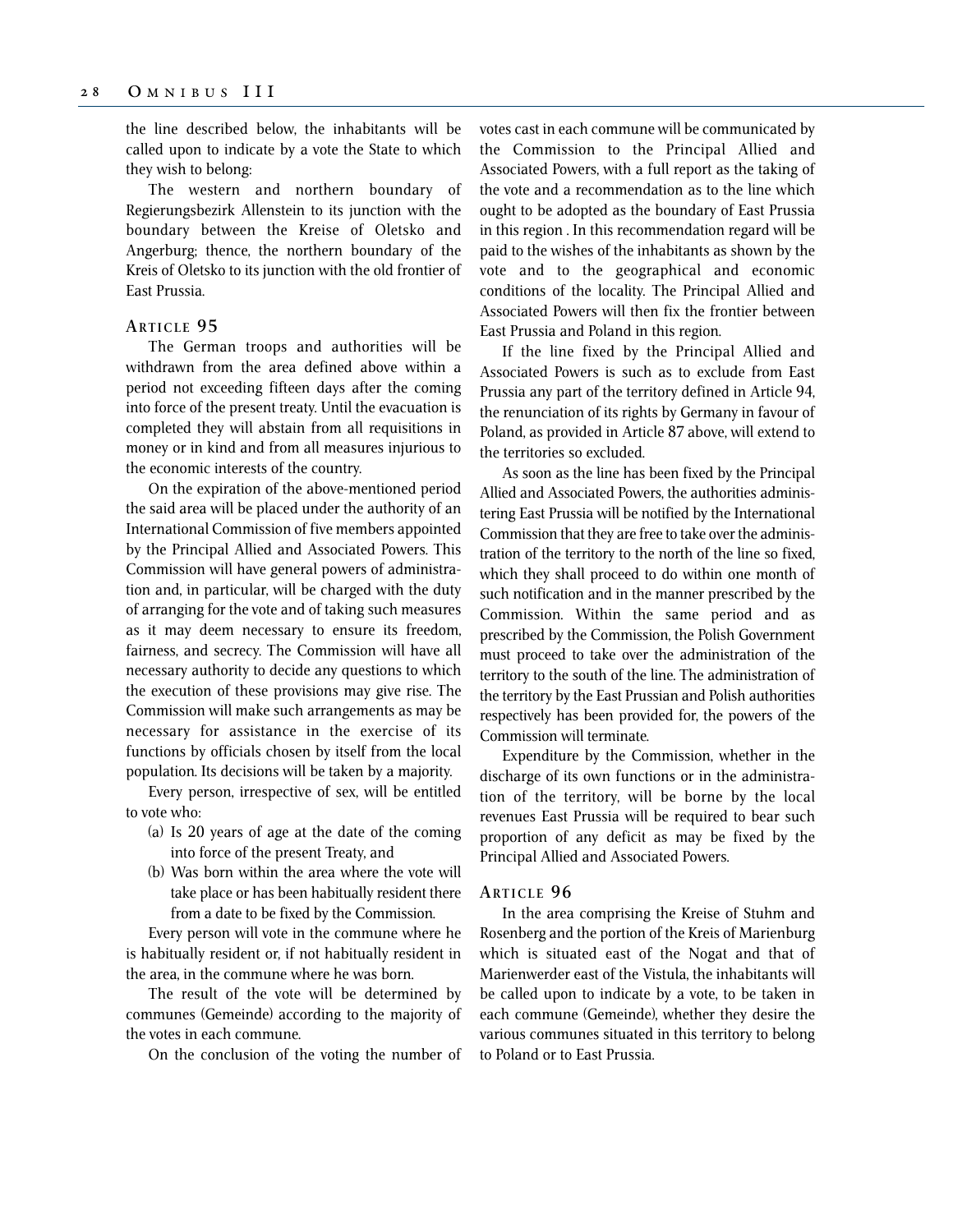## **ARTICLE 9 7**

The German troops and authorities will be withdrawn from the area defined in Article 96 within a period not exceeding fifteen days after the coming into force of the present Treaty. Until the evacuation is completed they will abstain from all requisitions in money or in kind and from all measures injurious to the economic interests of the country.

On the expiration of the above-mentioned period, the said area will be placed under the authority of an International Commission of five members appointed by the Principal Allied and Associated Powers. This Commission, supported if occasion arises by the necessary forces, will have general powers of administration and in particular will be charged with the duty of arranging for the vote and of taking such measures as it may deem necessary to ensure its freedom, fairness, and secrecy. The Commission will conform as far as possible to the provisions of the present Treaty relating to the plebiscite in the Allenstein area; its decisions will be taken by a majority.

Expenditure by the Commission, whether in the discharge of its own functions or in the administration of the territory, will be borne by the local revenues.

On the conclusion of the voting the number of votes cast in each commune will be communicated by the Commission to the Principal Allied and Associated Powers with a full report as to the taking of the vote and a recommendation as to the line which ought to be adopted as the boundary of East Prussia in this region. In this recommendation regard will be paid to the wishes of the inhabitants as shown by the vote and to the geographical and economic conditions of the locality. The Principal Allied and Associated Powers will then fix the frontier between East Prussia and Poland in this region, leaving in any case to Poland for the whole of the section bordering on the Vistula full and complete control of the river including the east bank as far east of the river as may be necessary for its regulation and improvement, Germany agrees that in any portion of the said territory which remains German, no fortifications shall at any time be erected. The Principal Allied and Associated Powers will at the same time draw up regulations for assuring to the population of East Prussia to the fullest extent and under equitable conditions access to the Vistula and the use of it for themselves, their commerce, and their boats.

The determination of the frontier and the foregoing regulations shall be binding upon all the parties concerned.

When the administration of the territory has been taken over by the East Prussian and Polish authorities respectively, the powers of the Commission will terminate.

#### **ARTICLE 9 8**

Germany and Poland undertake, within one year of the coming into force of this Treaty, to enter into conventions of which the terms, in case of difference, shall be settled by the Council of the League of Nations, with the object of securing, on the one hand, to Germany full and adequate railroad, telegraphic and telephonic facilities for communication between the rest of Germany and East Prussia over the intervening Polish territory, and on the other hand to Poland full and adequate railroad, telegraphic and telephonic facilities for communication between Poland and the Free City of Danzig over any German territory that may, on the right bank of the Vistula, intervene between Poland and the Free City of Danzig.

## *Section X: Memel*

#### **ARTICLE 9 9**

Germany renounces in favour of the Principal Allied and Associated Powers all rights and title over the territories included between the Baltic, the northeastern frontier of East Prussia as defined in Article 28 of Part II (Boundaries of Germany) of the present Treaty and the former frontier between Germany and Russia. Germany undertakes to accept the settlement made by the Principal Allied and Associated Powers in regard to these territories, particularly in so far as concerns the nationality of the inhabitants.

# *Section XI: Free City of Danzig*

## **ARTICLE 100**

Germany renounces in favour of the Principal Allied and Associated Powers all rights and title over the territory comprised within the following limits:

from the Baltic Sea southwards to the point where the principal channels of navigation of the Nogat and the Vistula (Weichsel) meet:

the boundary of East Prussia as described in Article 28 of Part II (Boundaries of Germany) of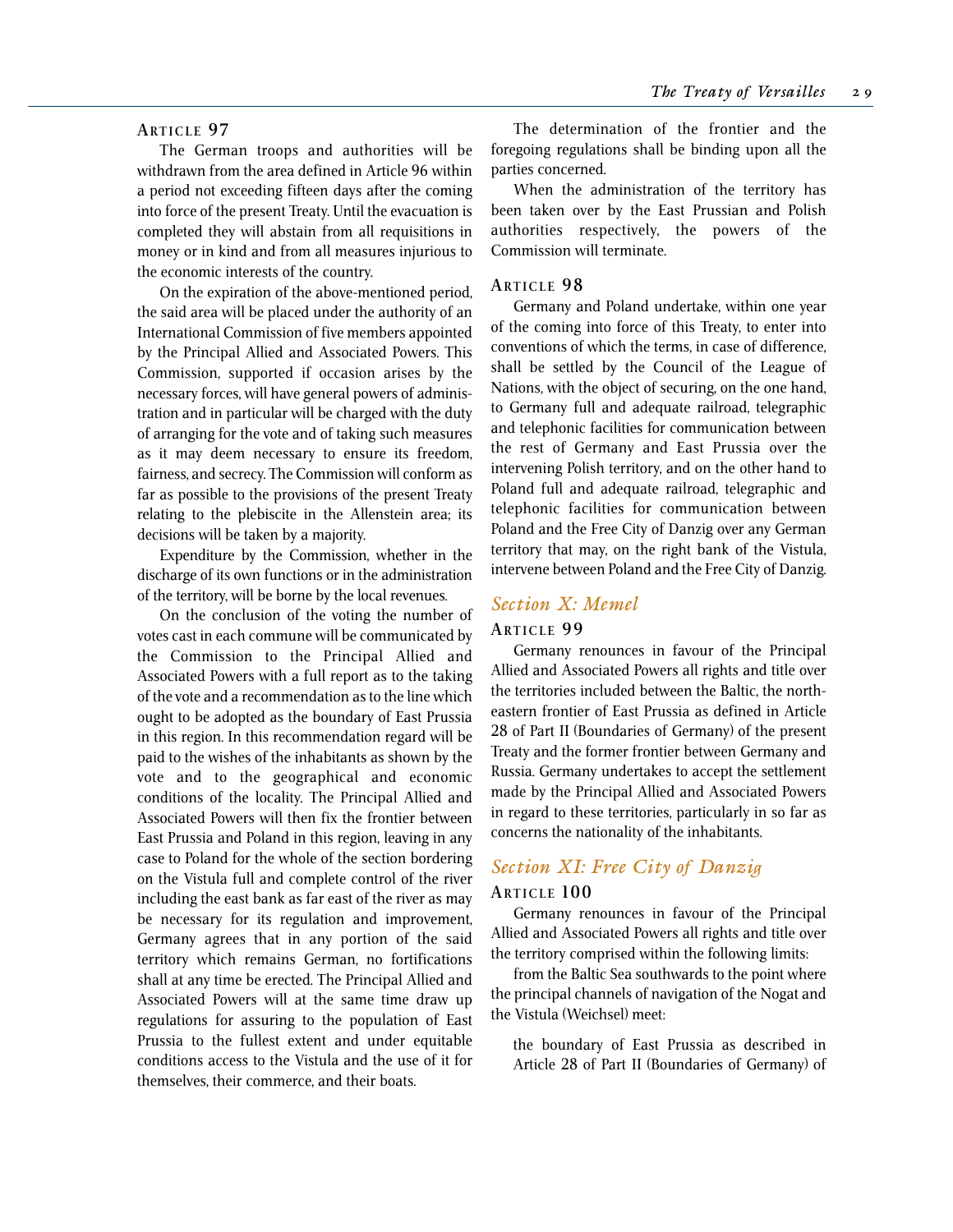the present Treaty;

thence the principal channel of navigation of the Vistula downstream to a point about 6-1/2 kilometres north of the bridge of Dirschau;

thence north-west to point 5-1/2 kilometres southeast of the church of Guttland:

a line to be fixed on the ground,

thence in a general westerly direction to the salient made by the boundary of the Kreis of Berent 8-1/2 kilometres north-east of Schoneck:

a line to be fixed on the ground passing between Muhlbanz on the south and Rambeltsch on the north;

thence the boundary of the Kreis of Berent westwards to the re-entrant which it forms 6 kilometres north-north-west Schoneck; thence to a point on the median line of Lonkener See:

a line to be fixed on the ground passing north of Neu Fietz and Schatarpi and south of Barenhutte and Lonken;

thence the median line of Lonkener See to its northernmost point;

thence to the southern end of Pollenziner See:

a line to be fixed on the ground;

thence the median line of Pollenziner See to its northernmost point;

thence in a north-easterly direction to a point about 1 kilometre south of Koliebken church, where the Danzig-Neustadt railway crosses a stream:

a line to be fixed on the ground passing south-east of Kamehlen, Krissau, Fidlin, Sulmin (Richthof), Mattern, Schaferei, and to the north-west of Neuendorf, Marschau, Czapielken, Hoch- and Klein-Kelpin, Pulvermuhl, Renneberg, and the towns of Oliva and Zoppot;

thence the course of the stream mentioned above to the Baltic Sea. The boundaries described above are drawn on a German map, scale 1/100,000, attached to the present Treaty (Map No. 3).

#### **ARTICLE 101**

A Commission composed of three members appointed by the Principal Allied and Associated Powers, including a High Commissioner as President, one member appointed by Germany and one member appointed by Poland, shall be constituted within fifteen days of the coming into force of the present Treaty for the purpose of delimiting on the spot the frontier of the territory as described above, taking into account as far as possible the existing communal boundaries.

#### **ARTICLE 102**

The Principal Allied and Associated Powers undertake to establish the town of Danzig, together with the rest of the territory described in Article 100, as a Free City. It will be placed under the protection of the League of Nations.

#### **ARTICLE 103**

A constitution for the Free City of Danzig shall be drawn up by the duly appointed representatives of the Free City in agreement with a High Commissioner to be appointed by the League of Nations. This constitution shall be placed under the guarantee of the League of Nations.

The High Commissioner will also be entrusted with the duty of dealing in the first instance with all differences arising between Poland and the Free City of Danzig in regard to this Treaty or any arrangements or agreements made thereunder.

The High Commissioner shall reside at Danzig.

#### **ARTICLE 104**

The Principal Allied and Associated Powers undertake to negotiate a Treaty between the Polish Government and the Free City of Danzig, which shall come into force at the same time as the establishment of the said Free City, with the following objects:

- (1) To effect the inclusion of the Free City of Danzig within the Polish Customs frontiers, and to establish a free area in the port;
- (2) To ensure to Poland without any restriction the free use and service of all waterways, docks, basins, wharves and other works within the territory of the Free City necessary for Polish imports and exports;
- (3) To ensure to Poland the control and administration of the Vistula and of the whole railway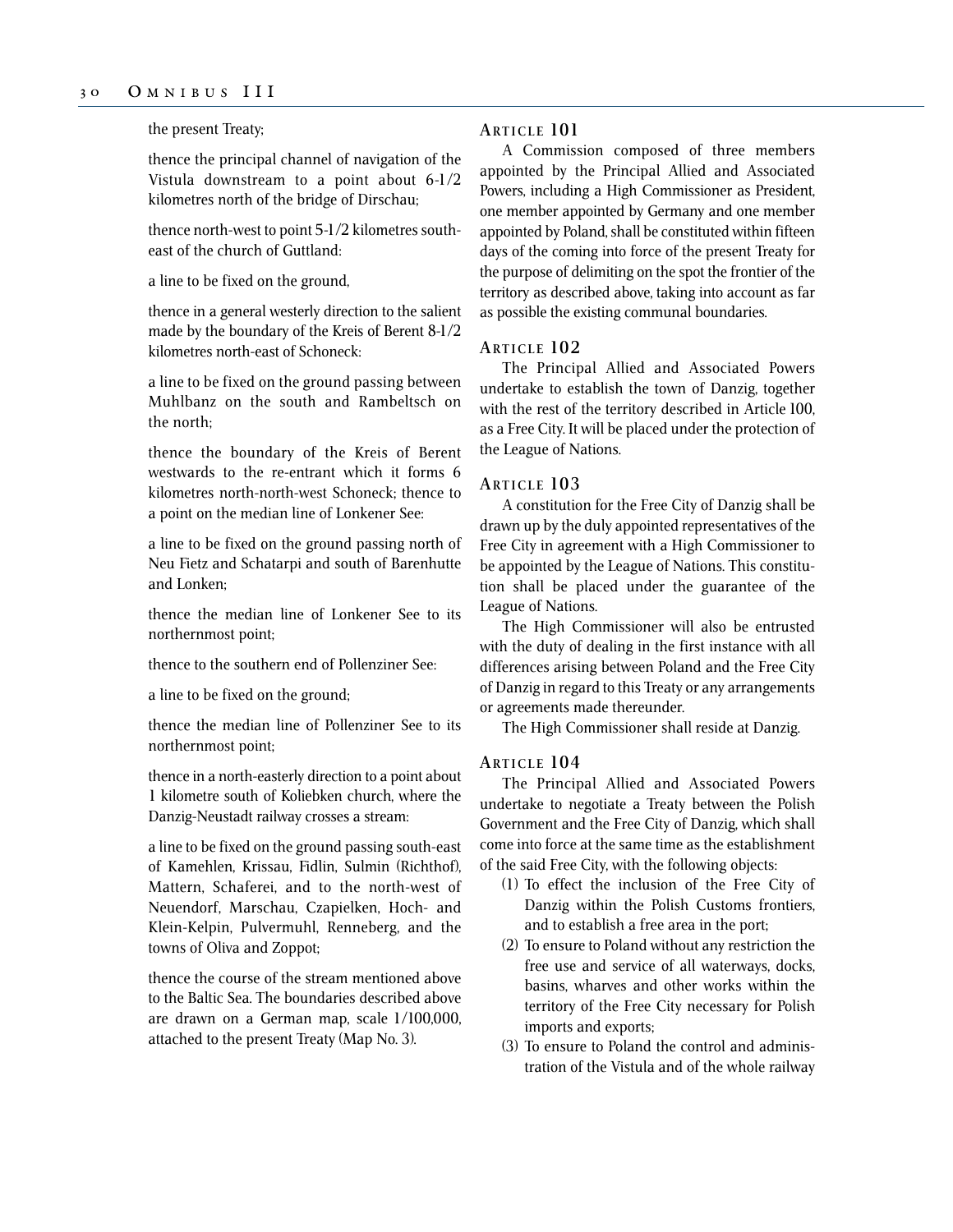system within the Free City, except such street and other railways as serve primarily the needs of the Free City, and of postal, telegraphic and telephonic communication between Poland and the port of Danzig;

- (4) To ensure to Poland the right to develop and improve the waterways, docks, basins, wharves, railways and other works and means of communication mentioned in this Article, as well as to lease or purchase through appropriate processes such land and other property as may be necessary for these purposes,
- (5) To provide against any discrimination within the Free City of Danzig to the detriment of citizens of Poland and other persons of Polish origin or speech;
- (6) To provide that the Polish Government shall undertake the conduct of the foreign relations of the Free City of Danzig as well as the diplomatic protection of citizens of that city when abroad.

#### **ARTICLE 105**

On the coming into force of the present Treaty German nationals ordinarily resident in the territory described in Article 100 will ipso facto lose their German nationality in order to become nationals of the Free City of Danzig.

#### **ARTICLE 106**

Within a period of two years from the coming into force of the present Treaty, German nationals over 18 years of age ordinarily resident in the territory described in Article 100 will have the right to opt for German nationality.

Option by a husband will cover his wife and option by parents will cover their children less than 18 years of age.

All persons who exercise the right of option referred to above must during the ensuing twelve months transfer their place of residence to Germany.

These persons will be entitled to preserve the immovable property possessed by them in the territory of the Free City of Danzig. They may carry with them their movable property of every description. No export or import duties shall be imposed upon upon them in this connection.

#### **ARTICLE 107**

All property situated within the territory of the Free City of Danzig belonging to the German Empire or to any German State shall pass to the Principal Allied and Associated Powers for transfer to the Free City of Danzig or to the Polish State as they may consider equitable.

#### **ARTICLE 108**

The proportion and nature of the financial liabilities of Germany and of Prussia to be borne by the Free City of Danzig shall be fixed in accordance with Article 254 of Part IX (Financial Clauses) of the present Treaty.

All other questions which may arise from the cession of the territory referred to in Article 100 shall be settled by further agreements.

## *Section XII: Schleswig*

#### **ARTICLE 109**

The frontier between Germany and Denmark shall be fixed in conformity with the wishes of the population.

For this purpose, the population inhabiting the territories of the former German Empire situated to the north of a line, from East to West, (shown by a brown line on the map No. 4, annexed to the present Treaty):

leaving the Baltic Sea about 13 kilometres eastnorth-east of Flensburg,

running south-west so as to pass south-east of: Sygum, Ringsberg, Munkbrarup, Adelby, Tastrup, Jarplund, Oversee, and northwest of: Langballigholz, Langballig, Bonstrup, Rullschau, Weseby, Kleinwolstrup, Gross-Solt,

thence westwards passing south of Frorup and north of Wanderup,

thence in a south-westerly direction passing south-east of Oxlund, Stieglund and Ostenau and north-west of the villages on the Wanderup-Kollund road,

thence in a north-westerly direction passing south-west of Lowenstedt, Joldelund, Goldelund, and north-east of Kolkerheide and Hogel to the bend of the Soholmer Au, about 1 kilometre east of Soholm, where it meets the southern boundary of the Kreis of Tondern,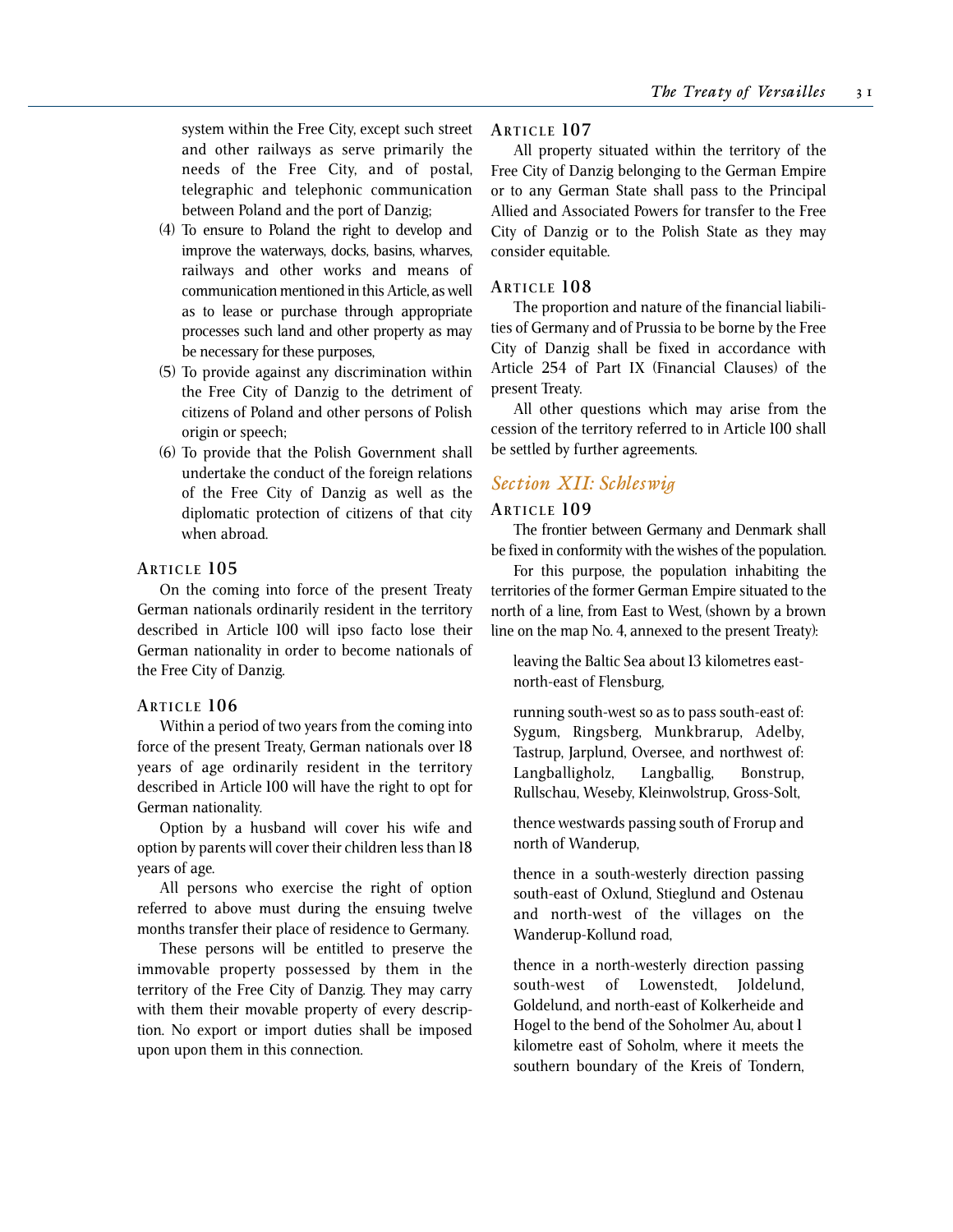following this boundary to the North Sea,passing south of the islands of Fohr and Amrum and north of the islands of Oland and Langeness, shall be called upon to pronounce by a vote which will be taken under the following conditions:

(1) Within a period not exceeding ten days from the coming into force of the present Treaty, the German troops and authorities (including the Oberprasidenten, Regierungs-prasidenten, Landrathe, Amtsvorsteher, Oberburgermeister) shall evacuate the zone lying to the north of the line above fixed.

Within the same period the Workmen's and Soldiers', Councils which have been constituted in this zone shall be dissolved; members of such councils who are natives of another region and are exercising their functions at the date of the coming into force of the present Treaty, or who have gone out of office since March 1, 1919, shall also be evacuated.

The said zone shall immediately be placed under the authority of an International Commission, composed of five members, of whom three will be designated by the Principal Allied and Associated Powers; the Norwegian and Swedish Governments will each be requested to designate a member; in the event of their failing to do so, these two members will be chosen by the Principal Allied and Associated Powers.

The Commission, assisted in case of need by the necessary forces, shall have general powers of administration. In particular, it shall at once provide for filling the places of the evacuated German authorities, and if necessary shall itself give orders for their evacuation, and proceed to fill the places of such local authorities as may be required. It shall take all steps which it thinks proper to ensure the freedom, fairness, and secrecy of the vote. It shall be assisted by German and Danish technical advisers chosen by it from among the local population. Its decisions will be taken by a majority.

One-half of the expenses of the Commission and of the expenditure occasioned by the plebiscite shall be paid by Germany.

- (2) The right to vote shall be given to all persons, without distinction of sex, who:
	- (a) Have completed their twentieth year at the date of the coming into force of the present Treaty; and
	- (b) Were born in the zone in which the plebiscite is taken, or have been domiciled there since a date before January 1, 1900, or had been expelled by the German authorities without having retained their domicile there.

Every person will vote in the commune (Gemeinde) where he is domiciled or of which he is a native.

Military persons, officers, non-commissioned officers and soldiers of the German army, who are natives of the zone of Schleswig in which the plebiscite is taken, shall be given the opportunity to return to their native place in order to take part in the voting there.

(3) In the section of the evacuated zone lying to the north of a line, from East to West (shown by a red line on map No. 4 which is annexed to the present Treaty).

passing south of the island of Alsen and following the median line of Flensburg Fjord,

leaving the fjord about 6 kilometres north of Flensburg and following the course of the stream flowing past Kupfermuhle upstream to a point north of Niehuus,

passing north of Pattburg and Ellund and south of Froslee to meet the eastern boundary of the Kreis of Tondern at its junction with the boundary between the old jurisdiction of Slogs and Kjaer (Slogs, Herred, and Kaer Herred),

following the latter boundary to where it meets the Scheidebek, following the course of the Scheidebek (AIte Au), Suder Au, and Wied Au downstream successively to the point where the latter bends northwards about 1,500 metres west of Ruttebull

thence, in a west-north-westerly direction to meet the North Sea north of SieItoft,

thence, passing north of the island of Sylt,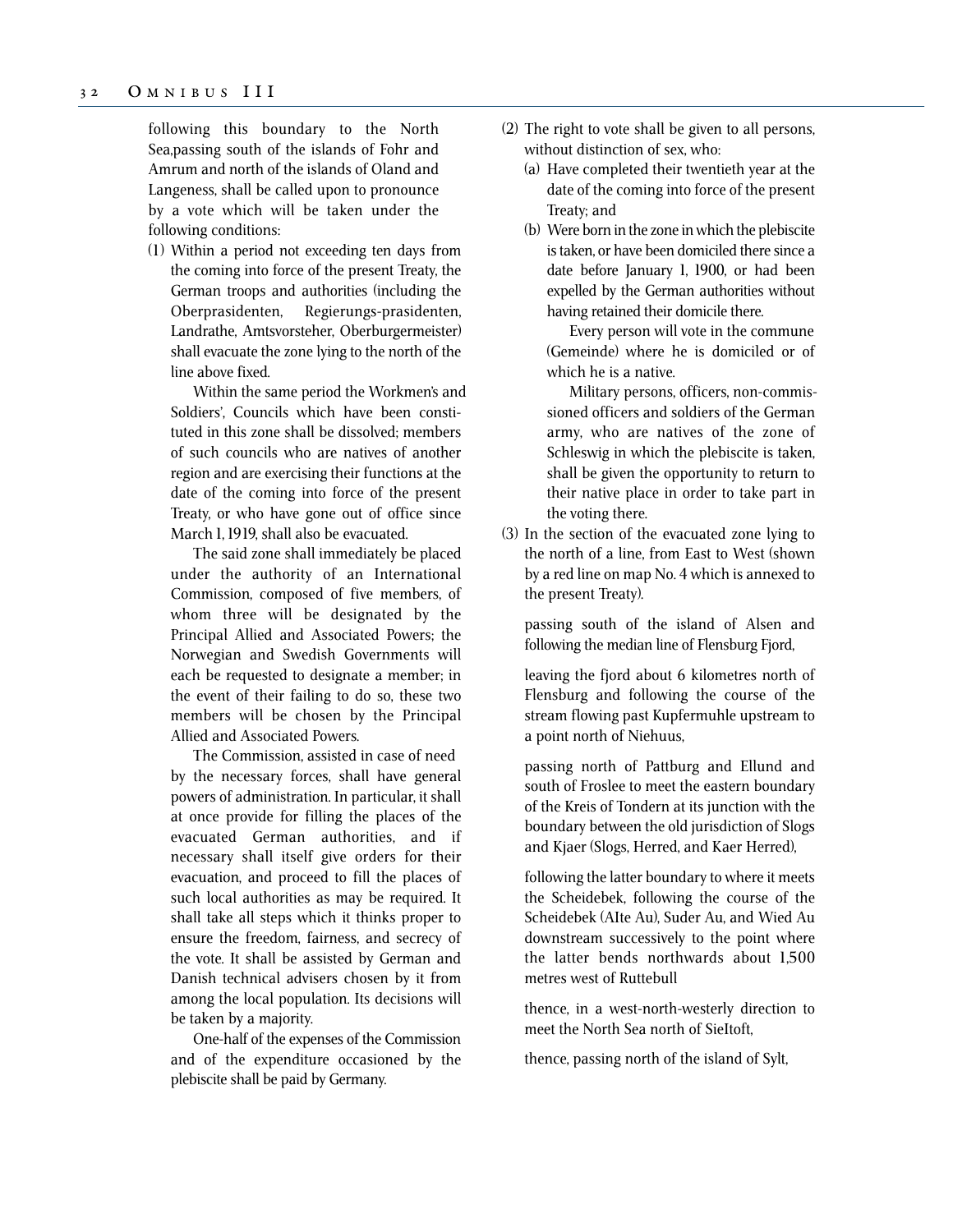the vote above provided for shall be taken within a period not exceeding three weeks after the evacuation of the country by the German troops and authorities.

The result will be determined by the majority of votes cast in the whole of this section. This result will be immediately communicated by the Commission to the Principal Allied and Associated Powers and proclaimed.

If the vote results in favour of the reincorporation of this territory in the Kingdom of Denmark, the Danish Government in agreement with the Commission will be entitled to effect its occupation with their military and administrative authorities immediately after the proclamation.

(4) In the section of the evacuated zone situated to the south of the preceding section and to the north of the line which starts from the Baltic Sea 13 kilometres from Flensburg and ends north of the islands of Oland and Langeness, the vote will be taken within a period not exceeding five weeks after the plebiscite shall have been held in the first section.

The result will be determined by communes (Gemeinden), in accordance with the majority of the votes cast in each commune (Gemeinde).

#### **ARTICLE 110**

Pending a delimitation on the spot, a frontier line will be fixed by the Principal Allied and Associated Powers according to a line based on the result of the voting, and proposed by the International Commission, and taking into account the particular geographical and economic conditions of the localities in question.

From that time the Danish Government may effect the occupation of these territories with the Danish civil and military authorities, and the German Government may reinstate up to the said frontier line the German civil and military authorities whom it has evacuated.

Germany hereby renounces definitely in favour of the Principal Allied and Associated Powers all rights of sovereignty over the territories situated to the north of the frontier line fixed in accordance with the above provisions. The Principal Allied and Associated Powers will hand over the said territories to Denmark.

#### **ARTICLE 111**

A Commission composed of seven members, five of whom shall be nominated by the Principal Allied and Associated Powers, one by Denmark, and one by Germany, shall be constituted within fifteen days from the date when the final result of the vote is known, to trace the frontier line on the spot.

The decisions of the Commission will be taken by a majority of votes and shall be binding on the parties concerned.

#### **ARTICLE 112**

All the inhabitants of the territory which is returned to Denmark will acquire Danish nationality ipso facto, and will lose their German nationality.

Persons, however, who had become habitually resident in this territory after October 1, 1918, will not be able to acquire Danish nationality without permission from the Danish Government.

#### **ARTICLE 113**

Within two years from the date on which the sovereignty over the whole or part of the territory of Schleswig subjected to the plebiscite is restored to Denmark:

Any person over 18 years of age, born in the territory restored to Denmark not habitually resident in this region, and possessing German nationality, will be entitled to opt for Denmark;

Any person over 18 years of age habitually resident in the territory restored to Denmark will be entitled to opt for Germany.

Option by a husband will cover his wife and option by parents will cover their children less than 18 years of age.

Persons who have exercised the above right to opt must within the ensuing twelve months transfer their place of residence to the State in favour of which they have opted.

They will be entitled to retain the immovable property which they own in the territory of the other State in which they were habitually resident before opting. They may carry with them their movable property of every description. No export or import duties may be imposed upon them in connection with the removal of such property.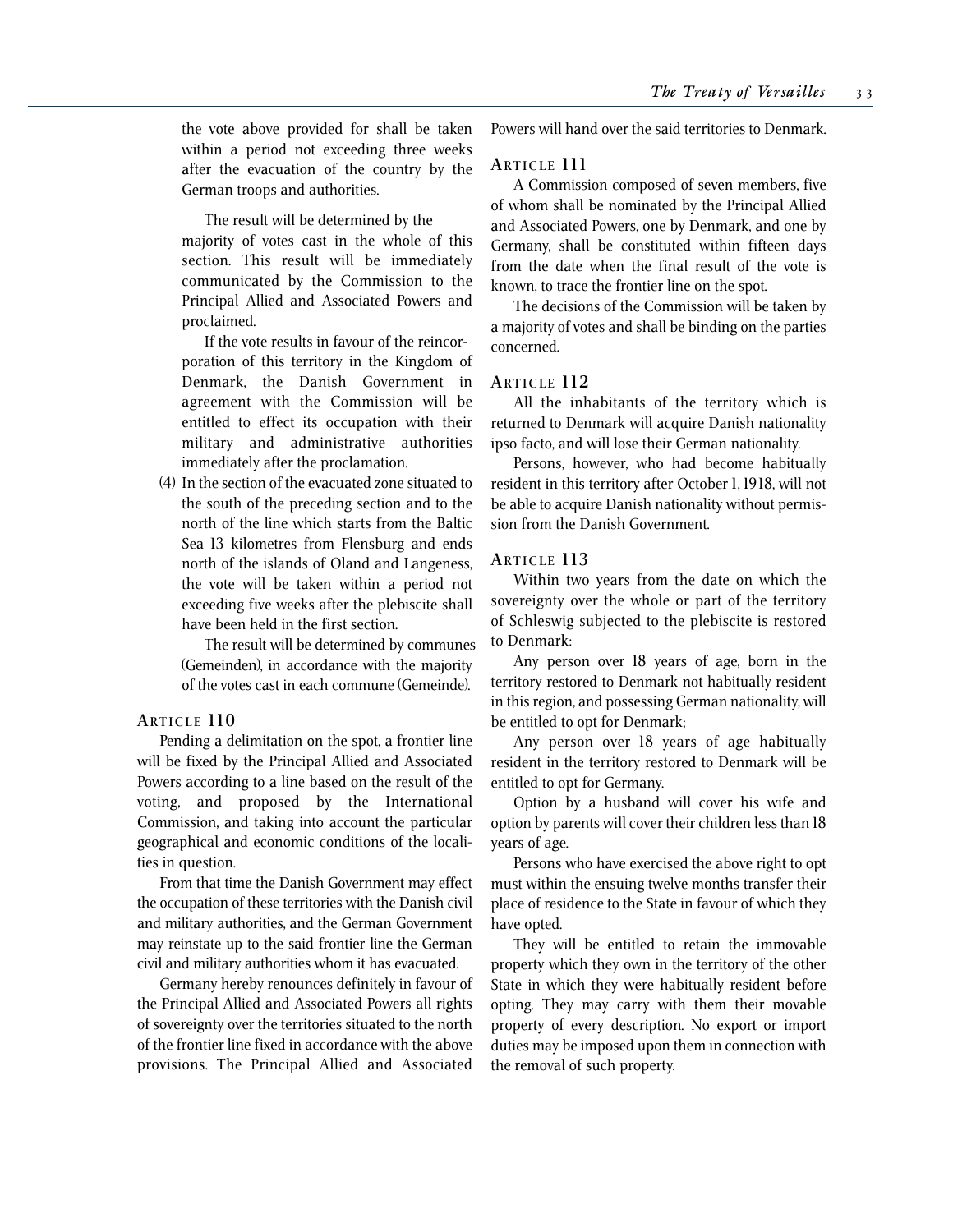#### **ARTICLE 114**

The proportion and nature of the financial or other obligations of Germany and Prussia which are to be assumed by Denmark will be fixed in accordance with Article 254 of Part IX (Financial Clauses) of the present Treaty.

Further stipulations will determine any other questions arising out of the transfer to Denmark of the whole or part of the territory of which she was deprived by the Treaty of October 30, 1864.

## *Section XIII: Heligoland*

#### **ARTICLE 115**

The fortifications, military establishments, and harbours, of the Islands of Heligoland and Dune shall be destroyed under the supervision of the Principal Allied Governments by German labour and at the expense of Germany within a period to be determined by the said Governments.

The term "harbours", shall include the north-east mole, the west wall, the outer and inner breakwaters, and reclaimed land within them, and all naval and military works, fortifications, and buildings, constructed or under construction, between lines connecting the following positions taken from the British Admiralty chart No. 126 of April 19, 1918:

(a) lat. 54° 10' 49" N.; long. 7° 53' 39" E.; (b) 54° 10' 35" N.; 7° 54' 18" E.; (c) 54° 10' 14" N.; 7° 54' 00" E.; (d) 54° 10' 17" N.; 7° 53' 37" E.; (e) 54° 10' 44" N.; 7° 53' 26" E.

These fortifications, military establishments, and harbours shall not be reconstructed nor shall any similar works be constructed in future.

## *Section XIV: Russia and Russian States*

#### **ARTICLE 116**

Germany acknowledges and agrees to respect as permanent and inalienable the independence of all the territories which were part of the former Russian Empire on August 1, 1914.

In accordance with the provisions of Article 259 of Part IX (Financial Clauses) and Article 292 of Part X (Economic Clauses) Germany accepts definitely the abrogation of the Brest-Litovsk Treaties and of all other treaties, conventions, and agreements entered into by her with the Maximalist Government in Russia.

The Allied and Associated Powers formally

reserve the rights of Russia to obtain from Germany restitution and reparation based on the principles of the present Treaty.

## **ARTICLE 117**

Germany undertakes to recognise the full force of all treaties or agreements which may be entered into by the Allied and Associated Powers with States now existing or coming into existence in future in the whole or part of the former Empire of Russia as it existed on August 1, 1914, and to recognise the frontiers of any such States as determined therein.

# MANDATES IN AFRICA

## Part IV German Rights and Interests Outside Germany

#### **ARTICLE 118**

In territory outside her European frontiers as fixed by the present Treaty, Germany renounces all rights, titles and privileges whatever in or over territory which belonged to her or to her allies, and all rights, titles and privileges whatever their origin which she held as against the Allied and Associated Powers.

Germany hereby undertakes to recognise and to conform to the measures which may be taken now or in the future by the Principal Allied and Associated Powers, in agreement where necessary with third Powers, in order to carry the above stipulation into effect.

In particular Germany declares her acceptance of the following Articles relating to certain special subjects.

## *Section I: German Colonies*

#### **ARTICLE 119**

Germany renounces in favour of the Principal Allied and Associated Powers all her rights and titles over her oversea possessions.

#### **ARTICLE 120**

All movable and immovable property in such territories belonging to the German Empire or to any German State shall pass to the Government exercising authority over such territories, on the terms laid down in Article 257 of Part IX (Financial Clauses) of the present Treaty. The decision of the local courts in any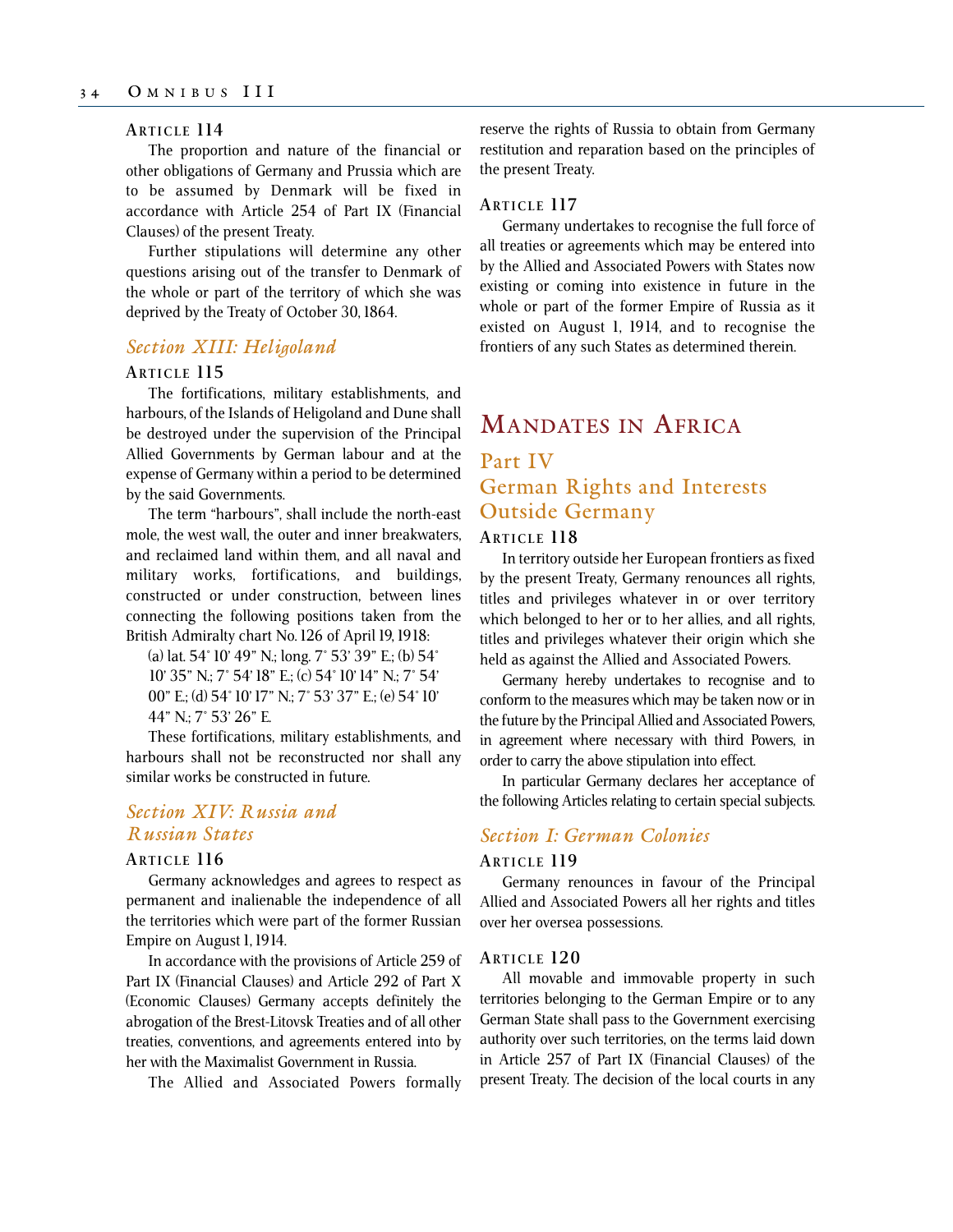dispute as to the nature of such property shall be final.

#### **ARTICLE 121**

The provisions of Sections I and IV of Part X (Economic Clauses) of the present Treaty shall apply in the case of these territories whatever be the form of Government adopted for them.

## **ARTICLE 122**

The Government exercising authority over such territories may make such provisions as it thinks fit with reference to the repatriation from them of German nationals and to the conditions upon which German subjects of European origin shall, or shall not, be allowed to reside, hold property, trade or exercise a profession in them.

#### **ARTICLE 123**

The provisions of Article 260 of Part IX (Financial Clauses) of the present Treaty shall apply in the case of all agreements concluded with German nationals for the construction or exploitation of public works in the German oversea possessions, as well as any subconcessions or contracts resulting therefrom which may have been made to or with such nationals.

#### **ARTICLE 124**

Germany hereby undertakes to pay, in accordance with the estimate to be presented by the French Government and approved by the Reparation Commission, reparation for damage suffered by French nationals in the Cameroons or the frontier zone by reason of the acts of the German civil and military authorities and of German private individuals during the period from January 1, 1900, to August 1, 1914.

#### **ARTICLE 125**

Germany renounces all rights under the Conventions and Agreements with France of November 4, 1911, and September 28, 1912, relating to Equatorial Africa. She undertakes to pay to the French Government, in accordance with the estimate to be presented by that Government and approved by the Reparation Commission, all the deposits, credits, advances, etc., effected by virtue of these instruments in favour of Germany.

#### **ARTICLE 126**

Germany undertakes to accept and observe the agreements made or to be made by the Allied and Associated Powers or some of them with any other Power with regard to the trade in arms and spirits, and to the matters dealt with in the General Act of Berlin of February 26, 1885, the General Act of Brussels of July 2, 1890, and the conventions completing or modifying the same.

## **ARTICLE 127**

The native inhabitants of the former German oversea possessions shall be entitled to the diplomatic protection of the Governments exercising authority over those territories.

## *Section II: China*

#### **ARTICLE 128**

Germany renounces in favour of China all benefits and privileges resulting from the provisions of the final Protocol signed at Peking on September 7, 1901, and from all annexes, notes and documents supplementary thereto. She likewise renounces in favour of China any claim to indemnities accruing thereunder subsequent to March 14, 1917.

#### **ARTICLE 129**

From the coming into force of the present Treaty the High Contracting Parties shall apply, in so far as concerns them respectively:

- (1) The Arrangement of August 29, 1902, regarding the new Chinese customs tariff;
- (2) The Arrangement of September 27, 1905, regarding Whang-Poo, and the provisional supplementary Arrangement of April 4, 1912.

China, however, will no longer be bound to grant to Germany the advantages or privileges which she allowed Germany under these Arrangements.

#### **ARTICLE 130**

Subject to the provisions of Section VIII of this Part, Germany cedes to China all the buildings, wharves and pontoons, barracks, forts, arms and munitions of war, vessels of all kinds, wireless telegraphy installations and other public property belonging to the German Government, which are situated or may be in the German Concessions at Tientsin and Hankow or elsewhere in Chinese territory.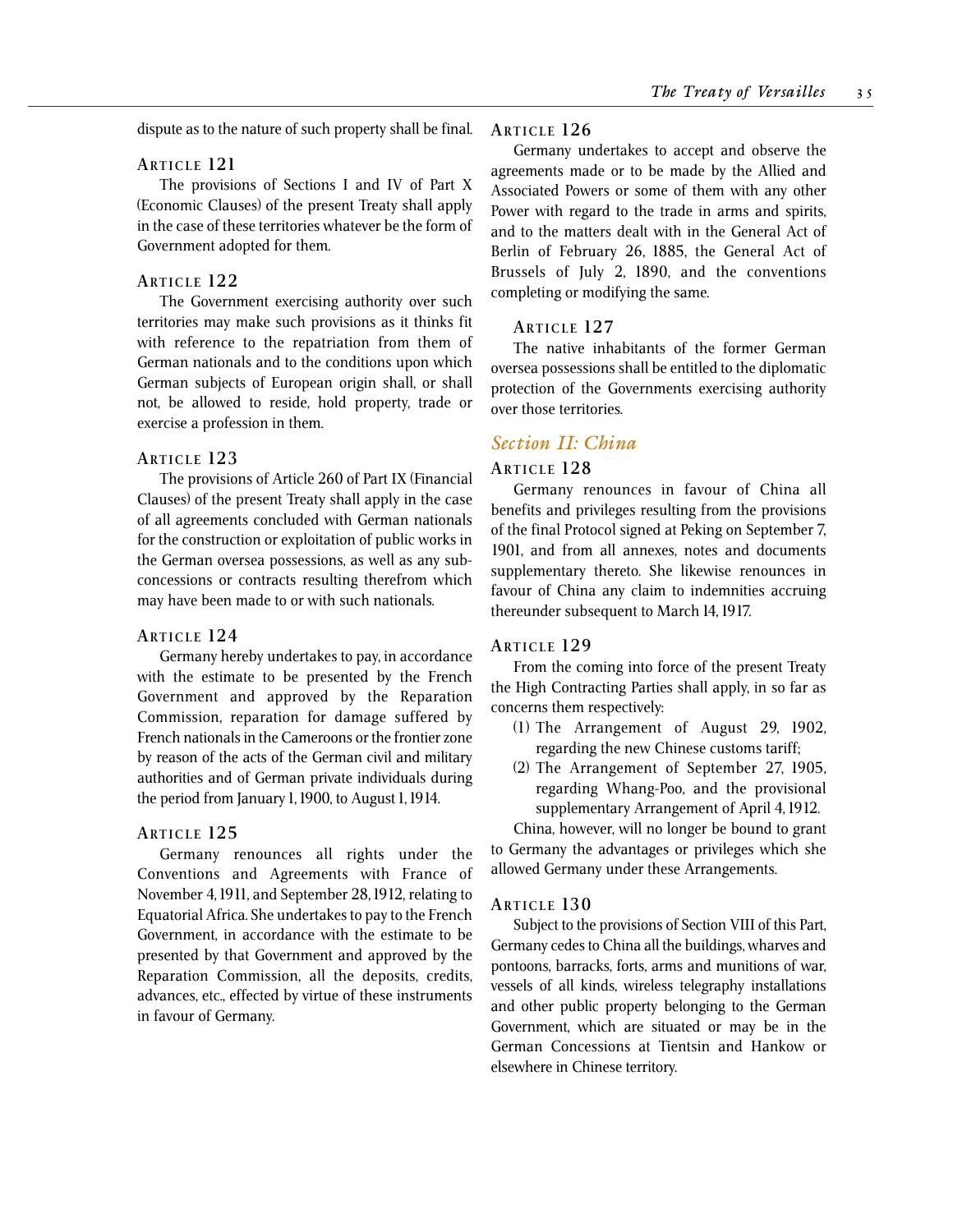It is understood, however, that premises used as diplomatic or consular residences or offices are not included in the above cession, and, furthermore, that no steps shall be taken by the Chinese Government to dispose of the German public and private property situated within the so-called Legation Quarter at Peking without the consent of the Diplomatic Representatives of the Powers which, on the coming into force of the present Treaty, remain Parties to the Final Protocol of September 7, 1901.

#### **ARTICLE 131**

Germany undertakes to restore to China within twelve months from the coming into force of the present Treaty all the astronomical instruments which her troops in 1900-1901 carried away from China, and to defray all expenses which may be incurred in effecting such restoration, including the expenses of dismounting, packing, transporting, insurance and installation in Peking.

### **ARTICLE 132**

Germany agrees to the abrogation of the leases from the Chinese Government under which the German Concessions at Hankow and Tientsin are now held.

China, restored to the full exercise of her sovereign rights in the above areas, declares her intention of opening them to international residence and trade. She further declares that the abrogation of the leases under which these concessions are now held shall not affect the property rights of nationals of Allied and Associated Powers who are holders of lots in these concessions.

#### **ARTICLE 133**

Germany waives all claims against the Chinese Government or against any Allied or Associated Government arising out of the internment of German nationals in China and their repatriation. She equally renounces all claims arising out of the capture and condemnation of German ships in China, or the liquidation, sequestration or control of German properties, rights and interests in that country since August 14, 1917. This provision, however, shall not affect the rights of the parties interested in the proceeds of any such liquidation, which shall be governed by the provisions of Part X (Economic Clauses) of the present Treaty.

## **ARTICLE 134**

Germany renounces in favour of the Government of His Britannic Majesty the German State property in the British Concession at Shameen at Canton. She renounces in favour of the French and Chinese Governments conjointly the property of the German school situated in the French Concession at Shanghai.

## *Section III: Siam*

#### **ARTICLE 135**

Germany recognises that all treaties, conventions and agreements between her and Siam, and all rights, title and privileges derived therefrom, including all rights of extraterritorial jurisdiction, terminated as from July 22, 1917.

#### **ARTICLE 136**

All goods and property in Siam belonging to the German Empire or to any German State, with the exception of premises used as diplomatic or consular residences or offices, pass ipso facto and without compensation to the Siamese Government.

The goods, property and private rights of German nationals in Siam shall be dealt with in accordance with the provisions of Part X (Economic Clauses) of the present Treaty.

#### **ARTICLE 137**

Germany waives all claims against the Siamese Government on behalf of herself or her nationals arising out of the seizure or condemnation of German ships, the liquidation of German property, or the internment of German nationals in Siam. This provision shall not affect the rights of the parties interested in the proceeds of any such liquidation, which shall be governed by the provisions of Part X (Economic Clauses) of the present Treaty.

#### *Section IV: Liberia*

#### **ARTICLE 138**

Germany renounces all rights and privileges arising from the arrangements of 1911 and 1912 regarding Liberia, and particularly the right to nominate a German Receiver of Customs in Liberia.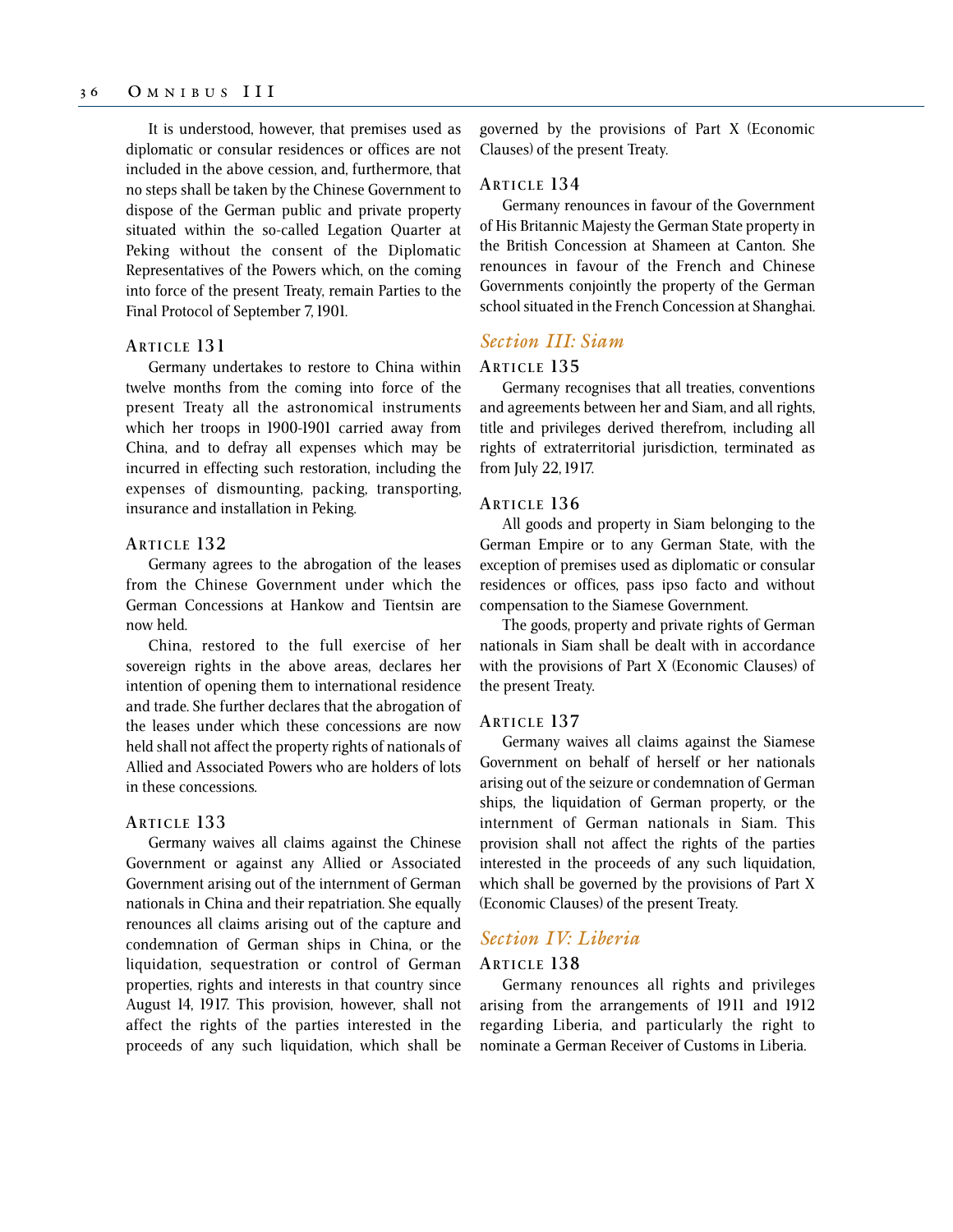She further renounces all claim to participate in any measures whatsoever which may be adopted for the rehabilitation of Liberia.

### **ARTICLE 139**

Germany recognises that all treaties and arrangements between her and Liberia terminated as from August 4, 1917.

### **ARTICLE 14 0**

The property, rights and interests of Germans in Liberia shall be dealt with in accordance with Part X (Economic Clauses) of the present Treaty.

## *Section V: Morocco*

### **ARTICLE 141**

Germany renounces all rights, titles and privileges conferred on her by the General Act of Algeciras of April 7, 1906, and by the Franco-German Agreements of February 9, 1909, and November 4, 1911. All treaties, agreements, arrangements and contracts concluded by her with the Sherifian Empire are regarded as abrogated as from August 3, 1914

In no case can Germany take advantage of these instruments and she undertakes not to intervene in any way in negotiations relating to Morocco which may take place between France and the other Powers.

### **ARTICLE 14 2**

Germany having recognised the French Protectorate in Morocco, hereby accepts all the consequences of its establishment, and she renounces the regime of the capitulations therein.

This renunciation shall take effect as from August 3, 1914.

## **ARTICLE 14 3**

The Sherifian Government shall have complete liberty of action in regulating the status of German nationals in Morocco and the conditions in which they may establish themselves there.

German protected persons, semsars and "associes agricoles", shall be considered as having ceased, as from August 3, 1914, to enjoy the privileges attached to their status and shall be subject to the ordinary law.

### **ARTICLE 14 4**

All property and possessions in the Sherifian Empire of the German Empire and the German States pass to the Maghzen without payment.

For this purpose, the property and possessions of the German Empire and States shall be deemed to include all the property of the Crown, the Empire or the States, and the private property of the former German Emperor and other Royal personages.

All movable and immovable property in the Sherifian Empire belonging to German nationals shall be dealt with in accordance with Sections III and IV of Part X (Economic Clauses) of the present Treaty.

Mining rights which may be recognised as belonging to German nationals by the Court of Arbitration set up under the Moroccan Mining Regulations shall form the subject of a valuation, which the arbitrators shall be requested to make, and these rights shall then be treated in the same way as property in Morocco belonging to German nationals.

### **ARTICLE 14 5**

The German Government shall ensure the transfer to a person nominated by the French Government of the shares representing Germany's portion of the capital of the State Bank of Morocco. The value of these shares, as assessed by the Reparation Commission, shall be paid to the Reparation Commission for the credit of Germany on account of the sums due for reparation. The German Government shall be responsible for indemnifying its nationals so dispossessed.

This transfer will take place without prejudice to the repayment of debts which German nationals may have contracted towards the State Bank of Morocco.

#### **ARTICLE 14 6**

Moroccan goods entering Germany shall enjoy the treatment accorded to French goods

## *Section VI: Egypt*

## **ARTICLE 14 7**

Germany declares that she recognises the Protectorate proclaimed over Egypt by Great Britain on December 18, 1914, and that she renounces the regime of the Capitulations in Egypt.

This renunciation shall take effect as from August 4, 1914.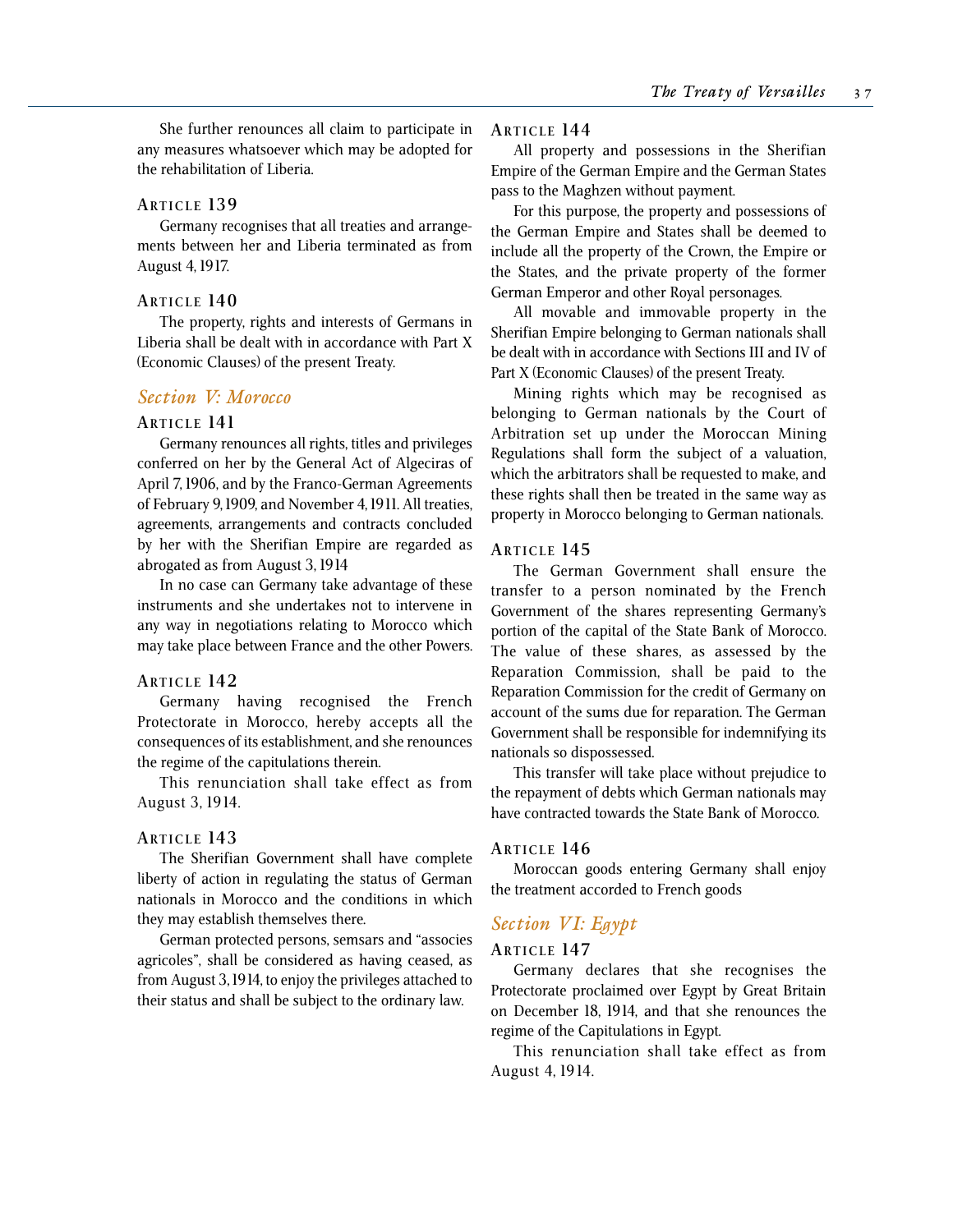## **ARTICLE 14 8**

All treaties, agreements, arrangements and contracts concluded by Germany with Egypt are regarded as abrogated as from August 4, 1914.

In no case can Germany avail herself of these instruments and she undertakes not to intervene in any way in negotiations relating to Egypt which may take place between Great Britain and the other Powers.

### **ARTICLE 14 9**

Until an Egyptian law of judicial organization establishing courts with universal jurisdiction comes into force, provision shall be made, by means of decrees issued by His Highness the Sultan, for the exercise of jurisdiction over German nationals and property by the British Consular Tribunals.

### **ARTICLE 150**

The Egyptian Government shall have complete liberty of action in regulating the status of German nationals and the conditions under which they may establish themselves in Egypt.

### **ARTICLE 151**

Germany consents to the abrogation of the decree issued by His Highness the Khedive on November 28, 1914, relating to the Commission of the Egyptian Public Debt, or to such changes as the Egyptian Government may think it desirable to make therein.

### **ARTICLE 152**

Germany consents, in so far as she is concerned, to the transfer to His Britannic Majesty's Government of the powers conferred on His Imperial Majesty the Sultan by the Convention signed at Constantinople on October 29, 1888, relating to the free navigation of the Suez Canal.

She renounces all participation in the Sanitary, Maritime, and Quarantine Board of Egypt and consents, in so far as she is concerned, to the transfer to the Egyptian Authorities of the powers of that Board.

#### **ARTICLE 153**

All property and possessions in Egypt of the German Empire and the German States pass to the Egyptian Government without payment.

For this purpose, the property and possessions of the German Empire and States shall be deemed to include all the property of the Crown, the Empire or the States, and the private property of the former German Emperor and other Royal personages.

All movable and immovable property in Egypt belonging to German nationals shall be dealt with in accordance with Sections III and IV of Part X (Economic Clauses) of the present Treaty.

#### **ARTICLE 154**

Egyptian goods entering Germany shall enjoy the treatment accorded to British goods.

## *Section VII: Turkey and Bulgaria*

### **ARTICLE 155**

Germany undertakes to recognise and accept all arrangements which the Allied and Associated Powers may make with Turkey and Bulgaria with reference to any rights, interests and privileges whatever which might be claimed by Germany or her nationals in Turkey and Bulgaria and which are not dealt with in the provisions of the present Treaty.

## *Section VIII: Shantung*

### **ARTICLE 156**

Germany renounces, in favour of Japan, all her rights, title and privileges—particularly those concerning the territory of Kiaochow, railways, mines and submarine cableswhich she acquired in virtue of the Treaty concluded by her with China on March 6 1898, and of all other arrangements relative to the Province of Shantung.

All German rights in the Tsingtao-Tsinanfu Railway, including its branch lines together with its subsidiary property of all kinds, stations, shops, fixed and rolling stock, mines, plant and material for the exploitation of the mines, are and remain acquired by Japan, together with all rights and privileges attaching thereto.

The German State submarine cables from Tsingtao to Shanghai and from Tsingtao to Chefoo, with all the rights, privileges and properties attaching thereto, are similarly acquired by Japan, free and clear of all charges and encumbrances.

## **ARTICLE 157**

The movable and immovable property owned by the German State in the territory of Kiaochow, as well as all the rights which Germany might claim in consequence of the works or improvements made or of the expenses incurred by her, directly or indirectly, in connection with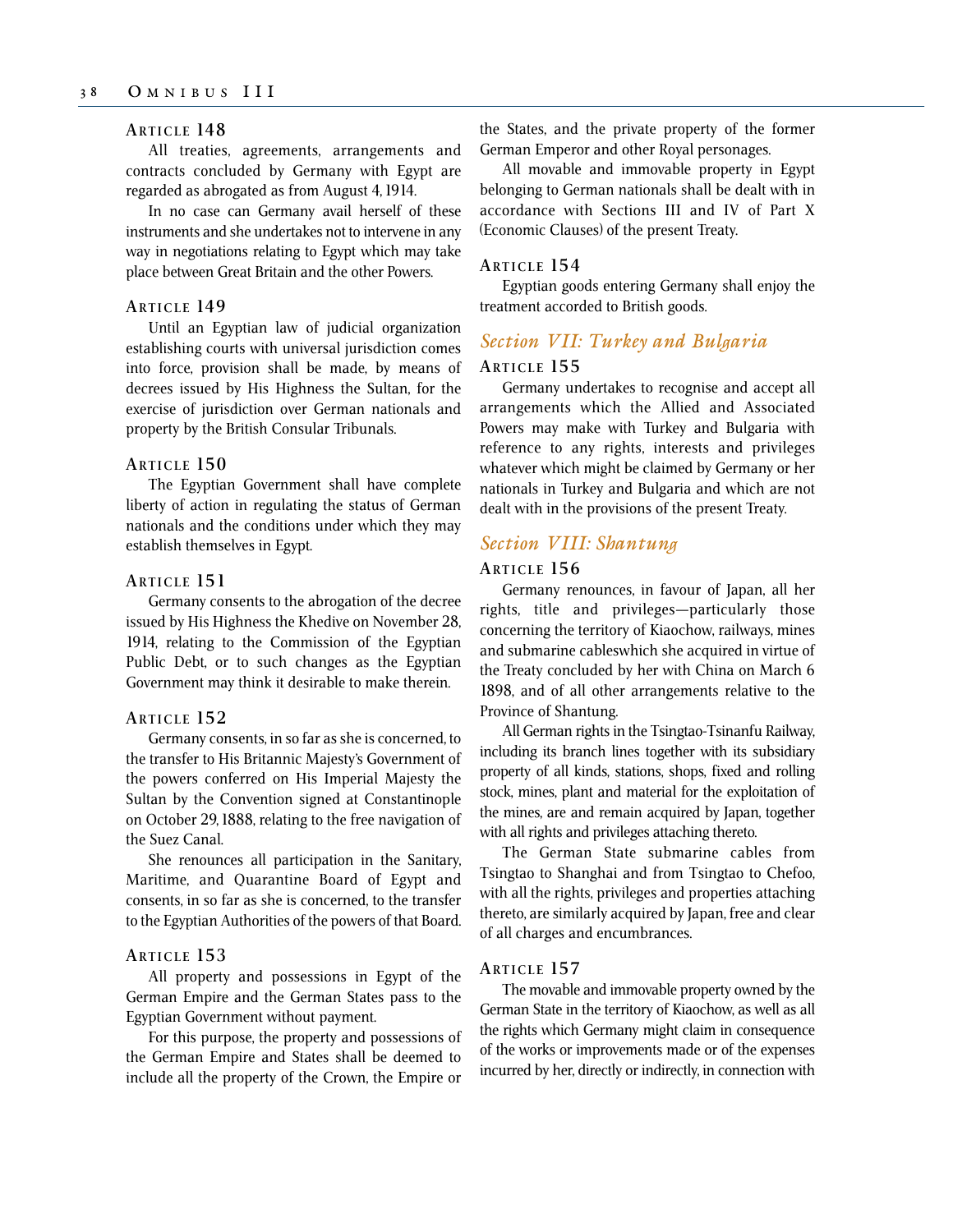this territory, are and remain acquired by Japan, free and clear of all charges and encumbrances.

## **ARTICLE 158**

Germany shall hand over to Japan within three months from the coming into force of the present Treaty the archives, registers, plans, title-deeds and documents of every kind, wherever they may be, relating to the administration, whether civil, military, financial, judicial or other, of the territory of Kiaochow.

Within the same period Germany shall give particulars to Japan of all treaties, arrangements or agreements relating to the rights, title or privileges referred to in the two preceding Articles.

## Part V

# Military, Naval and Air Clauses

In order to render possible the initiation of a general limitation of the armaments of all nations, Germany undertakes strictly to observe the military, naval and air clauses which follow.

## *Section I: Military Clauses*

**CHAPTER I: EFFECTIVES AND CADRES OF THE GERMAN ARMY**

## **ARTICLE 159**

The German military forces shall be demobilised and reduced as prescribed hereinafter.

### **ARTICLE 160**

(1) By a date which must not be later than March 31, 1920, the German Army must not comprise more than seven divisions of infantry and three divisions of cavalry.

After that date the total number of effectives in the Army of the States constituting Germany must not exceed one hundred thousand men, including officers and establishments of depots. The Army shall be devoted exclusively to the maintenance of order within the territory and to the control of the frontiers.

The total effective strength of officers, including the personnel of staffs, whatever their composition, must not exceed four thousand.

(2) Divisions and Army Corps headquarters staffs shall be organised in accordance with Table No. 1 annexed to this Section.

The number and strengths of the units of infantry, artillery, engineers, technical services and troops laid down in the aforesaid Table constitute maxima which must not be exceeded.

The following units may each have their own depot:

An Infantry regiment; A Cavalry regiment; A regiment of Field Artillery; A battalion of Pioneers. (3) The divisions must not be grouped under more

than two army corps headquarters staffs.

The maintenance or formation of forces differently grouped or of other organisations for the command of troops or for preparation for war is forbidden.

The Great German General Staff and all similar organisations shall be dissolved and may not be reconstituted in any form.

The officers, or persons in the position of officers, in the Ministries of War in the different States in Germany and in the Administrations attached to them, must not exceed three hundred in number and are included in the maximum strength of four thousand laid down in the third sub-paragraph of paragraph (1) of this Article.

## **ARTICLE 161**

Army administrative services consisting of civilian personnel not included in the number of effectives prescribed by the present Treaty will have such personnel reduced in each class to one-tenth of that laid down in the Budget of 1913.

### **ARTICLE 162**

The number of employees or officials of the German States such as customs officers, forest guards and coastguards, shall not exceed that of the employees or officials functioning in these capacities in 1913.

The number of gendarmes and employees or officials of the local or municipal police may only be increased to an extent corresponding to the increase of population since 1913 in the districts or municipalities in which they are employed.

These employees and officials may not be assembled for military training.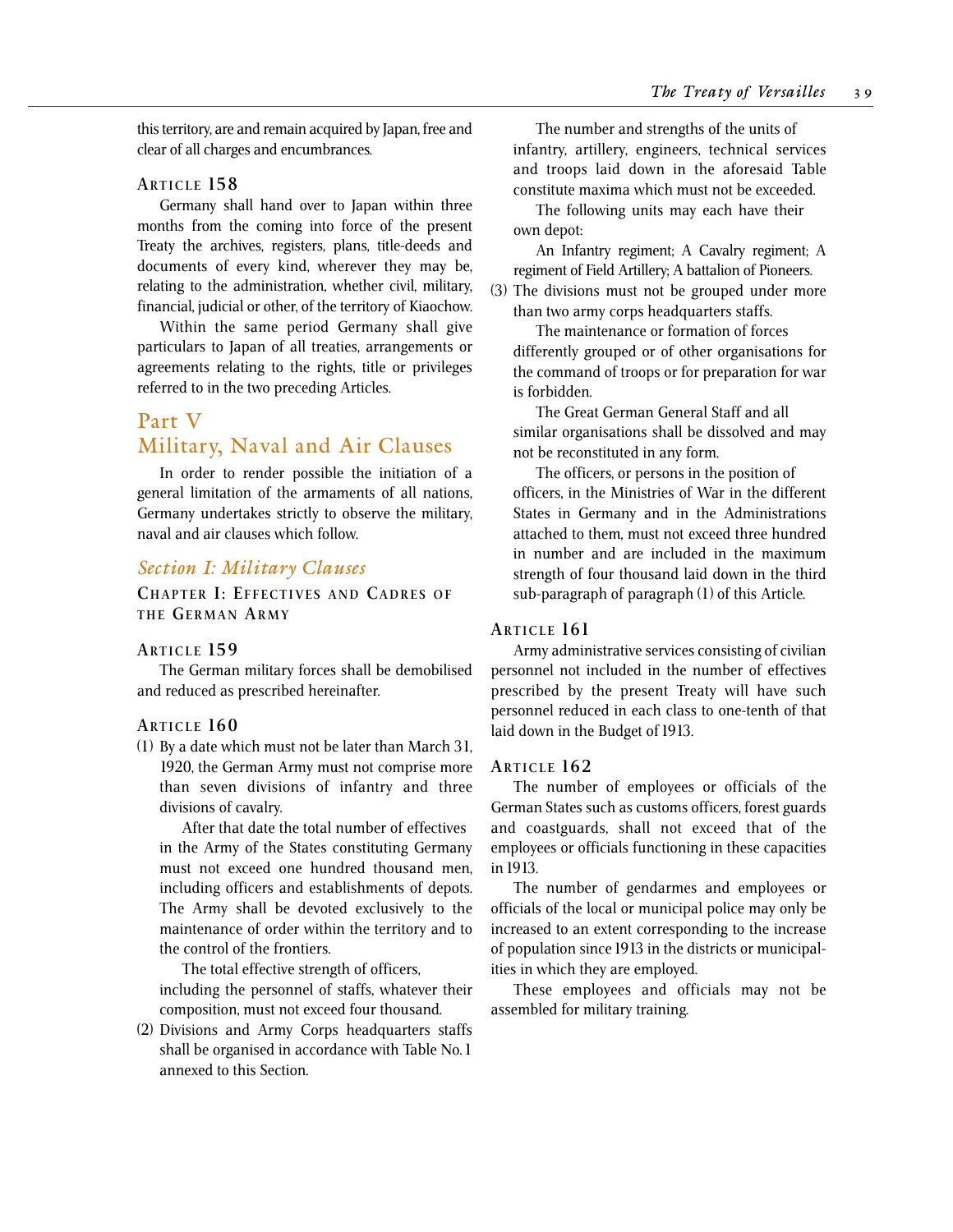## **ARTICLE : 163**

The reduction of the strength of the German military forces as provided for in Article 160 may be effected gradually in the following manner:

Within three months from the coming into force of the present Treaty the total number of effectives must be reduced to 200,000 and the number of units must not exceed twice the number of those laid down in Article 160.

At the expiration of this period, and at the end of each subsequent period of three months, a Conference of military experts of the Principal Allied and Associated Powers will fix the reductions to be made in the ensuing three months, so that by March 31, 1920, at the latest the total number of German effectives does not exceed the maximum number of l00,000 men laid down in Article 160. In these successive reductions the same ratio between the number of officers and of men, and between the various kinds of units, shall be maintained as is laid down in that Article.

# **CHAPTER II: ARMAMENT, MUNITIONS AND MATERIAL**

## **ARTICLE 164**

Up till the time at which Germany is admitted as a member of the League of Nations the German Army must not possess an armament greater than the amounts fixed in Table No. II annexed to this Section, with the exception of an optional increase not exceeding one-twentyfifth part for small arms and one-fiftieth part for guns, which shall be exclusively used to provide for such eventual replacements as may be necessary.

Germany agrees that after she has become a member of the League of Nations the armaments fixed in the said Table shall remain in force until they are modified by the Council of the League. Furthermore she hereby agrees strictly to observe the decisions of the Council of the League on this subject.

### **ARTICLE 165**

The maximum number of guns, machine guns, trench-mortars, rifles and the amount of ammunition and equipment which Germany is allowed to maintain during the period between the coming into force of the present Treaty and the date of March 31, 1920, referred to in Article 160, shall bear the same proportion to the amount authorized in Table No. III annexed to this Section as the strength of the German Army as reduced from time to time in accordance with Article 163 bears to the strength permitted under Article 160.

## **ARTICLE 166**

At the date of March 31, 1920, the stock of munitions which the German Army may have at its disposal shall not exceed the amounts fixed in Table No. III annexed to this Section.

Within the same period the German Government will store these stocks at points to be notified to the Governments of the Principal Allied and Associated Powers. The German Government is forbidden to establish any other stocks, depots or reserves of munitions.

#### **ARTICLE 167**

The number and calibre of the guns constituting at the date of the coming into force of the present Treaty the armament of the fortified works, fortresses, and any land or coast forts which Germany is allowed to retain must be notified immediately by the German Government to the Governments of the Principal Allied and Associated Powers, and will constitute maximum amounts which may not be exceeded.

Within two months from the coming into force of the present Treaty, the maximum stock of ammunition for these guns will be reduced to, and maintained at, the following uniform rates: fifteen hundred rounds per piece for those the calibre of which is 10.5 cm. and under: five hundred rounds per piece for those of higher calibre.

### **ARTICLE 168**

The manufacture of arms, munitions, or any war material, shall only be carried out in factories or works the location of which shall be communicated to and approved by the Governments of the Principal Allied and Associated Powers, and the number of which they retain the right to restrict.

Within three months from the coming into force of the present Treaty, all other establishments for the manufacture, preparation, storage or design of arms, munitions, or any war material whatever shall be closed down. The same applies to all arsenals except those used as depots for the authorised stocks of munitions. Within the same period the personnel of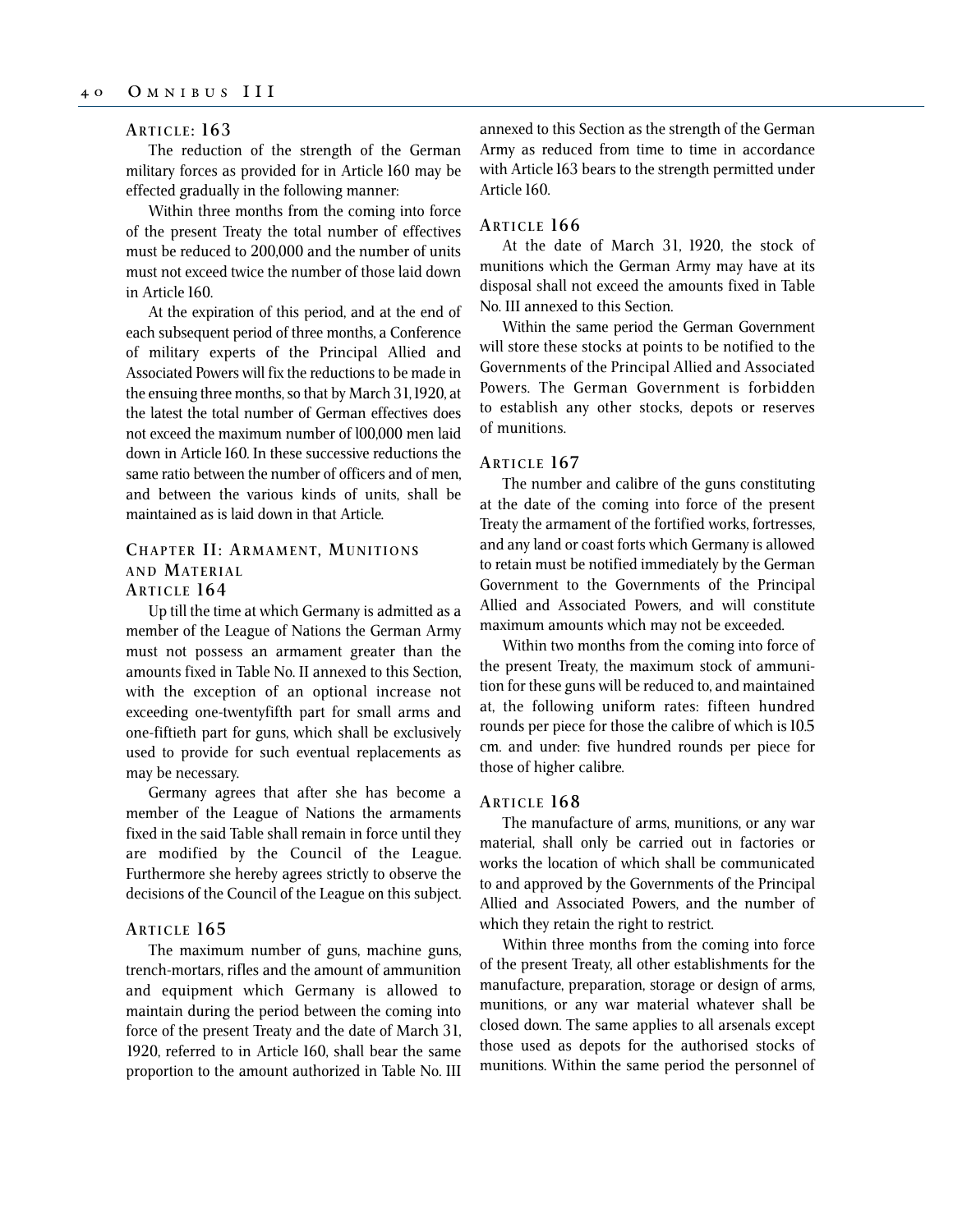these arsenals will be dismissed.

## **ARTICLE 169**

Within two months from the coming into force of the present Treaty German arms, munitions and war material, including anti-aircraft material, existing in Germany in excess of the quantities allowed, must be surrendered to the Governments of the Principal Allied and Associated Powers to be destroyed or rendered useless. This will also apply to any special plant intended for the manufacture of military material, except such as may be recognised as necessary for equipping the authorised strength of the German army.

The surrender in question will be effected at such points in German territory as may be selected by the said Governments.

Within the same period arms, munitions and war material, including anti-aircraft material, of origin other than German, in whatever state they may be, will be delivered to the said Governments, who will decide as to their disposal.

Arms and munitions which on account of the successive reductions in the strength of the German army become in excess of the amounts authorised by Tables II and III annexed to this Section must be handed over in the manner laid down above within such periods as may be decided by the Conferences referred to in Article 163.

### **ARTICLE 170**

Importation into Germany of arms, munitions and war material of every kind shall be strictly prohibited.

The same applies to the manufacture for, and export to, foreign countries of arms, munitions and war material of every kind.

### **ARTICLE 171**

The use of asphyxiating, poisonous or other gases and all analogous liquids, materials or devices being prohibited, their manufacture and importation are strictly forbidden in Germany.

The same applies to materials specially intended for the manufacture, storage and use of the said products or devices.

The manufacture and the importation into Germany of armoured cars, tanks and all similar constructions suitable for use in war are also prohibited.

### **ARTICLE 172**

Within a period of three months from the coming into force of the present Treaty, the German Government will disclose to the Governments of the Principal Allied and Associated Powers the nature and mode of manufacture of all explosives, toxic substances or other like chemical preparations used by them in the war or prepared by them for the purpose of being so used.

## **CHAPTER III: RECRUITING AND MILITARY TRAINING ARTICLE 173**

Universal compulsory military service shall be abolished in Germany.

The German Army may only be constituted and recruited by means of voluntary enlistment.

### **ARTICLE 174**

The period of enlistment for non-commissioned officers and privates must be twelve consecutive years.

The number of men discharged for any reason before the expiration of their term of enlistment must not exceed in any year five per cent. of the total effectives fixed by the second subparagraph of paragraph (I) of Article 160 of the present Treaty.

### **ARTICLE 175**

The officers who are retained in the Army must undertake the obligation to serve in it up to the age of forty-five years at least.

Officers newly appointed must undertake to serve on the active list for twenty-five consecutive years at least.

Officers who have previously belonged to any formations whatever of the Army, and who are not retained in the units allowed to be maintained, must not take part in any military exercise whether theoretical or practical, and will not be under any military obligations whatever.

The number of officers discharged for any reason before the expiration of their term of service must not exceed in any year five per cent. of the total effectives of officers provided for in the third sub-paragraph (I) of Article 160 of the present Treaty.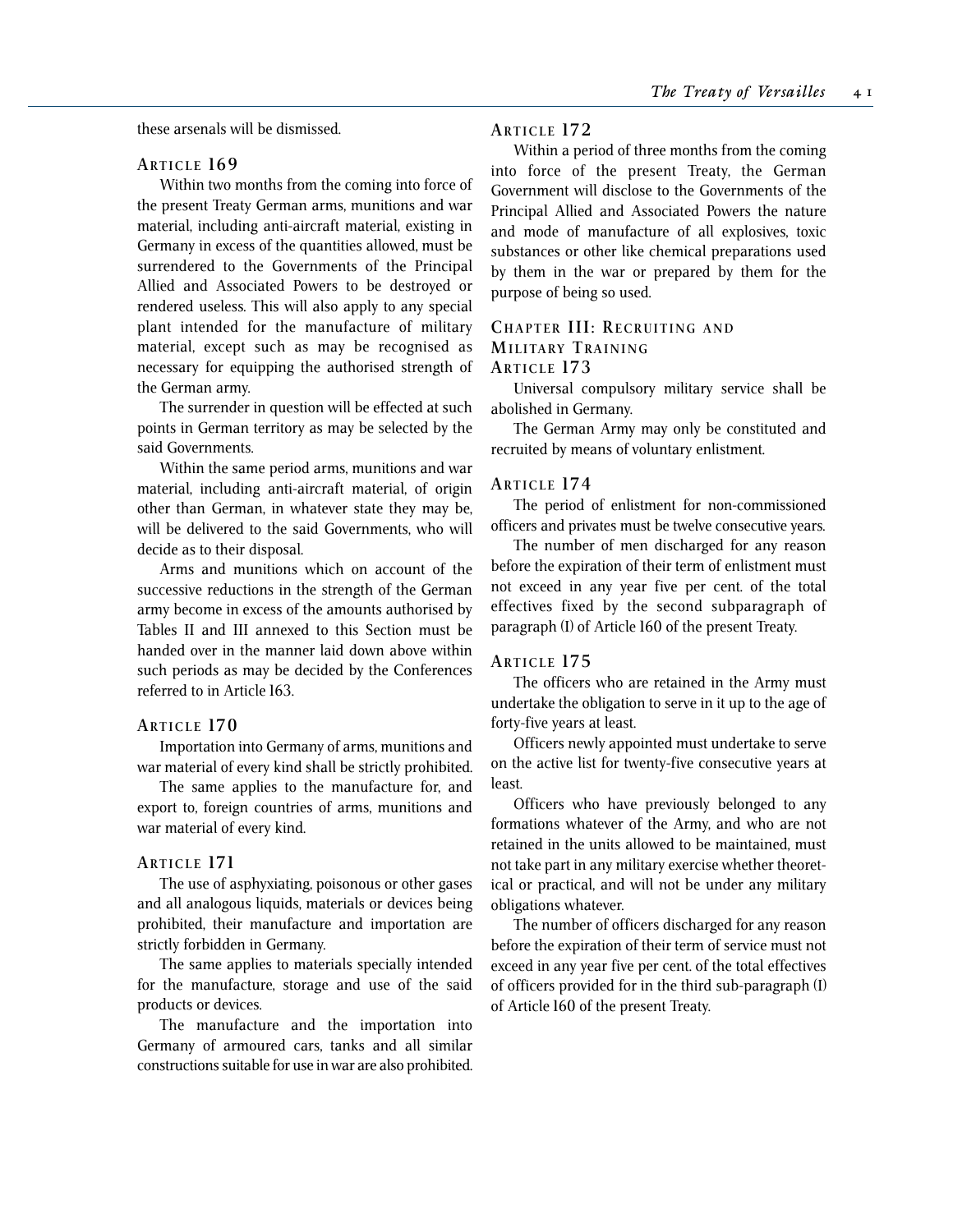## **ARTICLE 176**

On the expiration of two months from the coming into force of the present Treaty there must only exist in Germany the number of military schools which is absolutely indispensable for the recruitment of the officers of the units allowed. These schools will be exclusively intended for the recruitment of officers of each arm, in the proportion of one school per arm.

The number of students admitted to attend the courses of the said schools will be strictly in proportion to the vacancies to be filled in the cadres of officers. The students and the cadres will be reckoned in the effectives fixed by the second and third subparagraphs of paragraph (I) of Article 160 of the present Treaty.

Consequently, and during the period fixed above, all military academies or similar institutions in Germany, as well as the different military schools for officers, student officers (Aspiranten), cadets, noncommissioned officers or student non-commissioned officers (Aspiranten), other than the schools above provided for, will be abolished.

## **ARTICLE 171**

Educational establishments, the universities, societies of discharged soldiers, shooting or touring clubs and, generally speaking associations of every description, whatever be the age of their members, must not occupy themselves with any military matters.

In particular they will be forbidden to instruct or exercise their members or to allow them to be instructed or exercised, in the profession or use of arms.

These societies, associations, educational establishments and universities must have no connection with the Ministries of War or any other military authority.

## **ARTICLE L78**

All measures of mobilisation or appertaining to mobilisation are forbidden.

In no case must formations, administrative services or General Staffs include supplementary cadres.

### **ARTICLE 179**

Germany agrees, from the coming into force of the present Treaty, not to accredit nor to send to any foreign country any military, naval or air mission, nor to allow any such mission to leave her territory, and Germany further agrees to take appropriate measures to prevent German nationals from leaving her territory to become enrolled in the Army, Navy or Air service of any foreign Power, or to be attached to such Army, Navy or Air service for the purpose of assisting in the military, naval or air training thereof, or otherwise for the purpose of giving military, naval or air instruction in any foreign country.

The Allied and Associated Powers agree, so far as they are concerned, from the coming into force of the present Treaty, not to enroll in nor to attach to their armies or naval or air forces any German national for the purpose of assisting in the military training of such armies or naval or air forces, or otherwise to employ any such German national as military, naval or aeronautic instructor.

The present provision does not, however, affect the right of France to recruit for the Foreign Legion in accordance with French military laws and regulations.

## **CHAPTER IV: FORTIFICATIONS ARTICLE 180**

All fortified works, fortresses and field works situated in German territory to the west of a line drawn fifty kilometres to the east of the Rhine shall be disarmed and dismantled.

Within a period of two months from the coming into force of the present Treaty such of the above fortified works, fortresses and field works as are situated in territory not occupied by Allied and Associated troops shall be disarmed, and within a further period of four months they shall be dismantled. Those which are situated in territory occupied by Allied and Associated troops shall be disarmed and dismantled within such periods as may be fixed by the Allied High Command.

The construction of any new fortification, whatever its nature and importance, is forbidden in the zone referred to in the first paragraph above.

The system of fortified works of the southern and eastern frontiers of Germany shall be maintained in its existing state.

## *Section II: Naval Clauses*

## **ARTICLE 181**

After the expiration of a period of two months from the coming into force of the present Treaty the German naval forces in commission must not exceed: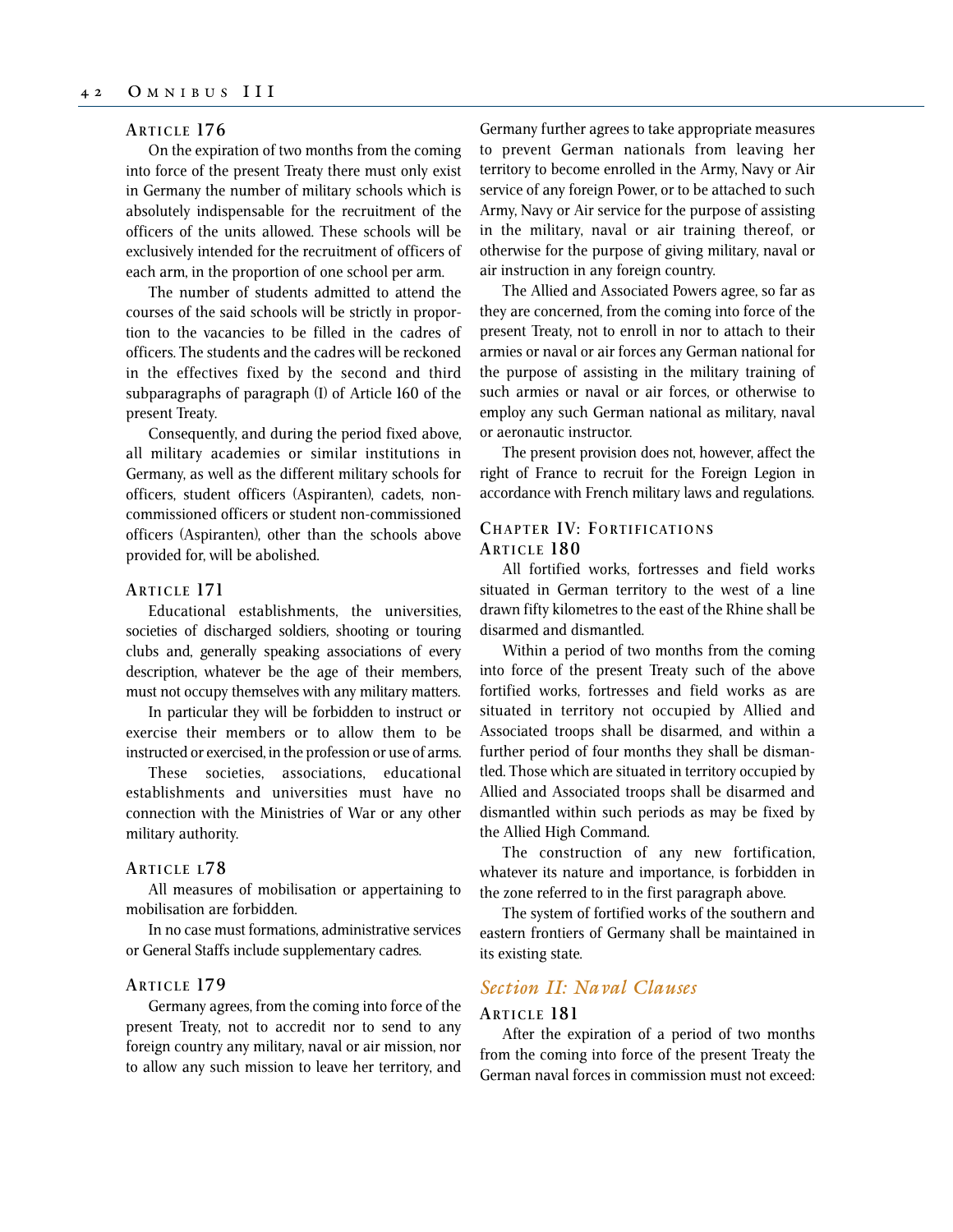6 battleships of the Deutschland or Lothringen type, 6 light cruisers, 12 destroyers, 12 torpedo boats,

or an equal number of ships constructed to replace them as provided in Article l90.

No submarines are to be included.

All other warships, except where there is provision to the contrary in the present Treaty, must be placed in reserve or devoted to commercial purposes.

## **ARTICLE 182**

Until the completion of the minesweeping prescribed by Article 193 Germany will keep in commission such number of minesweeping vessels as may be fixed by the Governments of the Principal Allied and Associated Powers.

## **ARTICLE 183**

After the expiration of a period of two months from the coming into force of the present Treaty, the total personnel of the German Navy, including the manning of the Deet, coast defences, signal stations, administration and other land services, must not exceed fifteen thousand, including officers and men of all grades and corps,

The total strength of officers and warrant officers must not exceed fifteen hundred.

Within two months from the coming into force of the present Treaty the personnel in excess of the above strength shall be demobilised.

No naval or military corps or reserve force in connection with the Navy may be organised in Germany without being included in the above strength.

From the date of the coming into force of the present Treaty all the German surface warships which are not in German ports cease to belong to Germany, who renounces all rights over them.

Vessels which, in compliance with the Armistice of November 11, 1918, are now interned in the ports of the Allied and Associated Powers are declared to be finally surrendered.

Vessels which are now interned in neutral ports will be there surrendered to the Governments of the Principal Allied and Associated Powers. The German Government must address a notification to that effect to the neutral Powers on the coming into force of the

present Treaty.

## **ARTICLE 184**

From the date of the coming into force of the present Treaty, all the German surface warships which are not in German port cease to belong to Germany, who renounces all rights over them.

Vessels which, in compliance with the Armistice of November 11, 1918, are now interned in the ports of the Allied and Associated Powers are declared to be finally surrendered.

Vessels which are now interned in neutral ports will be there surrendered to the Governments of the Principal Allied and Associated Powers. The German Government must address all notification to that effect to the neutral Powers on the coming into force of the present Treaty.

## **ARTICLE 185**

Within a period of two months from the coming into force of the present Treaty the German surface warships enumerated below will be surrendered to the Governments of the Principal Allied and Associated Powers in such Allied ports as the said Powers may direct.

These warships will have been disarmed as provided in Article XXIII of the Armistice of November 11, 1918. Nevertheless they must have all their guns on board.

## **BATTLESHIPS**

Oldenburg. Thuringen. Ostfriesland. Helgoland. Posen. Westfalen. Rheinland. Nassau.

### LIGHT CRUISERS

Stettin. Danzig. Munchen. Lubeck. Stralsund. Augsburg. Kolberg. Stuttgart.

and, in addition, forty-two modern destroyers and fifty modern torpedo boats, as chosen by the Governments of the Principal Allied and Associated Powers.

## **ARTICLE 186**

On the coming into force of the present Treaty the German Government must undertake, under the supervision of the Governments of the Principal Allied and Associated Powers, the breaking up of all the German surface warships now under construction.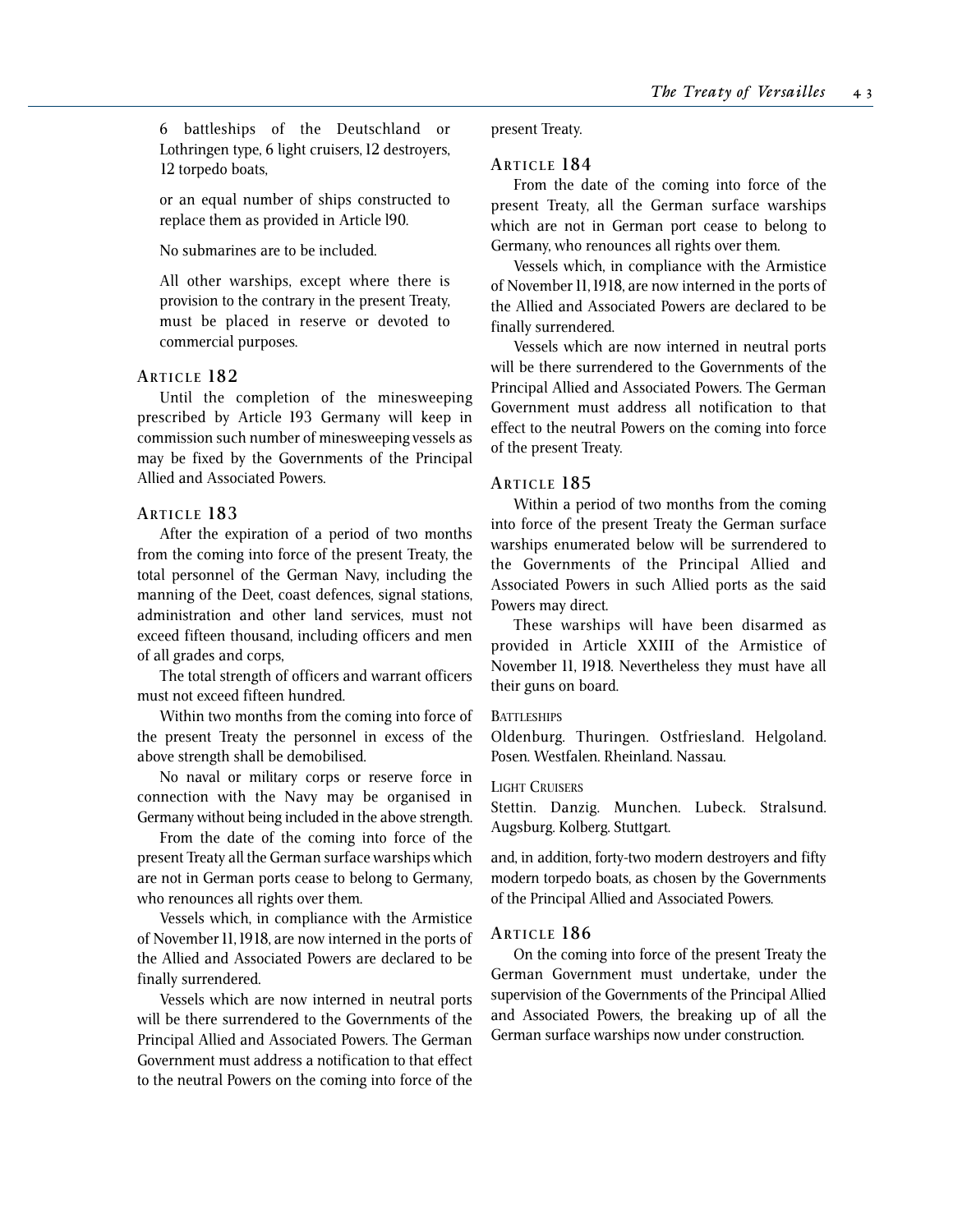## **ARTICLE 187 .**

The German auxiliary cruisers and fleet auxiliaries enumerated below will be disarmed and treated as merchant ships.

INTERNED IN NEUTRAL COUNTRIES: Berlin. Santa Fe. Seydlitz. Yorck.

### IN GERMANY:

Ammon. Answald. Bosnia. Cordoba. Cassel. Dania. Rio Negro. Rio Pardo. Santa Cruz. Schwaben. Solingen. Steigerwald. Franken. Gundomar. Furst Bulow. Gertrud. Kigoma. Rugia. Santa Elena. Schleswig. Mowe. Sierra Ventana. Chemnitz. Emil Georg von Strauss. Habsburg. Meteor. Waltraute. Scharnhorst.

### **ARTICLE 188**

On the expiration of one month from the coming into force of the present Treaty all German submarines, submarine salvage vessels and docks for submarines, including the tubular dock, must have been handed over to the Governments of the Principal Allied and Associated Powers.

Such of these submarines, vessels and docks as are considered by the said Governments to be fit to proceed under their own power or to be towed shall be taken by the German Government. into such Allied ports as have been indicated

The remainder, and also those in course of construction, shall be broken up entirely by the German Government under the supervision of the said Governments. The breaking-up must be completed within three months at the most after the coming into force of the present Treaty.

### **ARTICLE L8 9**

Articles, machinery and material arising from the breaking-up of German warships of all kinds, whether surface vessels or submarines, may not be used except for purely industrial or commercial purposes.

They may not be sold or disposed of to foreign countries.

## **ARTICLE 190**

Germany is forbidden to construct or acquire any warships other than those intended to replace the units in commission provided for in Article l81 of the present Treaty

The warships intended for replacement purposes as above shall not exceed the following displacement:

Armoured ships 10,000 tons Light cruisers 6,000 tons Destroyers 800 tons Torpedo boats 200 tons

Except where a ship has been lost, units of the different classes shall only be replaced at the end of a period of twenty years in the case of battleships and cruisers, and fifteen years in the case of destroyers and torpedo boats, counting from the launching of the ship.

### **ARTICLE 191**

The construction or acquisition of any submarine, even for commercial purposes, shall be forbidden in Germany.

## **ARTICLE 192**

The warships in commission of the German fleet must have on board or in reserve only the allowance of arms, munitions and war material fixed by the Principal Allied and Associated Powers. Within a month from the fixing of the quantities as above, arms, munitions and war material of all kinds, including mines and torpedoes, now in the hands of the German Government and in excess of the said quantities, shall be surrendered to the Governments of the said Powers at places to be indicated by them. Such arms, munitions and war material will be destroyed or rendered useless.

All other stocks, depots or reserves of arms, munitions or naval war material of all kinds are forbidden.

The manufacture of these articles in German territory for, and their export to, foreign countries shall be forbidden.

### **ARTICLE 193**

On the coming into force of the present Treaty Germany will forthwith sweep up the mines in the following areas in the North Sea to the eastward of longitude 4° 00', E. of Greenwich:

(1) Between parallels of latitude 53° 00', N. and 59° 00', N.; (2) To the northward of latitude 60° 30' N.

Germany must keep these areas free from mines.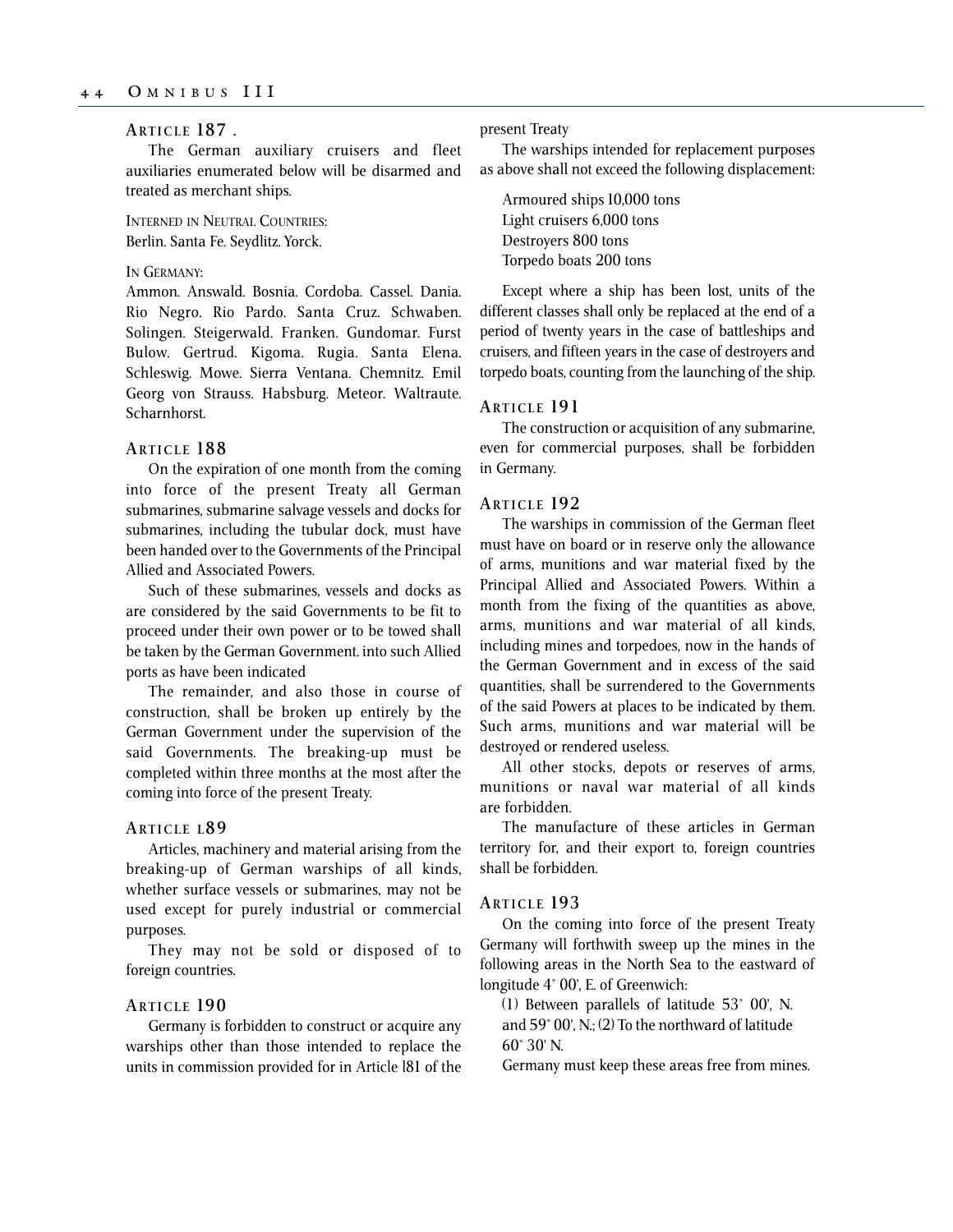Germany must also sweep and keep free from mines such areas in the Baltic as may ultimately be notified by the Governments of the Principal Allied and Associated Powers.

### **ARTICLE 194**

The personnel of the German Navy shall be recruited entirely by voluntary engagements entered into for a minimum period of twenty-five consecutive years for officers and warrant officers; twelve consecutive years for petty officers and men.

The number engaged to replace those discharged for any reason before the expiration of their term of service must not exceed five per cent. per annum of the totals laid down in this Section (Article 183).

The personnel discharged from the Navy must not receive any kind of naval or military training or undertake any further service in the Navy or Army.

Officers belonging to the Germany Navy and not demobilised must engage to serve till the age of fortyfive, unless discharged for sufficient reasons.

No officer or man of the German mercantile marine shall receive any training in the Navy.

### **ARTICLE 195**

In order to ensure free passage into the Baltic to all nations, Germany shall not erect any fortifications in the area comprised between latitudes 55° 27' N. and 54° 00' N. and longitudes 9° 00' E. and 16° 00' E. of the meridian of Greenwich, nor install any guns commanding the maritime routes between the North Sea and the Baltic. The fortifications now existing in this area shall be demolished and the guns removed under the supervisions of the Allied Governments and in periods to be fixed by them.

The German Government shall place at the disposal of the Governments of the Principal Allied and Associated Powers all information now in its possession concerning the channels and adjoining waters between the Baltic and the North Sea.

### **ARTICLE 196**

All fortified works and fortifications, other than those mentioned in Section XIII (Heligoland) of Part III (Political Clauses for Europe) and in Article 195, now established within fifty kilometres of the German coast or on German islands off that coast shall be considered as of a defensive nature and may remain in their existing condition.

No new fortifications shall be constructed within these limits. The armament of these defences shall not exceed, as regards the number and calibre of guns, those in position at the date of the coming into force of the present Treaty. The German Government shall communicate forthwith particulars thereof to all the European Governments.

On the expiration of a period of two months from the coming into force of the present Treaty the stocks of ammunition for these guns shall be reduced to and maintained at a maximum figure of fifteen hundred rounds per piece for calibres of 4.1-inch and under, and five hundred rounds per piece for higher calibres.

## **ARTICLE 197**

During the three months following the coming into force of the present Treaty the German highpower wireless telegraphy stations at Nauen, Hanover and Berlin shall not be used for the transmission of messages concerning naval, military or political questions of interest to Germany or any State which has been allied to Germany in the war, without the assent of the Governments of the Principal Allied and Associated Powers. These stations may be used for commercial purposes, but only under the supervision of the said Governments, who will decide the wavelength to be used.

During the same period Germany shall not build any more high-power wireless telegraphy stations in her own territory or that of Austria, Hungary, Bulgaria or Turkey.

## *Section III: Air Clauses*

## **ARTICLE 198**

The armed forces of Germany must not include any military or naval air forces.

Germany may, during a period not extending beyond October 1, 1919, maintain a maximum number of one hundred seaplanes or flying boats, which shall be exclusively employed in searching for submarine mines, shall be furnished with the necessary equipment for this purpose, and shall in no case carry arms, munitions or bombs of any nature whatever.

In addition to the engines installed in the seaplanes or flying boats above mentioned, one spare engine may be provided for each engine of each of these craft.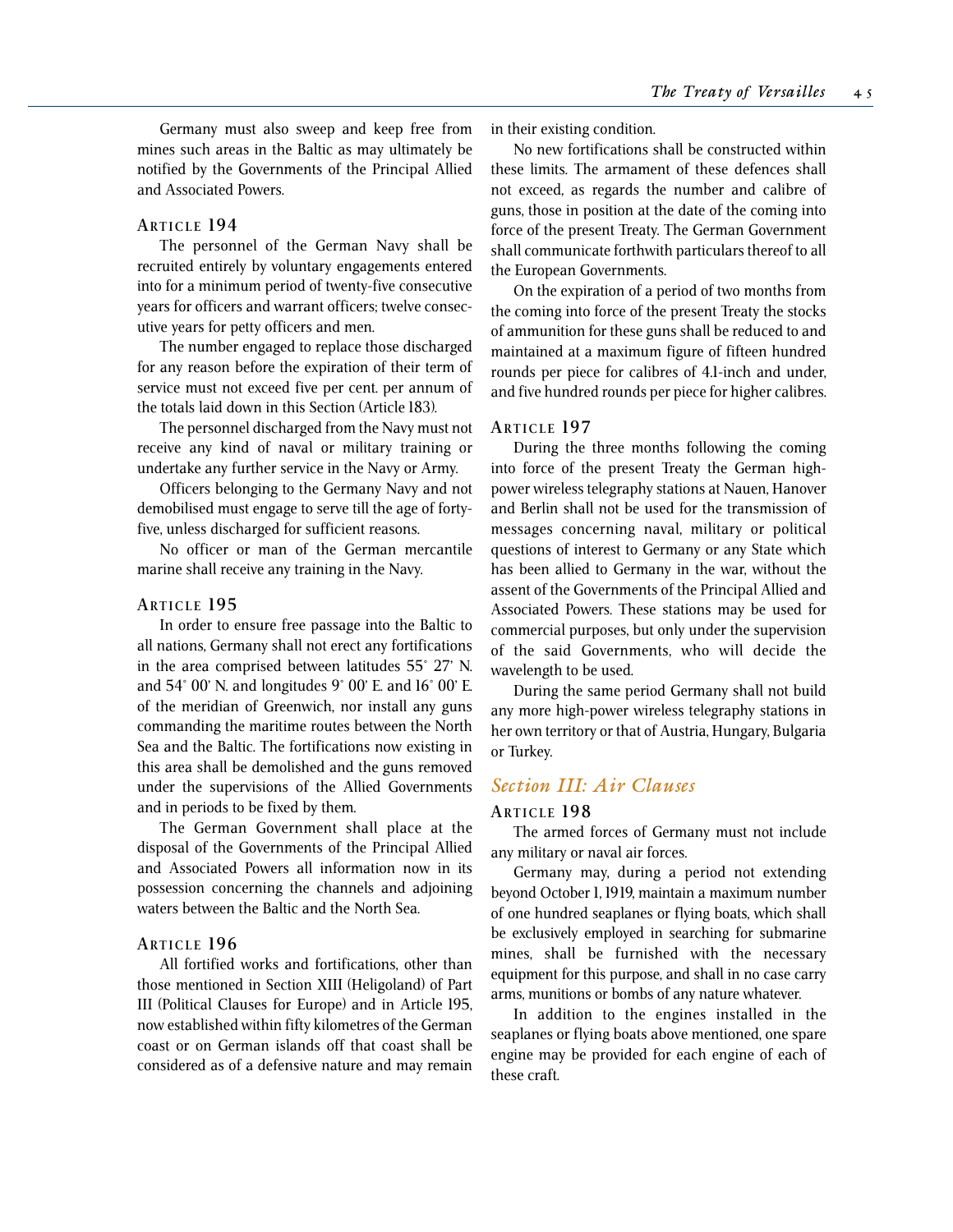No dirigible shall be kept.

### **ARTICLE 199**

Within two months from the coming into force of the present Treaty the personnel of air forces on the rolls of the German land and sea forces shall be demobilised. Up to October 1, 1919, however, Germany may keep and maintain a total number of one thousand men, including officers, for the whole of the cadres and personnel, flying and non-flying, of all formations and establishments.

### **ARTICLE 200**

Until the complete evacuation of German territory by the Allied and Associated troops, the aircraft of the Allied and Associated Powers shall enjoy in Germany freedom of passage through the air, freedom of transit and of landing.

### **ARTICLE 201**

During the six months following the coming into force of the present Treaty, the manufacture and importation of aircraft, parts of aircraft, engines for aircraft, and parts of engines for aircraft, shall be forbidden in all German territory.

### **ARTICLE 202**

On the coming into force of the present Treaty, all military and naval aeronautical material, except the machines mentioned in the second and third paragraphs of Article 198, must be delivered to the Governments of the Principal Allied and Associated Powers.

Delivery must be effected at such places as the said Governments may select, and must be completed within three months.

In particular, this material will include all items under the following heads which are or have been in use or were designed for warlike purposes:

Complete aeroplanes and seaplanes, as well as those being manufactured, repaired or assembled.

Dirigibles able to take the air, being manufactured, repaired or assembled.

Plant for the manufacture of hydrogen.

Dirigible sheds and shelters of every kind for aircraft.

Pending their delivery, dirigibles will, at the expense of Germany, be maintained inflated with hydrogen; the plant for the manufacture of hydrogen, as well as the sheds for dirigibles may at the discretion of the said Powers, be left to Germany until the time when the dirigibles are handed over.

Engines for aircraft.

Nacelles and fuselages.

Armament (guns, machine guns, light machine guns, bombdropping apparatus, torpedodropping apparatus, synchronisation apparatus, aiming apparatus).

Munitions (cartridges, shells, bombs loaded or unloaded, stocks of explosives or of material for their manufacture).

Instruments for use on aircraft.

Wireless apparatus and photographic or cinematograph apparatus for use on aircraft.

Component parts of any of the items under the preceding heads.

The material referred to above shall not be removed without special permission from the said Governments.

## *Section IV: Inter-Allied Commissions of Control*

## **ARTICLE 203**

All the military, naval and air clauses contained in the present Treaty, for the execution of which a timelimit is prescribed, shall be executed by Germany under the control of Inter-Allied Commissions specially appointed for this purpose by the Principal Allied and Associated Powers.

## **ARTICLE 204**

The Inter-Allied Commissions of Control will be specially charged with the duty of seeing to the complete execution of the delivery, destruction, demolition and rendering things useless to be carried out at the expense of the German Government in accordance with the present Treaty.

They will communicate to the German authorities the decisions which the Principal Allied and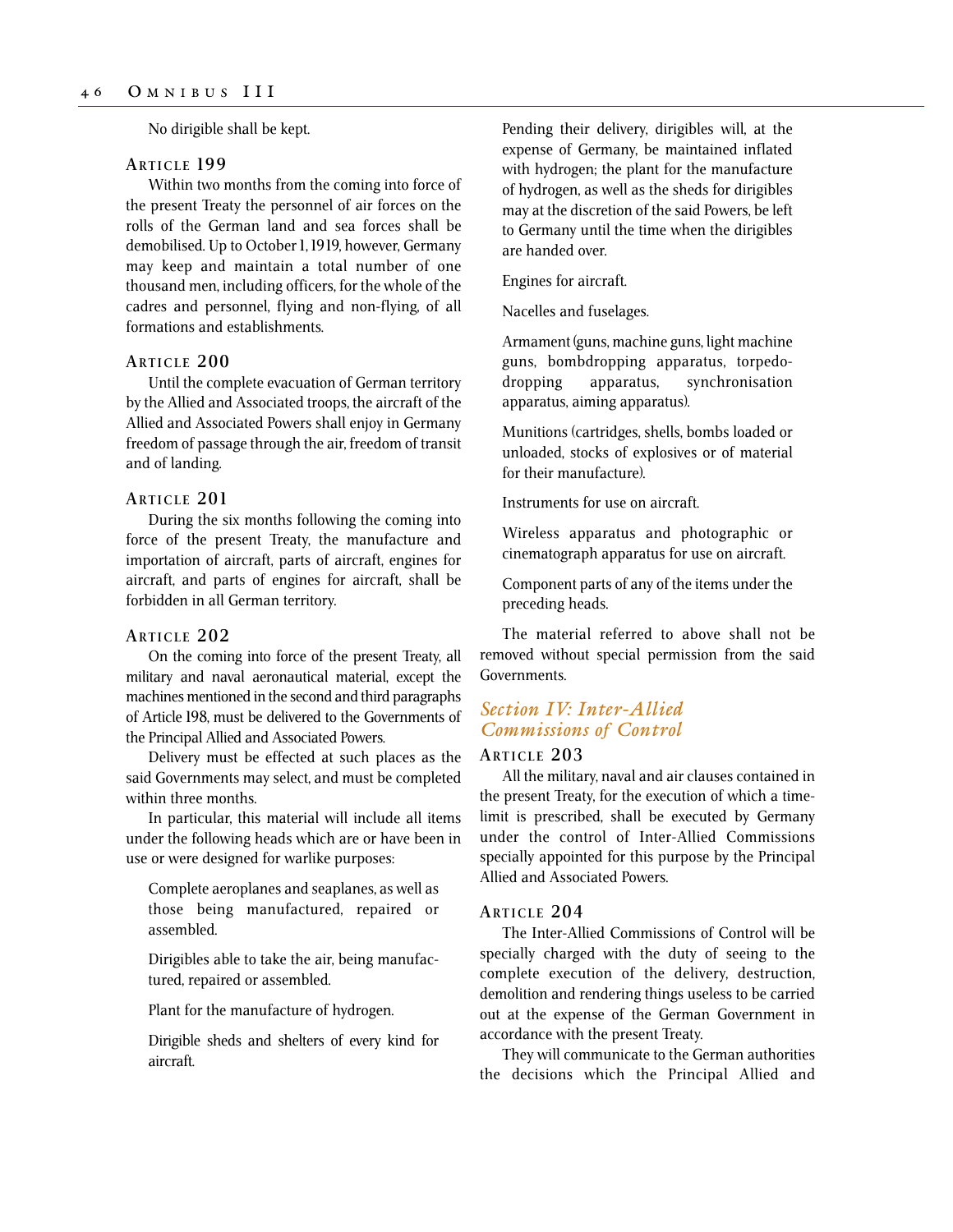Associated Powers have reserved the right to take, or which the execution of the military, naval and air clauses may necessitate.

## **ARTICLE 205**

The Inter-Allied Commissions of Control may establish their organisations at the seat of the central German Government.

They shall be entitled as often as they think desirable to proceed to any point whatever in German territory, or to send subcommissions, or to authorise one or more of their members to go, to any such point.

### **ARTICLE 206**

The German Government must give all necessary facilities for the accomplishment of their missions to the Inter-Allied Commissions of Control and to their members.

It shall attach a qualified representative to each Inter-Allied Commission of Control for the purpose of receiving the communications which the Commission may have to address to the German Government and of supplying or procuring for the Commission all information or documents which may be required.

The German Government must in all cases furnish at its own cost all labour and material required to effect the deliveries and the works of destruction, dismantling, demolition, and of rendering things useless, provided for in the present Treaty.

### **ARTICLE 207**

The upkeep and cost of the Commissions of Control and the expenses involved by their work shall be borne by Germany.

## **ARTICLE 208**

The Military Inter-Allied Commission of Control will represent the Governments of the Principal Allied and Associated Powers in dealing with the German Government in all matters concerning the execution of the military clauses.

In particular it will be its duty to receive from the German Government the notifications relating to the location of the stocks and depots of munitions, the armament of the fortified works, fortresses and forts which Germany is allowed to retain, and the location of the works or factories for the production of arms, munitions and war material and their operations.

It will take delivery of the arms, munitions and war material, will select the points where such delivery is to be effected, and will supervise the works of destruction, demolition, and of rendering things useless, which are to be carried out in accordance with the present Treaty.

The German Government must furnish to the Military Inter-Allied Commission of Control all such information and documents as the latter may deem necessary to ensure the complete execution of the military clauses, and in particular all legislative and administrative documents and regulations.

### **ARTICLE 209**

The Naval Inter-Allied Commission of Control will represent the Governments of the Principal Allied and Associated Powers in dealing with the German Government in all matters concerning the execution of the naval clauses.

In particular it will be its duty to proceed to the building yards and to supervise the breaking-up of the ships which are under construction there, to take delivery of all surface ships or submarines, salvage ships, docks and the tubular docks, and to supervise the destruction and breaking-up provided for.

The German Government must furnish to the Naval Inter-Allied Commission of Control all such information and documents as the Commission may deem necessary to ensure the complete execution of the naval clauses, in particular the designs of the warships, the composition of their armaments, the details and models of the guns, munitions, torpedoes, mines, explosives, wireless telegraphic apparatus and, in general, everything relating to naval war material, as well as all legislative or administrative documents or regulations.

### **ARTICLE 210**

The Aeronautical Inter-Allied Commission of Control will represent the Governments of the Principal Allied and Associated Powers in dealing with the German Government in all matters concerning the execution of the air clauses.

In particular it will be its duty to make an inventory of the aeronautical material existing in German territory, to inspect aeroplane, balloon and motor manufactories, and factories producing arms, munitions and explosives capable of being used by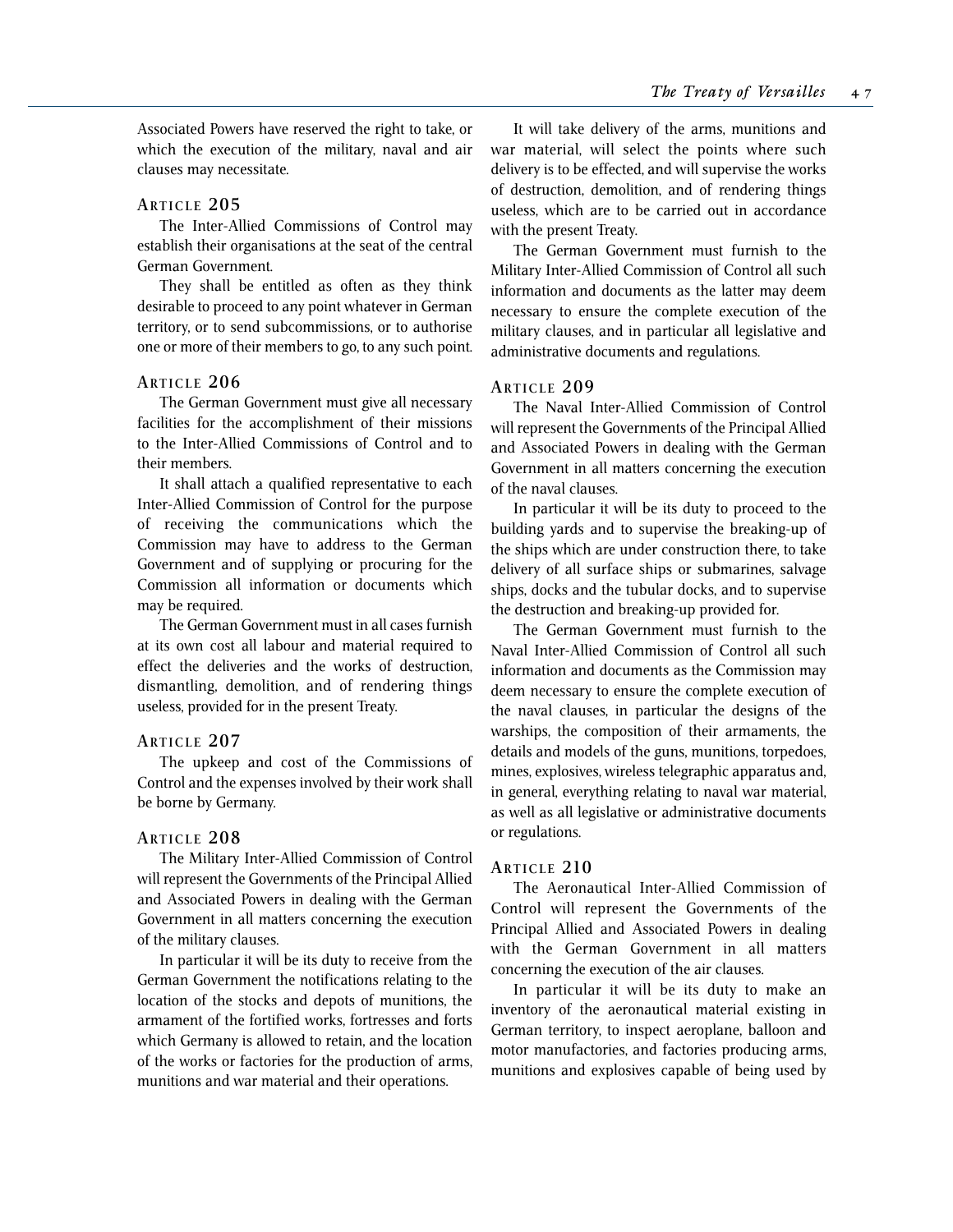## aircraft, to visit all aerodromes, sheds, landing grounds, parks and depots, to authorise, where necessary, a removal of material and to take delivery of such material.

The German Government must furnish to the Aeronautical Inter-Allied Commission of Control all such information and legislative, administrative or other documents which the Commission may consider necessary to ensure the complete execution of the air clauses, and in particular a list of the personnel belonging to all the German Air Services, and of the existing material, as well as of that in process of manufacture or on order, and a list of all establishments working for aviation, of their positions, and of all sheds and landing grounds.

## *Section V: General Articles*

## **ARTICLE 211**

After the expiration of a period of three months from the coming into force of the present Treaty, the German laws must have been modified and shall be maintained by the German Government in conformity with this Part of the present Treaty.

Within the same period all the administrative or other measures relating to the execution of this Part of the Treaty must have been taken.

### **ARTICLE 212**

The following portions of the Armistice of November 11, 1918 Article VI, the first two and the sixth and seventh paragraphs of Article VII; Article IX; Clauses I, II and V of Annex n° 2, and the Protocol, dated April 4, 1919, supplementing the Armistice of November 11, 1918, remain in force so far as they are not inconsistent with the above stipulations.

## **ARTICLE 213**

So long as the present Treaty remains in force, Germany undertakes to give every facility for any investigation which the Council of the League of Nations, acting if need be by a majority vote, may consider necessary.

# Part VI Prisoners of War and Graves *Section I: Prisoners of War*

## **ARTICLE 214**

The repatriation of prisoners of war and interned civilians shall take place as soon as possible after the coming into force of the present Treaty and shall be carried out with the greatest rapidity.

## **ARTICLE 215**

The repatriation of German prisoners of war and interned civilians shall, in accordance with Article 214, be carried out by a Commission composed of representatives of the Allied and Associated Powers on the one part and of the German Government on the other part.

For each of the Allied and Associated Powers a Sub-Commission, composed exclusively of Representatives of the interested Power and of Delegates of the German Government, shall regulate the details of carrying into effect the repatriation of the prisoners of war.

### **ARTICLE 216**

From the time of their delivery into the hands of the German authorities the prisoners of war and interned civilians are to be returned without delay to their homes by the said authorities.

Those amongst them who before the war were habitually resident in territory occupied by the troops of the Allied and Associated Powers are likewise to be sent to their homes, subject to the consent and control of the military authorities of the Allied and Associated armies of occupation.

### **ARTICLE 217**

The whole cost of repatriation from the moment of starting shall be borne by the German Government who shall also provide the land and sea transport and staff considered necessary by the Commission referred to in Article 215.

## **ARTICLE 218**

Prisoners of war and interned civilians awaiting disposal or undergoing sentence for offences against discipline shall be repatriated irrespective of the completion of their sentence or of the proceedings pending against them.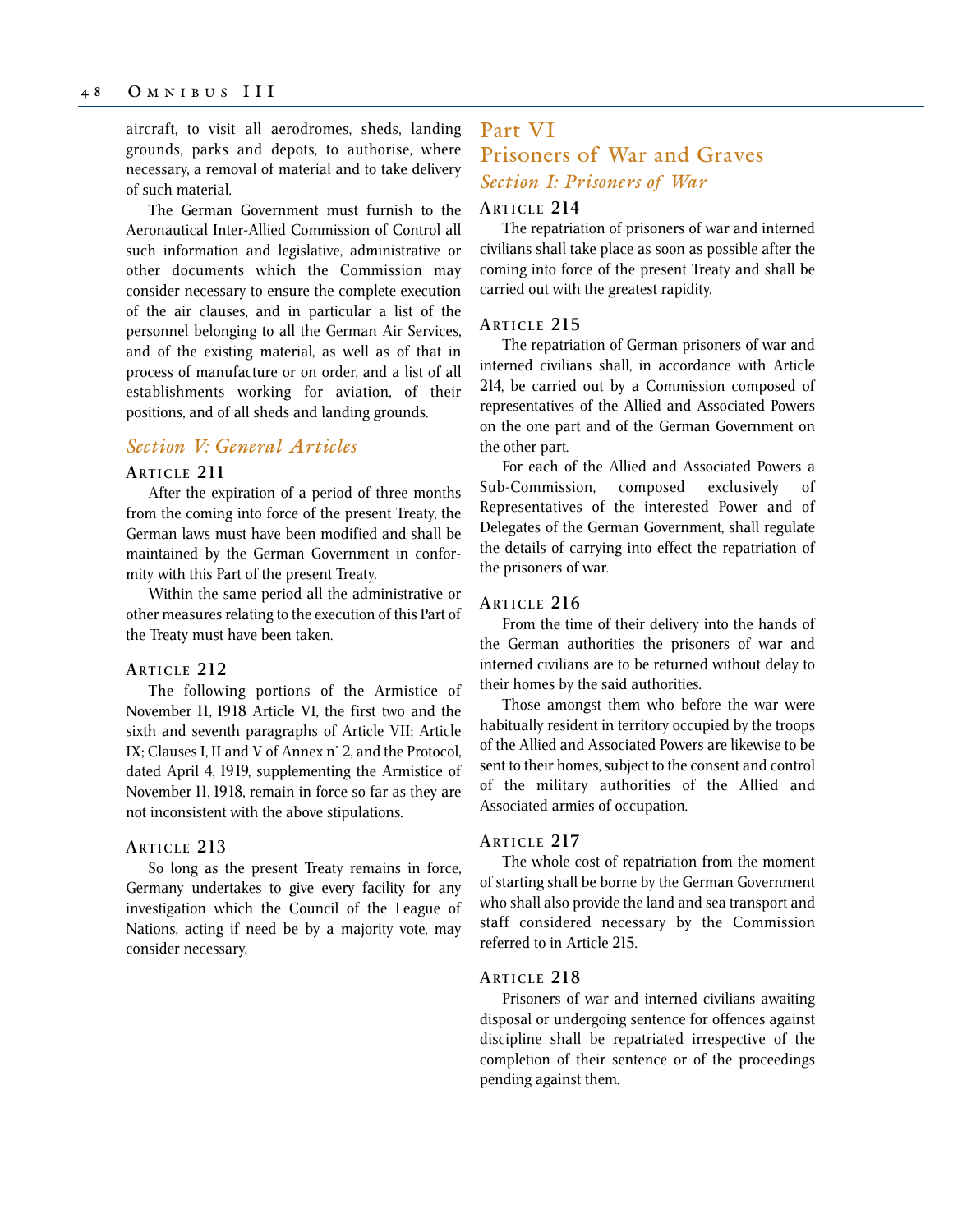This stipulation shall not apply to prisoners of war and interned civilians punished for offences committed subsequent to May 1, 1919.

During the period pending their repatriation all prisoners of war and interned civilians shall remain subject to the existing regulations, more especially as regards work and discipline.

## **ARTICLE 219**

Prisoners of war and interned civilians who are awaiting disposal or undergoing sentence for offences other than those against discipline may be detained.

## **ARTICLE 220**

The German Government undertakes to admit to its territory without distinction all persons liable to repatriation.

Prisoners of war or other German nationals who do not desire to be repatriated may be excluded from repatriation; but the Allied and Associated Governments reserve to themselves the right either to repatriate them or to take them to a neutral country or to allow them to reside in their own territories.

The German Government undertakes not to institute any exceptional proceedings against these persons or their families nor to take any repressive or vexatious measures of any kind whatsoever against them on this account.

## **ARTICLE 221**

The Allied and Associated Governments reserve the right to make the repatriation of German prisoners of war or German nationals in their hands conditional upon the immediate notification and release by the German Government of any prisoners of war who are nationals of the Allied and Associated Powers and may still be in Germany.

## **ARTICLE 222**

Germany undertakes:

- (1) To give every facility to Commissions to enquire into the cases of those who cannot be traced; to furnish such Commissions with all necessary means of transport; to allow them access to camps, prisons, hospitals and all other places; and to place at their disposal all documents, whether public or private, which would facilitate their enquiries;
- (2) To impose penalties upon any German

officials or private persons who have concealed the presence of any nationals of any of the Allied and Associated Powers or have neglected to reveal the presence of any such after it had come to their knowledge.

## **ARTICLE 223**

Germany undertakes to restore without delay from the date of the coming into force of the present Treaty all articles, money, securities and documents which have belonged to nationals of the Allied and Associated Powers and which have been retained by the German authorities.

## **ARTICLE 224**

The High Contracting Parties waive reciprocally all repayment of sums due for the maintenance of prisoners of war in their respective territories.

## *Section II: Graves*

## **ARTICLE 225**

The Allied and Associated Governments and the German Government will cause to be respected and maintained the graves of the soldiers and sailors buried in their respective territories.

They agree to recognise any Commission appointed by an Allied or Associated Government for the purpose of identifying, registering, caring for or erecting suitable memorials over the said graves and to facilitate the discharge of its duties.

Furthermore they agree to afford, so far as the provisions of their laws and the requirements of public health allow, every facility for giving effect to requests that the bodies of their soldiers and sailors may be transferred to their own country.

## **ARTICLE 226**

The graves of prisoners of war and interned civilians who are nationals of the different belligerent States and have died in captivity shall be properly maintained in accordance with Article 225 of the present Treaty.

The Allied and Associated Governments on the one part and the German Government on the other part reciprocally undertake also to furnish to each other:

(1) A complete list of those who have died, together with all information useful for identification;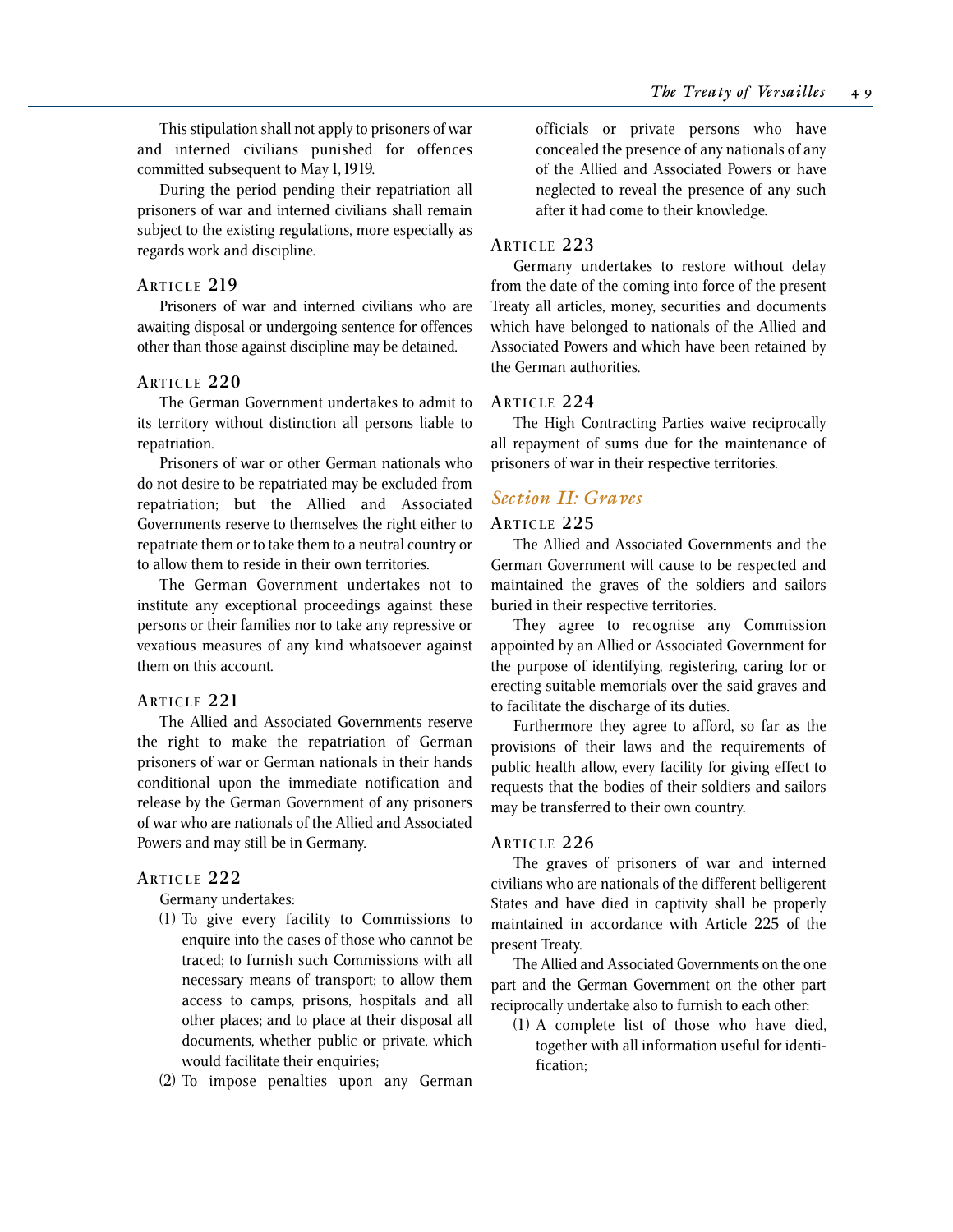(2) All information as to the number and position of the graves of all those who have been buried without identification.

# Part VII Penalties

### **ARTICLE 227**

The Allied and Associated Powers publicly arraign William II of Hohenzollern, formerly German Emperor, for a supreme offence against international morality and the sanctity of treaties.

A special tribunal will be constituted to try the accused, thereby assuring him the guarantees essential to the right of defence. It will be composed of five judges, one appointed by each of the following Powers: namely, the United States of America, Great Britain, France, Italy and Japan.

In its decision the tribunal will be guided by the highest motives of international policy, with a view to vindicating the solemn obligations of international undertakings and the validity of international morality. It will be its duty to fix the punishment which it considers should be imposed.

The Allied and Associated Powers will address a request to the Government of the Netherlands for the surrender to them of the ex-Emperor in order that he may be put on trial.

### **ARTICLE 228**

The German Government recognises the right of the Allied and Associated Powers to bring before military tribunals persons accused of having committed acts in violation of the laws and customs of war. Such persons shall, if found guilty, be sentenced to punishments laid down by law. This provision will apply notwithstanding any proceedings or prosecution before a tribunal in Germany or in the territory of her allies.

The German Government shall hand over to the Allied and Associated Powers, or to such one of them as shall so request, all persons accused of having committed an act in violation of the laws and customs of war, who are specified either by name or by the rank, office or employment which they held under the German authorities.

### **ARTICLE 229**

Persons guilty of criminal acts against the nationals of one of the Allied and Associated Powers will be brought before the military tribunals of that Power.

Persons guilty of criminal acts against the nationals of more than one of the Allied and Associated Powers will be brought before military tribunals composed of members of the military tribunals of the Powers concerned.

In every case the accused will be entitled to name his own counsel.

#### **ARTICLE 230**

The German Government undertakes to furnish all documents and information of every kind, the production of which may be considered necessary to ensure the full knowledge of the incriminating acts, the discovery of offenders and the just appreciation of responsibility.

# Part VIII Reparation *Section I: General Provision*

### **ARTICLE 231**

The Allied and Associated Governments affirm and Germany accepts the responsibility of Germany and her allies for causing all the loss and damage to which the Allied and Associated Governments and their nationals have been subjected as a consequence of the war imposed upon them by the aggression of Germany and her allies.

#### **ARTICLE : 232**

The Allied and Associated Governments recognise that the resources of Germany are not adequate, after taking into account permanent diminutions of such resources which will result from other provisions of the present Treaty, to make complete reparation for all such loss and damage.

The Allied and Associated Governments, however, require, and Germany undertakes, that she will make compensation for all damage done to the civilian population of the Allied and Associated Powers and to their property during the period of the belligerency of each as an Allied or Associated Power against Germany by such aggression by land, by sea and from the air, and in general all damage as defined in Annex I hereto.

In accordance with Germany's pledges, already given, as to complete restoration for Belgium,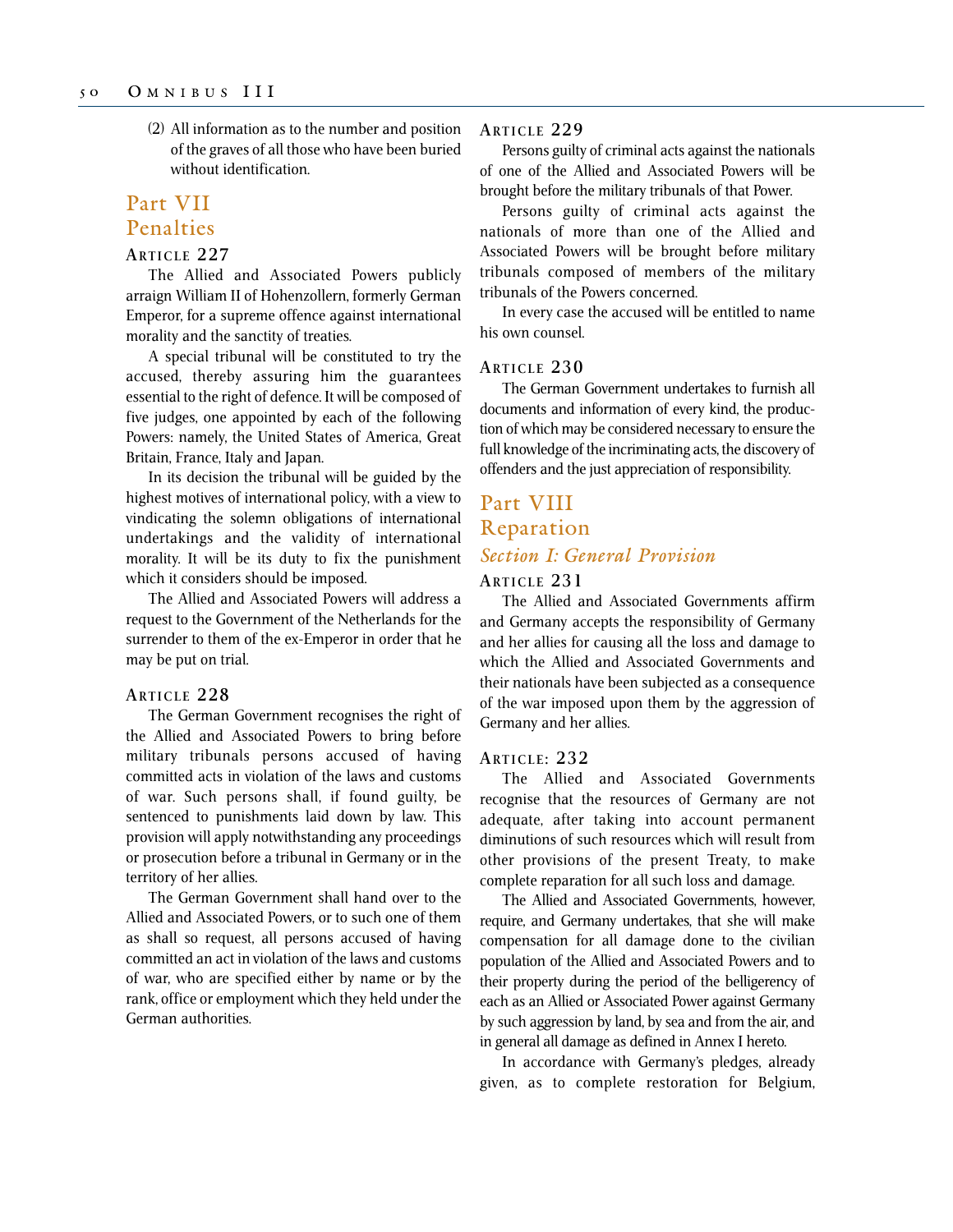Germany undertakes, in addition to the compensation for damage elsewhere in this Part provided for, as a consequence of the violation of the Treaty of 1839, to make reimbursement of all sums which Belgium has borrowed from the Allied and Associated Governments up to November 11, 1918, together with interest at the rate of five per cent (5%) per annum on such sums. This amount shall be determined by the Reparation Commission, and the German Government undertakes thereupon forthwith to make a special issue of bearer bonds to an equivalent amount payable in marks gold, on May 1, 1926, or, at the option of the German Government, on the 1st of May in any year up to 1926. Subject to the foregoing, the form of such bonds shall be determined by the Reparation Commission. Such bonds shall be handed over to the Reparation Commission, which has authority to take and acknowledge receipt thereof on behalf of Belgium.

### **ARTICLE 233**

The amount of the above damage for which compensation is to be made by Germany shall be determined by an Inter-Allied Commission, to be called the Reparation Commission and constituted in the form and with the powers set forth hereunder and in Annexes II to VII inclusive hereto.

This Commission shall consider the claims and give to the German Government a just opportunity to be heard.

The findings of the Commission as to the amount of damage defined as above shall be concluded and notified to the German Government on or before May 1, 1921, as representing the extent of that Government's obligations.

The Commission shall concurrently draw up a schedule of payments prescribing the time and manner for securing and discharging the entire obligation within a period of thirty years from May 1, 1921. If, however, within the period mentioned, Germany fails to discharge her obligations, any balance remaining unpaid may, within the discretion of the Commission, be postponed for settlement in subsequent years, or may be handled otherwise in such manner as the Allied and Associated Governments, acting in accordance with the procedure laid down in this Part of the present Treaty, shall determine.

### **ARTICLE 234**

The Reparation Commission shall after May 1 , 1921, from time to time, consider the resources and capacity of Germany, and, after giving her representatives a just opportunity to be heard, shall have discretion to extend the date, and to modify the form of payments, such as are to be provided for in accordance with Article 233; but not to cancel any part, except with the specific authority of the several Governments represented upon the Commission.

#### **ARTICLE 235**

In order to enable the Allied and Associated Powers to proceed at once to the restoration of their industrial and economic life, pending the full determination of their claims, Germany shall pay in such installments and in such manner (whether in gold, commodities, ships, securities or otherwise) as the Reparation Commission may fix, during 1919, 1920 and the first four months Of 1921 , the equivalent of 20,000,000,000 gold marks. Out of this sum the expenses of the armies of occupation subsequent to the Armistice of November 11, 1918, shall first be met, and such supplies of food and raw materials as may be judged by the Governments of the Principal Allied and Associated Powers to be essential to enable Germany to meet her obligations for reparation may also, with the approval of the said Governments, be paid for out of the above sum. The balance shall be reckoned towards liquidation of the amounts due for reparation. Germany shall further deposit bonds as prescribed in paragraph 12 (c) Of Annex II hereto.

### **ARTICLE 236**

Germany further agrees to the direct application of her economic resources to reparation as specified in Annexes, III, IV, V, and VI, relating respectively to merchant shipping, to physical restoration, to coal and derivatives of coal, and to dyestuffs and other chemical products; provided always that the value of the property transferred and any services rendered by her under these Annexes, assessed in the manner therein prescribed shall be credited to her towards liquidation of her obligations under the above Articles.

### **ARTICLE 237**

The successive installments, including the above sum, paid over by Germany in satisfaction of the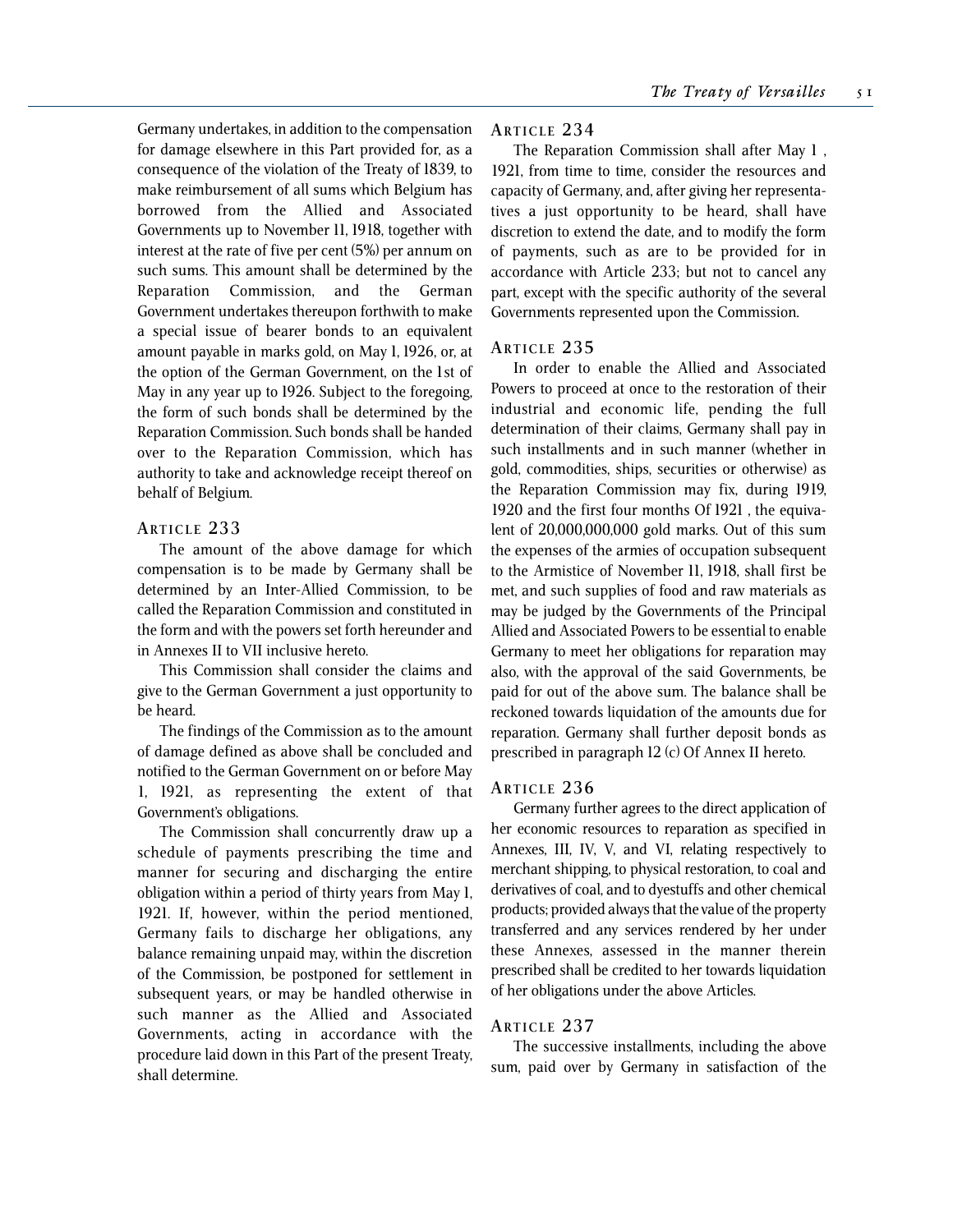above claims will be divided by the Allied and Associated Governments in proportions which have been determined upon by them in advance on a basis of general equity and of the rights of each.

For the purposes of this division the value of property transferred and services rendered under Article 243, and under Annexes III, IV, V, VI, and VII, shall be reckoned in the same manner as cash payments effected in that year.

## **ARTICLE 238**

In addition to the payments mentioned above Germany shall effect, in accordance with the procedure laid down by the Reparation Commission, restitution in cash of cash taken away, seized or sequestrated, and also restitution of animals, objects of every nature and securities taken away, seized or sequestrated, in the cases in which it proves possible to identify them in territory belonging to Germany or her allies.

Until this procedure is laid down, restitution will continue in accordance with the provisions of the Armistice of November 11, 1918, and its renewals and the Protocols thereto.

### **ARTICLE 239**

The German Government undertakes to make forthwith the restitution contemplated by Article 238 and to make the payments and deliveries contemplated by Articles 233, 234, 235 and 236.

### **ARTICLE 240**

The German Government recognises the Commission provided for by Article 233 as the same may be constituted by the Allied and Associated Governments in accordance with Annex II, and agrees irrevocably to the possession and exercise by such Commission of the power and authority given to it under the present Treaty.

The German Government will supply to the Commission all the information which the Commission may require relative to the financial situation and operations and to the property, productive capacity, and stocks and current production of raw materials and manufactured articles of Germany and her nationals, and further any information relative to military operations which in the judgment of the Commission may be necessary for the assessment of Germany's liability for reparation as defined in Annex I.

The German Government will accord to the members of the Commission and its authorised agents the same rights and immunities as are enjoyed in Germany by duly accredited diplomatic agents of friendly Powers.

Germany further agrees to provide for the salaries and expenses of the Commission and of such staff as it may employ.

### **ARTICLE 241**

Germany undertakes to pass, issue and maintain in force any legislation, orders and decrees that may be necessary to give complete effect to these provisions.

#### **ARTICLE 242**

The provisions of this Part of the present Treaty do not apply to the property, rights and interests referred to in Sections III and IV of Part X (Economic Clauses) of the present Treaty, nor to the product of their liquidation, except so far as concerns any final balance in favour of Germany under Article 243 (a).

## **ARTICLE 243**

The following shall be reckoned as credits to Germany in respect of her reparation obligations:

- (a) Any final balance in favour of Germany under Section V (Alsace-Lorraine) of Part III (Political Clauses for Europe) and Sections III and IV of Part X (Economic Clauses) of the present Treaty;
- (b) Amounts due to Germany in respect of transfers under Section IV (Saar Basin) of Part III (Political Clauses for Europe), Part IX Financial Clauses), and Part XII (Ports, Waterways and Railways);
- (c) Amounts which in the judgment of the Reparation Commission should be credited to Germany on account of any other transfers under the present Treaty of property, rights, concessions or other interests.

In no case, however, shall credit be given for property restored in accordance with Article 238 of the present Part.

## **ARTICLE 244**

The transfer of the German submarine cables which do not form the subject of particular provisions of the present Treaty is regulated by Annex VII hereto.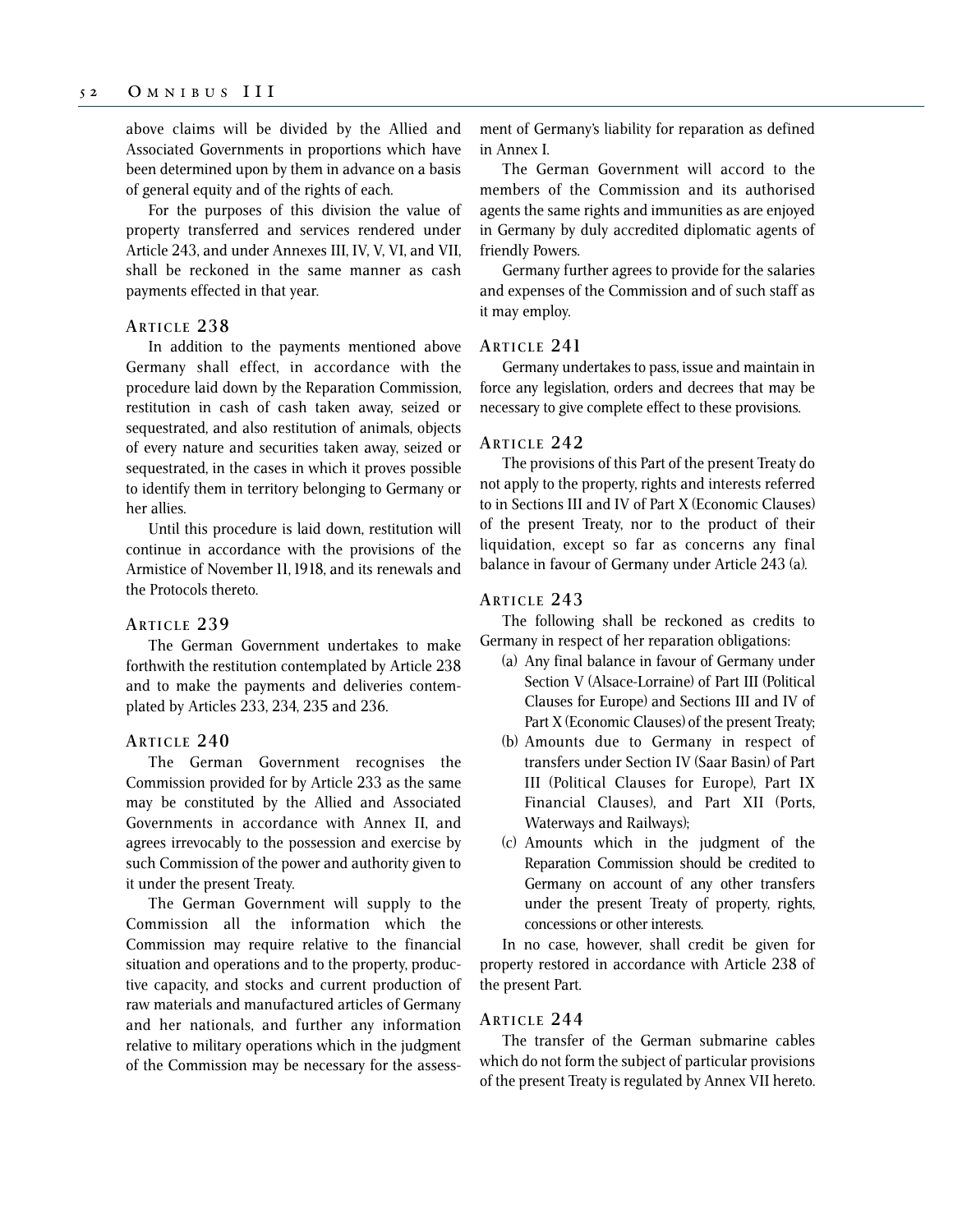**A NNEX I .**

Compensation may be claimed from Germany under Article 232 above in respect of the total damage under the following categories:

- (1) Damage to injured persons and to surviving dependents by personal injury to or death of civilians caused by acts of war, including bombardments or other attacks on land, on sea, or from the air, and all the direct consequences thereof, and of all operations of war by the two groups of belligerents wherever arising.
- (2) Damage caused by Germany or her allies to civilian victims of acts of cruelty, violence or maltreatment (including injuries to life or health as a consequence of imprisonment, deportation, internment or evacuation, of exposure at sea or of being forced to labour), wherever arising, and to the surviving dependents of such victims.
- (3) Damage caused by Germany or her allies in their own territory or in occupied or invaded territory to civilian victims of all acts injurious to health or capacity to work, or to honour, as well as to the surviving dependents of such victims.
- (4) Damage caused by any kind of maltreatment of prisoners of war.
- (5) As damage caused to the peoples of the Allied and Associated Powers, all pensions and compensation in the nature of pensions to naval and military victims of war (including members of the air force), whether mutilated, wounded, sick or invalided, and to the dependents of such victims, the amount due to the Allied and Associated Governments being calculated for each of them as being the capitalised cost of such pensions and compensation at the date of the coming into force of the present Treaty on the basis of the scales in force in France at such date.
- (6) The cost of assistance by the Government of the Allied and Associated Powers to prisoners of war and to their families and dependents.
- (7) Allowances by the Governments of the Allied and Associated Powers to the families and dependents of mobilised persons or persons serving with the forces, the amount due to them for each calendar year in which hostili-

ties occurred being calculated for each Government on the basis of the average scale for such payments in force in France during that year.

- (8) Damage caused to civilians by being forced by Germany or her allies to labour without just remuneration.
- (9) Damage in respect of all property wherever situated belonging to any of the Allied or Associated States or their nationals, with the exception of naval and military works or materials, which has been carried off, seized, injured or destroyed by the acts of Germany or her allies on land, on sea or from the air, or damage directly in consequence of hostilities or of any operations of war.
- (10) Damage in the form of levies, fines and other similar exactions imposed by Germany or her allies upon the civilian population.

## **A NNEX I I**

- 1. The Commission referred to in Article 233 shall be called "The Reparation Commission" and is hereinafter referred to as "the Commission".
- 2. Delegates to this Commission shall be nominated by the United States of America, Great Britain, France, Italy, Japan, Belgium and the Serb-Croat-Slovene State. Each of these Powers will appoint one Delegate and also one Assistant Delegate, who will take his place in case of illness or necessary absence, but at other times will only have the right to be present at proceedings without taking any part therein.

On no occasion shall the Delegates of more than five of the above Powers have the right to take part in the proceedings of the Commission and to record their votes. The Delegates of the United States, Great Britain, France and Italy shall have this right on all occasions. The Delegate of Belgium shall have this right on all occasions other than those referred to below. The Delegate of Japan shall have this right on occasions when questions relating to damage at sea, and questions arising under Article 200 of Part IX (Financial Clauses) in which Japanese interests are concerned, are under consideration. The Delegate of the Serb-Croat-Slovene State shall have this right when questions relating to Austria, Hungary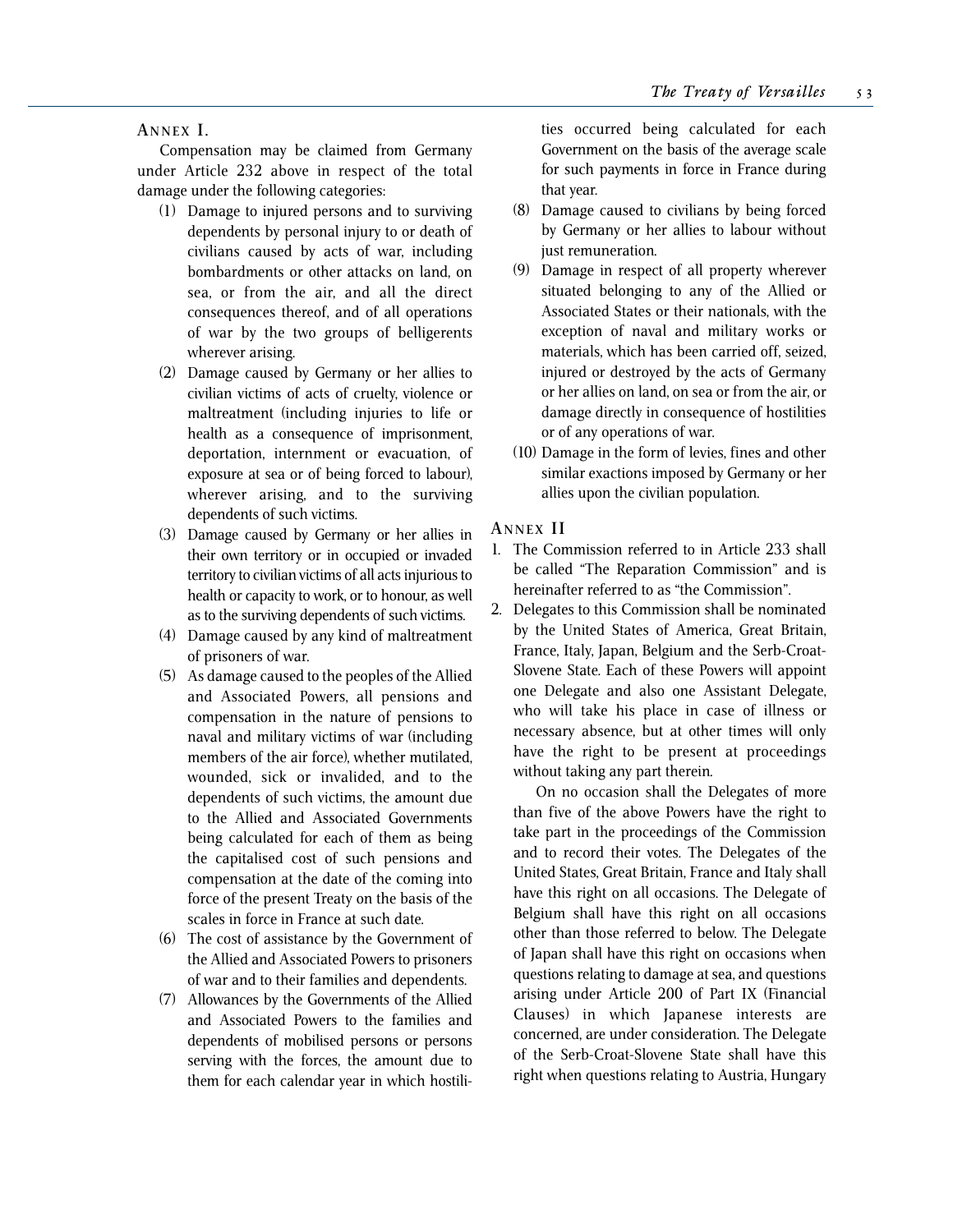or Bulgaria are under consideration.

Each Government represented on the Commission shall have the right to withdraw therefrom upon twelve months, notice filed with the Commission and confirmed in the course of the sixth month after the date of the original notice.

- 3. Such of the other Allied and Associated Powers as may be interested shall have the right to appoint a Delegate to be present and act as Assessor only while their respective claims and interests are under examination or discussion, but without the right to vote.
- 4. In case of the death, resignation or recall of any Delegate, Assistant Delegate or Assessor, a successor to him shall be nominated as soon as possible.
- 5. The Commission will have its principal permanent Bureau in Paris and will hold its first meeting in Paris as soon as practicable after the coming into force of the present Treaty, and thereafter will meet in such place or places and at such time as it may deem convenient and as may be necessary for the most expeditious discharge of its duties.
- 6. At its first meeting the Commission shall elect, from among the Delegates referred to above, a Chairman and a Vice-Chairman, who shall hold office for one year and shall be eligible for reelection. If a vacancy in the Chairmanship or Vice-Chairmanship should occur during the annual period, the Commission shall proceed to a new election for the remainder of the said period.
- 7. The Commission is authorised to appoint all necessary officers, agents and employees who may be required for the execution of its functions, and to fix their remuneration; to constitute committees, whose members need not necessarily be members of the Commission, and to take all executive steps necessary for the purpose of discharging its duties; and to delegate authority and discretion to officers, agents and committees.
- 8. All proceedings of the Commission shall be private, unless, on particular occasions, the Con mission shall otherwise determine for special reasons.
- 9. The Commission shall be required, if the German Government so desire, to hear, within a period which it will fix from time to time, evidence and arguments on the part of Germany on any question connected with her capacity to pay.
- 10. The Commission shall consider the claims and give to the German Government a just opportunity to be heard, but not to take any part whatever in the decisions of the Commission The Commission shall afford a similar opportunity to the allies of Germany, when it shall consider that their interests are in question
- 11. The Commission shall not be bound by any particular code or rules of law or by any particular rule of evidence or of procedure, but shall be guided by justice, equity and good faith. Its decisions must follow the same principles and rules in all cases where they are applicable. It will establish rules relating to methods of proof of claims. It may act on any trustworthy modes of computation.
- 12.The Commission shall have all the powers conferred upon it, and shall exercise all the functions assigned to it, by the present Treaty.

The Commission shall in general have wide latitude as to its control and handling of the whole reparation problem as dealt with in this Part of the present Treaty and shall have authority to interpret its provisions. Subject to the provisions of the present Treaty, the Commission is constituted by the several Allied and Associated Governments referred to in paragraphs 2 and 3 above as the exclusive agency of the said Governments respectively for receiving, selling, holding, and distributing the reparation payments to be made by Germany under this Part of the present Treaty. The Commission must comply with the following conditions and provisions:

- (a) Whatever part of the full amount of the proved claims is not paid in gold, or in ships, securities and commodities or otherwise, Germany shall be required, under such conditions as the Commission may determine, to cover by way of guarantee by an equivalent issue of bonds, obligations or otherwise, in order to constitute an acknowledgment of the said part of the debt.
- (b) In periodically estimating Germany's capacity to pay, the Commission shall examine the German system of taxation, first, to the end that the sums for reparation which Germany is required to pay shall become a charge upon all her revenues prior to that for the service or discharge of any domestic loan, and secondly,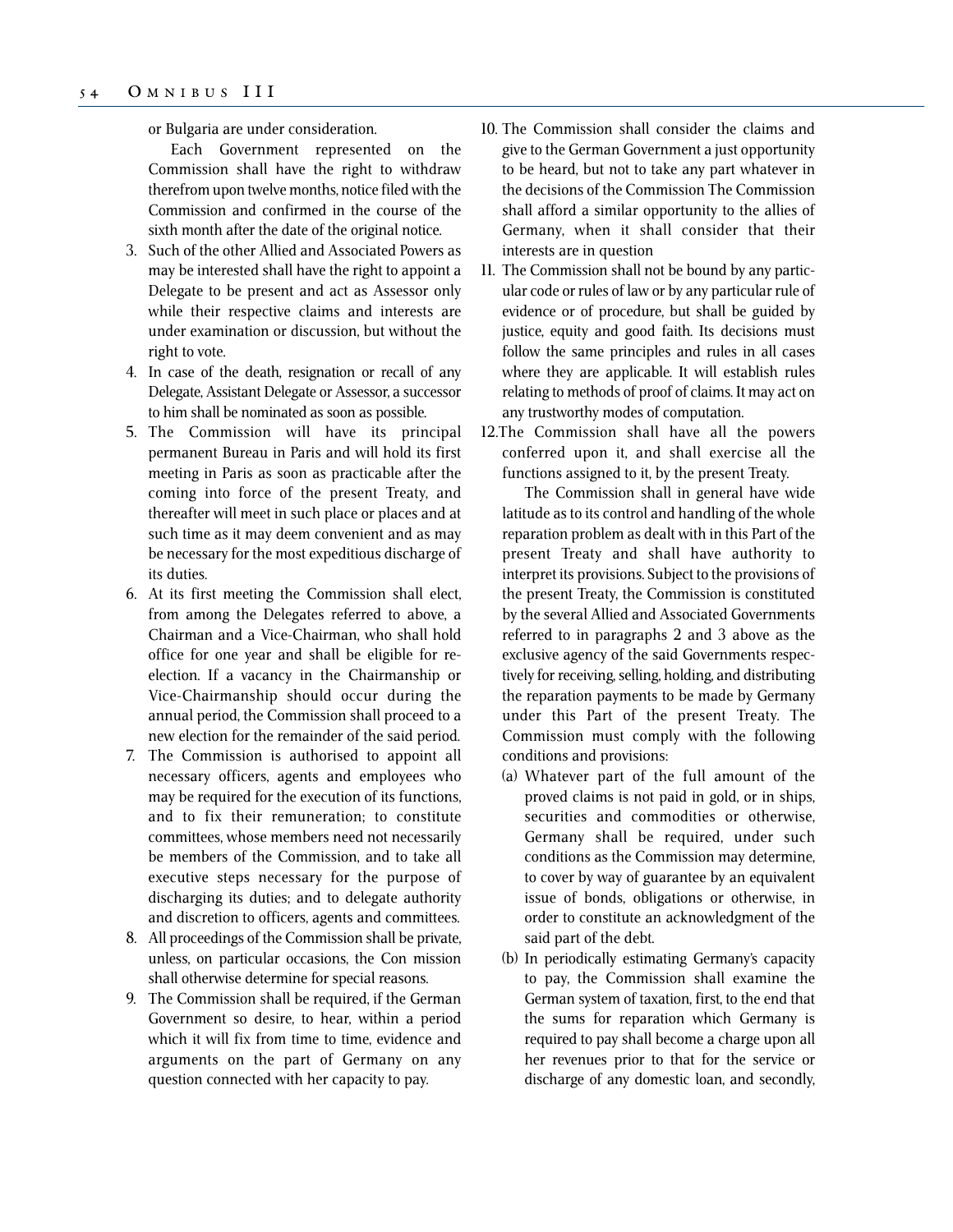so as to satisfy itself that, in general, the German scheme of taxation is fully as heavy proportionately as that of any of the Powers represented on the Commission.

- (c) In order to facilitate and continue the immediate restoration of the economic life of the Allied and Associated countries, the Commission will as provided in Article 235 take from Germany by way of security for and acknowledgment of her debt a first installment of gold bearer bonds free of all taxes and charges of every description established or to be established by the Government of the German Empire or of the German States, or by any authority subject to them; these bonds will be delivered on account and in three portions, the marks gold being payable in conformity with Article 262 of Part IX (Financial Clauses) of the present Treaty as follows:
	- (1) To be issued forthwith, 20,000,000,000 Marks gold bearer bonds, payable not later than May l, 1921, without interest. There shall be specially applied towards the amortisation of these bonds the payments which Germany is pledged to make in conformity with Article 235, after deduction of the sums used for the reimbursement of expenses of the armies of occupation and for payment of foodstuffs and raw materials. Such bonds as have not been redeemed by May l, 1921, shall then be exchanged for new bonds of the same type as those provided for below (paragraph l2, C, (2).
	- (2) To be issued forthwith, further 40,000,000,000 Marks gold bearer bonds, bearing interest at 2-1/2 per cent. per annum between 1921 and l926, and thereafter at 5 per cent. per annum with an additional l per cent. for amortisation beginning in 1926 on the whole amount of the issue.
	- (3) To be delivered forthwith a covering undertaking in writing to issue when, but not until, the Commission is satisfied that Germany can meet such interest and sinking fund obligations, a further installment of 40,000,000,000 Marks gold 5 per

cent. bearer bonds, the time and mode of payment of principal and interest to be determined by the Commission.

The dates for payment of interest, the manner of applying the amortisation fund, and all other questions relating to the issue, management and regulation of the bond issue shall be determined by the Commission from time to time.

Further issues by way of acknowledgment and security may be required as the Commission subsequently determines from time to time.

- (d) In the event of bonds, obligations or other evidence of indebtedness issued by Germany by way of security for or acknowledgment of her reparation debt being disposed of outright, not by way of pledge, to persons other than the several Governments in whose favour Germany's original reparation indebtedness was created, an amount of such reparation indebtedness shall be deemed to be extinguished corresponding to the nominal value of the bonds, etc., so disposed of outright, and the obligation of Germany in respect of such bonds shall be confined to her liabilities to the holders of the bonds, as expressed upon their face.
- (e) The damage for repairing, reconstructing and rebuilding property in the invaded and devastated districts, including reinstallation of furniture, machinery and other equipment, will be calculated according to the cost at the dates when the work is done.
- (f) Decisions of the Commission relating to the total or partial cancellation of the capital or interest of any verified debt of Germany must be accompanied by a statement of its reasons.
- 13. As to voting, the Commission will observe the following rules:

When a decision of the Commission is taken, the votes of all the Delegates entitled to vote, or in the absence of any of them, of their Assistant Delegates, shall be recorded. Abstention from voting is to be treated as a vote against the proposal under discussion. Assessors have no vote.

On the following questions unanimity is necessary: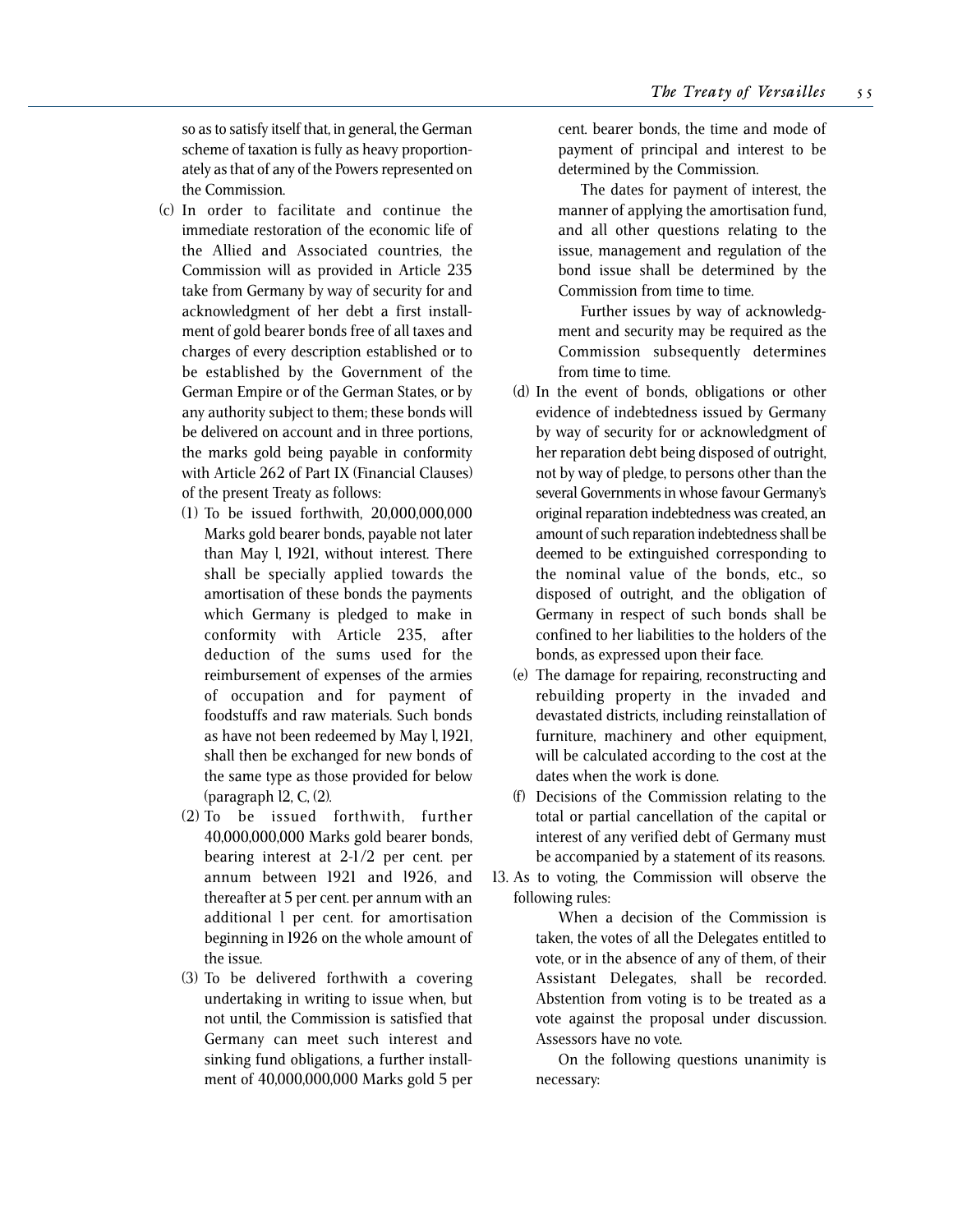- (a) Questions involving the sovereignty of any of the Allied and Associated Powers, or the cancellation of the whole or any part of the debt or obligations of Germany;
- (b) Questions of determining the amount and conditions of bonds or other obligations to be issued by the German Government and of fixing the time and manner for selling, negotiating or distributing such bonds;
- (c) Any postponement, total or partial, beyond the end of 1930, of the payment of installments falling due between May 1, 1921, and the end of 1926 inclusive;
- (d) Any postponement, total or partial, of any installment falling due after 1926 for a period exceeding three years;
- (e) Questions of applying in any particular case a method of measuring damages different from that which has been previously applied in a similar case;
- (f) Questions of the interpretation of the provisions of this Part of the present Treaty. All other questions shall be decided by the vote of a majority.

In case of any difference of opinion among the Delegates, which cannot be solved by reference to their Governments, upon the question whether a given case is one which requires a unanimous vote for its decision or not, such difference shall be referred to the immediate arbitration of some impartial person to be agreed upon by their Governments, whose award the Allied and Associated Governments agree to accept.

- 14. Decisions of the Commission, in accordance with the powers conferred upon it, shall forthwith become binding and may be put into immediate execution without further Proceedings.
- 15. The Commission will issue to each of the interested Powers, in such form as the Commission shall fix:
	- (1) A certificate stating that it holds for the account of the said Power bonds of the issues mentioned above, the said certificate, on the demand of the Power concerned, being divisible in a number of parts not exceeding five;
	- (2) From time to time certificates stating the goods delivered by Germany on account of her reparation debt which it holds for the account

of the said Power.

The said certificates shall be registered, and upon notice to the Commission, may be transferred by endorsement.

When bonds are issued for sale or negotiation, and when goods are delivered by the Commission, certificates to an equivalent value must be withdrawn.

16. Interest shall be debited to Germany as from May 1, 1921, in respect of her debt as determined by the Commission, after allowing for sums already covered by cash payments or their equivalent, or by bonds issued to the Commission, or under Article 243. The rate of interest shall be 5 per cent. unless the Commission shall determine at some future time that circumstances justify a variation of the rate.

The Commission, in fixing on May 1, 1921, the total amount of the debt of Germany, may take account of interest due on sums arising out of the reparation of material damage as from November 11, 1918, up to May 1, 1921.

- 17. In case of default by Germany in the performance of any obligation under this Part of the present Treaty, the Commission will forthwith give notice of such default to each of the interested Powers and may make such recommendations as to the action to be taken in consequence of such default as it may think necessary.
- 18. The measures which the Allied and Associated Powers shall have the right to take, in case of voluntary default by Germany, and which Germany agrees not to regard as acts of war may include economic and financial prohibitions and reprisals and in general such other measures as the respective Governments may determine to be necessary in the circumstances.
- 19. Payments required to be made in gold or its equivalent on account of the proved claims of the Allied and Associated Powers may at any time be accepted by the Commission in the form of chattels, properties, commodities, businesses, rights, concessions within or without German territory, ships, bonds, shares or securities of any kind, or currencies of Germany or other States, the value of such substitutes for good being fixed at a fair and just amount by the Commission itself.

20. The Commission, in fixing or accepting payment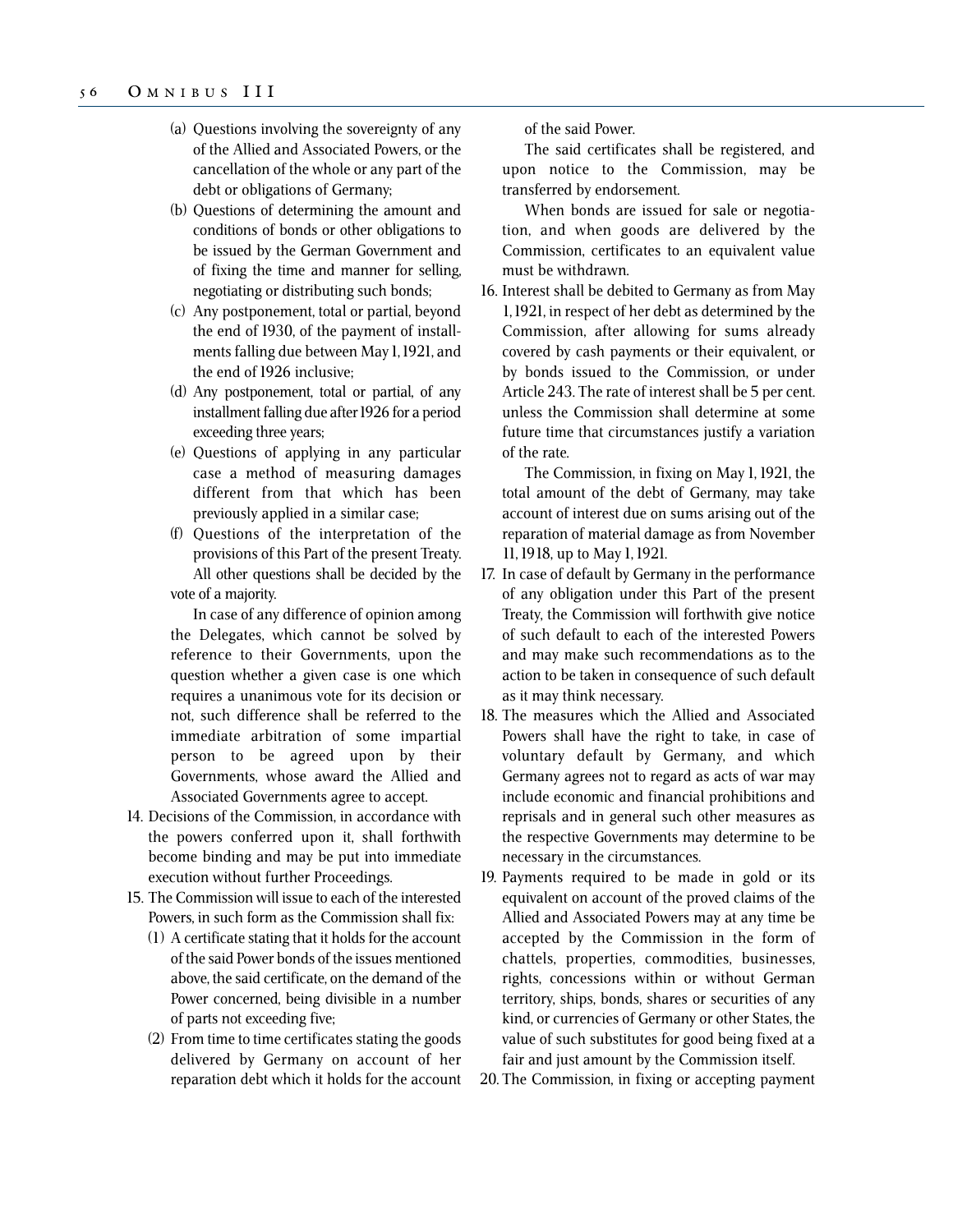in specified properties or rights, shall have due regard for any legal or equitable interests of the Allied and Associated Powers or of neutral Powers or of their nationals therein.

- 21. No member of the Commission shall be responsible, except to the Government appointing him, for any action or omission as such member. No one of the Allied or Associated Governments assumes any responsibility in respect of any other Government.
- 22. Subject to the provisions of the present Treaty this Annex may be amended by the unanimous decision of the Governments represented from time to time upon the Commission.
- 23. When all the amounts due from Germany and her allies under the present Treaty or the decisions of the Commission have been discharged and all sums received, or their equivalents, shall have been distributed to the Powers interested, the Commission shall be dissolved.

## **A NNEX III**

1. Germany recognises the right of the Allied and Associated Powers to the replacement, ton for ton (gross tonnage) and class for class, of all merchant ships and fishing boats lost or damaged owing to the war.

Nevertheless, and in spite of the fact that the tonnage of German shipping at present in existence is much less than that lost by the Allied and Associated Powers in consequence of the German aggression, the right thus recognised will be enforced on German ships and boats under the following conditions:

The German Government, on behalf of themselves and so as to bind all other persons interested, cede to the Allied and Associated Governments the property in all the German merchant ships which are of 1,600 tons gross and upwards; in one-half, reckoned in tonnage, of the ships which are between 1,000 tons and 1,600 tons gross; in one-quarter, reckoned in tonnage, of the steam trawlers; and in one-quarter, reckoned in tonnage, of the other fishing boats.

2. The German Government will, within two months of the coming into force of the present Treaty, deliver to the Reparation Commission all the ships and boats mentioned in paragraph 1.

- 3. The ships and boats mentioned in paragraph 1 include all ships and boats which (a) fly, or may be entitled to fly, the German merchant flag; or (b) are owned by any German national, company or corporation or by any company or corporation belonging to a country other than an Allied or Associated country and under the control or direction of German nationals; or (c) are now under construction (1) in Germany, (2) in other than Allied or Associated countries for the account of any German national, company or corporation.
- 4. For the purpose of providing documents of title for the ships and boats to be handed over as above mentioned, the German Government will:
	- (a) Deliver to the Reparation Commission in respect of each vessel a bill of sale or other document of title evidencing the transfer to the Commission of the entire property in the vessel free from all encumbrances, charges and liens of all kinds, as the Commission may require;
	- (b) Take all measures that may be indicated by the Reparation Commission for ensuring that the ships themselves shall be placed at its disposal.
- 5. As an additional part of reparation, Germany agrees to cause merchant ships to be built in German yards for the account of the Allied and Associated Governments as follows:
	- (a) Within three months of the coming into force of the present Treaty, the Reparation Commission will notify to the German Government the amount of tonnage to be laid down in German ship-yards in each of the two years next succeeding the three months mentioned above.
	- (b) Within two years of the coming into force of the present Treaty, the Reparation Commission will notify to the German Government the amount of tonnage to be laid down in each of the three years following the two years mentioned above.
	- (c) The amount of tonnage to be laid down in each year shall not exceed 200,000 tons, gross tonnage.
	- (d) The specifications of the ships to be built, the conditions under which they are to be built and delivered, the price per ton at which they are to be accounted for by the Reparation Commission, and all other questions relating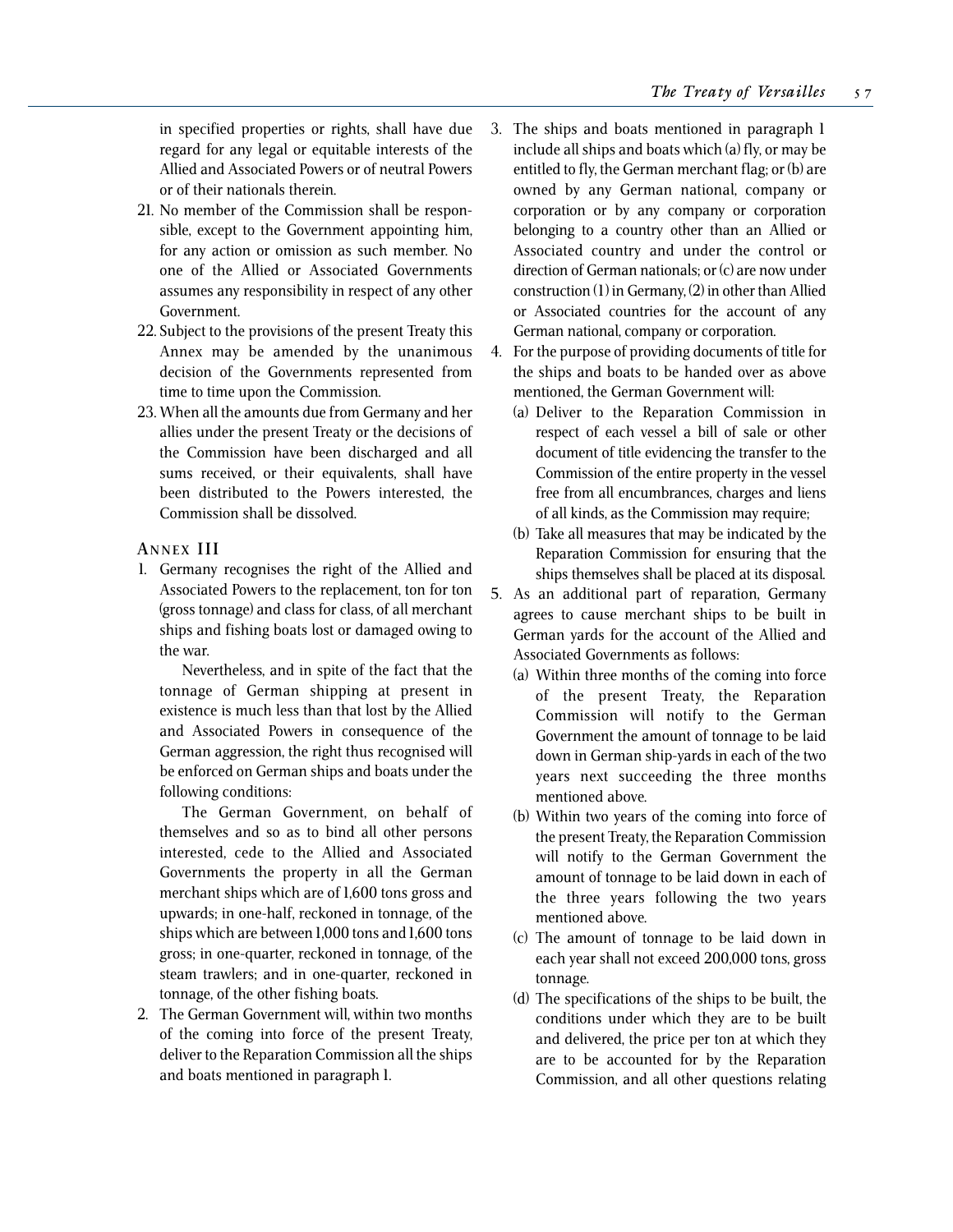to the accounting ordering, building and delivery of the ships, shall be determined by the Commission.

6. Germany undertakes to restore in kind and in normal condition of upkeep to the Allied and Associated Powers, within two months of the coming into force of the present Treaty, in accordance with procedure to be laid down by the Reparation Commission, any boats and other movable appliances belonging to inland navigation which since August 1, 1914, have by any means whatever come into her possession or into the possession of her nationals, and which can be identified

With a view to make good the loss in inland navigation tonnage from whatever cause arising, which has been incurred during the war by the Allied and Associated Powers, and which cannot be made good by means of the restitution prescribed above, Germany agrees to cede to the Reparation Commission a portion of the German river fleet up to the amount of the loss mentioned above, provided that such cession shall not exceed 20 per cent. of the river fleet as it existed on November 11, 1918.

The conditions of this cession shall be settled by the arbitrators referred to in Article 339 of Part XII (Ports, Waterways and Railways) of the present Treaty, who are charged with the settlement of difficulties relating to the apportionment of river tonnage resulting from the new international regime applicable to certain river systems or from the territorial changes affecting those systems.

- 7. Germany agrees to take any measures that may be indicated to her by the Reparation Commission for obtaining the full title to the property in all ships which have during the war been transferred, or are in process of transfer, to neutral flags, without the consent of the Allied and Associated Governments.
- 8. Germany waives all claims of any description against the Allied and Associated Governments and their nationals in respect of the detention, employment, loss or damage of any German ships or boats, exception being made of payments due in respect of the employment of ships in conformity with the Armistice Agreement of January 13, 1919, and subsequent Agreements.

The handing over of the ships of the German mercantile marine must be continued without interruption in accordance with the said Agreement.

9. Germany waives all claims to vessels or cargoes sunk by or in consequence of naval action and subsequently salved, in which any of the Allied or Associated Governments or their nationals may have any interest either as owners, charterers, insurers or otherwise, notwithstanding any decree of condemnation which may have been made by a Prize Court of Germany or of her allies.

### **A NNEX I V**

- 1. The Allied and Associated Powers require, and Germany undertakes, that in part satisfaction of her obligations expressed in the present Part she will, as hereinafter provided, devote her economic resources directly to the physical restoration of the invaded areas of the Allied and Associated Powers, to the extent that these Powers may determine.
- 2. The Allied and Associated Governments may file with the Reparation Commission lists showing:
	- (a) Animals, machinery, equipment, tools and like articles of a commercial character, which have been seized, consumed or destroyed by Germany or destroyed in direct consequence of military operations, and which such Governments, for the purpose of meeting immediate and urgent needs, desire to have replaced by animals and articles of the same nature which are in being in German territory at the date of the coming into force of the present Treaty;
	- (b) Reconstruction materials (stones, bricks, refractory bricks, tiles, wood, window-glass, steel, lime, cement, etc.), machinery, heating apparatus, furniture and like articles of a commercial character which the said Governments desire to have produced and manufactured in Germany and delivered to them to permit of the restoration of the invaded areas.

3. The lists relating to the articles mentioned in 2 (a) above shall be filed within sixty days after the date of the coming into force of the present Treaty.

The lists relating to the articles in 2 (b) above shall be filed on or before December 31, 1919.

The lists shall contain all such details as are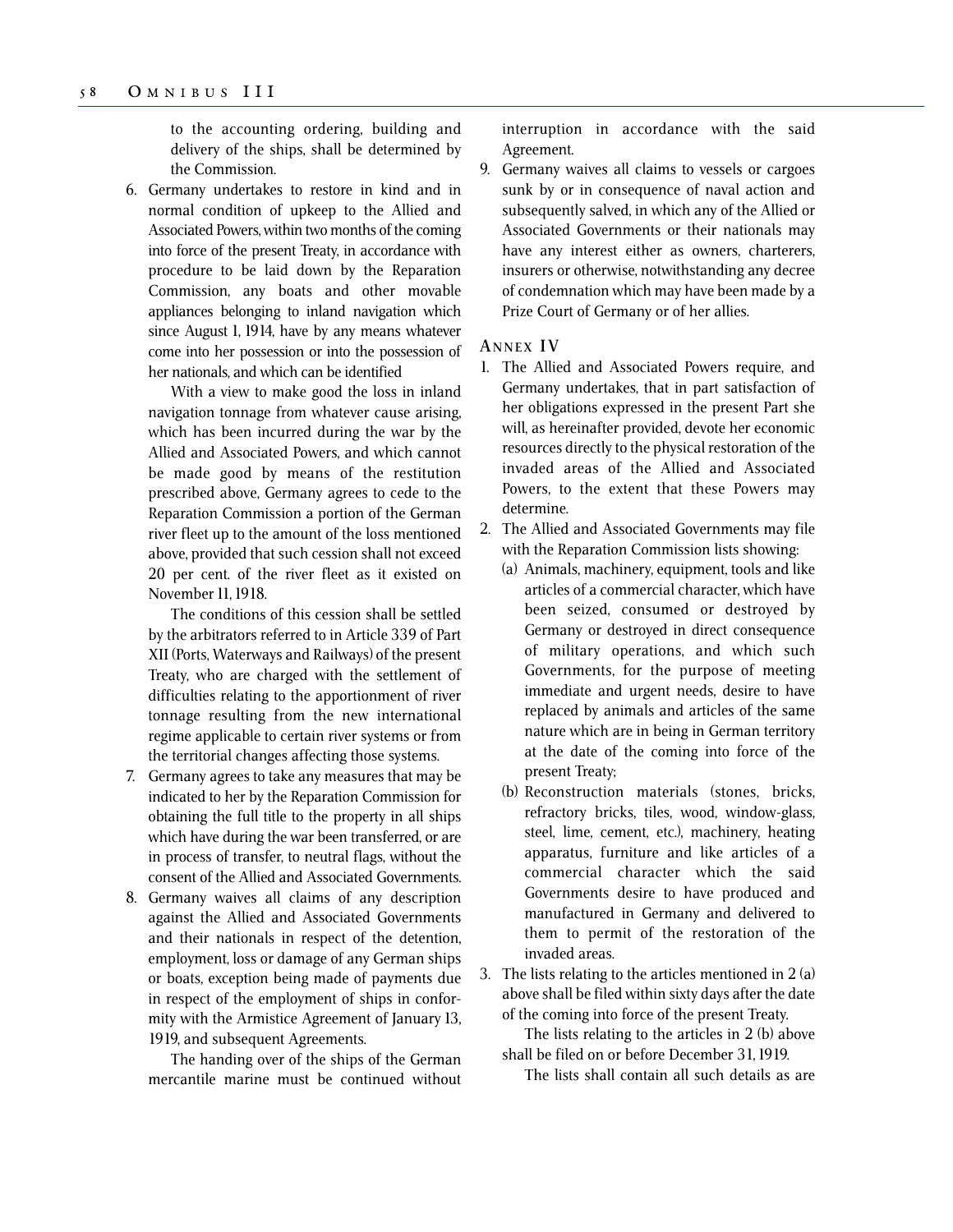customary in commercial contracts dealing with the subject matter, including specifications, dates of delivery (but not extending over more than four years), and places of delivery, but not price or value, which shall be fixed as hereinafter provided by the Commission.

4. Immediately upon the filing of such lists with the Commission, the Commission shall consider the amount and number of the materials and animals mentioned in the lists provided for above which are to be required of Germany. In reaching a decision on this matter the Commission shall take into account such domestic requirements of Germany as it deems essential for the maintenance of Germany's social and economic life, the prices and dates at which similar articles can be obtained in the Allied and Associated countries as compared with those to be fixed for German articles, and the general interest of the Allied and Associated Governments that the industrial life of Germany be not so disorganised as to affect adversely the ability of Germany to perform the other acts of reparation stipulated for.

Machinery, equipment, tools and like articles of a commercial character in actual industrial use are not, however, to be demanded of Germany unless there is no free stock of such articles respectively which is not in use and is available, and then not m excess of thirty per cent. of the quantity of such articles in use in any one establishment or undertaking.

The Commission shall give representatives of the German Government an opportunity and a time to be heard as to their capacity to furnish the said materials, articles and animals.

The decision of the Commission shall thereupon and at the earliest possible moment be communicated to the German Government and to the several interested Allied and Associated Governments.

The German Government undertakes to deliver the materials, articles and animals as specified in the said communication, and the interested Allied and Associated Governments severally agree to accept the same, provided they conform to the specification given, or are not, in the judgment of the Commission, unfit to be utilised in the work of reparation.

5. The Commission shall determine the value to be attributed to the materials, articles and animals to

be delivered in accordance with the foregoing, and the Allied or Associated Power receiving the same agrees to be charged with such value, and the amount thereof shall be treated as a payment by Germany to be divided in accordance with Article 237 of this Part of the present Treaty.

In cases where the right to require physical restoration as above provided is exercised, the Commission shall ensure that the amount to be credited against the reparation obligation of Germany shall be the fair value of work done or materials supplied by Germany, and that the claim made by the interested Power in respect of the damage so repaired by physical restoration shall be discharged to the extent of the proportion which the damage thus repaired bears to the whole of the damage thus claimed for.

6. As an immediate advance on account of the animals referred to in paragraph 2 (a) above, Germany undertakes to deliver in equal monthly installments in the three months following the coming into force of the present Treaty the following quantities of live stock:

(1) To the French Government.

500 stallions (3 to 7 years);

30,000 fillies and mares (18 months to 7 years), type: Ardennais, Boulonnais or Belgian;

2,000 bulls (18 months to 3 years);

90,000 milch cows (2 to 6 years);

1,000 rams;

100,000 sheep;

10,000 goats.

(2) To the Belgian Government.

200 stallions (3 to 7 years), large Belgian type;

5,000 mares (3 to 7 years), large Belgian type;

5,000 fillies (18 months to 3 years), large Belgian type;

2,000 bulls (18 months to 3 years);

50,000 milch cows (2 to 6 years);

40,000 heifers;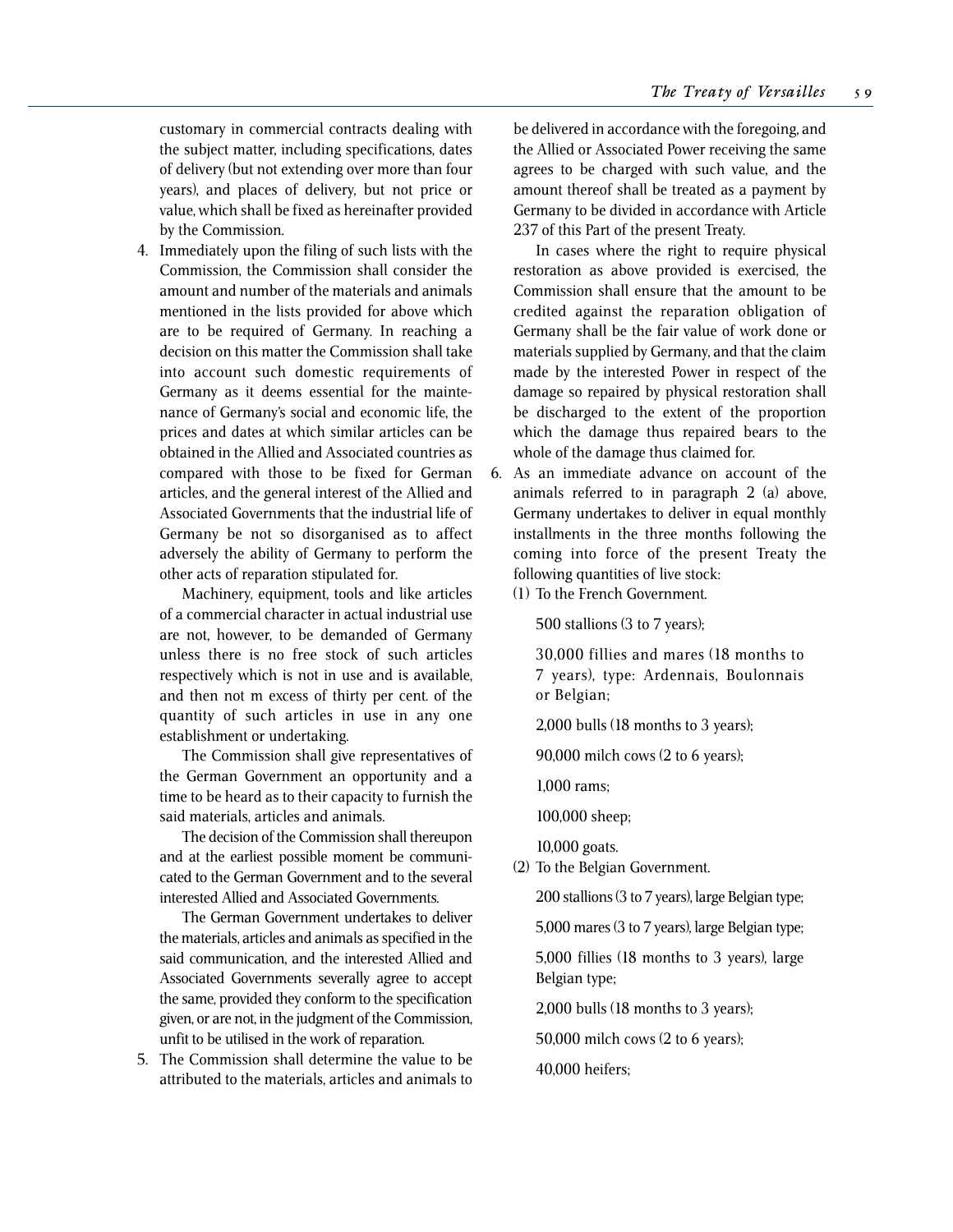200 rams;

20,000 Sheep;

15,000 sows.

The animals delivered shall be of average health and condition.

To the extent that animals so delivered cannot be identified as animals taken away or seized, the value of such animals shall be credited against the reparation obligations of Germany in accordance with paragraph 5 of this Annex.

7. Without waiting for the decisions of the Commission referred to in paragraph 4 of this Annex to be taken, Germany must continue the delivery to France of the agricultural material referred to in Article III of the renewal dated January 16, 1919, of the Armistice.

**A NNEX V**

- 1. Germany accords the following options for the delivery of coal and derivatives of coal to the undermentioned signatories of the present Treaty.
- 2. Germany undertakes to deliver to France seven million tons of coal per year for ten years. In addition, Germany undertakes to deliver to France annually for a period not exceeding ten years an amount of coal equal to the difference between the annual production before the war of the coal mines of the Nord and Pas de Calais, destroyed as a result of the war, and the production of the mines of the same area during the years in question: such delivery not to exceed twenty million tons in any one year of the first five years, and eight million tons in any one year of the succeeding five years.

It is understood that due diligence will be exercised in the restoration of the destroyed mines in the Nord and the Pas de Calais.

3. Germany undertakes to deliver to Belgium eight million tons of coal annually for ten years.

4. Germany undertakes to deliver to Italy up to the following quantities of coal: July 1919 to June 1920 4-1/2 million tons, 1920 1921 6 19211922 7-1/2 1922 1923 8 1923 1924 and each of the following five years 8-1/2

At least two-thirds of the actual deliveries to be land-borne.

5. Germany further undertakes to deliver annually to

Luxemburg, if directed by the Reparation Commission, a quantity of coal equal to the prewar annual consumption of German coal in Luxemburg.

- 6. The prices to be paid for coal delivered under these options shall be as follows:
	- (a) For overland delivery, including delivery by barge, the German pithead price to German nationals, plus the freight to French, Belgian, Italian or Luxemburg frontiers, provided that the pithead price does not exceed the pithead price of British coal for export. In the case of Belgian bunker coal, the price shall not exceed the Dutch bunker price.

Railroad and barge tariffs shall not be higher than the lowest similar rates paid in Germany.

- (b) For sea delivery, the German export price f. o. b. German ports, or the British export price f. o. b. British ports, whichever may be lower.
- 7. The Allied and Associated Governments interested may demand the delivery, in place of coal, of metallurgical coke in the proportion of 3 tons of coke to 4 tons of coal.
- 8. Germany undertakes to deliver to France, and to transport to the French frontier by rail or by water, the following products, during each of the three years following the coming into force of this Treaty:

Benzol 35,000 tons.

Coal tar 50,000 tons

Sulphate of ammonia 30,000 tons.

All or part of the coal tar may, at the option of the French Government, be replaced by corresponding quantities of products of distillation, such as light oils, heavy oils, anthracene, napthalene or pitch

- 9. The price paid for coke and for the articles referred to in the preceding paragraph shall be the same as the price paid by German nationals under the same conditions of shipment to the French frontier or to the German ports, and shall be subject to any advantages which may be accorded similar products furnished to German nationals.
- 10. The foregoing options shall be exercised through the intervention of the Reparation Commission, which, subject to the specific provisions hereof,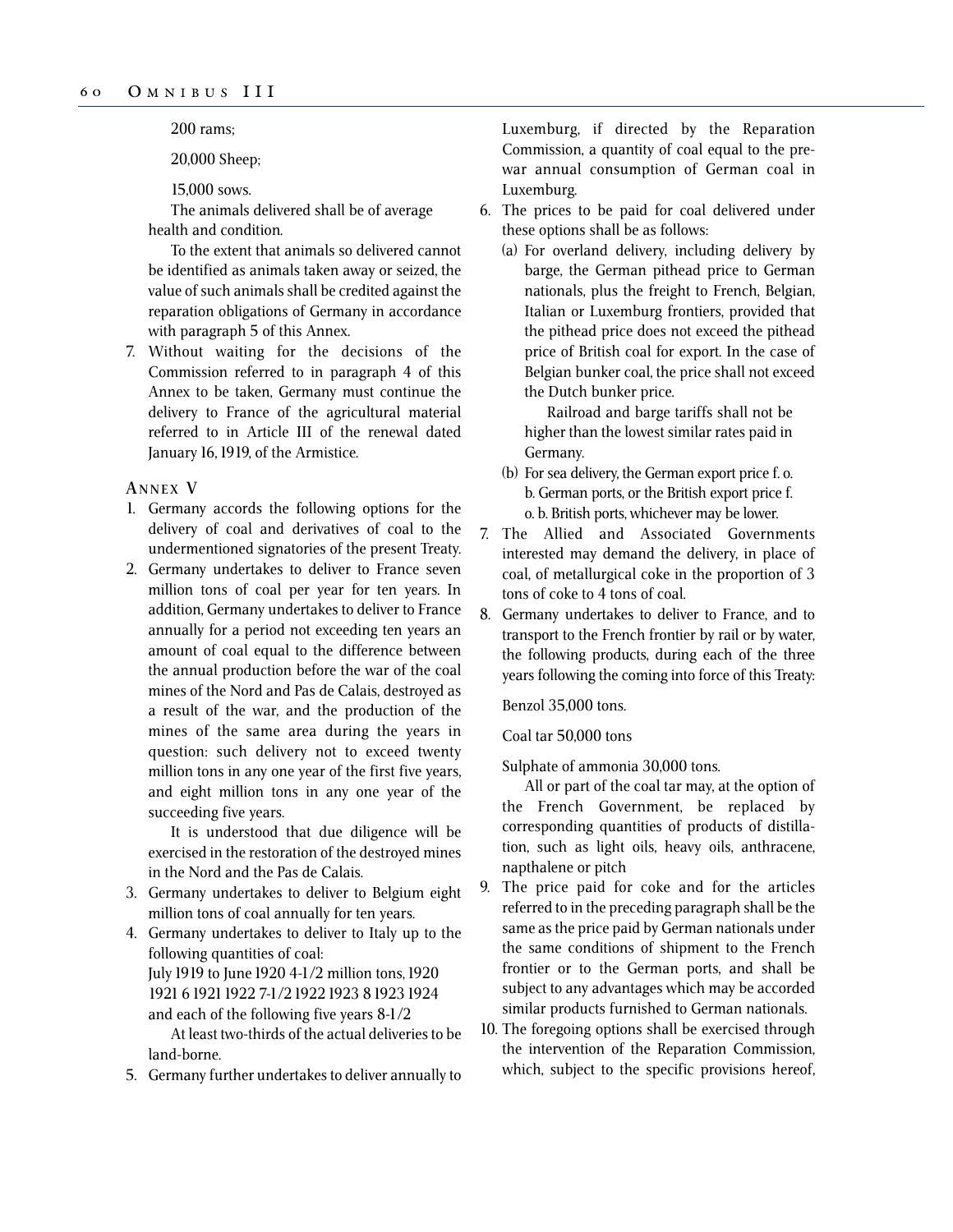shall have power to determine all questions relative to procedure and the qualities and quantities of products, the quantity of coke which may be substituted for coal, and the times and modes of delivery and payment. In giving notice to the German Government of the foregoing options the Commission shall give at least 120 days, notice of deliveries to be made after January 1, 1920, and at least 30 days, notice of deliveries to be made between the coming into force of this Treaty and January 1, 1920. Until Germany has received the demands referred to in this paragraph, the provisions of the Protocol of December 25, 1918, (Execution of Article VI of the Armistice of November 11, 1918) remain in force. The notice to be given to the German Government of the exercise of the right of substitution accorded by paragraphs 7 and 8 shall be such as the Reparation Commission may consider sufficient. If the Commission shall determine that the full exercise of the foregoing options would interfere unduly with the industrial requirements of Germany, the Commission is authorised to postpone or to cancel deliveries, and in so doing to settle all questions of priority; but the coal to replace coal from destroyed mines shall receive priority over other deliveries.

## **A NNEX V I**

1. Germany accords to the Reparation Commission an option to require as part of reparation the delivery by Germany of such quantities and kinds of dyestuffs and chemical drugs as the Commission may designate, not exceeding 50 per cent. of the total stock of each and every kind of dyestuff and chemical drug in Germany or under German control at the date of the coming into force of the present Treaty.

This option shall be exercised within sixty days of the receipt by the Commission of such particulars as to stocks as may be considered necessary by the Commission.

2. Germany further accords to the Reparation Commission an option to require delivery during the period from the date of the coming into force of the present Treaty until January 1, 1920, and during each period of six months thereafter until January 1 , 1925, of any specified kind of dyestuff

and chemical drug up to an amount not exceeding 25 per cent. of the German production of such dyestuffs and chemical drugs during the previous six months period. If in any case the production during such previous six months was, in the opinion of the Commission, less than normal, the amount required may be 25 per cent. of the normal production.

Such option shall be exercised within four weeks after the receipt of such particulars as to production and in such form as may be considered necessary by the Commission; these particulars shall be furnished by the German Government immediately after the expiration of each six months period.

3. For dyestuffs and chemical drugs delivered under paragraph 1, the price shall be fixed by the Commission having regard to prewar net export prices and to subsequent increases of cost.

For dyestuffs and chemical drugs delivered under paragraph 2, the price shall be fixed by the Commission having regard to pre-war net export prices and subsequent variations of cost, or the lowest net selling price of similar dyestuffs and chemical drugs to any other purchaser.

- 4. All details, including mode and times of exercising the options, and making delivery, and all other questions arising under this arrangement shall be determined by the Reparation Commission; the German Government will furnish to the Commission all necessary information and other assistance which it may require.
- 5. The above expression, dyestuffs and chemical drugs, includes all synthetic dyes and drugs and intermediate or other products used in connection with dyeing, so far as they are manufactured for sale. The present arrangement shall also apply to cinchona bark and salts of quinine.

## **A NNEX VII**

Germany renounces on her own behalf and on behalf of her nationals in favour of the Principal Allied and Associated Powers all rights, titles or privileges of whatever nature in the submarine cables set out below, or in any portions thereof:

Emden-vigo: from the Straits of Dover to off vigo; Emden-Brest: from off Cherbourg to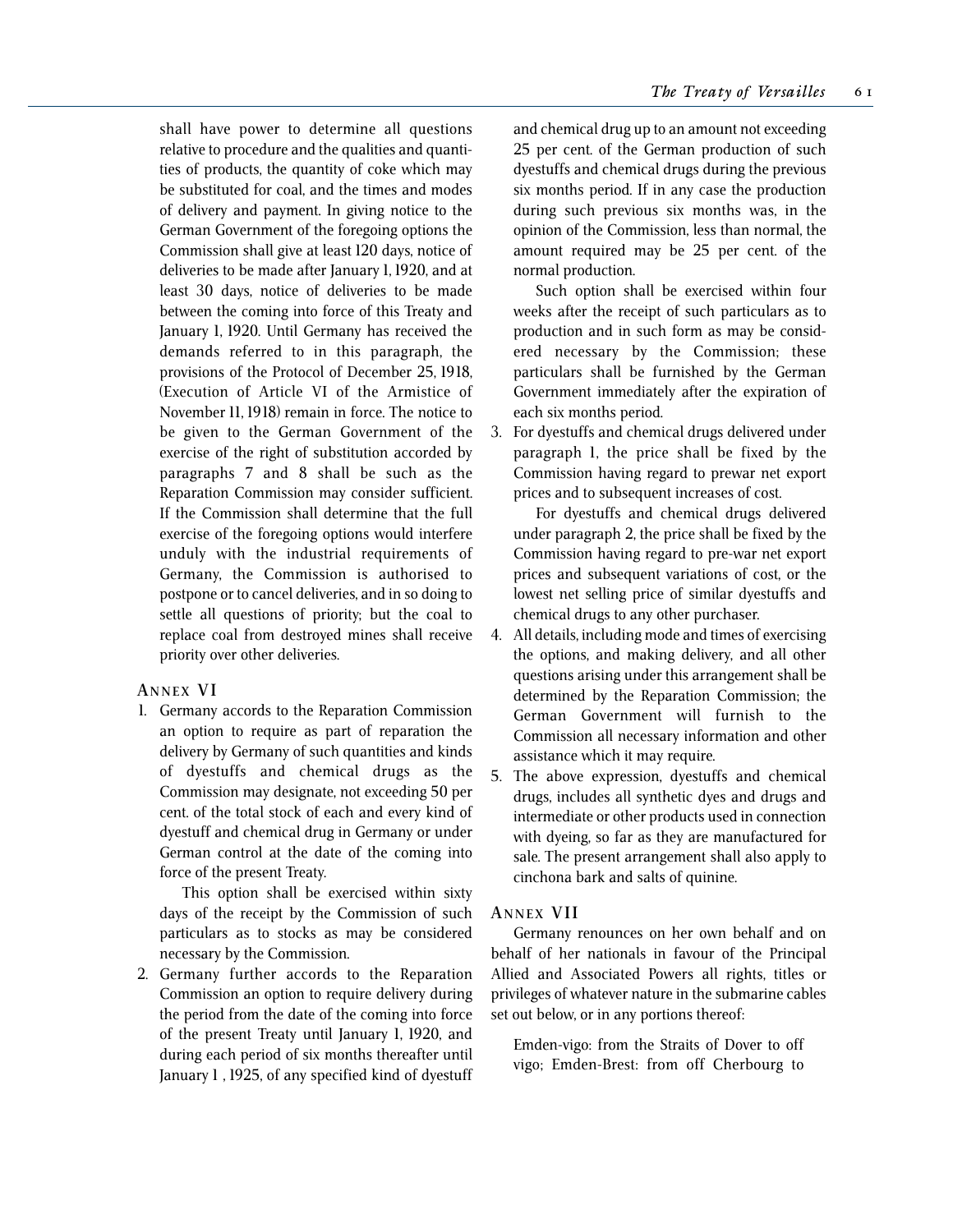Brest; Emden-Teneriffe: from off Dunkirk to off Teneriffe; Emden-Azores (1): from the Straits of Dover to Fayal; Emden-Azores (2): from the Straits of Dover to Fayal; Azores-New York (1): from Fayal to New York; Azores-New York (2): from Fayal to the longitude of Halifax, Teneriffe-Monrovia: from off Teneriffe to off Monrovia; Monrovia-Lome:

from about lat. :2° 30' N.; long.:7° 40' W. of Greenwich: to about lat. :2° 20' N.; long.:5° 30, W. of Greenwich; and from about lat. : 3° 48' N.; long.:0° 00', to Lome;

Lome-Duala: from Lome to Duala; Monrovia-Pernambuco: from off Monrovia to off Pernambuco; Constantinople-Constanza: from Constantinople to Constanza; Yap-Shanghai, Yap-Guam, and Yap-Menado (Celebes): from Yap Island to Shanghai, from Yap Island to Guam Island, and from Yap Island to Menado.

The value of the above mentioned cables or portions thereof in so far as they are privately owned, calculated on the basis of the original cost less a suitable allowance for depreciation, shall be credited to Germany in the reparation account.

## *Section II: Special Provisions*

## **ARTICLE 245**

Within six months after the coming into force of the present Treaty the German Government must restore to the French Government the trophies, archives, historical souvenirs or works of art carried away from France by the German authorities in the course of the war of 1870-1871 and during this last war, in accordance with a list which will be communicated to it by the French Government; particularly the French flags taken in the course of the war of 1870- 1871 and all the political papers taken by the German authorities on October 1o, 1870, at the chateau of Cercay, near Brunoy (Seine-et-Oise) belonging at the time to Mr. Rouher, formerly Minister of State.

### **ARTICLE 246**

Within six months from the coming into force of the present Treaty, Germany will restore to His Majesty the King of the Hedjaz the original Koran of the Caliph Othman, which was removed from Medina by the Turkish authorities and is stated to have been presented to the ex-Emperor William II.

Within the same period Germany will hand over to His Britannic Majesty's Government the skull of the Sultan Mkwawa which was removed from the Protectorate of German East Africa and taken to Germany.

The delivery of the articles above referred to will be effected in such place and in such conditions as may be laid down by the Governments to which they are to be restored.

#### **ARTICLE 247**

Germany undertakes to furnish to the University of Louvain, within three months after a request made by it and transmitted through the intervention of the Reparation Commission, manuscripts, incunabula, printed books, maps and objects of collection corresponding in number and value to those destroyed in the burning by Germany of the Library of Louvain. All details regarding such replacement will be determined by the Reparation Commission.

Germany undertakes to deliver to Belgium, through the Reparation Commission, within six months of the coming into force of the present Treaty, in order to enable Belgium to reconstitute two great artistic works:

- (1) The leaves of the triptych of the Mystic Lamb painted by the Van Eyck brothers, formerly in the Church of St. Bavon at Ghent, now in the Berlin Museum;
- (2) The leaves of the triptych of the Last Supper, painted by Dierick Bouts, formerly in the Church of St. Peter at Louvain, two of which are now in the Berlin Museum and two in the Old Pinakothek at Munich.

# Part IX Financial Claues

## **ARTICLE 248**

Subject to such exceptions as the Reparation Commission may approve, a first charge upon all the assets and revenues of the German Empire and its constituent States shall be the cost of reparation and all other costs arising under the present Treaty or any treaties or agreements supplementary thereto or under arrangements concluded between Germany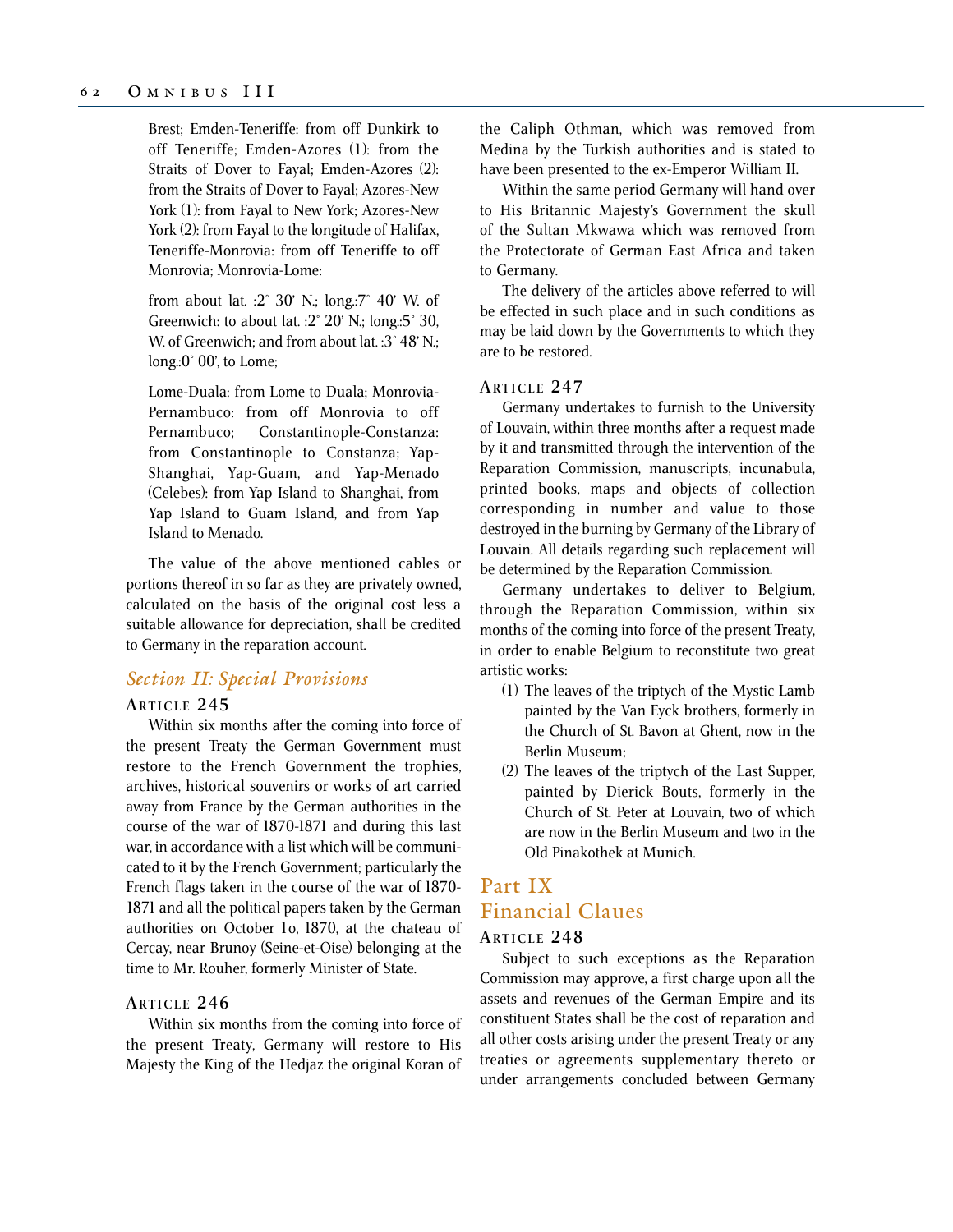and the Allied and Associated Powers during the Armistice or its extensions.

Up to May 1, 1921, the German Government shall not export or dispose of, and shall forbid the export or disposal of, gold without the previous approval of the Allied and Associated Powers acting through the Reparation Commission.

### **ARTICLE 249**

There shall be paid by the German Government the total cost of all armies of the Allied and Associated Governments in occupied German territory from the date of the signature of the Armistice of November 11, 1918, including the keep of men and beasts, lodging and billeting, pay and allowances, salaries and wages, bedding, heating, lighting, clothing, equipment, harness and saddlery, armament and rolling-stock, air services, treatment of sick and wounded, veterinary and remount services, transport service of all sorts (such as by rail, sea or river, motor lorries), communications and correspondence, and in general the cost of all administrative or technical services the working of which is necessary for the training of troops and for keeping their numbers up to strength and preserving their military efficiency.

The cost of such liabilities under the above heads so far as they relate to purchases or requisitions by the Allied and Associated Governments in the occupied territories shall be paid by the German Government to the Allied and Associated Governments in marks at the current or agreed rate of exchange. All other of the above costs shall be paid in gold marks.

## **ARTICLE 250**

Germany confirms the surrender of all material handed over to the Allied and Associated Powers in accordance with the Armistice of November 11, 1918, and subsequent Armistice Agreements, and recognises the title of the Allied and Associated Powers to such material.

There shall be credited to the German Government, against the sums due from it to the Allied and Associated Powers for reparation, the value, as assessed by the Reparation Commission, referred to in Article 233 of Part VIII (Reparation) of the present Treaty, of the material handed over in accordance with Article VII of the Armistice of November 11, 1918, or Article

III of the Armistice Agreement of January l6, 1919, as well as of any other material handed over in accordance with the Armistice of November 11, 1918, and of subsequent Armistice Agreements, for which, as having non-military value, credit should in the judgment of the Reparation Commission be allowed to the German Government.

Property belonging to the Allied and Associated Governments or their nationals restored or surrendered under the Armistice Agreements in specie shall not be credited to the German Government.

### **ARTICLE 251**

The priority of the charges established by Article 248 shall, subject to the qualifications made below, be as follows:

- (a) The cost of the armies of occupation as defined under Article 249 during the Armistice and its extensions;
- (b) The cost of any armies of occupation as defined under Article 249 after the coming into force of the present Treaty;
- (c) The cost of reparation arising out of the present Treaty or any treaties or conventions supplementary thereto;
- (d) The cost of all other obligations incumbent on Germany under the Armistice Conventions or under this Treaty or any treaties or conventions supplementary thereto.

The payment for such supplies of food and raw material for Germany and such other payments as may be judged by the Allied and Associated Powers to be essential to enable Germany to meet her obligations in respect of reparation will have priority to the extent and upon the conditions which have been or may be determined by the Governments of the said Powers.

### **ARTICLE 252**

The right of each of the Allied and Associated Powers to dispose of enemy assets and property within its jurisdiction at the date of the coming into force of the present Treaty is not affected by the foregoing provisions.

## **ARTICLE 253**

Nothing in the foregoing provisions shall prejudice in any manner charges or mortgages lawfully effected in favour of the Allied or Associated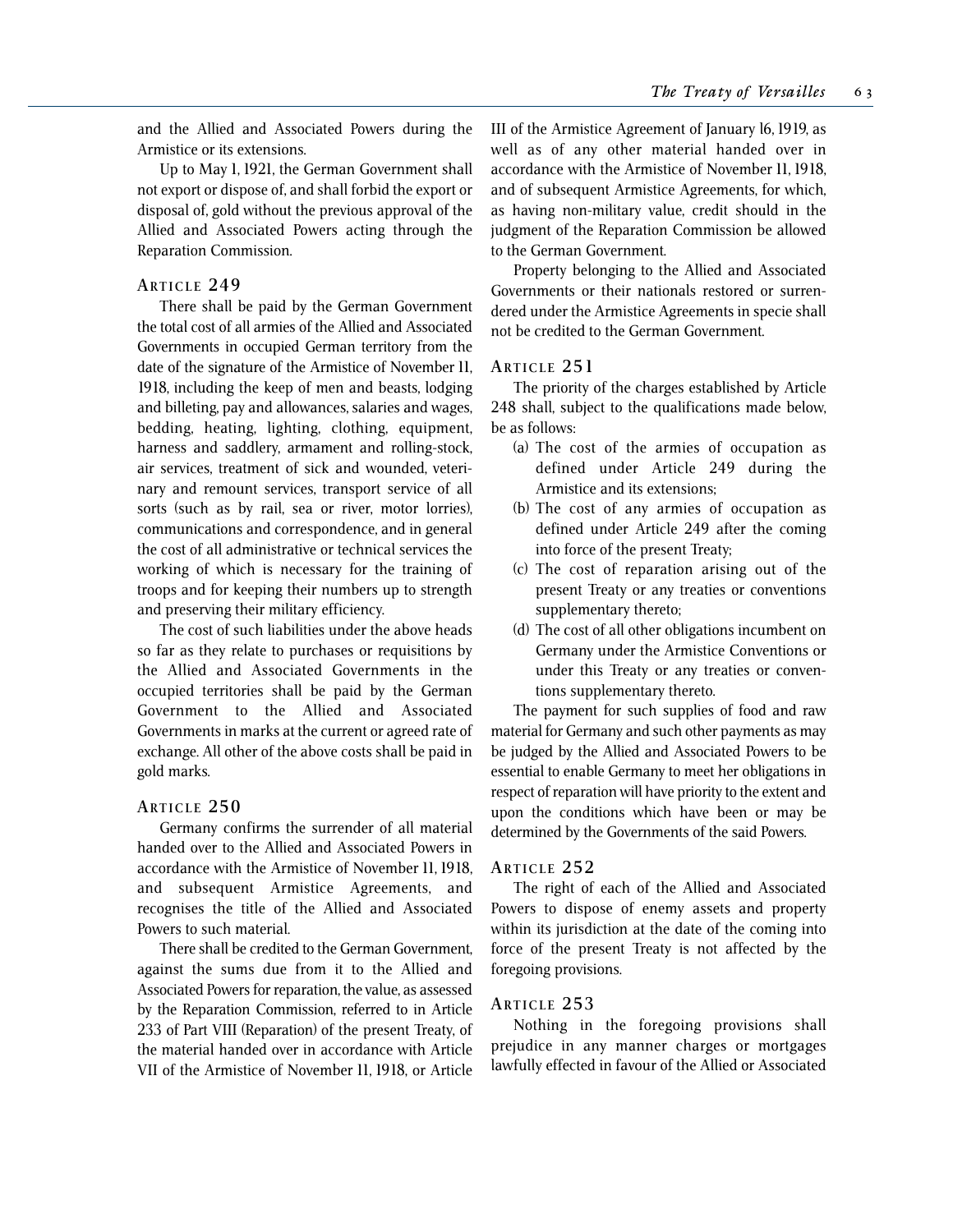Powers or their nationals respectively, before the date at which a state of war existed between Germany and the Allied or Associated Power concerned, by the German Empire or its constituent States, or by German nationals, on assets in their ownership at that date.

## **ARTICLE 254**

The Powers to which German territory is ceded shall, subject to the qualifications made in Article 255, undertake to pay:

(1) A portion of the debt of the German Empire as it stood on August 1, 1914, calculated on the basis of the ratio between the average for the three financial years 1911, 1912, 1913, of such revenues of the ceded territory, and the average for the same years of such revenues of the whole German Empire as in the judgment of the Reparation Commission are best calculated to represent the relative ability of the respective territories to make payment;

A portion of the debt as it stood on August 1, 1914, of the German State to which the ceded territory belonged, to be determined in accordance with the principle stated above.

Such portions shall be determined by the Reparation Commission.

The method of discharging the obligation, both in respect of capital and of interest, so assumed shall be fixed by the Reparation Commission. Such method may take the form, inter alia, of the assumption by the Power to which the territory is ceded of Germany's liability for the German debt held by her nationals. But in the event of the method adopted involving any payments to the German Government, such payments shall be transferred to the Reparation Commission on account of the sums due for reparation so long as any balance in respect of such sums remains unpaid.

### **ARTICLE 255**

- (1) As an exception to the above provision and inasmuch as in 1871 Germany refused to undertake any portion of the burden of the French debt, France shall be, in respect of Alsace-Lorraine, exempt from any payment under Article 254.
- (2) In the case of Poland that portion of the debt which, in the opinion of the Reparation Commission, is

attributable to the measures taken by the German and Prussian Governments for the German colonisation of Poland shall be excluded from the apportionment to be made under Article 254.

(3) In the case of all ceded territories other than Alsace-Lorraine, that portion of the debt of the German Empire or German States which, in the opinion of the Reparation Commission, represents expenditure by the Governments of the German Empire or States upon the Government properties referred to in Article 256 shall be excluded from the apportionment to be made under Article 254.

### **ARTICLE 256**

Powers to which German territory is ceded shall acquire all property and possessions situated therein belonging to the German Empire or to the German States, and the value of such acquisitions shall be fixed by the Reparation Commission, and paid by the State acquiring the territory to the Reparation Commission for the credit of the German Government on account of the sums due for reparation.

For the purposes of this Article the property and possessions of the German Empire and States shall be deemed to include all the property of the Crown, the Empire or the States, and the private property of the former German Emperor and other Royal personages.

In view of the terms on which Alsace-Lorraine was ceded to Germany in 1871, France shall be exempt in respect thereof from making any payment or credit under this Article for any property or possessions of the German Empire or States situated therein.

Belgium also shall be exempt from making any payment or any credit under this Article for any property or possessions of the German Empire or States situated in German territory ceded to Belgium under the present Treaty.

### **ARTICLE 257**

In the case of the former German territories, including colonies, protectorates or dependencies, administered by a Mandatory under Article 22 of Part I (League of Nations) of the present Treaty, neither the territory nor the Mandatory Power shall be charged with any portion of the debt of the German Empire or States.

All property and possessions belonging to the German Empire or to the German States situated in such territories shall be transferred with the territo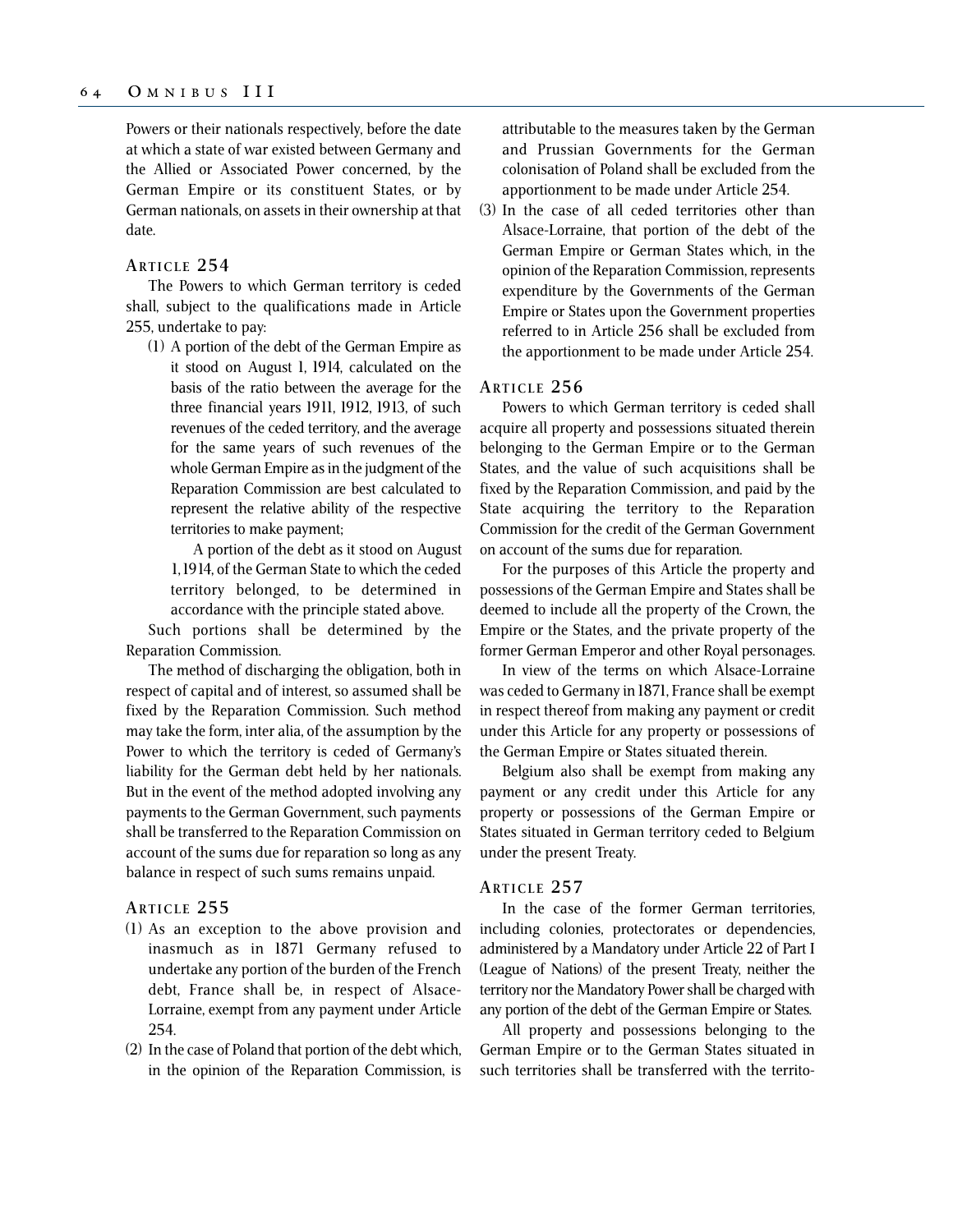ries to the Mandatory Power in its capacity as such and no payment shall be made nor any credit given to those Governments in consideration of this transfer.

For the purposes of this Article the property and possessions of the German Empire and of the German States shall be deemed to include all the property of the Crown, the Empire or the States and the private property of the former German Emperor and other Royal personages.

## **ARTICLE 258**

Germany renounces all rights accorded to her or her nationals by treaties, conventions or agreements, of whatsoever kind, to representation upon or participation in the control or administration of commissions, state banks, agencies or other financial or economic organisations of an international character, exercising powers of control or administration, and operating in any of the Allied or Associated States, or in Austria, Hungary, Bulgaria or Turkey, or in the dependencies of these States, or in the former Russian Empire.

## **ARTICLE 259**

- (1) Germany agrees to deliver within one month from the date of the coming into force of the present Treaty, to such authority as the Principal Allied and Associated Powers may designate, the sum in gold which was to be deposited in the Reichsbank in the name of the Council of the Administration of the Ottoman Public Debt as security for the first issue of Turkish Government currency notes.
- (2) Germany recognises her obligation to make annually for the period of twelve years the payments in gold for which provision is made in the German Treasury Bonds deposited by her from time to time in the name of the Council of the Administration of the Ottoman Public Debt as security for the second and subsequent issues of Turkish Government currency notes.
- (3) Germany undertakes to deliver, within one month from the coming into force of the present Treaty, to such authority as the Principal Allied and Associated Powers may designate, the gold deposit constituted in the Reichsbank or elsewhere, representing the residue of the advance in gold agreed to on May 5, 1915, by the Council of the Administration of the Ottoman Public Debt to the

Imperial Ottoman Government.

- (4) Germany agrees to transfer to the Principal Allied and Associated Powers any title that she may have to the sum in gold and silver transmitted by her to the Turkish Ministry of Finance in November, 1918, in anticipation of the payment to be made in May, 1919, for the service of the Turkish Internal Loan.
- (5) Germany undertakes to transfer to the Principal Allied and Associated Powers, within a period of one month from the coming into force of the present Treaty, any sums in gold transferred as pledge or as collateral security to the German Government or its nationals in connection with loans made by them to the Austro-Hungarian Government.
- (6) Without prejudice to Article 292 of Part X (Economic Clauses) of the present Treaty, Germany confirms the renunciation provided for in Article XV of the Armistice of November 11, 1918, of any benefit disclosed by the Treaties of Bucharest and of Brest-Litovsk and by the treaties supplementary thereto.

Germany undertakes to transfer, either to Roumania or to the Principal Allied and Associated Powers as the case may be, all monetary instruments, specie, securities and negotiable instruments, or goods, which she has received under the aforesaid Treaties.

(7) The sums of money and all securities, instruments and goods of whatsoever nature, to be delivered, paid and transferred under the provisions of this Article, shall be disposed of by the Principal Allied and Associated Powers in a manner hereafter to be determined by those Powers.

## **ARTICLE 260**

Without prejudice to the renunciation of any rights by Germany on behalf of herself or of her nationals in the other provisions of the present Treaty, the Reparation Commission may within one year from the coming into force of the present Treaty demand that the German Government become possessed of any rights and interests of German nationals in any public utility undertaking or in any concession operating in Russia, China, Turkey, Austria, Hungary and Bulgaria, or in the possessions or dependencies of these States or in any territory formerly belonging to Germany or her allies, to be ceded by Germany or her allies to any Power or to be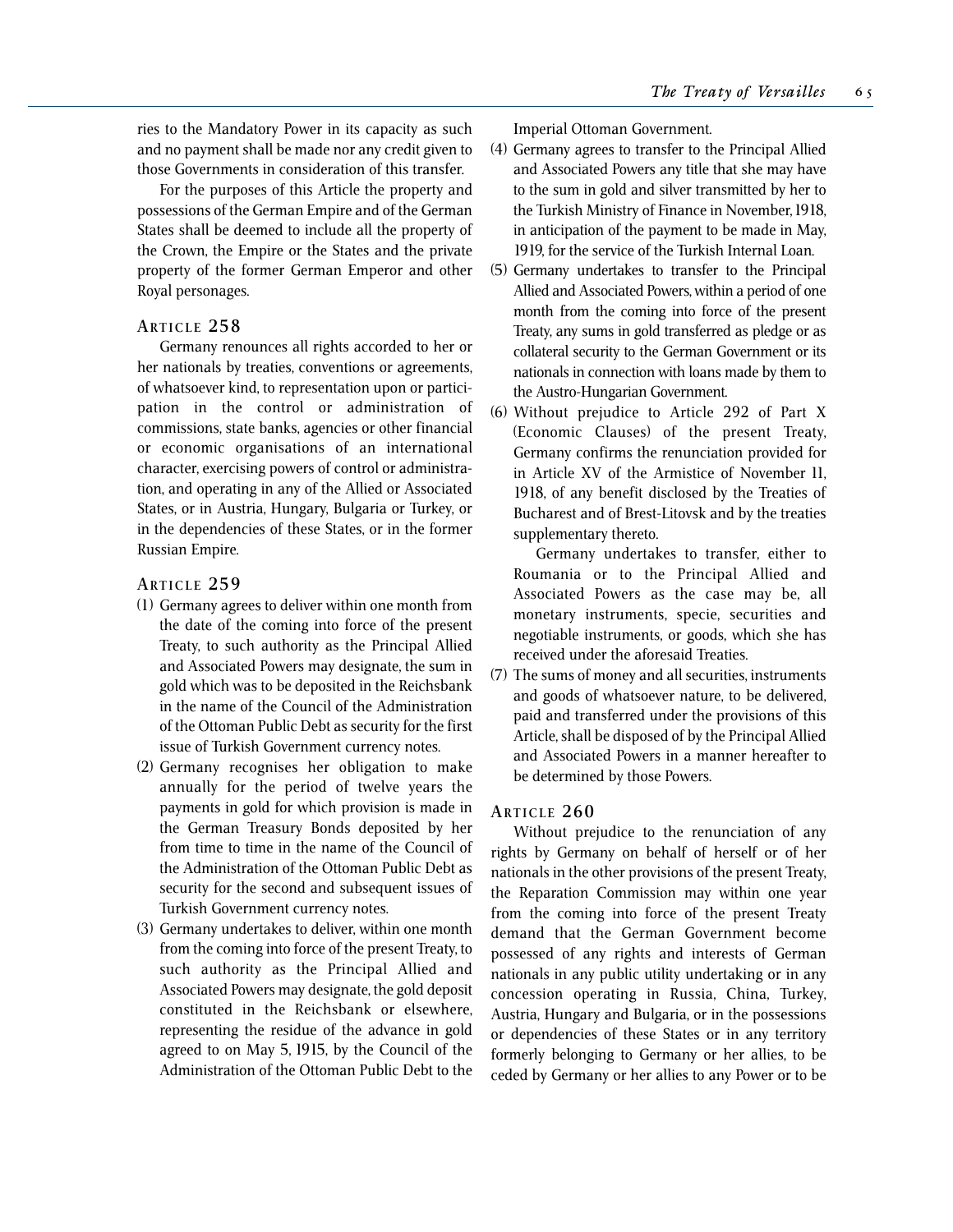administered by a Mandatory under the present Treaty, and may require that the German Government transfer, within six months of the date of demand, all such rights and interests and any similar rights and interests the German Government may itself possess to the Reparation Commission.

Germany shall be responsible for indemnifying her nationals so dispossessed, and the Reparation Commission shall credit Germany, on account of sums due for reparation, with such sums in respect of the value of the transferred rights and interests as may be assessed by the Reparation Commission, and the German Government shall, within six months from the coming into force of the present Treaty, communicate to the Reparation Commission all such rights and interests, whether already granted, contingent or not yet exercised, and shall renounce on behalf of itself and its nationals in favour of the Allied and Associated Powers all such rights and interests which have not been so communicated.

## **ARTICLE 261**

Germany undertakes to transfer to the Allied and Associated Powers any claims she may have to payment or repayment by the Governments of Austria, Hungary, Bulgaria or Turkey, and, in particular, any claims which may arise, now or hereafter, from the fulfilment of undertakings made by Germany during the war to those Governments.

#### **ARTICLE 262**

Any monetary obligation due by Germany arising out of the present Treaty and expressed in terms of gold marks shall be payable at the option of the creditors in pounds sterling payable in London; gold dollars of the United States of America payable in New York; gold francs payable in Paris; or gold lire payable in Rome.

For the purpose of this Article the gold coins mentioned above shall be defined as being of the weight and fineness of gold as enacted by law on January 1, 1914.

### **ARTICLE 263**

Germany gives a guarantee to the Brazilian Government that all sums representing the sale of coffee belonging to the State of Sao Paolo in the ports of Hamburg, Bremen, Antwerp and Trieste, which were deposited with the Bank of Bleichroder at Berlin, shall be reimbursed together with interest at the rate or rates agreed upon. Germany having prevented the transfer of the sums in question to the State of Sao Paolo at the proper time, guarantees also that the reimbursement shall be effected at the rate of exchange of the day of the deposit.

# Part X Economic Clauses *Section I: Commercial Relations*

## **CHAPTER I: CUSTOMS REGULATIONS , DUTIES , AND RESTRICTIONS ARTICLE 264**

Germany undertakes that goods the produce or manufacture of any one of the Allied or Associated States imported into Germany territory, from whatsoever place arriving, shall not be subjected to other or higher duties or charges (including internal charges) than those to which the like goods the produce or manufacture of any other such State or of any other foreign country are subject.

Germany will not maintain or impose any prohibition or restriction on the importation into German territory of any goods the produce or manufacture of the territories of any one of the Allied or Associated States, from whatsoever place arriving, which shall not equally extend to the importation of the like goods the produce or manufacture of any other such State or of any other foreign country.

### **ARTICLE 265**

Germany further undertakes that, in the matter of the regime applicable on importation, no discrimination against the commerce of any of the Allied and Associated States as compared with any other of the said States or any other foreign country shall be made, even by indirect means, such as customs regulations or procedure, methods of verification or analysis conditions of payment of duties, tariff classification or interpretation, or the operation of monopolies.

### **ARTICLE 266**

In all that concerns exportation Germany undertakes that goods, natural products or manufactured articles, exported from German territory to the territories of any one of the Allied or Associated States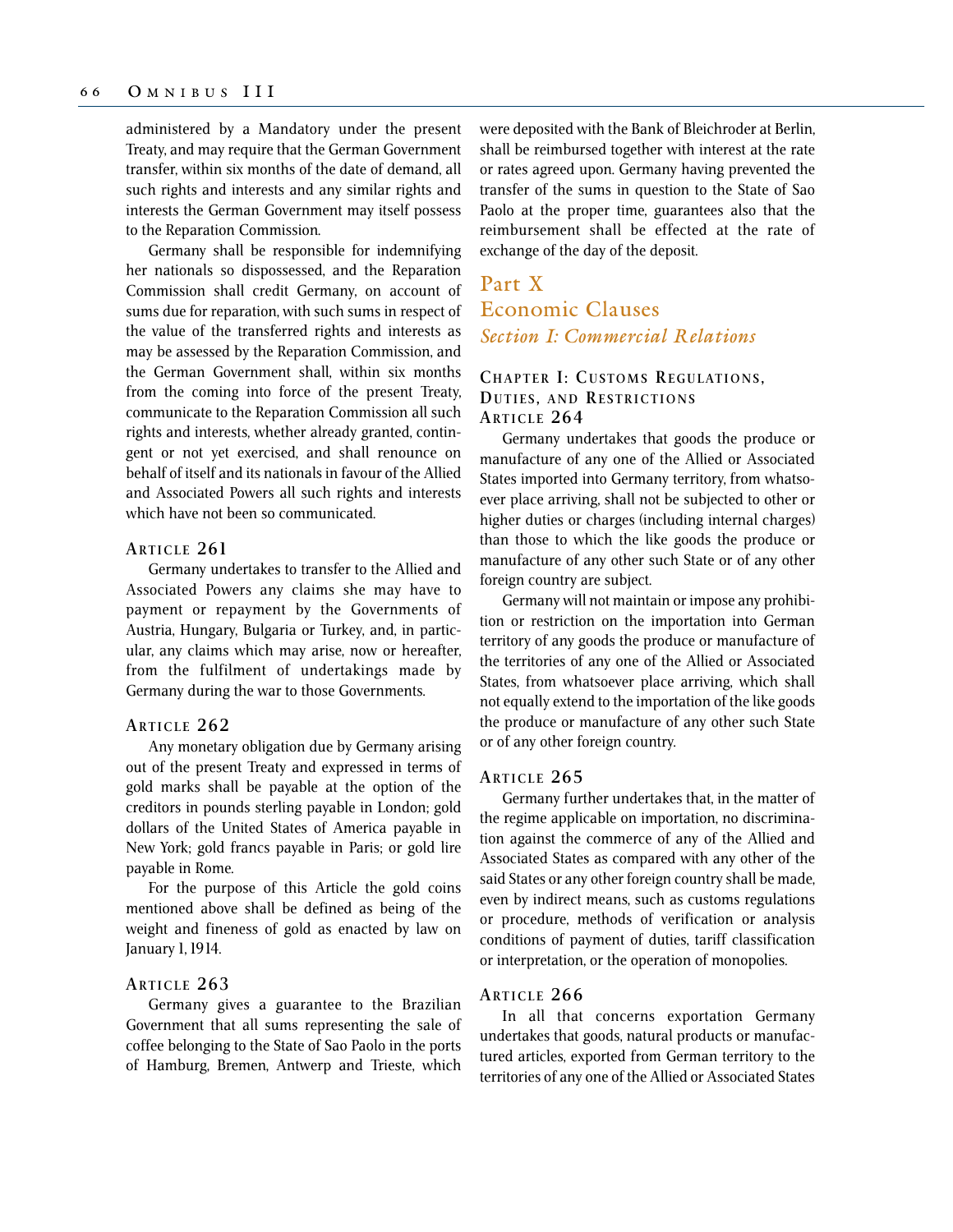shall not be subjected to other or higher duties or charges (including internal charges) than those paid on the like goods exported to any other such State or to any other foreign country.

Germany will not maintain or impose any prohibition or restriction on the exportation of any goods sent from her territory to any one of the Allied or Associated States which shall not equally extend to the exportation of the like goods, natural products or manufactured articles, sent to any other such State or to any other foreign country.

### **ARTICLE : 267**

Every favour, immunity or privilege in regard to the importation, exportation or transit of goods granted by Germany to any Allied or Associated State or to any other foreign country whatever shall simultaneously and unconditionally, without request and without compensation, be extended to all the Allied and Associated States.

### **ARTICLE 268**

The provisions of Articles 264 to 267 inclusive of this Chapter and of Article 323 of Part XII (Ports, Waterways and Railways) of the present Treaty are subject to the following exceptions:

(a) For a period of five years from the coming into force of the present Treaty, natural or manufactured products which both originate in and come from the territories of Alsace and Lorraine reunited to France shall, on importation into German customs territory, be exempt from all customs duty.

The French Government shall fix each year, by decree communicated to the German Government, the nature and amount of the products which shall enjoy this exemption.

The amount of each product which may be thus sent annually into Germany shall not exceed the average of the amounts sent annually in the years 1911-1913.

Further, during the period above mentioned the German Government shall allow the free export from Germany, and the free re-importation into Germany, exempt from all customs duties and other charges (including internal charges), of yarns, tissues, and other textile materials or textile products

of any kind and in any condition, sent from Germany into the territories of Alsace or Lorraine, to be subjected there to any finishing process, such as bleaching, dyeing, printing, mercerisation, gassing, twisting or dressing.

(b) During a period of three years from the coming into force of the present Treaty natural or manufactured products which both originate in and come from Polish territories which before the war were part of Germany shall, on importation into German customs territory, be exempt from all customs duty.

The Polish Government shall fix each year, by decree communicated to the German Government, the nature and amount of the products which shall enjoy this exemption.

The amount of each product which may be thus sent annually into Germany shall not exceed the average of the amounts sent annually in the years 1911-1913.

(c) The Allied and Associated Powers reserve the right to require Germany to accord freedom from customs duty, on importation into German customs territory, to natural products and manufactured articles which both originate in and come from the Grand Duchy of Luxemburg, for a period of five years from the coming into force of the present Treaty.

The nature and amount of the products which shall enjoy the benefits of this regime shall be communicated each year to the German Government.

The amount of each product which may be thus sent annually into Germany shall not exceed the average of the amounts sent annually in the years 1911-1913.

## **ARTICLE 269**

During the first six months after the coming into force of the present Treaty, the duties imposed by Germany on imports from Allied and Associated States shall not be higher than the most favourable duties which were applied to imports into Germany on July 31, 1914.

During a further period of thirty months after the expiration of the first six months, this provision shall continue to be applied exclusively with regard to products which, being comprised in Section A of the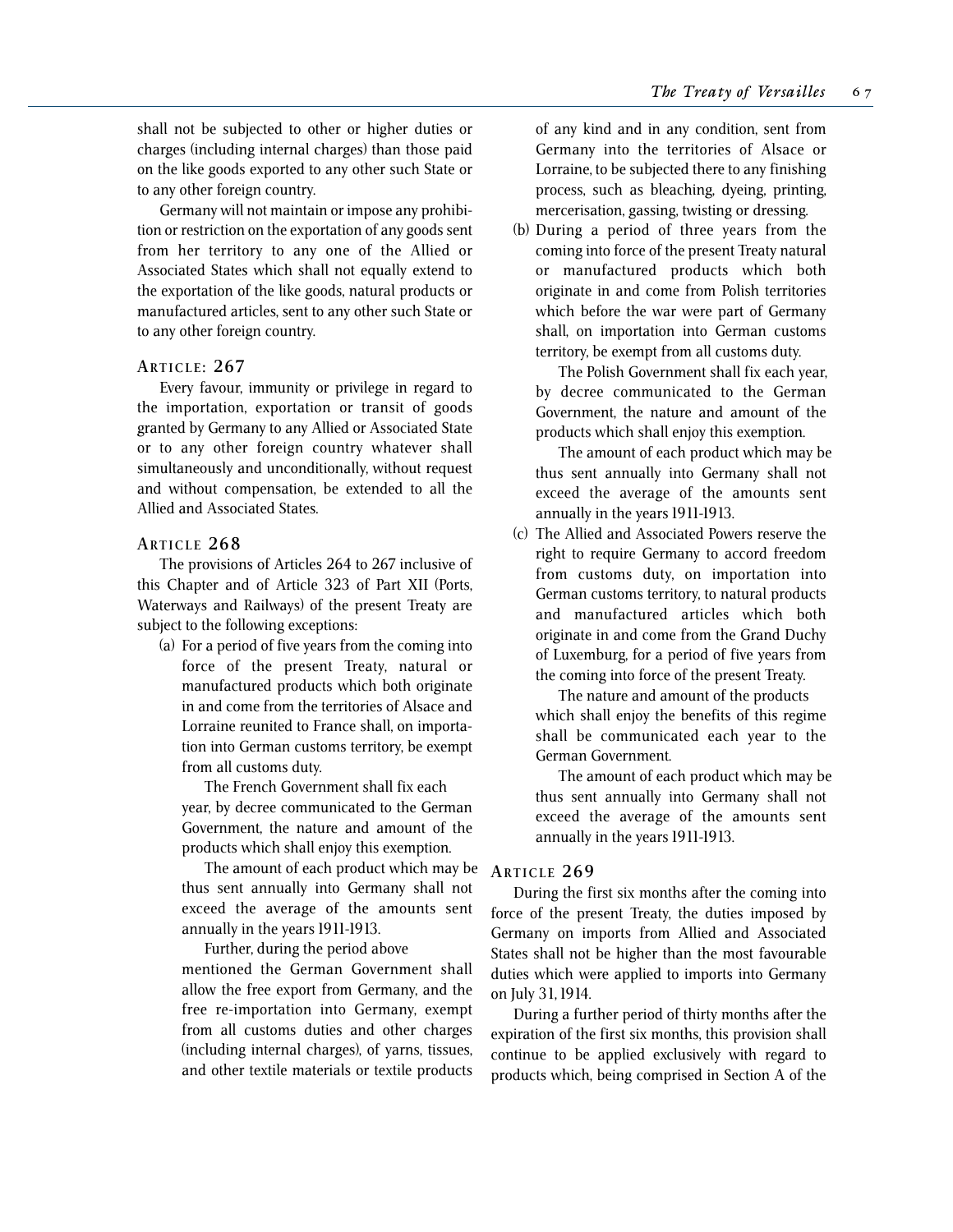First Category of the German Customs Tariff of December 25, 1902, enjoyed at the above-mentioned date (July 31, 1914) rates conventionalised by treaties with the Allied and Associated Powers, with the addition of all kinds of wine and vegetable oils, of artificial silk and of washed or scoured wool whether or not they were the subject of special conventions before July 31, 1914.

### **ARTICLE 270**

The Allied and Associated Powers reserve the right to apply to German territory occupied by their troops a special customs regime as regards imports and exports, in the event of such a measure being necessary in their opinion in order to safeguard the economic interests of the population of these territories.

### **CHAPTER II: SHIPPING**

## **ARTICLE 271**

As regards sea fishing, maritime coasting trade, and maritime towage, vessels of the Allied and Associated Powers shall enjoy, in German territorial waters, the treatment accorded to vessels of the most favoured nation.

#### **ARTICLE 272**

Germany agrees that, notwithstanding any stipulation to the contrary contained in the Conventions relating to the North Sea fisheries and liquor traffic, all rights of inspection and police shall, in the case of fishing-boats of the Allied Powers, be exercised solely by ships belonging to those Powers.

## **ARTICLE 273**

In the case of vessels of the Allied or Associated Powers, all classes of certificates or documents relating to the vessel, which were recognised as valid by Germany before the war, or which may hereafter be recognised as valid by the principal maritime States, shall be recognised by Germany as valid and as equivalent to the corresponding certificates issued to German vessels.

A similar recognition shall be accorded to the certificates and documents issued to their vessels by the Governments of new States, whether they have a sea-coast or not, provided that such certificates and documents shall be issued m conformity with the general practice observed in the principal maritime States.

The High Contracting Parties agree to recognise the flag flown by the vessels of an Allied or Associated Power having no seacoast which are registered at some one specified place situated in its territory; such place shall serve as the port of registry of such vessels.

## **CHAPTER III: U NFAIR COMPETITION ARTICLE 274**

Germany undertakes to adopt all the necessary legislative and administrative measures to protect goods the produce or manufacture of any one of the Allied and Associated Powers from all forms of unfair competition in commercial transactions.

Germany undertakes to prohibit and repress by seizure and by other appropriate remedies the importation, exportation, manufacture, distribution, sale or offering for sale in its territory of all goods bearing upon themselves or their usual get-up or wrappings any marks, names, devices, or description whatsoever which are calculated to convey directly or indirectly a false indication of the origin, type, nature, or special characteristics of such goods.

## **ARTICLE 275**

Germany undertakes on condition that reciprocity is accorded in these matters to respect any law, or any administrative or judicial decision given in conformity with such law, in force in any Allied or Associated State and duly communicated to her by the proper authorities, defining or regulating the right to any regional appellation in respect of wine or spirits produced in the State to which the region belongs, or the conditions under which the use of any such appellation may be permitted; and the importation, exportation, manufacture, distribution, sale or offering for sale of products or articles bearing regional appellations inconsistent with such law or order shall be prohibited by the German Government and repressed by the measures prescribed in the preceding Article.

## **CHAPTER IV: TREATMENT OF NATIONALS O F ALLIED AND ASSOCIATED POWERS ARTICLE 276**

Germany undertakes:

(a) Not to subject the nationals of the Allied and Associated Powers to any prohibition in regard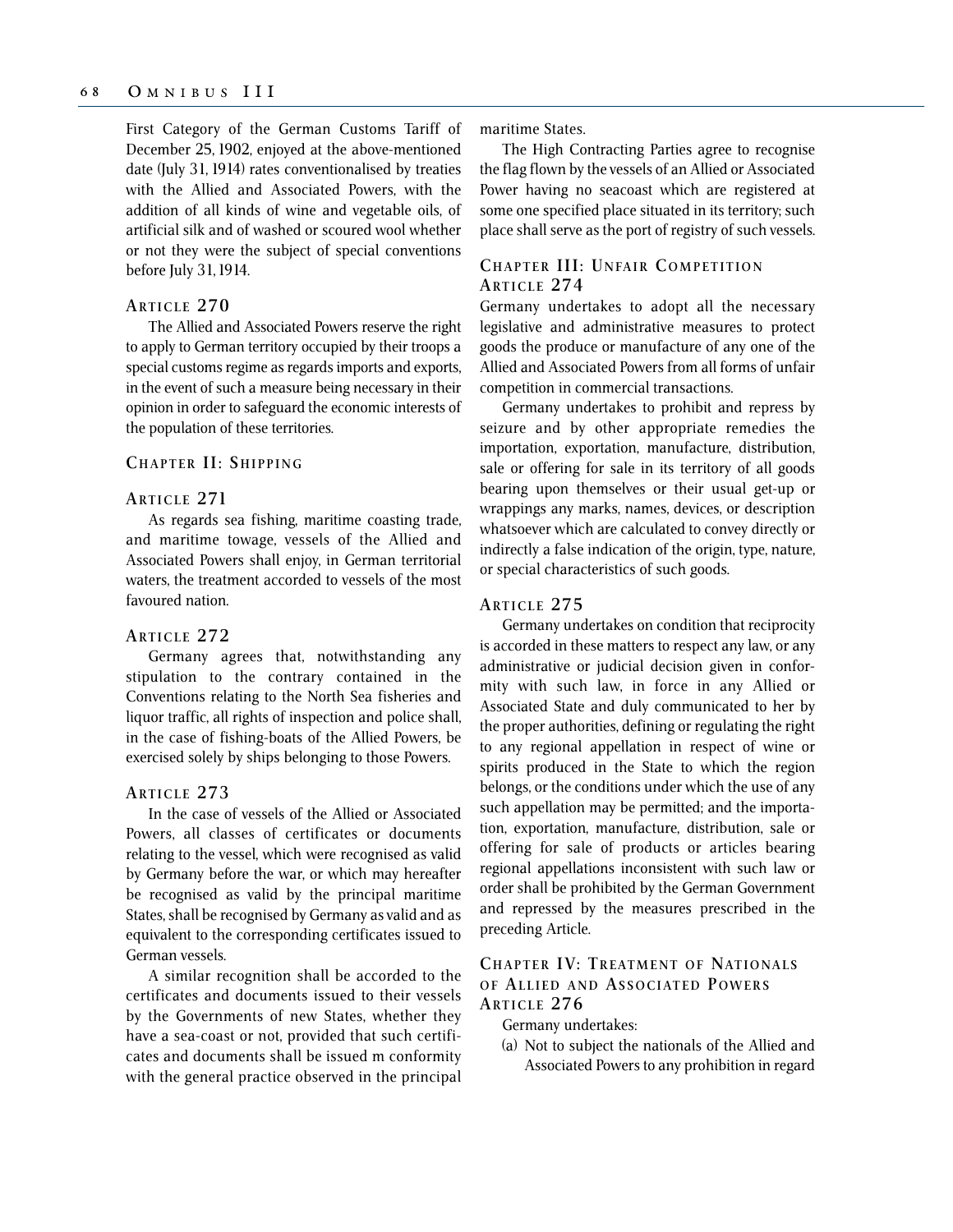to the exercise of occupations, professions, trade and industry, which shall not be equally applicable to all aliens without exception;

- (b) Not to subject the nationals of the Allied and Associated Powers in regard to the rights referred to in paragraph (a) to any regulation or restriction which might contravene directly or indirectly the stipulations of the said paragraph, or which shall be other or more disadvantageous than those which are applicable to nationals of the most favoured nation;
- (c) Not to subject the nationals of the Allied and Associated Powers, their property, rights or interests, including companies and associations In which they are interested, to any charge, tax or impost, direct or indirect, other or higher than those which are or may be imposed on her own nationals or their property, rights or interests;
- (d) Not to subject the nationals of any one of the Allied and Associated Powers to any restriction which was not applicable on July l, 1914, to the nationals of such Powers unless such restriction is likewise imposed on her own nationals.

### **ARTICLE 277**

The nationals of the Allied and Associated Powers shall enjoy in German territory a constant protection for their persons and for their property, rights and interests, and shall have free access to the courts of law.

### **ARTICLE 278**

Germany undertakes to recognise any new nationality which has been or may be acquired by her nationals under the laws of the Allied and Associated Powers and in accordance with the decisions of the competent authorities of these Powers pursuant to naturalisation laws or under treaty stipulations, and to regard such persons as having, in consequence of the acquisition of such new nationality, in all respects severed their allegiance to their country of origin.

## **ARTICLE 279**

The Allied and Associated Powers may appoint consuls-general, consuls, vice-consuls, and consular agents in German towns and ports. Germany undertakes to approve the designation of the consulsgeneral, consuls, vice-consuls, and consular agents, whose names shall be notified to her, and to admit them to the exercise of their functions in conformity with the usual rules and customs.

## **CHAPTER V: GENERAL ARTICLES ARTICLE 280**

The obligations imposed on Germany by Chapter I and by Articles 27l and 272 of Chapter II above shall cease to have effect five years from the date of the coming into force of the present Treaty, unless otherwise provided in the text, or unless the Council of the League of Nations shall, at least twelve months before the expiration of that period, decide that these obligations shall be maintained for a further period with or without amendment.

Article 276 of Chapter IV shall remain in operation, with or without amendment, after the period of five years for such further period, if any, not exceeding five years, as may be determined by a majority of the Council of the League of Nations.

## **ARTICLE 281**

If the German Government engages in international trade, it shall not in respect thereof have or be deemed to have any rights, privileges or immunities of sovereignty.

## *Section II: Treaties*

## **ARTICLE 282**

From the coming into force of the present Treaty and subject to the provisions thereof the multilateral treaties, conventions and agreements of an economic or technical character enumerated below and in the subsequent Articles shall alone be applied as between Germany and those of the Allied and Associated Powers party thereto:

- (l) Conventions of March l4, 1884, December 1, 1886, and March 23, 1887, and Final Protocol of July 7, 1887, regarding the protection of submarine cables.
- (2) Convention of October 11, 1909, regarding the international circulation of motor-cars.
- (3) Agreement of May 15, 1886, regarding the sealing of railway trucks subject to customs inspection, and Protocol of May 18, 1907.
- (4) Agreement of May 15, 1886, regarding the technical standardisation of railways.
- (5) Convention of July 5, 1890, regarding the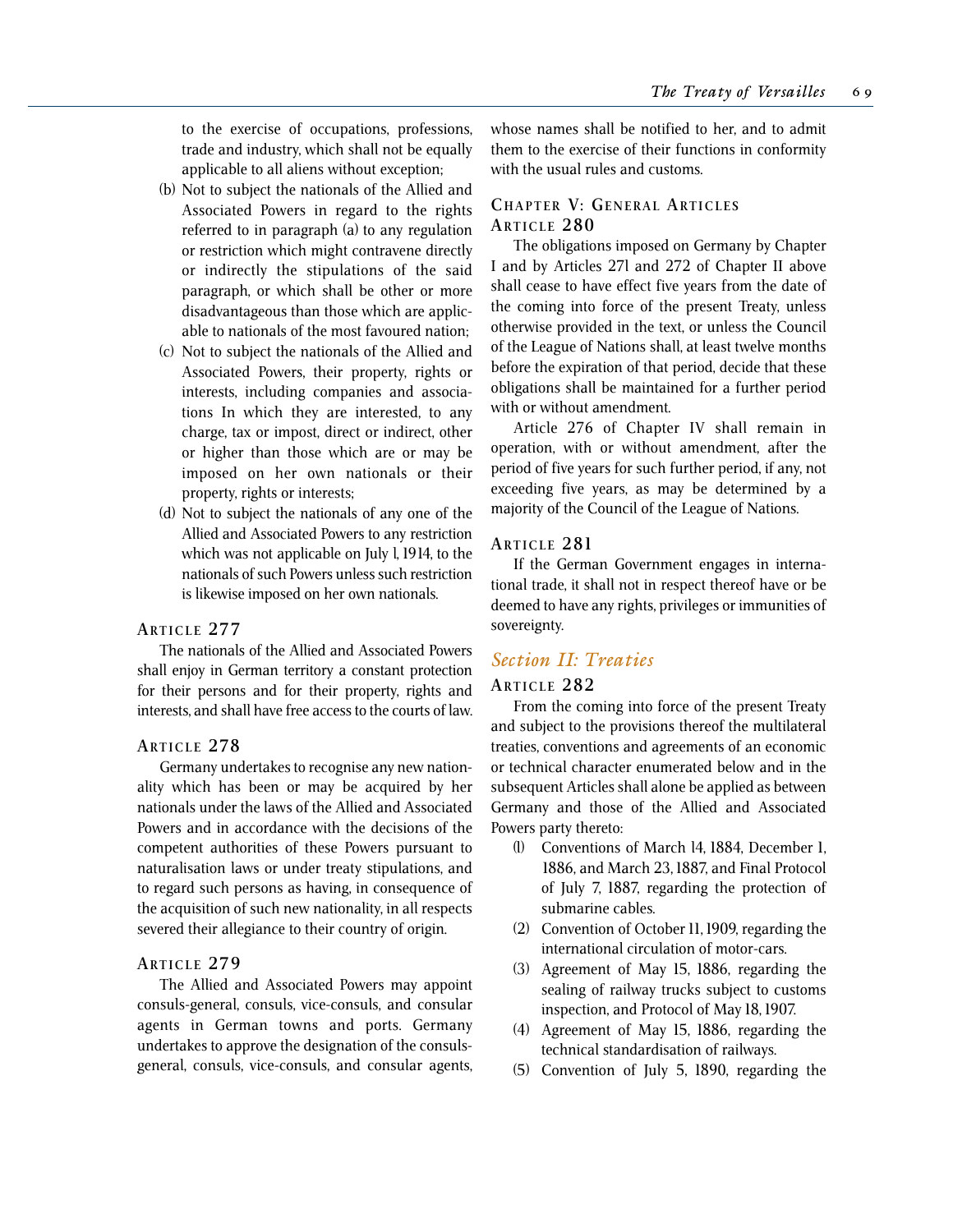publication of customs tariffs and the organisation of an International Union for the publication of customs tariffs.

- (6) Convention of December 31, 1913, regarding the unification of commercial statistics.
- (7) Convention of April 25, 1907, regarding the raising of the Turkish customs tariff.
- (8) Convention of March 14, 1857, for the redemption of toll dues on the Sound and Belts.
- (9) Convention of June 22, 1861, for the redemption of the Stade Toll on the Elbe.
- (10) Convention of July 16, 1863, for the redemption of the toll dues on the Scheldt.
- (11) Convention of October 29, 1888, regarding the establishment of a definite arrangement guaranteeing the free use of the Suez Canal.
- (12) Conventions of September 23, 1910, respecting the unification of certain regulations regarding collisions and salvage at sea.
- (13) Convention of December 21, 1904, regarding the exemption of hospital ships from dues and charges in ports
- (14) Convention of February 4, 1898, regarding the tonnage measurement of vessels for inland navigation.
- (15) Convention of September 26, 1906, for the suppression of nightwork for women.
- (16) Convention of September 26, 1906, for the suppression of the use of white phosphorus in the manufacture of matches.
- (17) Conventions of May 18, 1904, and May 4, 1910, regarding the suppression of the White Slave Traffic.
- (18) Convention of May 4, 1910, regarding the suppression of obscene publications.
- (19) Sanitary Conventions of January 30, 1892, April l5, l893, April 3, l894, March l9, 1897, and December 3, 1903.
- (20) Convention of May 20, 1875, regarding the unification and improvement of the metric system.
- (21) Convention of November 29, 1906, regarding the unification of pharmacopoeial formulae for potent drugs.
- (22) Convention of November 16 and 19, 1885, regarding the establishment of a concert pitch.
- (23) Convention of June 7, 1905, regarding the creation of an International Agricultural Institute at Rome.
- (24) Conventions of November 3, 188l, and April l5, l889, regarding precautionary measures against phylloxera.
- (25) Convention of March 19, l902, regarding the protection of birds useful to agriculture.
- (26) Convention of June l2, 1902, as to the protection of minors.

### **ARTICLE 283**

From the coming into force of the present Treaty the High Contracting Parties shall apply the conventions and agreements hereinafter mentioned, in so far as concerns them, on condition that the special stipulations contained in this Article are fulfilled by Germany.

### POSTAL CONVENTIONS:

Conventions and agreements of the Universal Postal Union concluded at Vienna, July 4, 1891.

Conventions and agreements of the Postal Union signed at Washington, June 15, 1897.

Conventions and agreements of the Postal Union signed at Rome, May 26, 1906.

#### TELEGRAPHIC CONVENTIONS:

International Telegraphic Conventions signed at St. Petersburg July 10, 22, 1875.

Regulations and Tariffs drawn up by the International Telegraphic Conference, Lisbon, June 11, 1908.

Germany undertakes not to refuse her assent to the conclusion by the new States of the special arrangements referred to in the conventions and agreements relating to the Universal Postal Union and to the International Telegraphic Union, to which the said new States have adhered or may adhere.

## **ARTICLE 284**

From the coming into force of the present Treaty the High Contracting Parties shall apply, in so far as concerns them, the International Radio-Telegraphic Convention of July S, 1912, on condition that Germany fulfills the provisional regulations which will be indicated to her by the Allied and Associated Powers.

If within five years after the coming into force of the present Treaty a new convention regulating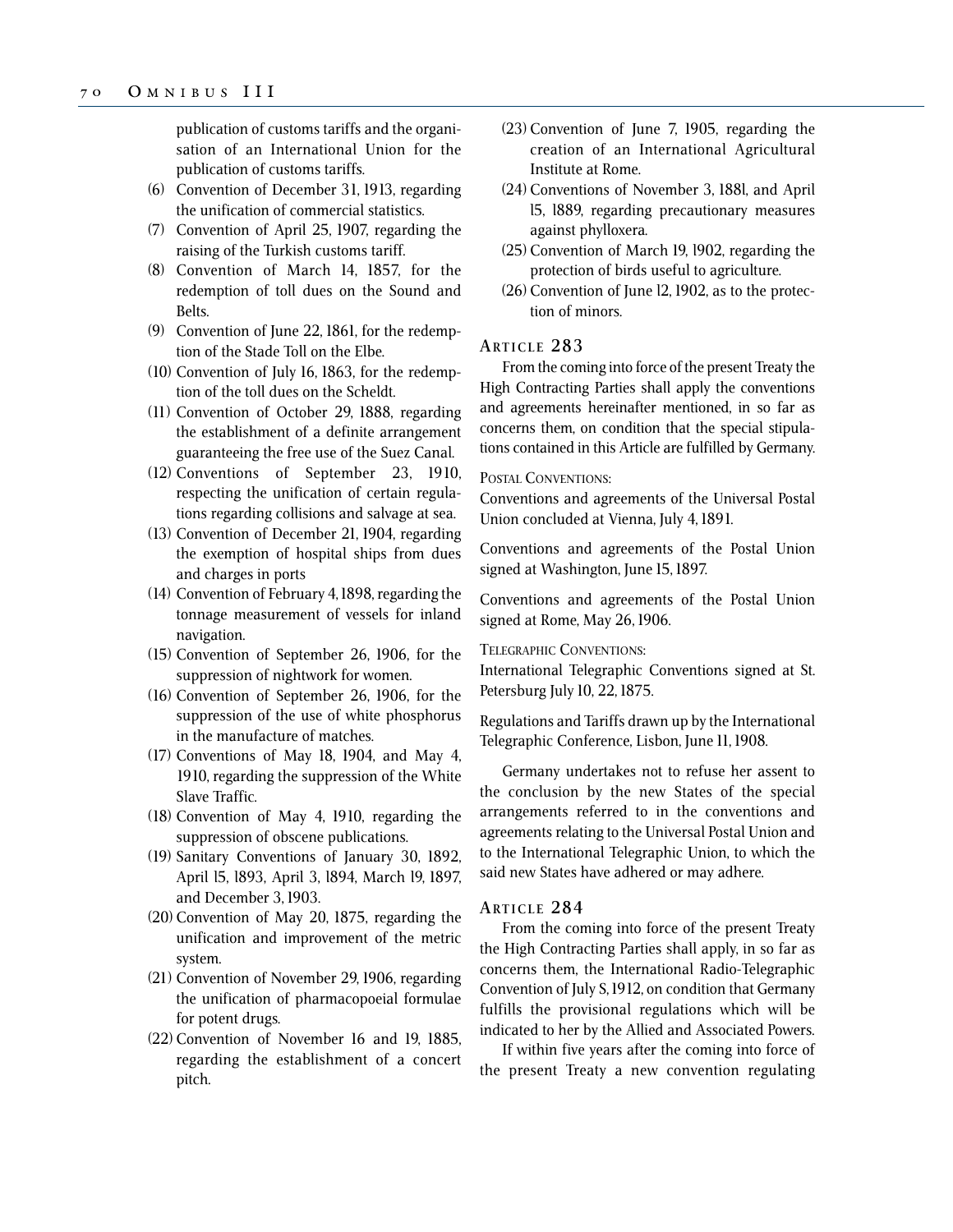international radio-telegraphic communications should have been concluded to take the place of the Convention of July 5, 1912, this new convention shall bind Germany, even if Germany should refuse either to take part in drawing up the convention, or to subscribe thereto.

This new convention will likewise replace the provisional regulations in force.

## **ARTICLE 285**

From the coming into force of the present Treaty, the High Contracting Parties shall apply in so far as concerns them and under the conditions stipulated in Article 272, the conventions hereinafter mentioned:

- (1) The Conventions of May 6, 1882, and February 1, 1889, regulating the fisheries in the North Sea outside territorial waters.
- (2) The Conventions and Protocols of November 16, 1887, February 14, 1893, and April 11, 1894, regarding the North Sea liquor traffic.

## **ARTICLE 286**

The International Convention of Paris of March 20, 1883, for the protection of industrial property, revised at Washington on June 2, 1911; and the International Convention of Berne of September 9, 1886, for the protection of literary and artistic works, revised at Berlin on November 13, 1908, and completed by the additional Protocol signed at Berne on March 20, 1914, will again come into effect as from the coming into force of the present Treaty, in so far as they are not affected or modified by the exceptions and restrictions resulting therefrom.

## **ARTICLE 287**

From the coming into force of the present Treaty the High Contracting Parties shall apply, in so far as concerns them, the Convention of the Hague of July 17, 1905, relating to civil procedure. This renewal, however, will not apply to France, Portugal and Roumania.

## **ARTICLE 288**

The special rights and privileges granted to Germany by Article 3 of the Convention of December 2, 1899, relating to Samoa shall be considered to have terminated on August 4, 1914.

### **ARTICLE 289**

Each of the Allied or Associated Powers, being

guided by the general principles or special provisions of the present Treaty, shall notify to Germany the bilateral treaties or conventions which such Allied or Associated Power wishes to revive with Germany.

The notification referred to in the present Article shall be made either directly or through the intermediary of another Power. Receipt thereof shall be acknowledged in writing by Germany. The date of the revival shall be that of the notification.

The Allied and Associated Powers undertake among themselves not to revive with Germany any conventions or treaties which are not in accordance with the terms of the present Treaty.

The notification shall mention any provisions of the said conventions and treaties which, not being in accordance with the terms of the present Treaty, shall not be considered as revived.

In case of any difference of opinion, the League of Nations will be called on to decide.

A period of six months from the coming into force of the present Treaty is allowed to the Allied and Associated Powers within which to make the notification.

Only those bilateral treaties and conventions which have been the subject of such a notification shall be revived between the Allied and Associated Powers and Germany; all the others are and shall remain abrogated.

The above regulations apply to all bilateral treaties or conventions existing between all the Allied and Associated Powers signatories to the present Treaty and Germany, even if the said Allied and Associated Powers have not been in a state of war with Germany.

## **ARTICLE 290**

Germany recognises that all the treaties, conventions or agreements which she has concluded with Austria, Hungary, Bulgaria or Turkey since August 1, 1914, until the coming into force of the present Treaty are and remain abrogated by the present Treaty.

### **ARTICLE 291**

Germany undertakes to secure to the Allied and Associated Powers, and to the officials and nationals of the said Powers, the enjoyment of all the rights and advantages of any kind which she may have granted to Austria, Hungary, Bulgaria or Turkey, or to the officials and nationals of these States by treaties,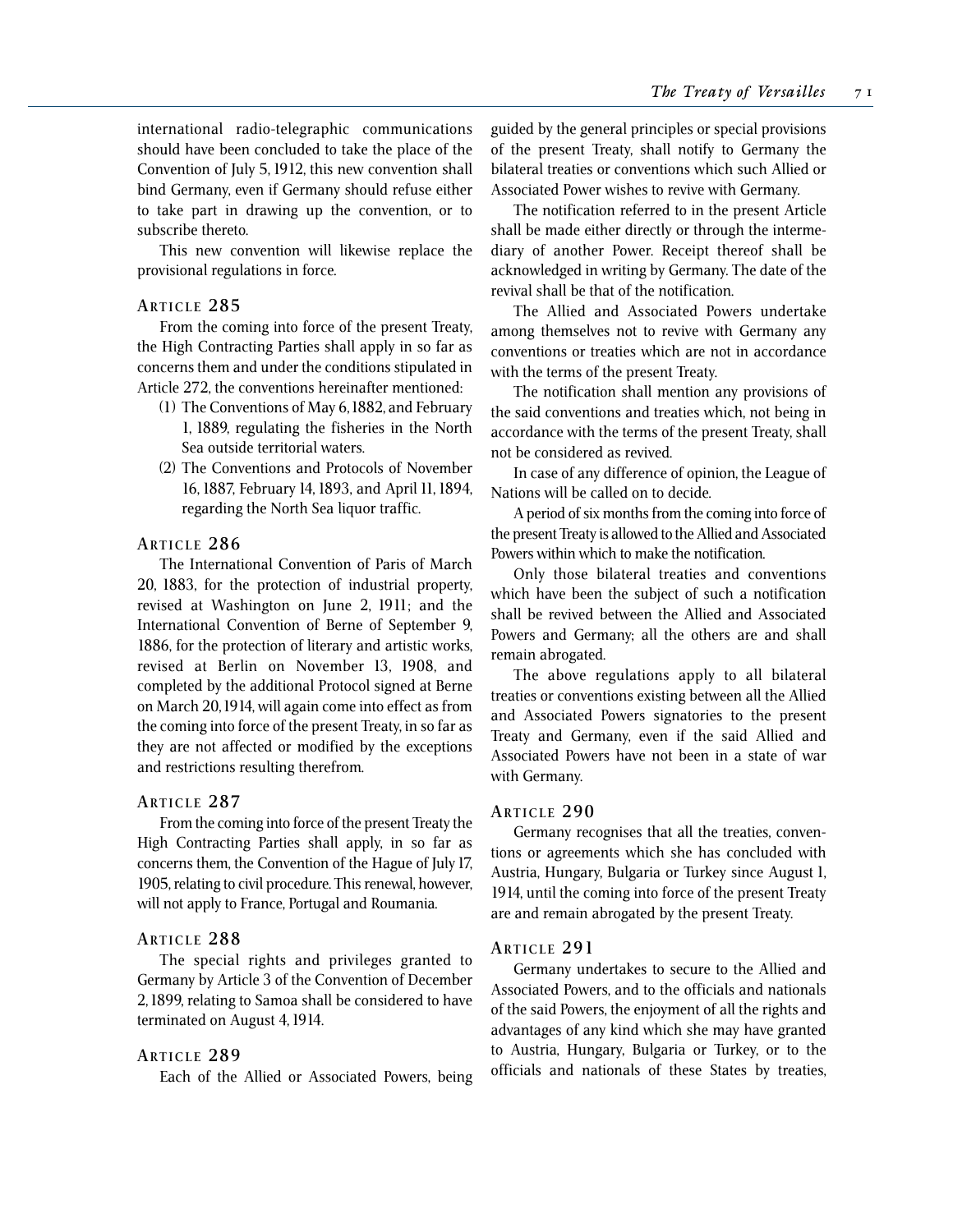conventions or arrangements concluded before August 1, 1914, so long as those treaties, conventions or arrangements remain in force.

The Allied and Associated Powers reserve the right to accept or not the enjoyment of these rights and advantages.

### **ARTICLE 292**

Germany recognises that all treaties, conventions or arrangements which she concluded with Russia, or with any State or Government of which the territory previously formed a part of Russia, or with Roumania, before August 1, 1914, or after that date until coming into force of the present Treaty, are and remain abrogated.

### **ARTICLE 293**

Should an Allied or Associated Power, Russia, or a State or Government of which the territory formerly constituted a part of Russia, have been forced since August 1, 1914, by reason of military occupation or by any other means or for any other cause, to grant or to allow to be granted by the act of any public authority, concessions, privileges and favours of any kind to Germany or to a German national, such concessions, privileges and favours are ipso facto annulled by the present Treaty.

No claims or indemnities which may result from this annulment hall be charged against the Allied or Associated Powers or the Powers, States, Governments or public authorities which are released from their engagements by the present Article.

### **ARTICLE 294**

From the coming into force of the present Treaty Germany undertakes to give the Allied and Associated Powers and their nationals the benefit ipso facto of the rights and advantages of any kind which she has granted by treaties, conventions, or arrangements to nonbelligerent States or their nationals since August 1, 1914, until the coming into force of the present Treaty, so long as those treaties, conventions or arrangements remain in force.

### **ARTICLE 295**

Those of the High Contracting Parties who have not yet signed, or who have signed but not yet ratified, the Opium Convention signed at The Hague on January 23, 1912, agree to bring the said Convention into force, and for this purpose to enact the necessary legislation without delay and in any case within a period of twelve months from the coming into force of the present Treaty.

Furthermore, they agree that ratification of the present Treaty should in the case of Powers which have not yet ratified the Opium Convention be deemed in all respects equivalent to the ratification of that Convention and to the signature of the Special Protocol which was opened at The Hague in accordance with the resolutions adopted by the Third Opium Conference in 1914 for bringing the said Convention into force.

For this purpose the Government of the French Republic will communicate to the Government of the Netherlands a certified copy of the protocol of the deposit of ratifications of the present Treaty, and will invite the Government of the Netherlands to accept and deposit the said certified copy as if it were a deposit of ratifications of the Opium Convention and a signature of the Additional Protocol of 1914.

## *Section III: Debts*

## **ARTICLE 296**

There shall be settled through the intervention of clearing offices to be established by each of the High Contracting Parties within three months of the notification referred to in paragraph (e) hereafter the following classes of pecuniary obligations:

- (1) Debts payable before the war and due by a national of one of the Contracting Powers, residing within its territory, to a national of an Opposing Power, residing within its territory;
- ( 2) Debts which became payable during the war to nationals of one Contracting Power residing within its territory and arose out of transactions or contracts with the nationals of an Opposing Power, resident within its territory, of which the total or partial execution was suspended on account of the declaration of war;
	- (3) Interest which has accrued due before and during the war to a national of one of the Contracting Powers in respect of securities issued by an Opposing Power, provided that the payment of interest on such securities to the nationals of that Power or to neutrals has not been suspended during the war;
	- (4) Capital sums which have become payable before and during the war to nationals of one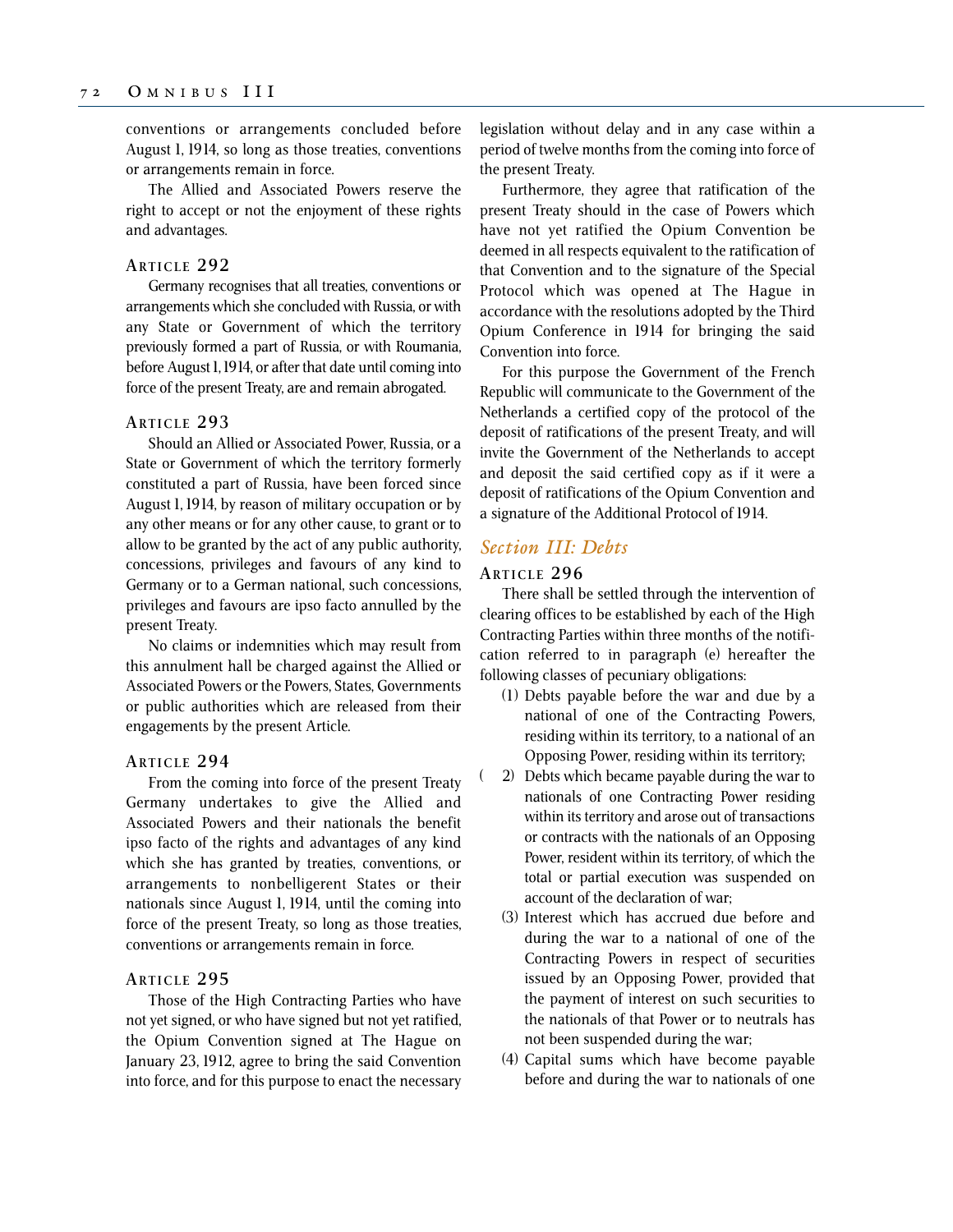of the Contracting Powers in respect of securities issued by one of the Opposing Powers, provided that the payment of such capital sums to nationals of that Power or to neutrals has not been suspended during the war.

The proceeds of liquidation of enemy property, rights and interests mentioned in Section IV and in the Annex thereto will be accounted for through the Clearing Offices, in the currency and at the rate of exchange hereinafter provided in paragraph (d), and disposed of by them under the conditions provided by the said Section and Annex.

The settlements provided for in this Article shall be effected according to the following principles and in accordance with the Annex to this Section:

- (a) Each of the High Contracting Parties shall prohibit, as from the coming into force of the present Treaty, both the payment and the acceptance of payment of such debts, and also all communications between the interested parties with regard to the settlement of the said debts otherwise than through the Clearing Offices;
- (b) Each of the High Contracting Parties shall be respectively responsible for the payment of such debts due by its nationals, except in the cases where before the war the debtor was in a state of bankruptcy or failure, or had given formal indication of insolvency or where the debt was due by a company whose business has been liquidated under emergency legislation during the war. Nevertheless, debts due by the inhabitants of territory invaded or occupied by the enemy before the Armistice will not be guaranteed by the States of which those territories form part;
- (c) The sums due to the nationals of one of the High Contracting Parties by the nationals of an Opposing State will be debited to the Clearing Office of the country of the debtor, and paid to the creditor by the Clearing Office of the country of the creditor;
- (d) Debts shall be paid or credited in the currency of such one of the Allied and Associated Powers, their colonies or protectorates, or the British Dominions or India, as may be concerned. If the debts are payable in some

other currency they shall be paid or credited in the currency of the country concerned, whether an Allied or Associated Power, Colony, Protectorate, British Dominion or India, at the pre-war rate of exchange.

For the purpose of this provision the prewar rate of exchange shall be defined as the average cable transfer rate prevailing in the Allied or Associated country concerned during the month immediately preceding the outbreak of war between the said country concerned and Germany.

If a contract provides for a fixed rate of exchange governing the conversion of the currency in which the debt is stated into the currency of the Allied or Associated country concerned, then the above provisions concerning the rate of exchange shall not apply.

In the case of new States the currency in which and the rate of exchange at which debts shall be paid or credited shall be determined by the Reparation Commission provided for in Part VIII (Reparation);

- (e) The provisions of this Article and of the Annex hereto shall not apply as between Germany on the one hand and any one of the Allied and Associated Powers, their colonies or protectorates, or any one of the British Dominions or India on the other hand, unless within a period of one month from the deposit of the ratification of the present Treaty by the Power in question, or of the ratification on behalf of such Dominion or of India, notice to that effect is given to Germany by the Government of such Allied or Associated Power or of such Dominion or of India as the case may be;
- (f) The Allied and Associated Powers who have adopted this Article and the Annex hereto may agree between themselves to apply them to their respective nationals established in their territory so far as regards matters between their nationals and German nationals. In this case the payments made by application of this provision will be subject to arrangements between the Allied and Associated Clearing Offices concerned.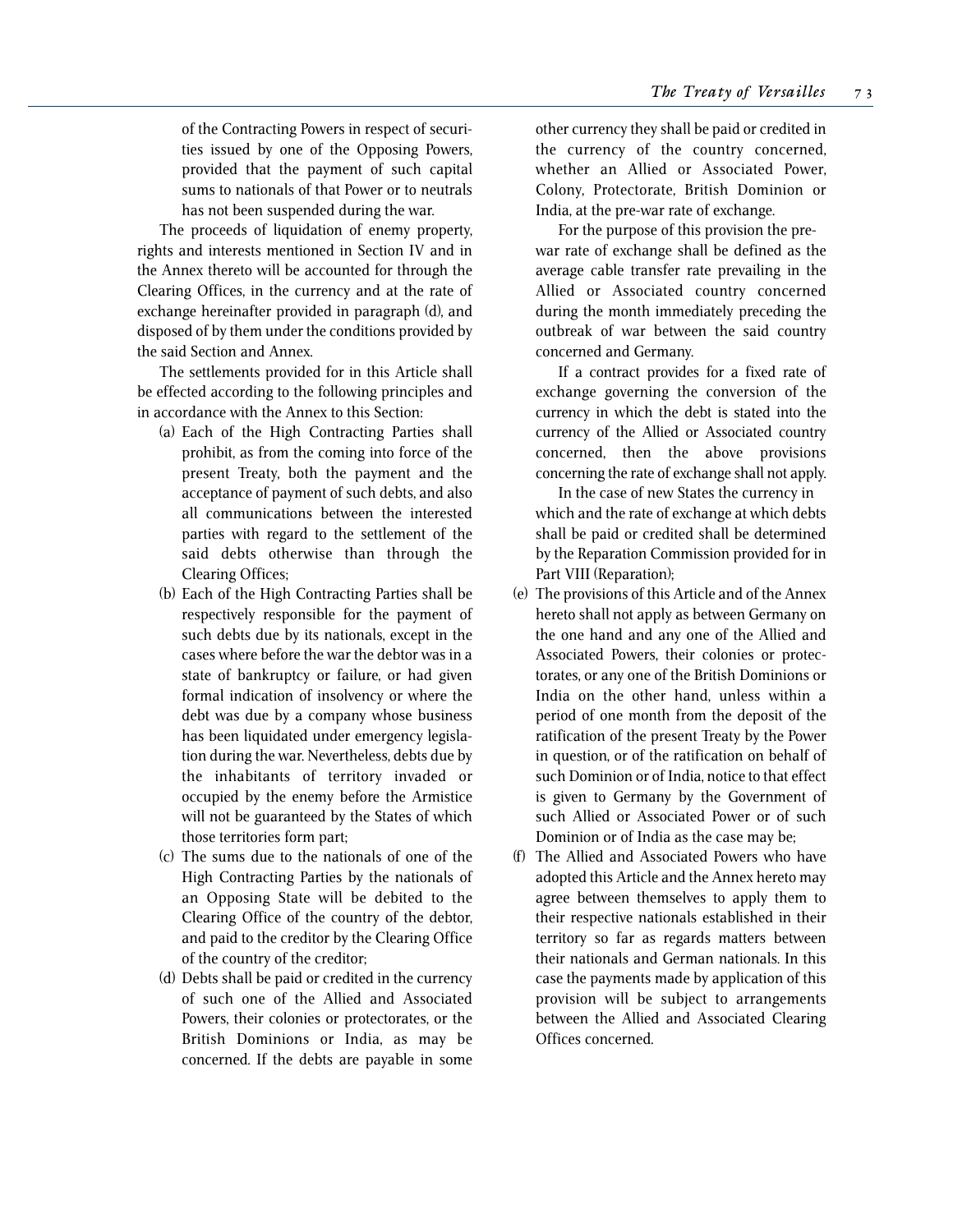#### **A NNEX**

1. Each of the High Contracting Parties will, within three months from the notification provided for in Article 296, paragraph (e) establish a Clearing Office for the collection and payment of enemy debts.

Local Clearing Offices may be established for any particular portion of the territories of the High Contracting Parties. Such local Clearing Offices may perform all the functions of a central Clearing Office in their respective districts, except that all transactions with the Clearing Office in the Opposing State must be effected through the central Clearing Office.

- 2. In this Annex the pecuniary obligations referred to in the first paragraph of Article 296 are described "as enemy debts", the persons from whom the same are due as "enemy debtors", the persons to whom they are due as "enemy creditors", the Clearing Office in the country of the creditor is called the "Creditor Clearing Office", and the Clearing Office in the country of the debtor is called the "Debtor Clearing Office."
- 3. The High Contracting Parties will subject contraventions of paragraph (a) of Article 296 to the same penalties as are at present provided by their legislation for trading with the enemy. They will similarly prohibit within their territory all legal process relating to payment of enemy debts, except in accordance with the provisions of this Annex.
- 4. The Government guarantee specified in paragraph (b) of Article 296 shall take effect whenever, for any reason, a debt shall not be recoverable, except in a case where at the date of the outbreak of war the debt was barred by the laws of prescription in force in the country of the debtor, or where the debtor was at that time in a state of bankruptcy or failure or had given formal indication of insolvency, or where the debt was due by a company whose business has been liquidated under emergency legislation during the war. In such case the procedure specified by this Annex shall apply to payment of the dividends.

The terms "bankruptcy" and "failure" refer to the application of legislation providing for such juridical conditions. The expression "formal indication of insolvency" bears the same meaning as it has in English law.

5. Creditors shall give notice to the Creditor Clearing Office within six months of its establishment of debts due to them, and shall furnish the Clearing Office with any documents and information required of them.

The High Contracting Parties will take all suitable measures to trace and punish collusion between enemy creditors and debtors. The Clearing Offices will communicate to one another any evidence and information which might help the discovery and punishment of such collusion.

The High Contracting Parties will facilitate as much as possible postal and telegraphic communication at the expense of the parties concerned and through the intervention of the Clearing Offices between debtors and creditors desirous of coming to an agreement as to the amount of their debt.

The Creditor Clearing Office will notify the Debtor Office of all debts declared to it. The Debtor Clearing Office will, in due course, inform the Creditor Clearing Office which debts are admitted and which debts are contested. In the latter case, the Debtor Clearing Office will give the grounds for the non-admission of debt.

- 6. When a debt has been admitted, in whole or in part, the Debtor Clearing Office will at once credit the Creditor Clearing Office with the amount admitted, and at the same time notify it of such credit.
- 7. The debt shall be deemed to be admitted in full and shall be credited forthwith to the Creditor Clearing Office unless within three months from the receipt of the notification or such longer time as may be agreed to by the Creditor Clearing Office notice has been given by the Debtor Clearing Office that it is not admitted.
- 8. When the whole or part of a debt is not admitted the two Clearing Offices will examine into the matter jointly and will endeavour to bring the parties to an agreement.
- 9. The Creditor Clearing Office will pay to the individual creditor the sums credited to it out of the funds placed at its disposal by the Government of its country and in accordance with the conditions fixed by the said Government, retaining any sums considered necessary to cover risks, expenses or commissions.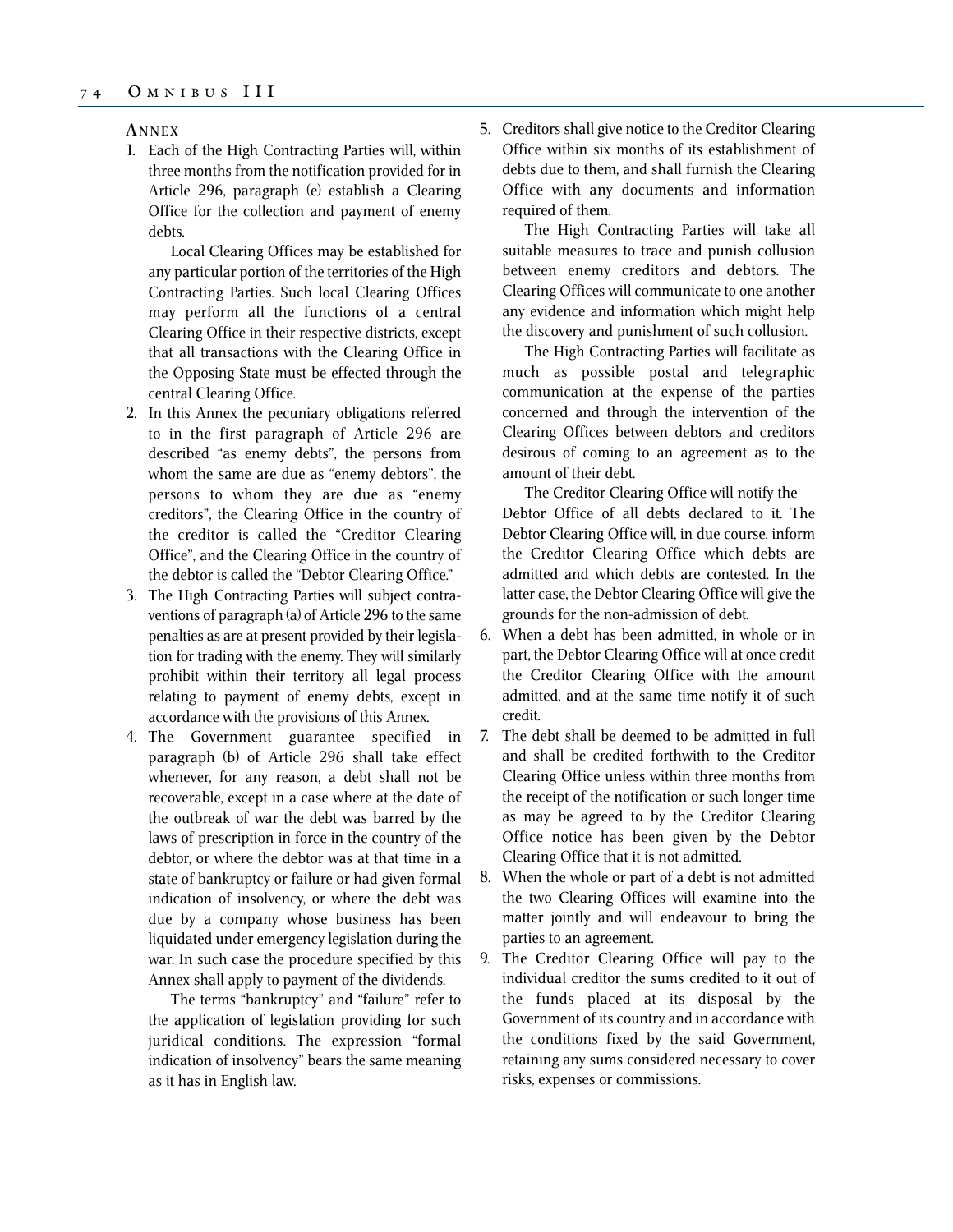10. Any person having claimed payment of an enemy debt which is not admitted in whole or in part shall pay to the clearing office, by way of fine, interest at 5 per cent. on the part not admitted. Any person having unduly refused to admit the whole or part of a debt claimed from him shall pay, by way of fine, interest at 5 per cent. on the amount with regard to which his refusal shall be disallowed.

Such interest shall run from the date of expiration of the period provided for in paragraph 7 until the date on which the claim shall have been disallowed or the debt paid.

Each Clearing Office shall in so far as it is concerned take steps to collect the fines above provided for, and will be responsible if such fines cannot be collected.

The fines will be credited to the other Clearing Office, which shall retain them as a contribution towards the cost of carrying out the present provisions.

11. The balance between the Clearing Offices shall be struck monthly and the credit balance paid in cash by the debtor State within a week.

Nevertheless, any credit balances which may be due by one or more of the Allied and Associated Powers shall be retained until complete payment shall have been effected of the sums due to the Allied or Associated Powers or their nationals on account of the war.

- 12. To facilitate discussion between the Clearing Offices each of them shall have a representative at the place where the other is established.
- 13. Except for special reasons all discussions in regard to claims will, so far as possible, take place at the Debtor Clearing Office.
- 14. In conformity with Article 296, paragraph (b), the High Contracting Parties are responsible for the payment of the enemy debts owing by their nationals.

The Debtor Clearing Office will therefore credit the Creditor Clearing Office with all debts admitted, even in case of inability to collect them from the individual debtor. The Governments concerned will, nevertheless, invest their respective Clearing Offices with all necessary powers for the recovery of debts which have been admitted.

As an exception, the admitted debts owing by persons having suffered injury from acts of war

shall only be credited to the Creditor Clearing Office when the compensation due to the person concerned in respect of such injury shall have been paid.

- 15. Each Government will defray the expenses of the Clearing Office set up in its territory, including the salaries of the staff.
- 16. Where the two Clearing Offices are unable to agree whether a debt claimed is due, or in case of a difference between an enemy debtor and an enemy creditor or between the Clearing Offices, the dispute shall either be referred to arbitration if the parties so agree under conditions fixed by agreement between them, or referred to the Mixed Arbitral Tribunal provided for in Section VI hereafter.

At the request of the Creditor Clearing Office the dispute may, however, be submitted to the jurisdiction of the Courts of the place of domicile of the debtor.

- 17. Recovery of sums found by the Mixed Arbitral Tribunal, the Court, or the Arbitration Tribunal to be due shall be effected through the Clearing Offices as if these sums were debts admitted by the Debtor Clearing Office.
- 18. Each of the Governments concerned shall appoint an agent who will be responsible for the presentation to the Mixed Arbitral Tribunal of the cases conducted on behalf of its Clearing Office. This agent will exercise a general control over the representatives or counsel employed by its nationals.

Decisions will be arrived at on documentary evidence, but it will be open to the Tribunal to hear the parties in person, or according to their preference by their representatives approved by the two Governments, or by the agent referred to above, who shall be competent to intervene along with the party or to reopen and maintain a claim abandoned by the same.

- 19. The Clearing Offices concerned will lay before the Mixed Arbitral Tribunal all the information and documents in their possession, so as to enable the Tribunal to decide rapidly on the cases which are brought before it.
- 20. Where one of the parties concerned appeals against the joint decision of the two Clearing Offices he shall make a deposit against the costs,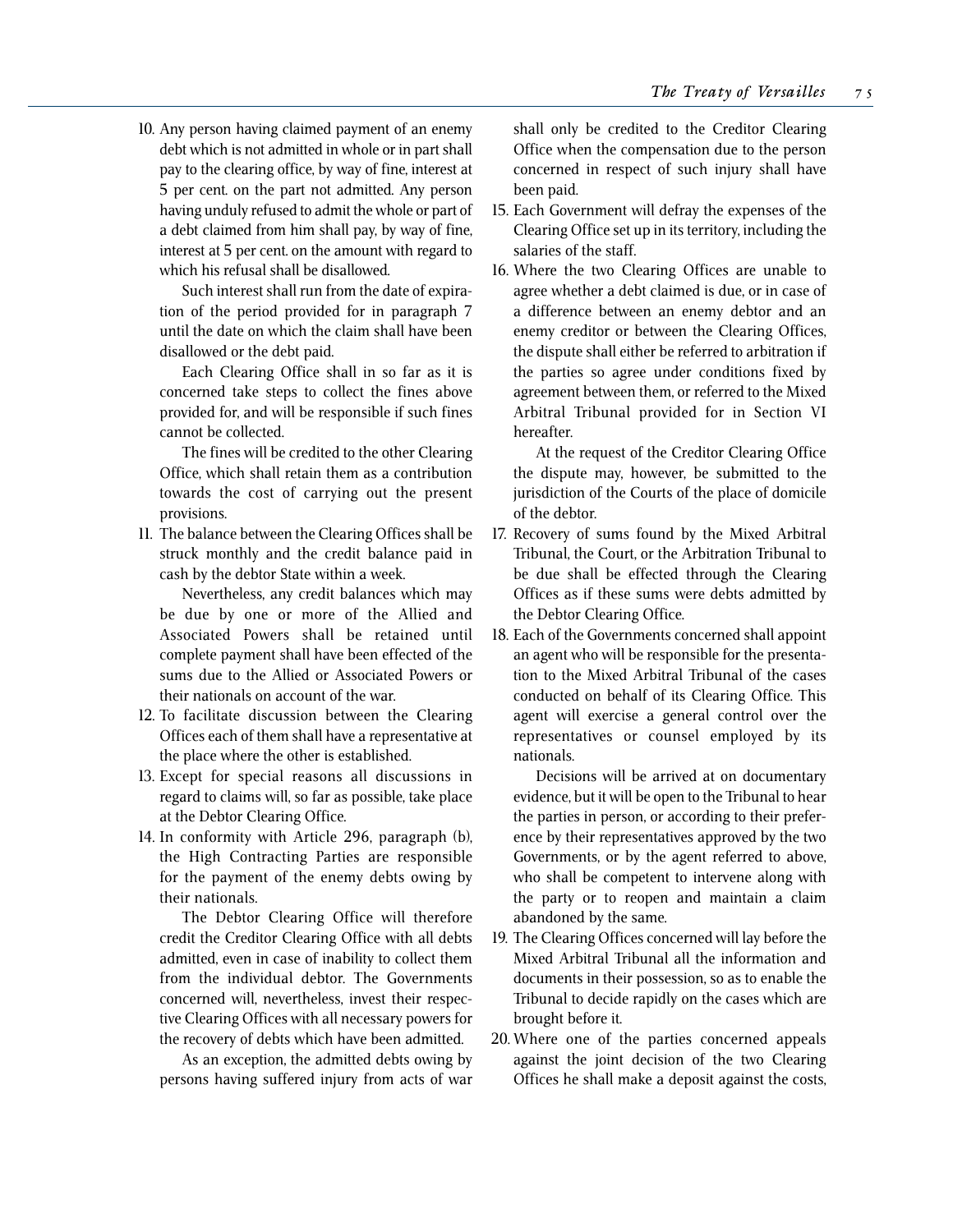which deposit shall only be refunded when the first judgment is modified in favour of the appellant and in proportion to the success he may attain, his opponent in case of such a refund being required to pay an equivalent proportion of the costs and expenses. Security accepted by the Tribunal may be substituted for a deposit.

A fee of 5 per cent. of the amount in dispute shall be charged in respect of all cases brought before the Tribunal. This fee shall, unless the Tribunal directs otherwise, be borne by the unsuccessful party. Such fee shall be added to the deposit referred to. It is also independent of the security.

The Tribunal may award to one of the parties a sum in respect of the expenses of the proceedings.

Any sum payable under this paragraph shall be credited to the Clearing Office of the successful party as a separate item.

21. With a view to the rapid settlement of claims, due regard shall be paid in the appointment of all persons connected with the Clearing Offices or with the Mixed Arbitral Tribunal to their knowledge of the language of the other country concerned.

Each of the Clearing Offices will be at liberty to correspond with the other and to forward documents in its own language.

22. Subject to any special agreement to the contrary between the Governments concerned, debts shall carry interest in accordance with the following provisions:

Interest shall not be payable on sums of money due by way of dividend, interest or other periodical payments which themselves represent interest on capital.

The rate of interest shall be 5 per cent. per annum except in cases where, by contract, law or custom, the creditor is entitled to payment of interest at a different rate. In such cases the rate to which he is entitled shall prevail.

Interest shall run from the date of commencement of hostilities (or, if the sum of money to be recovered fell due during the war, from the date at which it fell due) until the sum is credited to the Clearing Office of the creditor.

Sums due by way of interest shall be treated as debts admitted by the Clearing Offices and shall be credited to the Creditor Clearing Office in the same way as such debts.

23. Where by decision of the Clearing Offices or the Mixed Arbitral Tribunal a claim is held not to fall within Article 296, the creditor shall be at liberty to prosecute the claim before the Courts or to take such other proceedings as may be open to him.

The presentation of a claim to the Clearing Office suspends the operation of any period of prescription.

- 24. The High Contracting Parties agree to regard the decisions of the Mixed Arbitral Tribunal as final and conclusive, and to render them binding upon their nationals.
- 25. In any case where a Creditor Clearing Office declines to notify a claim to the Debtor Clearing Office, or to take any step provided for in this Annex, intended to make effective in whole or in part a request of which it has received due notice, the enemy creditor shall be entitled to receive from the Clearing Office a certificate setting out the amount of the claim, and shall then be entitled to prosecute the claim before the courts or to take such other proceedings as may be open to him.

# *Section IV: Property, Rights and Interests*

## **ARTICLE 297**

The question of private property, rights and interests in an enemy country shall be settled according to the principles laid down in this Section and to the provisions of the Annex hereto.

- (a) The exceptional war measures and measures of transfer (defined in paragraph 3 of the Annex hereto) taken by Germany with respect to the property, rights and interests of nationals of Allied or Associated Powers, including companies and associations in which they are interested, when liquidation has not been completed, shall be immediately discontinued or stayed and the property, rights and interests concerned restored to their owners, who shall enjoy full rights therein in accordance with the provisions of Article 298.
- (b) Subject to any contrary stipulations which may be provided for in the present Treaty, the Allied and Associated Powers reserve the right to retain and liquidate all property, rights and interests belonging at the date of the coming into force of the present Treaty to German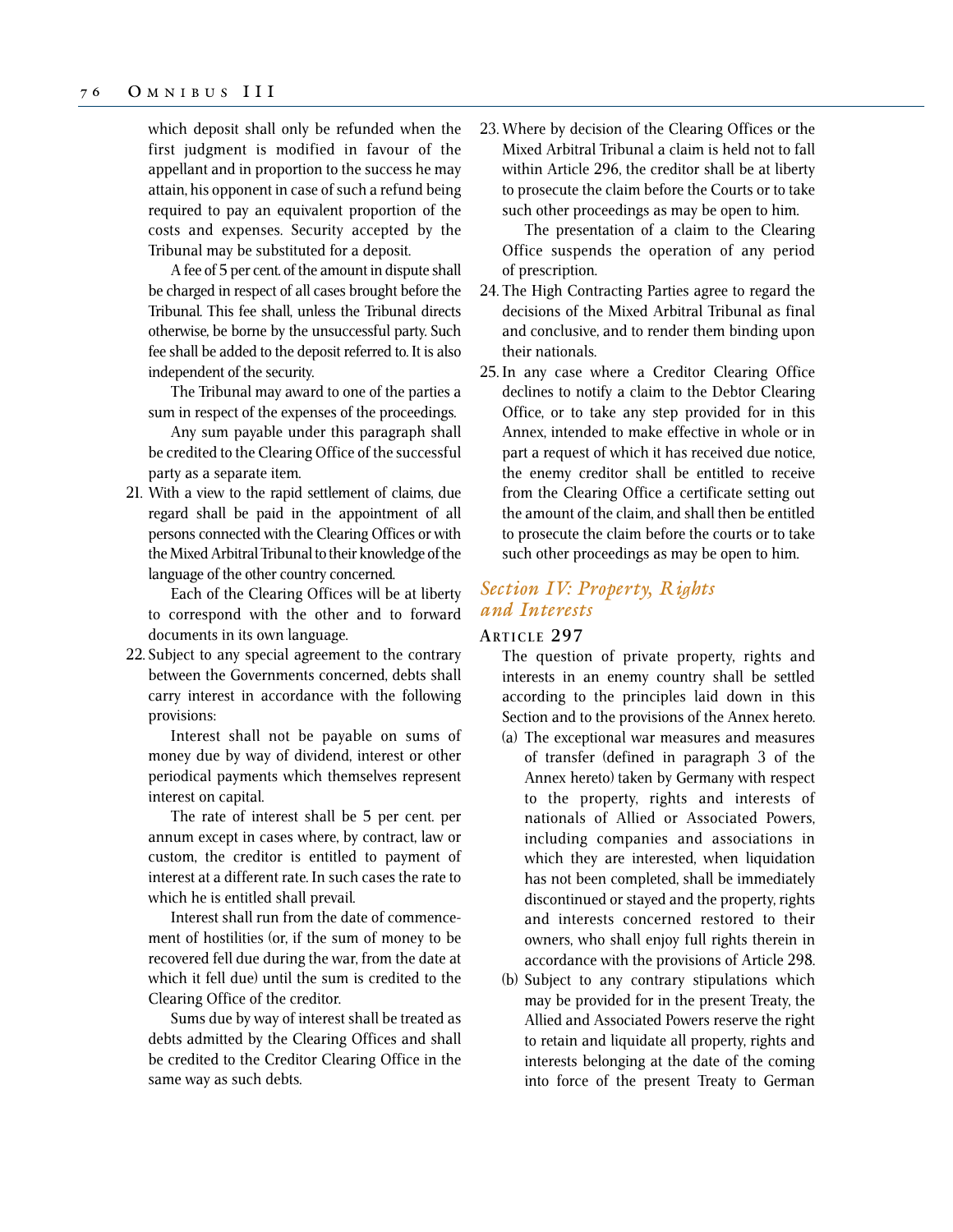nationals, or companies controlled by them, within their territories, colonies, possessions and protectorates including territories ceded to them by the present Treaty.

The liquidation shall be carried out in accordance with the laws of the Allied or Associated State concerned, and the German manowners shall not be able to dispose of such property, rights or interests nor to subject them to any charge without the consent of that State.

German nationals who acquire ipso facto the nationality of an Allied or Associated Power in accordance with the provisions of the present Treaty will not be considered as German nationals within the meaning of this paragraph.

- (c) The price or the amount of compensation in respect of the exercise of the right referred to in the preceding paragraph (b) will be fixed in accordance with the methods of sale or valuation adopted by the laws of the country in which the property has been retained or liquidated.
- (d) As between the Allied and Associated Powers or their nationals on the one hand and Germany or her nationals on the other hand, all the exceptional war measures, or measures of transfer, or acts done or to be done in execution of such measures as defined in paragraphs 1 and 3 of the Annex hereto shall be considered as final and binding upon all persons except as regards the reservations laid down in the present Treaty.
- (e) The nationals of Allied and Associated Powers shall be entitled to compensation in respect of damage or injury inflicted upon their property, rights or interests, including any company or association in which they are interested, in German territory as it existed on August 1, 1914, by the application either of the exceptional war measures or measures of transfer mentioned in paragraphs 1 and 3 of the Annex hereto. The claims made in this respect by such nationals shall be investigated, and the total of the compensation shall be determined by the Mixed Arbitral Tribunal provided for in Section VI or by an Arbitrator appointed by that Tribunal. This compensation shall be borne by Germany, and may be

charged upon the property of German nationals within the territory or under the control of the claimant's State. This property may be constituted as a pledge for enemy liabilities under the conditions fixed by paragraph 4 of the Annex hereto. The payment of this compensation may be made by the Allied or Associated State, and the amount will be debited to Germany.

(f) Whenever a national of an Allied or Associated Power is entitled to property which has been subjected to a measure of transfer in German territory and expresses a desire for its restitution, his claim for compensation in accordance with paragraph (6) shall be satisfied by the restitution of the said property if it still exists in specie.

In such case Germany shall take all necessary steps to restore the evicted owner to the possession of his property, free from all encumbrances or burdens with which it may have been charged after the liquidation, and to indemnify all third parties injured by the restitution.

If the restitution provided for in this paragraph cannot be effected, private agreements arranged by the intermediation of the Powers concerned or the Clearing Offices provided for in the Annex to Section III may be made, in order to secure that the national of the Allied or Associated Power may secure compensation for the injury referred to in paragraph (e) by the grant of advantages or equivalents which he agrees to accept in place of the property, rights or interests of which he was deprived.

Through restitution in accordance with this Article, the price or the amount of compensation fixed by the application of paragraph (e) will be reduced by the actual value of the property restored, account being taken of compensation in respect of loss of use or deterioration.

(g) The rights conferred by paragraph (f) are reserved to owners who are nationals of Allied or Associated Powers within whose territory legislative measures prescribing the general liquidation of enemy property, rights or interests were not applied before the signature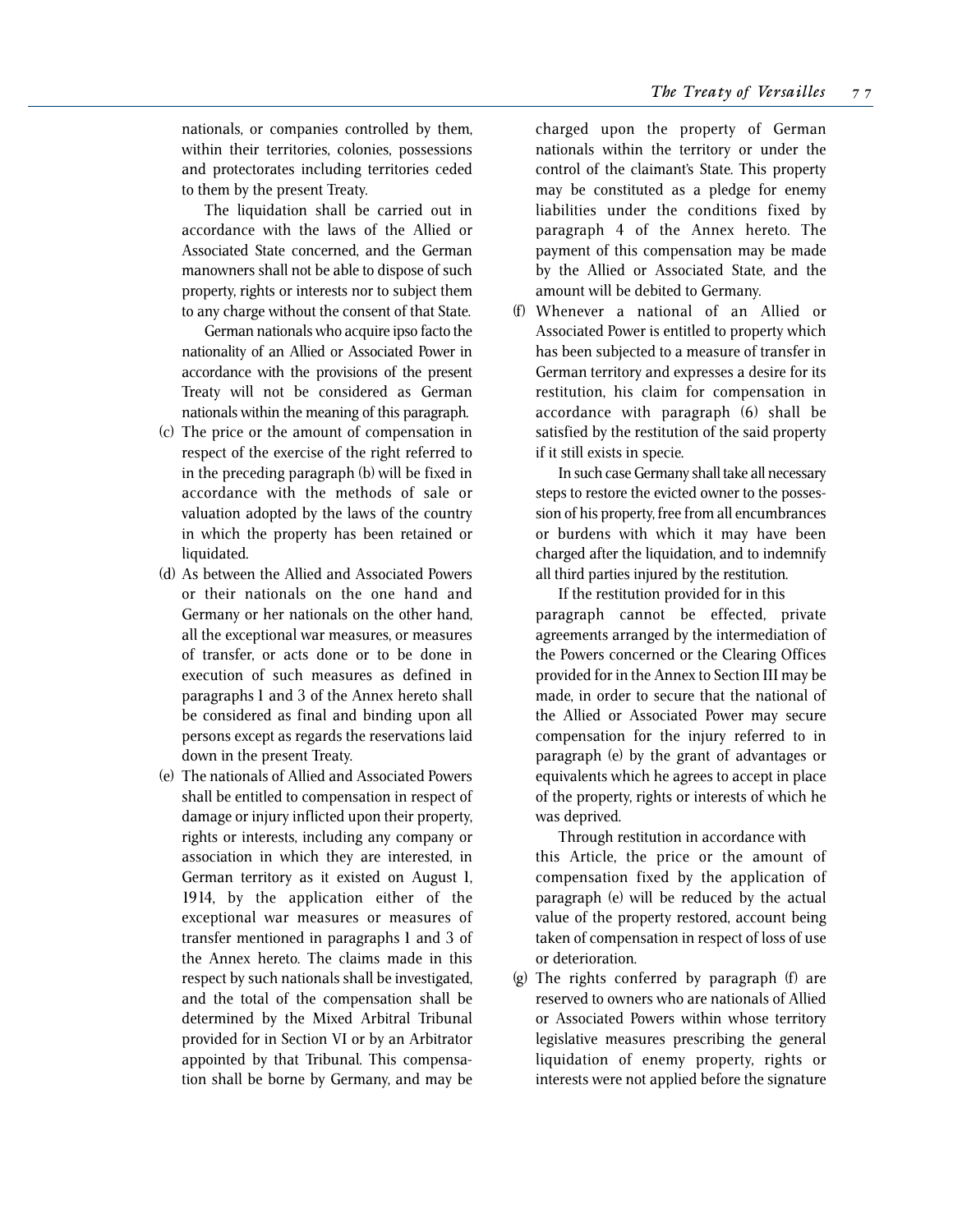of the Armistice.

- (h) Except in cases where, by application of paragraph (f), restitutions in specie have been made, the net proceeds of sales of enemy property, rights or interests wherever situated carried out either by virtue of war legislation, or by application of this Article, and in general all cash assets of enemies, shall be dealt with as follows:
	- (1) As regards Powers adopting Section III and the Annex thereto, the said proceeds and cash assets shall be credited to the Power of which the owner is a national, through the Clearing Office established thereunder; any credit balance in favour of Germany resulting therefrom shall be dealt with as provided in Article 243.
	- (2) As regards Powers not adopting Section III and the Annex thereto, the proceeds of the property, rights and interests, and the cash assets, of the nationals of Allied or Associated Powers held by Germany shall be paid immediately to the person entitled thereto or to his Government; the proceeds of the property, rights and interests, and the cash assets, of German nationals received by an Allied or Associated Power shall be subject to disposal by such Power in accordance with its laws and regulations and may be applied in payment of the claims and debts defined by this Article or paragraph 4 of the Annex hereto. Any property, rights and interests or proceeds thereof or cash assets not used as above provided may be retained by the said Allied or Associated Power and if retained the cash value thereof shall be dealt with as provided in Article 243.

In the case of liquidations effected in new States, which are signatories of the present Treaty as Allied and Associated Powers, or in States which are not entitled to share in the reparation payments to be made by Germany, the proceeds of liquidations effected by such States shall, subject to the rights of the Reparation Commission under the present Treaty, particularly under Articles 235 and 260, be paid direct to the owner. If on the application of that owner, the Mixed Arbitral Tribunal, provided for by Section VI of this Part, or an arbitrator appointed by that Tribunal is satisfied that the conditions of the sale or measures taken by the Government of the State in question outside its general legislation were unfairly prejudicial to the price obtained, they shall have discretion to award to the owner equitable compensation to be paid by that State.

- (i) Germany undertakes to compensate her nationals in respect of the sale or retention of their property, rights or interests in Allied or Associated States.
- (j) The amount of all taxes and imposts upon capital levied or to be levied by Germany on the property, rights and interests of the nationals of the Allied or Associated Powers from November 11, 1918, until three months from the coming into force of the present Treaty, or, in the case of property, rights or interests which have been subjected to exceptional measures of war, until restitution in accordance with the present Treaty, shall be restored to the owners.

## **ARTICLE 298**

Germany undertakes, with regard to the property, rights and interests, including companies and associations in which they were interested, restored to nationals of Allied and Associated Powers in accordance with the provisions of Article 297, paragraph (a) or (f):

- (a) to restore and maintain, except as expressly provided in the present Treaty, the property, rights and interests of the nationals of Allied or Associated Powers in the legal position obtaining in respect of the property, rights and interests of German nationals under the laws in force before the war;
- (b) not to subject the property, rights or interests of the nationals of the Allied or Associated Powers to any measures in derogation of property rights which are not applied equally to the property, rights and interests of German nationals, and to pay adequate compensation in the event of the application of these measures.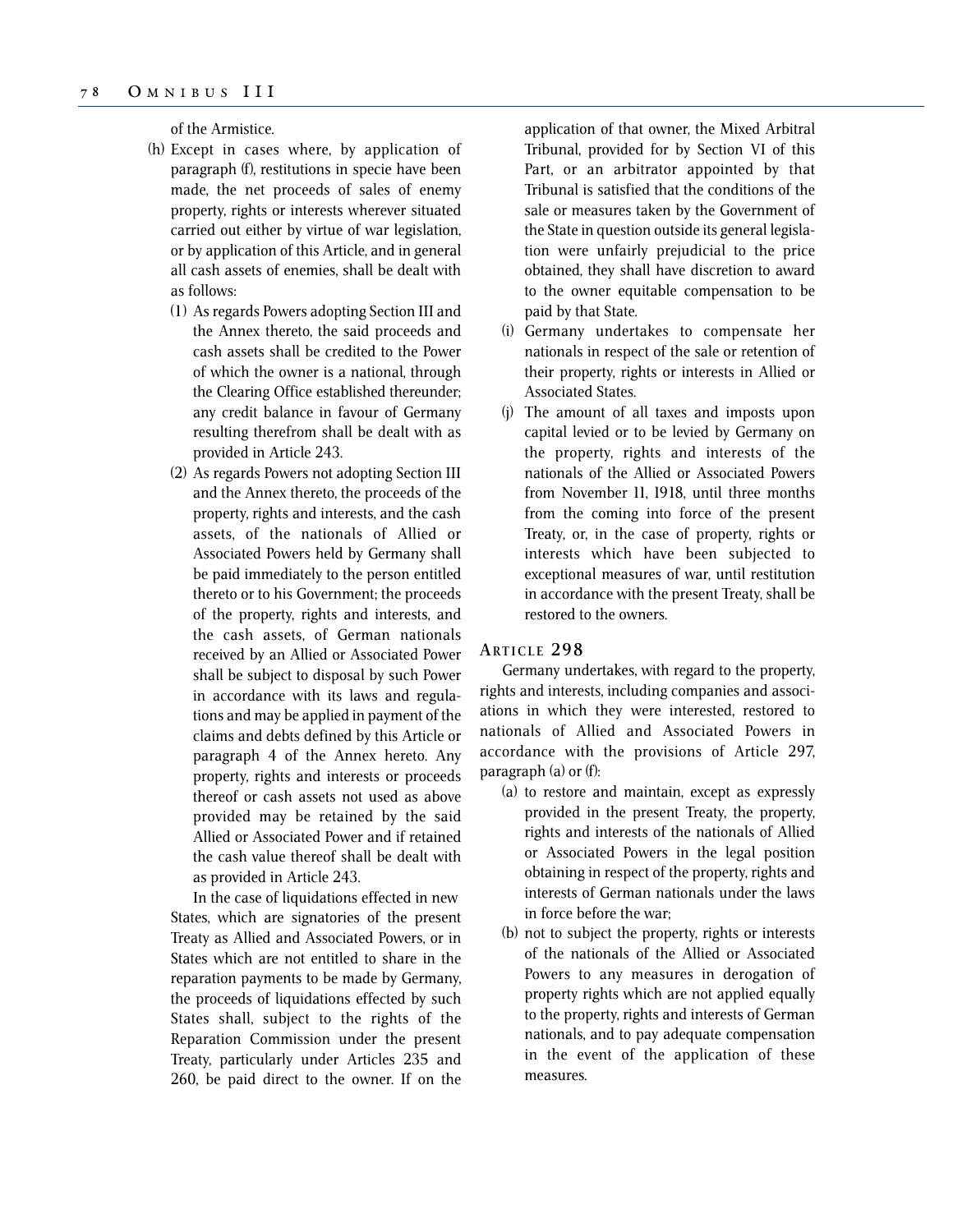### **A NNEX**

- 1. In accordance with the provisions of Article 297 paragraph (d), the validity of vesting orders and of orders for the winding up of businesses or companies, and of any other orders, directions, decisions or instructions of any court or any department of the Government of any of the High Contracting Parties made or given, or purporting to be made or given, in pursuance of war legislation with regard to enemy property, rights and interests is confirmed. The interests of all persons shall be regarded as having been effectively dealt with by any order, direction, decision or instruction dealing with property in which they may be interested, whether or not such interests are specifically mentioned in the order, direction, decision, or instruction. No question shall be raised as to the regularity of a transfer of any property, rights or interests dealt with in pursuance of any such order, direction, decision or instruction. Every action taken with regard to any property, business, or company, whether as regards its investigation, sequestration, compulsory administration, use, requisition, supervision, or winding up, the sale or management of property, rights or interests, the collection or discharge of debts, the payment of costs, charges or expenses, or any other matter whatsoever, in pursuance of orders, directions, decisions, or instructions of any court or of any department of the Government of any of the High Contracting Parties, made or given, or purporting to be made or given, in pursuance of war legislation with regard to enemy property, rights or interests, is confirmed. Provided that the provisions of this paragraph shall not be held to prejudice the titles to property heretofore acquired in good faith and for value and in accordance with the laws of the country in which the property is situated by nationals of the Allied and Associated Powers.
	- The provisions of this paragraph do not apply to such of the above-mentioned measures as have been taken by the German authorities in invaded or occupied territory, nor to such of the above mentioned measures as have been taken by Germany or the German authorities since November 11, 1918, all of which shall be void.
- 2. No claim or action shall be made or brought

against any Allied or Associated Power or against any person acting on behalf of or under the direction of any legal authority or Department of the Government of such a Power by Germany or by any German national wherever resident in respect of any act or omission with regard to his property, rights or interests during the war or in preparation for the war. Similarly no claim or action shall be made or brought against any person in respect of any act or omission under or in accordance with the exceptional war measures, laws or regulations of any Allied or Associated Power.

3. In Article 297 and this Annex the expression "exceptional war measures" includes measures of all kinds, legislative administrative, judicial or others, that have been taken or will be taken hereafter with regard to enemy property, and which have had or will have the effect of removing from the proprietors the power of disposition over their property, though without affecting the ownership, such as measures of supervision, of compulsory administration, and of sequestration; or measures which have had or will have as an object the seizure of, the use of, or the interference with enemy assets, for whatsoever motive, under whatsoever form or in whatsoever place. Acts in the-execution of these measures include all detentions, instructions, orders or decrees of Government departments or courts applying these measures to enemy property, as well as acts performed by any person connected with the administration or the supervision of enemy property, such as the payment of debts, the collecting of credits, the payment of any costs, charges or expenses, or the collecting of fees.

Measures of transfer are those which have affected or will affect the ownership of enemy property by transferring it in whole or in part to a person other than the enemy owner, and without his consent, such as measures directing the sale, liquidation, or devolution of ownership in enemy property, or the cancelling of titles or securities.

4. All property, rights and interests of German nationals within the territory of any Allied or Associated Power and the net proceeds of their sale, liquidation or other dealing therewith may be charged by that Allied or Associated Power in the first place with payment of amounts due in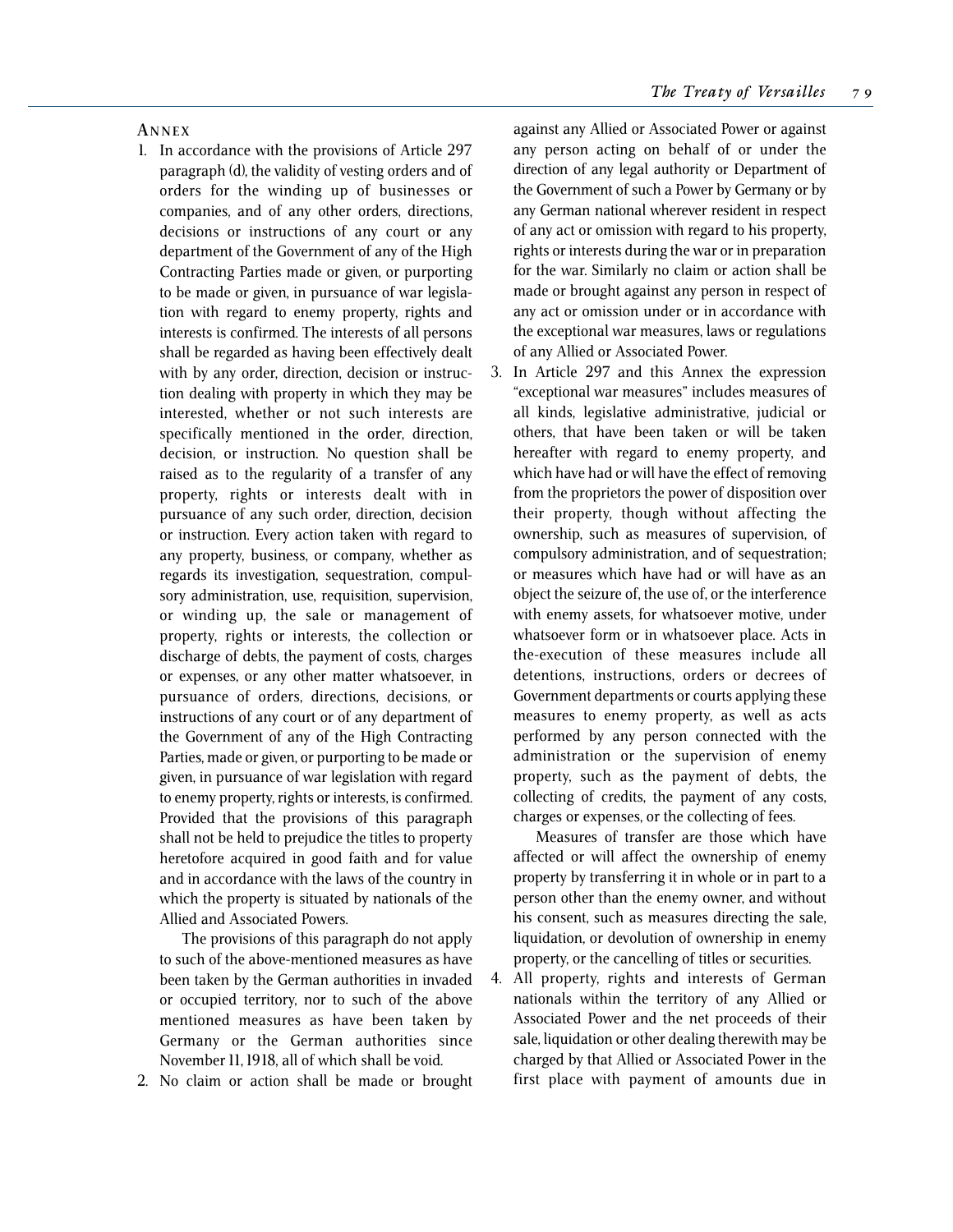respect of claims by the nationals of that Allied or Associated Power with regard to their property, rights and interests, including companies and associations in which they are interested, in German territory, or debts owing to them by German nationals, and with payment of claims growing out of acts committed by the German Government or by any German authorities since July 31, 1914, and before that Allied or Associated Power entered into the war. The amount of such claims may be assessed by an arbitrator appointed by Mr. Gustave Ador, if he is willing, or if no such appointment is made by him, by an arbitrator appointed by the Mixed Arbitral Tribunal provided for in Section VI. They may be charged in the second place with payment of the amounts due in respect of claims by the nationals of such Allied or Associated Power with regard to their property, rights and interests in the territory of other enemy Powers, in so far as those claims are otherwise unsatisfied.

- 5. Notwithstanding the provisions of Article 297, where immediately before the outbreak of war a company incorporated in an Allied or Associated State had rights in common with a company controlled by it and incorporated in Germany to the use of trademarks in third countries, or enjoyed the use in common with such company of unique means of reproduction of goods or articles for sale in third countries, the former company shall alone have the right to use these trade-marks in third countries to the exclusion of the German company, and these unique means of reproduction shall be handed over to the former company, notwithstanding any action taken under German war legislation with regard to the latter company or its business, industrial property or shares. Nevertheless, the former company, if requested, shall deliver the latter company derivative copies permitting the continuation of reproduction of articles for use within German territory.
- 6. Up to the time when restitution is carried out in accordance with Article 297, Germany is responsible for the conservation of property, rights and interests of the nationals of Allied or Associated Powers, including companies and associations in which they are interested, that have been subjected by her to exceptional war measures.
- 7. Within one year from the coming into force of the present Treaty the Allied or Associated Powers will specify the property, rights and interests over which they intend to exercise the right provided in Article 297, paragraph (f).
- 8. The restitution provided in Article 297 will be carried out by order of the German Government or of the authorities which have been substituted for it. Detailed accounts of the action of administrators shall be furnished to the interested persons by the German authorities upon request, which may be made at any time after the coming into force of the present Treaty.
- 9. Until completion of the liquidation provided for by Article 297, paragraph (b), the property, rights and interests of German nationals will continue to be subject to exceptional war measures that have been or will be taken with regard to them.
- 10. Germany will, within six months from the coming into force of the present Treaty, deliver to each Allied or Associated Power all securities, certificates, deeds, or other documents of title held by its nationals and relating to property, rights or interests situated in the territory of that Allied or Associated Power, including any shares, stock, debentures, debenture stock, or other obligations of any company incorporated in accordance with the laws of that Power.

Germany will at any time on demand of any Allied or Associated Power furnish such information as may be required with regard to the property, rights and interests of German nationals within the territory of such Allied or Associated Power, or with regard to any transactions concerning such property, rights or interests effected since July 1, 1914.

- 11. The expression "cash assets" includes all deposits or funds established before or after the declaration of war, as well as all assets coming from deposits, revenues, or profits collected by administrators, sequestrators, or others from funds placed on deposit or otherwise, but does not include sums belonging to the Allied or Associated Powers or to their component States, Provinces, or Municipalities.
- 12. All investments wheresoever effected with the cash assets of nationals of the High Contracting Parties, including companies and associations in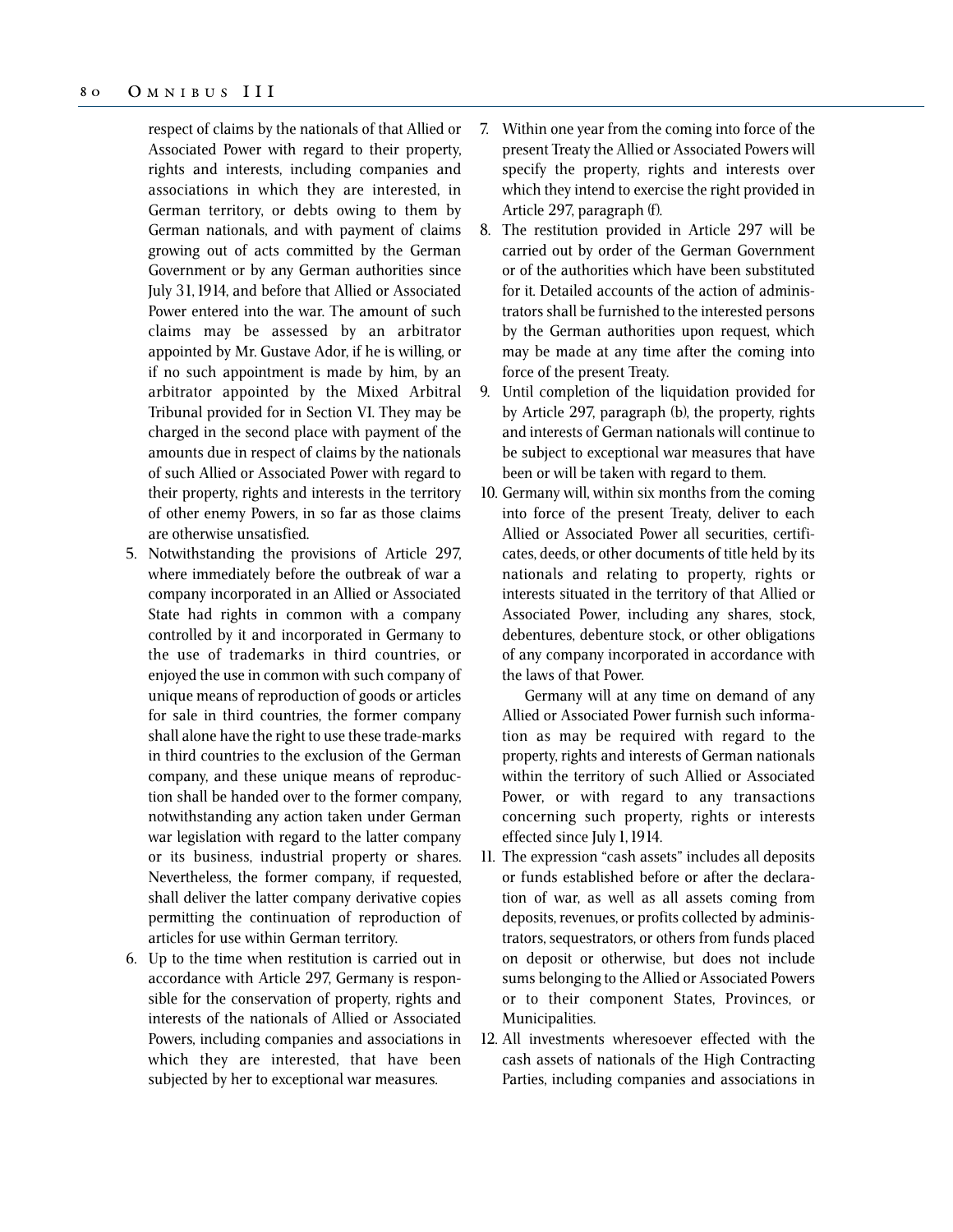which such nationals were interested, by persons responsible for the administration of enemy properties or having control over such administration, or by order of such persons or of any authority whatsoever shall be annulled. These cash assets shall be accounted for irrespective of any such investment.

13. Within one month from the coming into force of the present Treaty, or on demand at any time, Germany will deliver to the Allied and Associated Powers all accounts, vouchers, records, documents and information of any kind which may be within German territory, and which concern the property, rights and interests of the nationals of those Powers, including companies and associations in which they are interested, that have been subjected to an exceptional war measure, or to a measure of transfer either in German territory or in territory occupied by Germany or her allies.

The controllers, supervisors, managers, administrators, sequestrators, liquidators and receivers shall be personally responsible under guarantee of the German Government for the immediate delivery in full of these accounts and documents, and for their accuracy.

14. The provisions of Article 297 and this Annex relating to property, rights and interests in an enemy country, and the proceeds of the liquidation thereof, apply to debts, credits and accounts, Section III regulating only the method of payment.

In the settlement of matters provided for in Article 297 between Germany and the Allied or Associated States, their colonies or protectorates, or any one of the British Dominions or India, in respect of any of which a declaration shall not have been made that they adopt Section III, and between their respective nationals, the provisions of Section III respecting the currency in which payment is to be made and the rate of exchange and of interest shall apply unless the Government of the Allied or Associated Power concerned shall within six months of the coming into force of the present Treaty notify Germany that the said provisions are not to be applied.

15. The provisions of Article 297 and this Annex apply to industrial, literary and artistic property which has been or will be dealt with in the liquidation of property, rights, interests,

companies or businesses under war legislation by the Allied or Associated Powers, or in accordance with the stipulations of Article 297, paragraph (b).

# *Section V: Contracts, Prescriptions, Judgments*

## **ARTICLE 299**

- (a) Any contract concluded between enemies shall be regarded as having been dissolved as from the time when any two of the parties became enemies, except in respect of any debt or other pecuniary obligation arising out of any act done or money paid thereunder, and subject to the exceptions and special rules with regard to particular contracts or classes of contracts contained herein or in the Annex hereto.
- (b) Any contract of which the execution shall be required in the general interest, within six months from the date of the coming into force of the present Treaty, by the Allied or Associated Governments of which one of the parties is a national, shall be excepted from dissolution under this Article.

When the execution of the contract thus kept alive would owing to the alteration of trade conditions, cause one of the parties substantial prejudice the Mixed Arbitral Tribunal provided for by Section VI shall be empowered to grant to the prejudiced party equitable compensation.

- (c) Having regard to the provisions of the constitution and law of the United States of America, of Brazil, and of Japan, neither the present Article, nor Article 300, nor the Annex hereto shall apply to contracts made between nationals of these States and German nationals; nor shall Article 305 apply to the United States of America or its nationals.
- (d) The present Article and the annex hereto shall not apply to contracts the parties to which became enemies by reason of one of them being an inhabitant of territory of which the sovereignty has been transferred, if such party shall acquire under the present Treaty the nationality of an Allied or Associated Power, nor shall they apply to contracts between nationals of the Allied and Associated Powers between whom trading has been prohibited by reason of one of the parties being in Allied or Associated territory in the occupation of the enemy.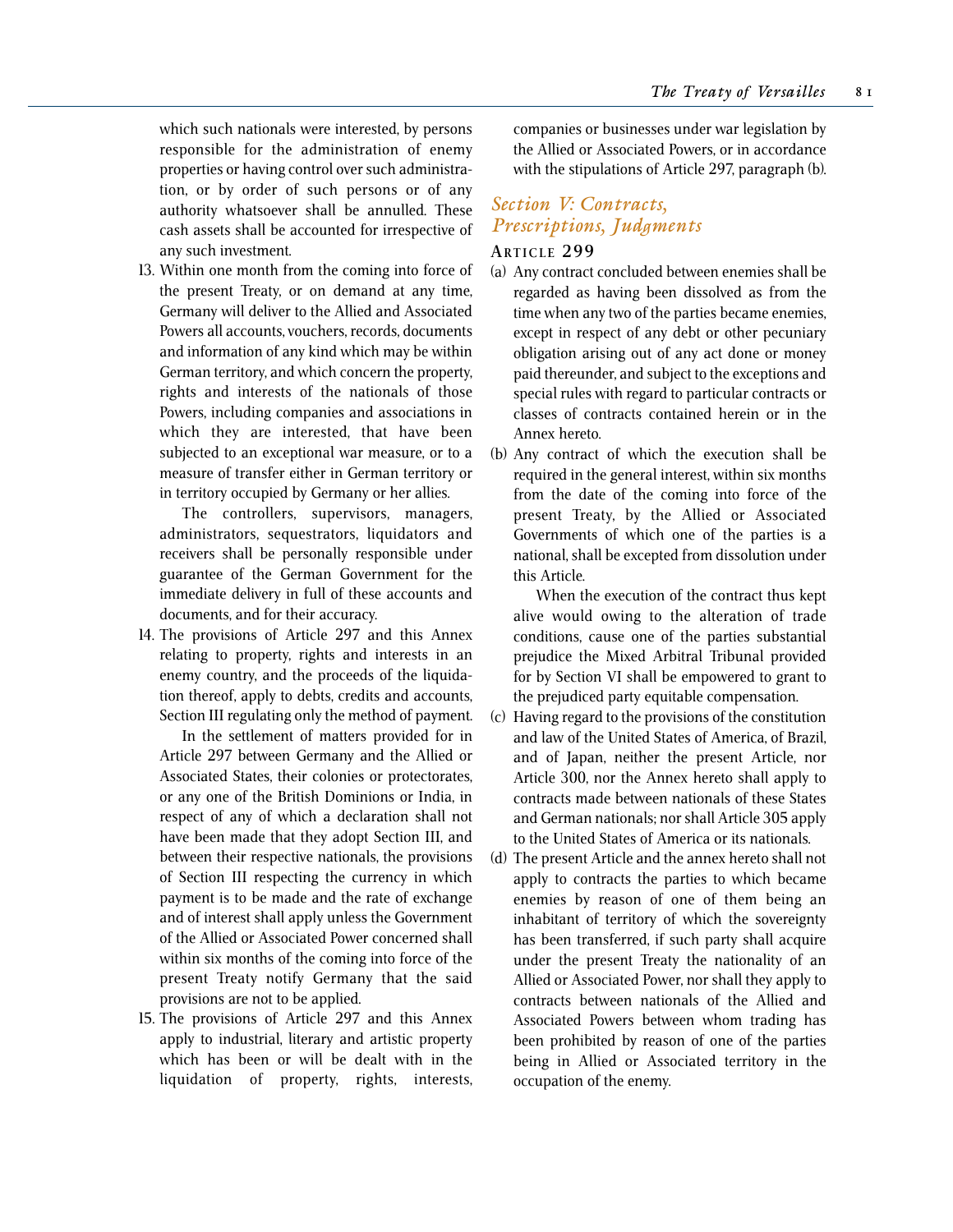(e) Nothing in the present Article or the annex hereto shall be deemed to invalidate a transaction lawfully carried out in accordance with a contract between enemies if it has been carried out with the authority of one of the belligerent Powers.

#### **ARTICLE 300**

- (a) All periods of prescription, or limitation of right of action, whether they began to run before or after the outbreak of war, shall be treated in the territory of the High Contracting Parties, so far as regards relations between enemies, as having been suspended for the duration of the war. They shall begin to run again at earliest three months after the coming into force of the present Treaty. This provision shall apply to the period prescribed for the presentation of interest or dividend coupons or for the presentation for repayment of securities drawn for repayment or repayable on any other ground.
- (b) Where, on account of failure to perform any act or comply with any formality during the war, measures of execution have been taken in German territory to the prejudice of a national of an Allied or Associated Power, the claim of such national shall, if the matter does not fall within the competence of the Courts of an Allied or Associated Power, be heard by the Mixed Arbitral Tribunal provided for by Section VI.
- (c) Upon the application of any interested person who is a national of an Allied or Associated Power the Mixed Arbitral Tribunal shall order the restoration of the rights which have been prejudiced by the measures of execution referred to in paragraph (b), wherever, having regard to the particular circumstances of the case, such restoration is equitable and possible.

If such restoration is inequitable or impossible the Mixed Arbitral Tribunal may grant compensation to the prejudiced party to be paid by the German Government.

(d) Where a contract between enemies has been dissolved by reason either of failure on the part of either party to carry out its provisions or of the exercise of a right stipulated in the contract itself the party prejudiced may apply to the Mixed Arbitral Tribunal for relief. The Tribunal will have the powers provided for in paragraph (c.)

- (e) The provisions of the preceding paragraphs of this Article shall apply to the nationals of Allied and Associated Powers who have been prejudiced by reason of measures referred to above taken by Germany in invaded or occupied territory, if they have not been otherwise compensated.
- (f) Germany shall compensate any third party who may be prejudiced by any restitution or restoration ordered by the Mixed Arbitral Tribunal under the provisions of the preceding paragraphs of this Article.
- (g) As regards negotiable instruments, the period of three months provided under paragraph (a) shall commence as from the date on which any exceptional regulations applied in the territories of the interested Power with regard to negotiable instruments shall have definitely ceased to have force.

### **ARTICLE 301**

As between enemies no negotiable instrument made before the war shall be deemed to have become invalid by reason only of failure within the required time to present the instrument for acceptance or payment or to give notice of non-acceptance or nonpayment to drawers or indorsers or to protest the instrument, nor by reason of failure to complete any formality during the war.

Where the period within which a negotiable instrument should have been presented for acceptance or for payment, or within which notice of non-acceptance or non-payment should have been given to the drawer or indorser, or within which the instrument should have been protested, has elapsed during the war, and the party who should have presented or protested the instrument or have given notice of non-acceptance or non-payment has failed to do so during the war, a period of not less than three months from the coming into force of the present Treaty shall be allowed within which presentation, notice of non-acceptance or nonpayment or protest may be made.

## **ARTICLE 302**

Judgments given by the Courts of an Allied or Associated Power in all cases which, under the present Treaty, they are competent to decide, shall be recognised in Germany as final, and shall be enforced without it being necessary to have them declared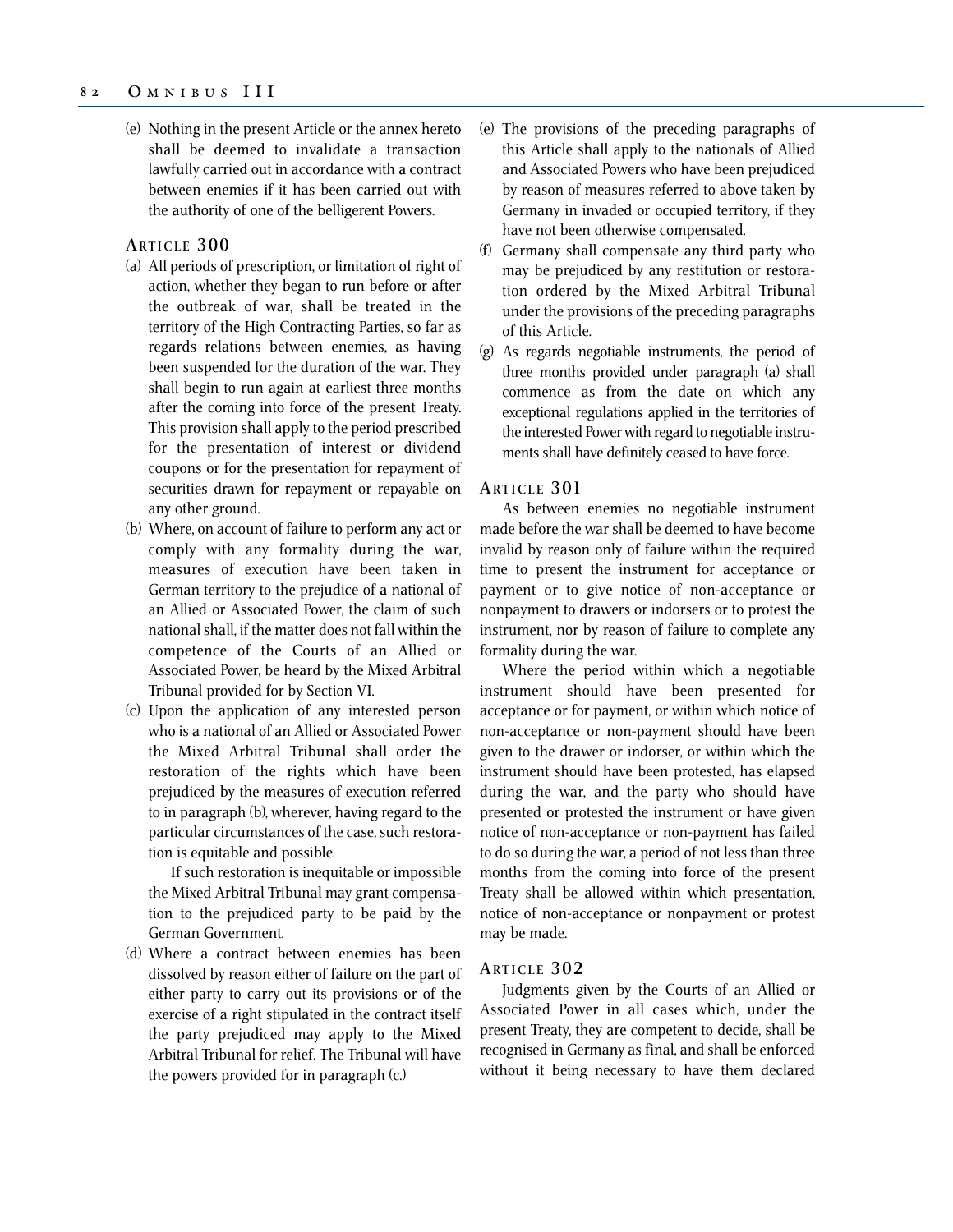executory.

If a judgment in respect to any dispute which may have arisen has been given during the war by a German Court against a national of an Allied or Associated State in a case in which he was not able to make his defence, the Allied and Associated national who has suffered prejudice thereby shall be entitled to recover compensation, to be fixed by the Mixed Arbitral Tribunal provided for in Section VI.

At the instance of the national of the Allied or Associated Power the compensation abovementioned may, upon order to that effect of the Mixed Arbitral Tribunal, be effected where it is possible by replacing the parties in the situation which they occupied before the judgment was given by the German Court.

The above compensation may likewise be obtained before the Mixed Arbitral Tribunal by the nationals of Allied or Associated Powers who have suffered prejudice by judicial measures taken in invaded or occupied territories, if they have not been otherwise compensated.

## **ARTICLE 303**

For the purpose of Sections III, IV, V and VII, the expression "during the war" means for each Allied or Associated Power the period between the commencement of the state of war between that Power and Germany and the coming into force of the present Treaty.

## **A NNEX**

## I. GENERAL PROVISIONS

- 1. Within the meaning of Articles 299, 300 and 301, the parties to a contract shall be regarded as enemies when trading between them shall have been prohibited by or otherwise became unlawful under laws, orders or regulations to which one of those parties was subject. They shall be deemed to have become enemies from the date when such trading was prohibited or otherwise became unlawful.
- 2. The following classes of contracts are excepted from dissolution by Article 299 and, without prejudice to the rights contained in Article 297 (b) of Section IV, remain in force subject to the application of domestic laws, orders or regulations made during the war by the Allied and Associated Powers and subject to the terms of

the contracts:

- (a) Contracts having for their object the transfer of estates or of real or personal property where the property therein had passed or the object had been delivered before the parties became enemies;
- (b) Leases and agreements for leases of land and houses
- (c) Contracts of mortgage, pledge or lien;
- (d) Concessions concerning mines, quarries or deposits;
- (e) Contracts between individuals or companies and States provinces, municipalities, or other similar juridical persons charged with administrative functions, and concessions granted by States, provinces, municipalities, or other similar juridical persons charged with administrative functions.
- 3. If the provisions of a contract are in part dissolved under Article 299, the remaining provisions of that contract shall, subject to the same application of domestic laws as is provided for in paragraph 2, continue in force if they are severable, but where they are not severable the contract shall be deemed to have been dissolved in its entirety.
- II. PROVISIONS RELATING TO CERTAIN CLASSES OF CONTRACTS Stock Exchange and

Commercial Exchange Contracts

- 4. (a) Rules made during the war by any recognised Exchange or Commercial Association providing for the closure of contracts entered into before the war by an enemy are confirmed by the High Contracting Parties, as also any action taken thereunder, provided:
	- (1) That the contract was expressed to be made subject to the rules of the Exchange or Association in question;
	- (2) That the rules applied to all persons concerned;
	- (3) That the conditions attaching to the closure were fair and reasonable.
	- (b) The preceding paragraph shall not apply to rules made during the occupation by Exchanges or Commercial Associations in the districts occupied by the enemy.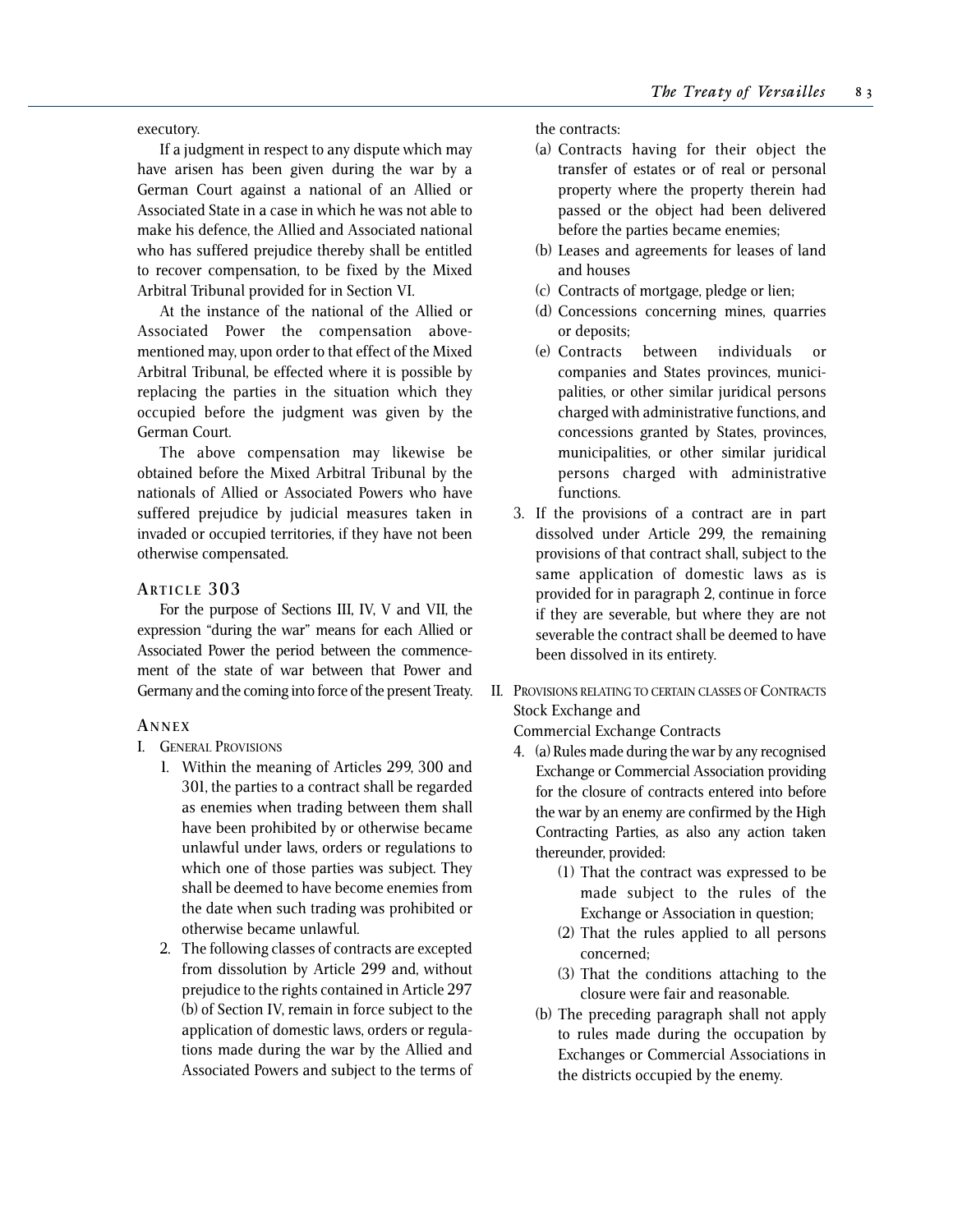(c) The closure of contracts relating to cotton "futures", which were closed as on July 31, 1914, under the decision of the Liverpool Cotton Association, is also confirmed.

#### Security

5. The sale of a security held for an unpaid debt owing by an enemy shall be deemed to have been valid irrespective of notice to the owner if the creditor acted in good faith and with reasonable care and prudence, and no claim by the debtor on the ground of such sale shall be admitted.

This stipulation shall not apply to any sale of securities effected by an enemy during the occupation in regions invaded or occupied by the enemy.

#### Negotiable Instruments

- 6. As regards Powers which adopt Section III and the Annex thereto the pecuniary obligations existing between enemies and resulting from the issue of negotiable instruments shall be adjusted in conformity with the said Annex by the instrumentality of the Clearing Offices, which shall assume the rights of the holder as regards the various remedies open to him.
- 7. If a person has either before or during the war become liable upon a negotiable instrument in accordance with an undertaking given to him by a person who has subsequently become an enemy, the latter shall remain liable to indemnify the former in respect of his liability notwithstanding the outbreak of war.
- III. Contracts of Insurance.
	- 8. Contracts of insurance entered into by any person with another person who subsequently became an enemy will be dealt with in accordance with the following paragraphs.

## Fire Insurance

9. Contracts for the insurance of property against fire entered into by a person interested in such property with another person who subsequently became an enemy shall not be deemed to have been dissolved by the outbreak of war, or by the fact of the person becoming an enemy, or on account of the failure during the war and for a period of three months thereafter to perform his obligations under the contract, but they shall be dissolved at the date when the annual premium becomes payable for the first time after the expiration of a period of three months after the coming into force of the present Treaty.

A settlement shall be effected of unpaid premiums which became due during the war, or of claims for losses which occurred during the war.

10. Where by administrative or legislative action an insurance against fire effected before the war has been transferred during the war from the original to another insurer, the transfer will be recognised and the liability of the original insurer will be deemed to have ceased as from the date of the transfer. The original insurer will, however, be entitled to receive on demand full information as to the terms of the transfer, and if it should appear that these terms were not equitable they shall be amended so far as may be necessary to render them equitable.

Furthermore, the insured shall, subject to the concurrence of the original insurer, be entitled to retransfer the contract to the original insurer as from the date of the demand.

## Life Insurance

11. Contracts of life insurance entered into between an insurer and a person who subsequently became an enemy shall not be deemed to have been dissolved by the outbreak of war, or by the fact of the person becoming an enemy.

Any sum which during the war became due upon a contract deemed not to have been dissolved under the preceding provision shall be recoverable after the war with the addition of interest at five per cent. per annum from the date of its becoming due up to the day of payment.

Where the contract has lapsed during the war owing to nonpayment of premiums, or has become void from breach of the conditions of the contract, the assured or his representatives or the person entitled shall have the right at any time within twelve months of the coming into force of the present Treaty to claim from the insurer the surrender value of the policy at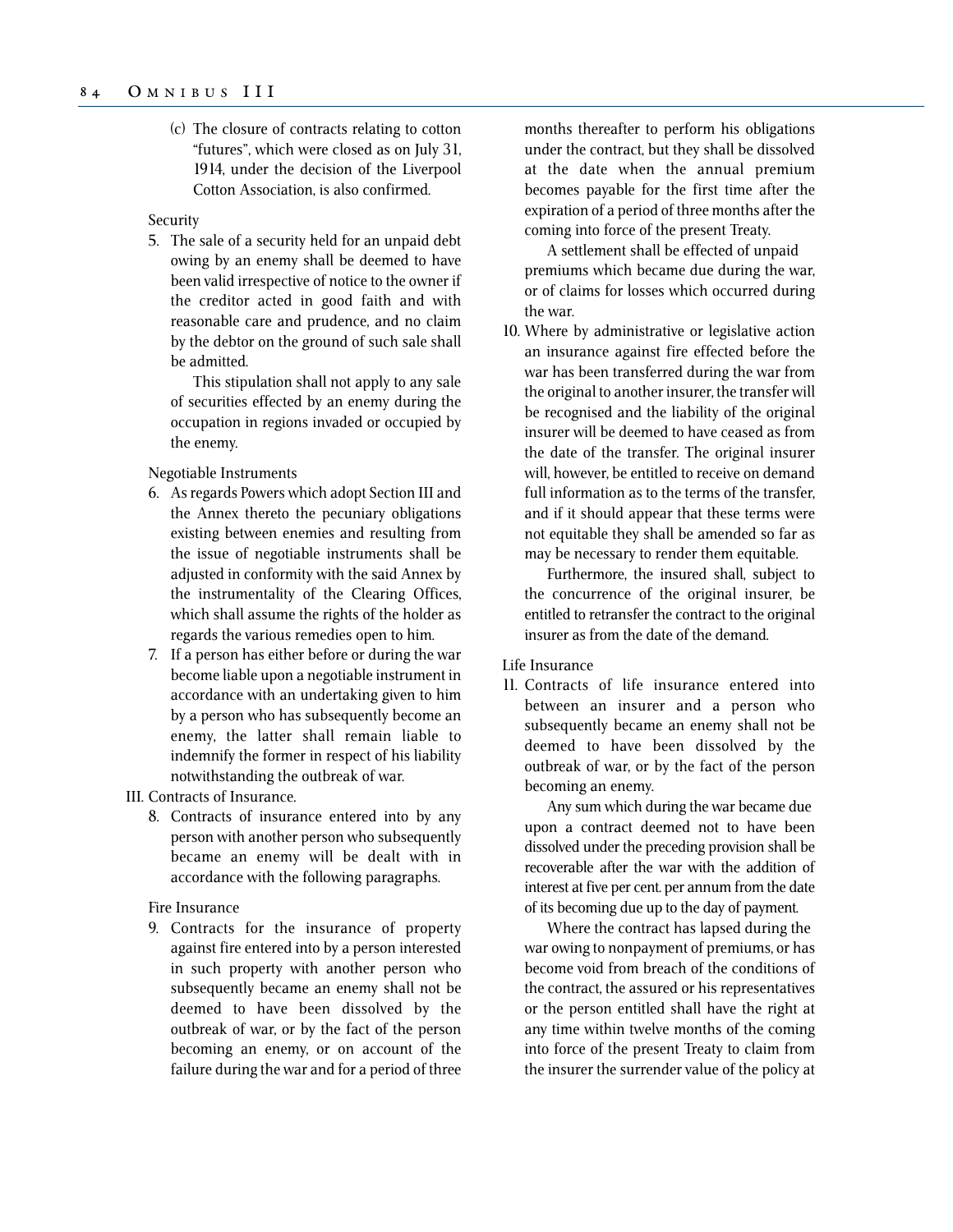the date of its lapse or avoidance.

Where the contract has lapsed during the war owing to nonpayment of premiums the payment of which has been prevented by the enforcement of measures of war, the assured or his representative or the persons entitled shall have the right to restore the contract on payment of the premiums with interest at five per cent. per annum within three months from the coming into force of the present Treaty.

12. Any Allied or Associated Power may within three months of the coming into force of the present Treaty cancel all the contracts of insurance running between a German insurance company and its nationals under conditions which shall protect its nationals from any prejudice.

To this end the German insurance company will hand over to the Allied or Associated Government concerned the proportion of its assets attributable to the policies so cancelled and will be relieved from all liability in respect of such policies. The assets to be handed over shall be determined by an actuary appointed by the Mixed Arbitral Tribunal.

- 13. Where contracts of life insurance have been entered into by a local branch of an insurance company established in a country which subsequently became an enemy country, the contract shall, in the absence of any stipulation to the contrary in the contract itself, be governed by the local law, but the insurer shall be entitled to demand from the insured or his representatives the refund of sums paid on claims made or enforced under measures taken during the war, if the making or enforcement of such claims was not in accordance with the terms of the contract itself or was not consistent with the laws or treaties existing at the time when it was entered into.
- 14. In any case where by the law applicable to the contract the insurer remains bound by the contract notwithstanding the nonpayment of premiums until notice is given to the insured of the termination of the contract, he shall be entitled where the giving of such notice was prevented by the war to recover the unpaid premiums with interest at five per cent. per

annum from the insured.

15. Insurance contracts shall be considered as contracts of life assurance for the purpose of paragraphs 11 to 14 when they depend on the probabilities of human life combined with the rate of interest for the calculation of the reciprocal engagements between the two parties.

## Marine Insurance

16. Contracts of marine insurance including time policies and voyage policies entered into between an insurer and a person who subsequently became an enemy, shall be deemed to have been dissolved on his becoming an enemy, except in cases where the risk undertaken in the contract had attached before he became an enemy.

Where the risk had not attached, money paid by way of premium or otherwise shall be recoverable from the insurer.

Where the risk had attached effect shall be given to the contract notwithstanding the party becoming an enemy, and sums due under the contract either by way of premiums or in respect of losses shall be recoverable after the coming into force of the present Treaty.

In the event of any agreement being come to for the payment of interest on sums due before the war to or by the nationals of States which have been at war and recovered after the war, such interest shall in the case of losses recoverable under contracts of marine insurance run from the expiration of a period of one year from the date of the loss.

- 17. No contract of marine insurance with an insured person who subsequently became an enemy shall be deemed to cover losses due to belligerent action by the Power of which the insurer was a national or by the allies or associates of such Power.
- 18. Where it is shown that a person who had before the war entered into a contract of marine insurance with an insurer who subsequently became an enemy entered after the outbreak of war into a new contract covering the same risk with an insurer who was not an enemy, the new contract shall be deemed to be substituted for the original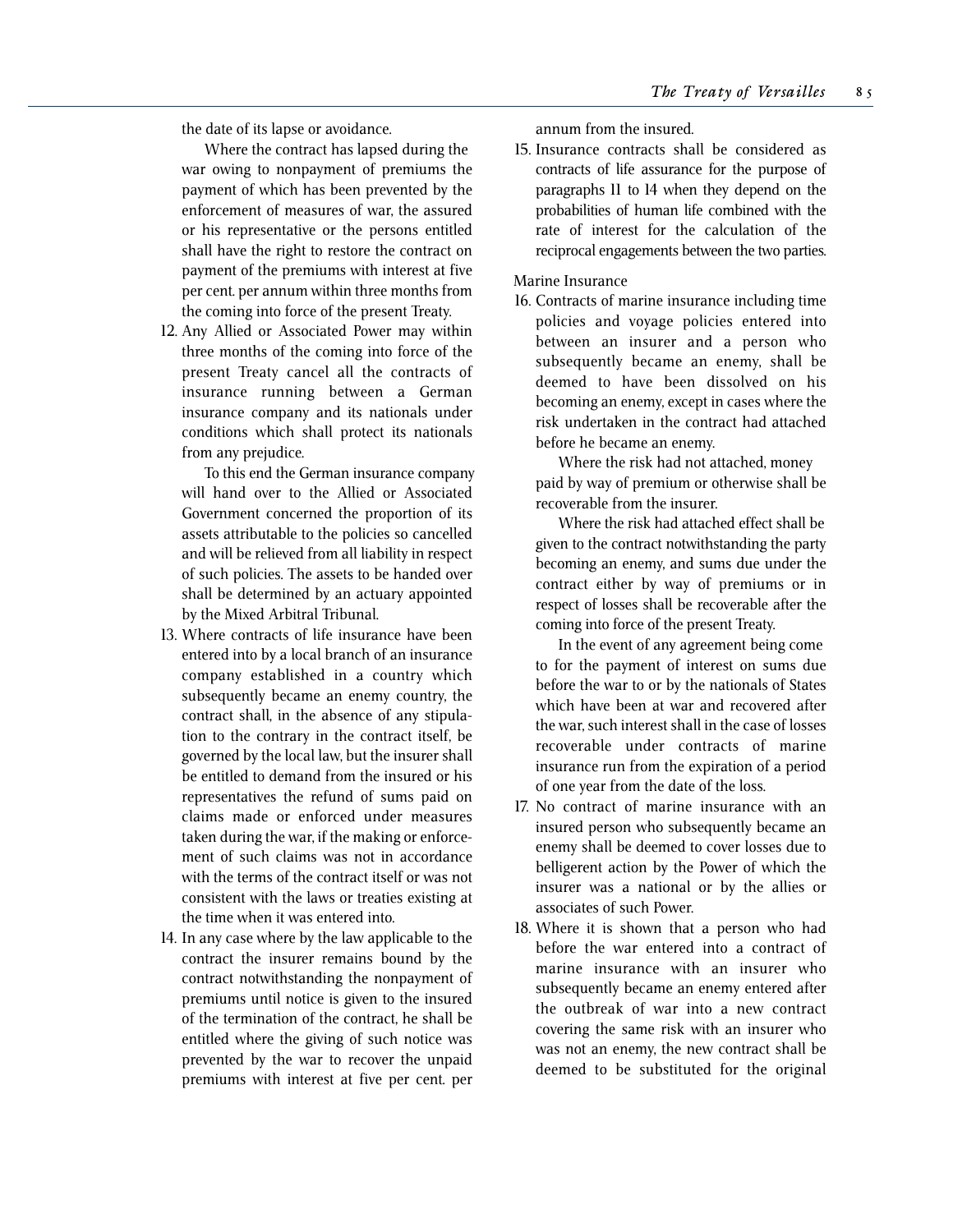contract as from the date when it was entered into, and the premiums payable shall be adjusted on the basis of the original insurer having remained liable on the contract only up till the time when the new contract was entered into.

Other Insurances

19. Contracts of insurance entered into before the war between an insurer and a person who subsequently became an enemy, other than contracts dealt with in paragraphs g to 18, shall be treated in all respects on the same footing as contracts of fire insurance between the same persons would be dealt with under the said paragraphs.

Re-insurance

20. All treaties of re-insurance with a person who became an enemy shall be regarded as having been abrogated by the person becoming an enemy, but without prejudice in the case of life or marine risks which had attached before the war to the right to recover payment after the war for sums due in respect of such risks.

Nevertheless if, owing to invasion, it has been impossible for the re-insured to find another re-insurer, the treaty shall remain in force until three months after the coming into force of the present Treaty.

Where a re-insurance treaty becomes void under this paragraph, there shall be an adjustment of accounts between the parties in respect both of premiums paid and payable and of liabilities for losses in respect of life or marine risks which had attached before the war. In the case of risks other than those mentioned in paragraphs 11 to 18 the adjustment of accounts shall be made as at the date of the parties becoming enemies without regard to claims for losses which may have occurred since that date.

- 21. The provisions of the preceding paragraph will extend equally to re-insurances existing at the date of the parties becoming enemies of particular risks undertaken by the insurer in a contract of insurance against any risks other than life or marine risks.
- 22. Re-insurance of life risks effected by particular

contracts and not under any general treaty remain in force.

The provisions of paragraph 12 apply to treaties of re-insurance of life insurance contracts in which enemy companies are the reinsurers.

- 23. In case of a re-insurance effected before the war of a contract of marine insurance, the cession of a risk which had been ceded to the re-insurer shall, if it had attached before the outbreak of war, remain valid and effect be given to the contract notwithstanding the outbreak of war; sums due under the contract of re-insurance in respect either of premiums or of losses shall be recoverable after the war.
- 24. The provisions of paragraphs 17 and 18 and the last part of paragraph 16 shall apply to contracts for the re-insurance of marine risks.

# *Section VI: Mixed Arbitral Tribunal*

## **ARTICLE 304**

(a) Within three months from the date of the coming into force of the present Treaty, a Mixed Arbitral Tribunal shall be established between each of the Allied and Associated Powers on the one hand and Germany on the other hand. Each such Tribunal shall consist of three members. Each of the Governments concerned shall appoint one of these members. The President shall be chosen by agreement between the two Governments concerned.

In case of failure to reach agreement, the President of the Tribunal and two other persons, either of whom may in case of need take his place, shall be chosen by the Council of the League of Nations, or, until this is set up, by M. Gustave Ador if he is willing. These persons shall be nationals of Powers that have remained neutral during the war.

If any Government does not proceed within a period of one month in case there is a vacancy to appoint a member of the Tribunal, such member shall be chosen by the other Government from the two persons mentioned above other than the President.

The decision of the majority of the members of the Tribunal shall be the decision of the Tribunal.

(b) The Mixed Arbitral Tribunals established pursuant to paragraph (a), shall decide all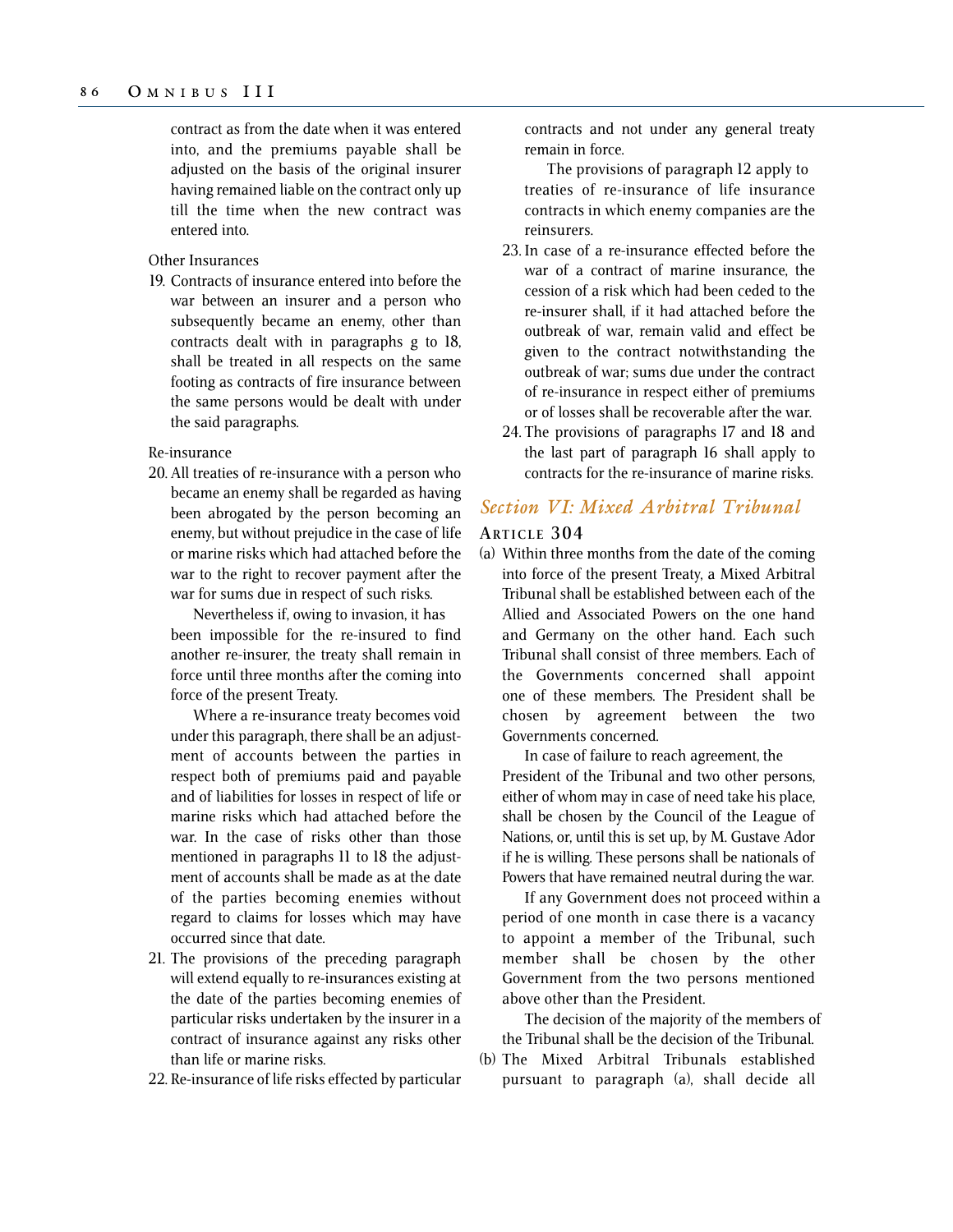questions within their competence under Sections III, IV, V and VII.

In addition, all questions, whatsoever their nature, relating to contracts concluded before the coming into force of the present Treaty between nationals of the Allied and Associated Powers and German nationals shall be decided by the Mixed Arbitral Tribunal, always excepting questions which, under the laws of the Allied, Associated or Neutral Powers, are within the jurisdiction of the National Courts of those Powers. Such questions shall be decided by the National Courts in question, to the exclusion of the Mixed Arbitral Tribunal. The party who is a national of an Allied or Associated Power may nevertheless bring the case before the Mixed Arbitral Tribunal if this is not prohibited by the laws of his country.

- (c) If the number of cases justifies it, additional members shall be appointed and each Mixed Arbitral Tribunal shall sit in divisions. Each of these divisions will be constituted as above.
- (d) Each Mixed Arbitral Tribunal will settle its own procedure except in so far as it is provided in the following Annex, and is empowered to award the sums to be paid by the loser in respect of the costs and expenses of the proceedings.
- (e) Each Government will pay the remuneration of the member of the Mixed Arbitral Tribunal appointed by it and of any agent whom it may appoint to represent it before the Tribunal. The remuneration of the President will be determined by special agreement between the Governments concerned; and this remuneration and the joint expenses of each Tribunal will be paid by the two Governments in equal moieties.
- (f) The High Contracting Parties agree that their courts and authorities shall render to the Mixed Arbitral Tribunals direct all the assistance in their power, particularly as regards transmitting notices and collecting evidence.
- (g) The High Contracting Parties agree to regard the decisions of the Mixed Arbitral Tribunal as final and conclusive, and to render them binding upon their nationals.

#### **A NNEX**

- 1. Should one of the members of the Tribunal either die, retire, or be unable for any reason whatever to discharge his function, the same procedure will be followed for filling the vacancy as was followed for appointing him.
- 2. The Tribunal may adopt such rules of procedure as shall be in accordance with justice and equity and decide the order and time at which each party must conclude its arguments, and may arrange all formalities required for dealing with the evidence.
- 3. The agent and counsel of the parties on each side are authorised to present orally and in writing to the Tribunal arguments in Support or in defence of each case.
- 4. The Tribunal shall keep record of the questions and cases submitted and the proceedings thereon, with the dates of such proceedings.
- 5. Each of the Powers concerned may appoint a secretary. These secretaries shall act together as joint secretaries of the Tribunal and shall be subject to its direction. The Tribunal may appoint and employ any other necessary officer or officers to assist in the performance of its duties.
- 6. The Tribunal shall decide all questions and matters submitted upon such evidence and information as may be furnished by the parties concerned.
- 7. Germany agrees to give the Tribunal all facilities and information required by it for carrying out its investigations.
- 8. The language in which the proceedings shall be conducted shall, unless otherwise agreed, be English, French, Italian or Japanese, as may be determined by the Allied or Associated Power concerned.
- 9. The place and time for the meetings of each Tribunal shall be determined by the President of the Tribunal.

## **ARTICLE 305**

Whenever a competent court has given or gives a decision in a case covered by Sections III, IV, V or VII, and such decision is inconsistent with the provisions of such Sections, the party who is prejudiced by the decision shall be entitled to obtain redress which shall be fixed by the Mixed Arbitral Tribunal. At the request of the national of an Allied or Associated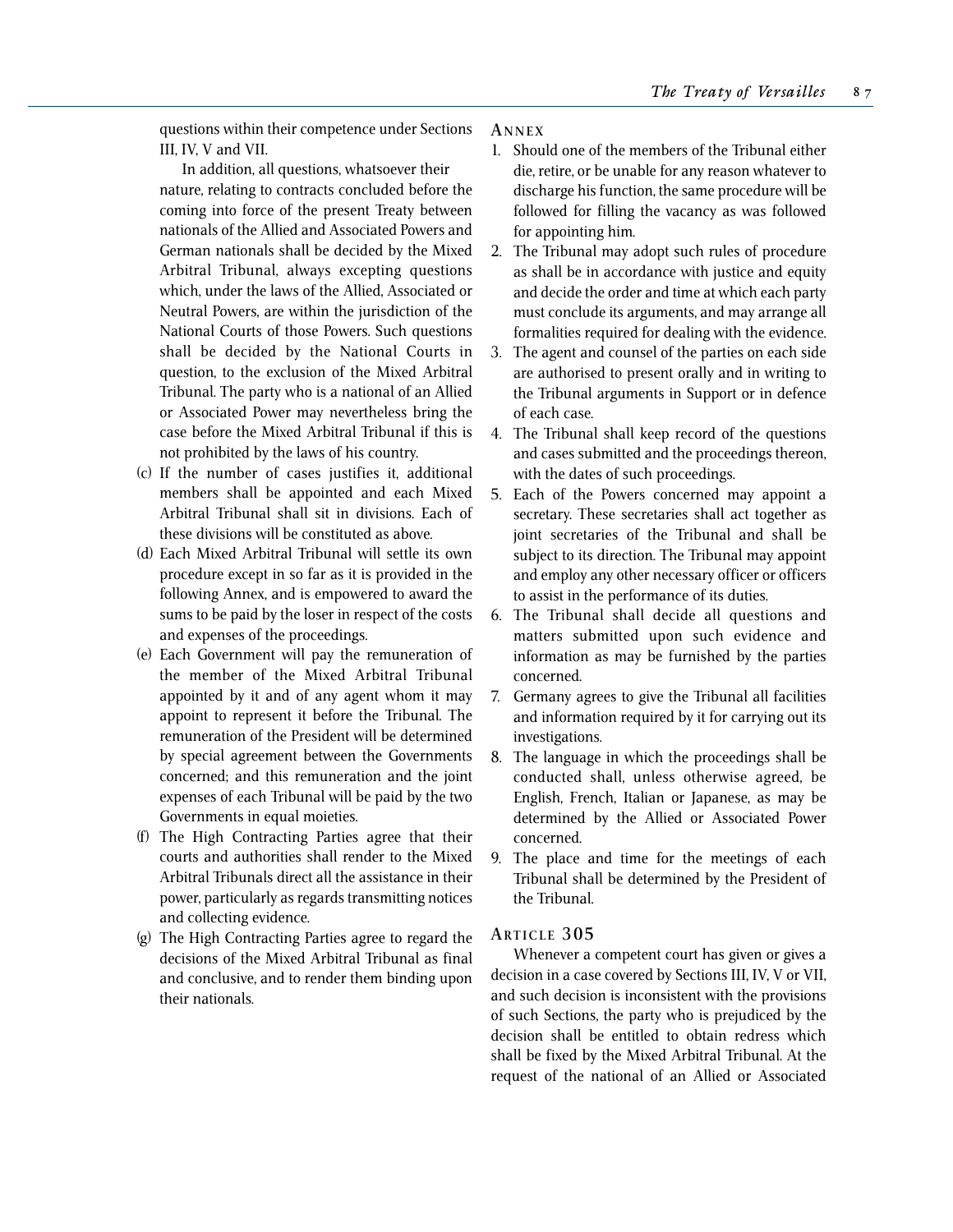Power, the redress may, whenever possible, be effected by the Mixed Arbitral Tribunal directing the replacement of the parties in the position occupied by them before the judgment was given by the German court.

## *Section VII: Industrial Property*

## **ARTICLE 306**

Subject to the stipulations of the present Treaty, rights of industrial, literary and artistic property, as such property is defined by the International Conventions of Paris and of Berne, mentioned in Article 286, shall be re-established or restored, as from the coming into force of the present Treaty, in the territories of the High Contracting Parties, in favour of the persons entitled to the benefit of them at the moment when the state of war commenced or their legal representatives. Equally, rights which, except for the war, would have been acquired during the war in consequence of an application made for the protection of industrial property, or the publication of a literary or artistic work, shall be recognised and established in favour of those persons who would have been entitled thereto, from the coming into force of the present Treaty.

Nevertheless, all acts done by virtue of the special measures taken during the war under legislative, executive or administrative authority of any Allied or Associated Power in regard to the rights of German nationals in industrial, literary or artistic property shall remain in force and shall continue to maintain their full effect.

No claim shall be made or action brought by Germany or German nationals in respect of the use during the war by the Government of any Allied or Associated Power, or by any persons acting on behalf or with the assent of such Government, of any rights in industrial, literary or artistic property, nor in respect of the sale, offering for sale, or use of any products, articles or apparatus whatsoever to which such rights applied.

Unless the legislation of any one of the Allied or Associated Powers in force at the moment of the signature of the present Treaty otherwise directs, sums due or paid in virtue of any act or operation resulting from the execution of the special measures mentioned in paragraph l of this Article shall be dealt with in the same way as other sums due to German nationals are directed to be dealt with by the present Treaty; and sums produced by any special measures taken by the German Government in respect of rights in industrial, literary or artistic property belonging to the nationals of the Allied or Associated Powers shall be considered and treated in the same way as other debts due from German nationals.

Each of the Allied and Associated Powers reserves to itself the right to impose such limitations, conditions or restrictions on rights of industrial, literary or artistic property (with the exception of trade-marks) acquired before or during the war, or which may be subsequently acquired in accordance with its legislation, by German nationals, whether by granting licences, or by the working, or by preserving control over their exploitation, or in any other way, as may be considered necessary for national defence, or in the public interest, or for assuring the fair treatment by Germany of the rights of industrial, literary and artistic property held in German territory by its nationals, or for securing the due fulfilment of all the obligations undertaken by Germany in the present Treaty. As regards rights of industrial, literary and artistic property acquired after the coming into force of the present Treaty, the right so reserved by the Allied and Associated Powers shall only be exercised in cases where these limitations, conditions or restrictions may be considered necessary for national defence or in the public interest.

In the event of the application of the provisions of the preceding paragraph by any Allied or Associated Power, there shall be paid reasonable indemnities or royalties, which shall be dealt with in the same way as other sums due to German nationals are directed to be dealt with by the present Treaty.

Each of the Allied or Associated Powers reserves the right to treat as void and of no effect any transfer in whole or in part of or other dealing with rights of or in respect of industrial, literary or artistic property effected after August 1, 1914, or in the future, which would have the result of defeating the objects of the provisions of this Article.

The provisions of this Article shall not apply to rights in industrial, literary or artistic property which have been dealt with in the liquidation of businesses or companies under war legislation by the Allied or Associated Powers, or which may be so dealt with by virtue of Article 297, paragraph (b).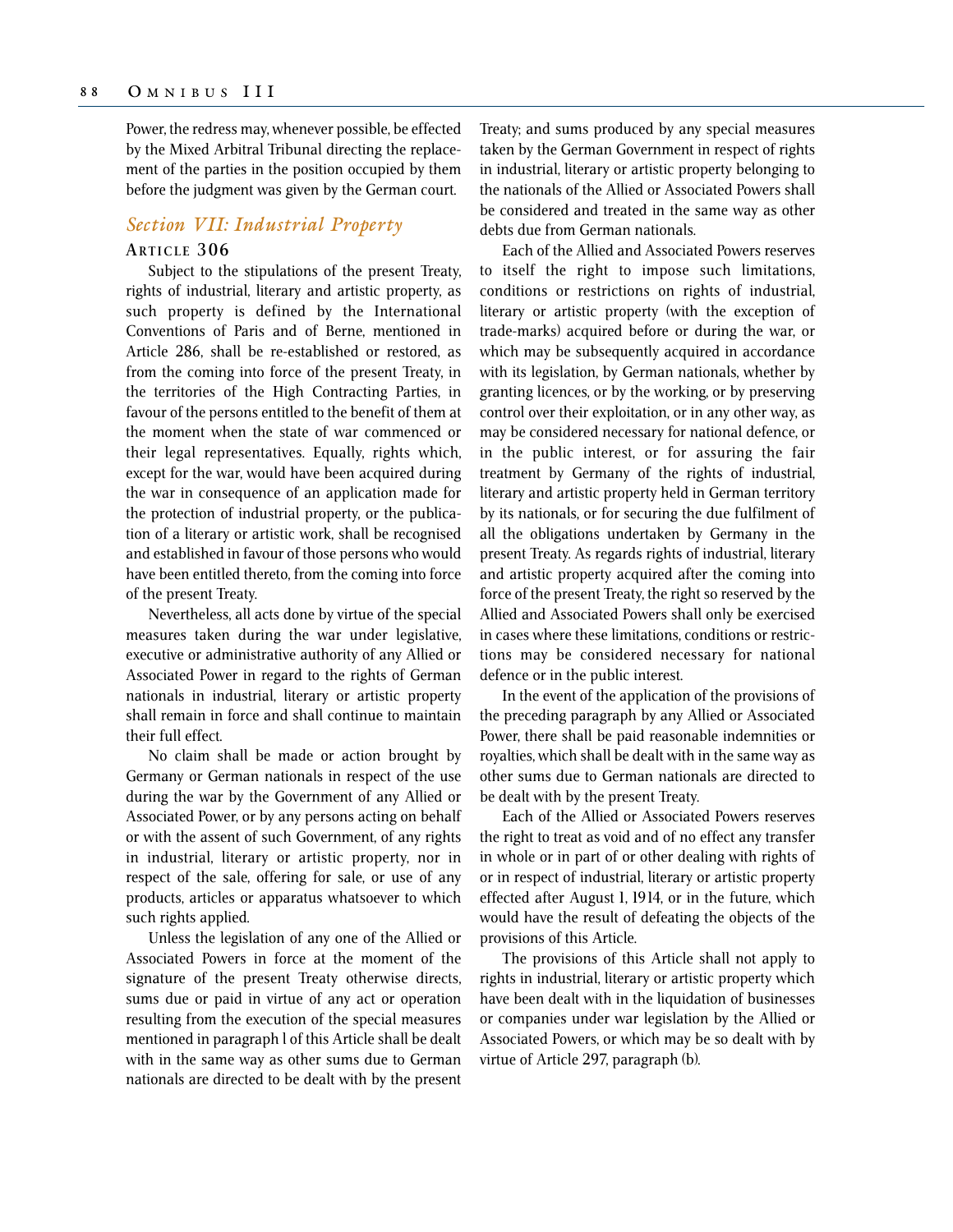## **ARTICLE 307**

A minimum of one year after the coming into force of the present Treaty shall be accorded to the nationals of the High Contracting Parties, without extension fees or other penalty, in order to enable such persons to accomplish any act, fulfil any formality, pay any fees, and generally satisfy any obligation prescribed by the laws or regulations of the respective States relating to the obtaining, preserving, or opposing rights to, or in respect of, industrial property either acquired before August 1, 1914, or which, except for the war, might have been acquired since that date as a result of an application made before the war or during its continuance, but nothing in this Article shall give any right to reopen interference proceedings in the United States of America where a final hearing has taken place.

All rights in, or in respect of, such property which may have lapsed by reason of any failure to accomplish any act, fulfil any formality, or make any payment, shall revive, but subject in the case of patents and designs to the imposition of such conditions as each Allied or Associated Power may deem reasonably necessary for the protection of persons who have manufactured or made use of the subject matter of such property while the rights had lapsed. Further, where rights to patents or designs belonging to German nationals are revived under this Article, they shall be subject in respect of the grant of licences to the same provisions as would have been applicable to them during the war, as well as to all the provisions of the present Treaty.

The period from August 1, 1914, until the coming into force of the present Treaty shall be excluded in considering the time within which a patent should be worked or a trade mark or design used, and it is further agreed that no patent, registered trade mark or design in force on August 1, 1914, shall be subject to revocation or cancellation by reason only of the failure to work such patent or use such trade mark or design for two years after the coming into force of the present Treaty.

#### **ARTICLE 308**

The rights of priority, provided by Article 4 of the International Convention for the Protection of Industrial Property of Paris, of March 20, 1883, revised at Washington in 1911 or by any other Convention or

Statute, for the filing or registration of applications for patents or models of utility, and for the registration of trade marks, designs and models which had not expired on August 1, 1914, and those which have arisen during the war, or would have arisen but for the war, shall be extended by each of the High Contracting Parties in favour of all nationals of the other High Contracting Parties for a period of six months after the coming into force of the present Treaty.

Nevertheless, such extension shall in no way affect the right of any of the High Contracting Parties or of any person who before the coming into force of the present Treaty was bona fide in possession of any rights of industrial property conflicting with rights applied for by another who claims rights of priority in respect of them, to exercise such rights by itself or himself personally, or by such agents or licensees as derived their rights from it or him before the coming into force of the present Treaty; and such persons shall not be amenable to any action or other process of law in respect of infringement.

#### **ARTICLE 309**

No action shall be brought and no claim made by persons residing or carrying on business within the territories of Germany on the one part and of the Allied or Associated Powers on the other, or persons who are nationals of such Powers respectively, or by any one deriving title during the war from such persons, by reason of any action which has taken place within the territory of the other party between the date of the declaration of war and that of the coming into force of the present Treaty, which might constitute an infringement of the rights of industrial property or rights of literary and artistic property, either existing at any time during the war or revived under the provisions of Articles 307 and 308.

Equally, no action for infringement of industrial, literary or artistic property rights by such persons shall at any time be permissible in respect of the sale or offering for sale for a period of one year after the signature of the present Treaty in the territories of the Allied or Associated Powers on the one hand or Germany on the other, of products or articles manufactured, or of literary or artistic works published, during the period between the declaration of war and the signature of the present Treaty, or against those who have acquired and continue to use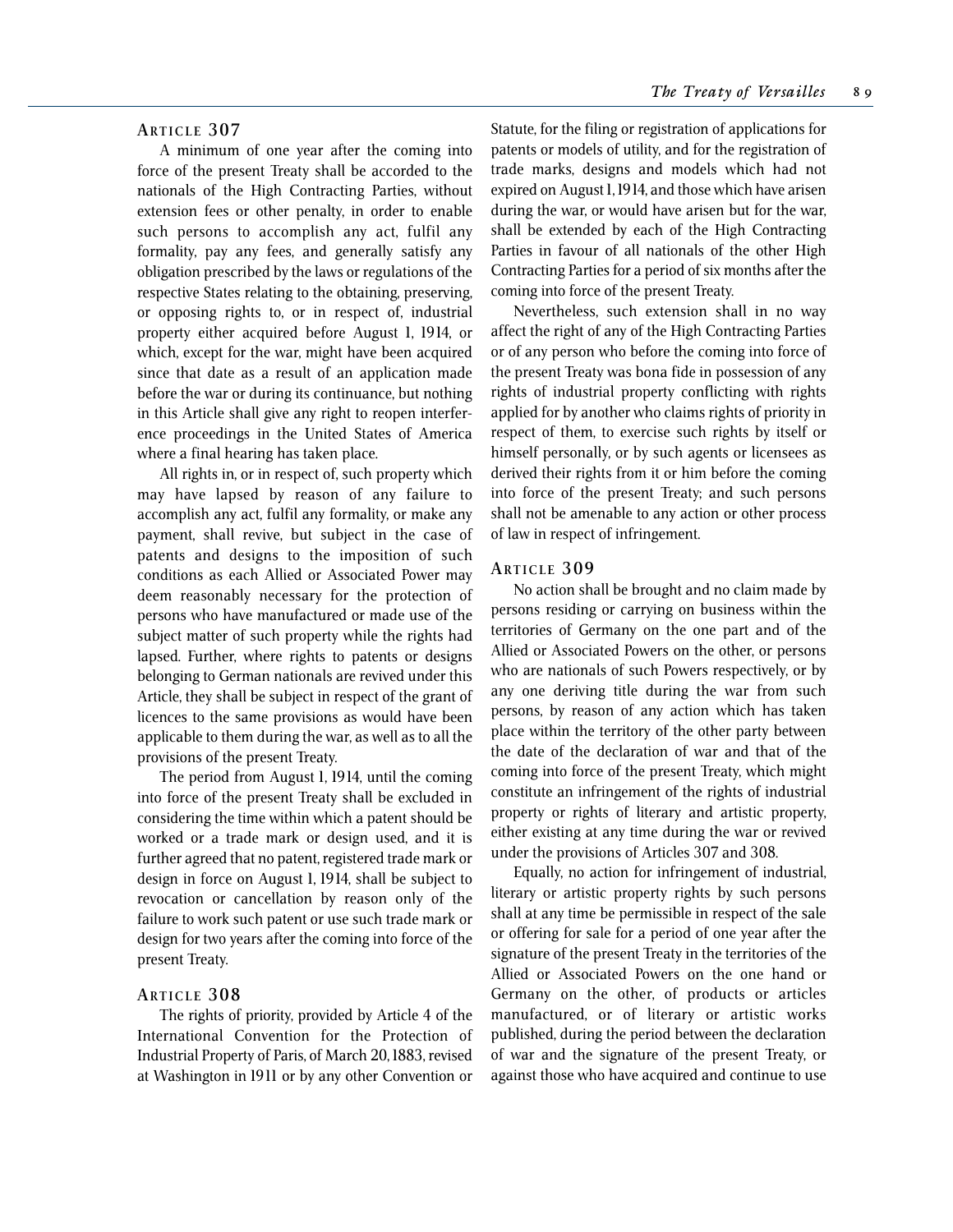them. It is understood, nevertheless, that this provision shall not apply when the possessor of the rights was domiciled or had an industrial or commercial establishment in the districts occupied by Germany during the war.

This Article shall not apply as between the United States of America on the one hand and Germany on the other.

#### **ARTICLE 310**

Licenses in respect of industrial, literary or artistic property concluded before the war between nationals of the Allied or Associated Powers or persons residing in their territory or carrying on business therein, on the one part, and German nationals, on the other part, shall be considered as cancelled as from the date of the declaration of war between Germany and the Allied or Associated Power. But, in any case, the former beneficiary of a contract of this kind shall have the right, within a period of six months after the coming into force of the present Treaty, to demand from the proprietor of the rights the grant of a new license, the conditions of which, in default of agreement between the parties, shall be fixed by the duly qualified tribunal in the country under whose legislation the rights had been acquired, except in the case of licenses held in respect of rights acquired under German law. In such cases the conditions shall be fixed by the Mixed Arbitral Tribunal referred to in Section VI of this Part. The tribunal may, if necessary, fix also the amount which it may deem just should be paid by reason of the use of the rights during the war.

No license in respect of industrial, literary or artistic property, granted under the special war legislation of any Allied or Associated Power, shall be affected by the continued existence of any license entered into before the war, but shall remain valid and of full effect, and a license so granted to the former beneficiary of a license entered into before the war shall be considered as substituted for such license.

Where sums have been paid during the war by virtue of a license or agreement concluded before the war in respect of rights of industrial property or for the reproduction or the representation of literary, dramatic or artistic works, these sums shall be dealt with in the same manner as other debts or credits of German nationals, as provided by the present Treaty.

This Article shall not apply as between the United

States of America on the one hand and Germany on the other.

#### **ARTICLE 3 11**

The inhabitants of territories separated from Germany by virtue of the present Treaty shall, notwithstanding this separation and the change of nationality consequent thereon, continue to enjoy in Germany all the rights in industrial, literary and artistic property to which they were entitled under German legislation at the time of the separation.

Rights of industrial, literary, and artistic property which are in force in the territories separated from Germany under the present Treaty at the moment of the separation of these territories from Germany, or which will be re-established or restored in accordance with the provisions of Article 306 of the present Treaty, shall be recognised by the State to which the said territory is transferred and shall remain in force in that territory for the same period of time given them under the German law.

## *Section VIII: Social and State Insurance in Ceded Territory*

### **ARTICLE 312**

Without prejudice to the provisions contained in other Articles of the present Treaty, the German Government undertakes to transfer to any Power to which German territory in Europe is ceded, and to any Power administering former German territory as a mandatory under Article 22 of Part I (League of Nations), such portion of the reserves accumulated by the Government of the German Empire or of German States, or by public or private organisations under their control, as is attributable to the carrying on of Social or State Insurance in such territory.

The Powers to which these funds are transferred must apply them to the performance of the obligations arising from such insurances

The conditions of the transfer will be determined by special conventions to be concluded between the German Government and the Governments concerned.

In case these special conventions are not concluded in accordance with the above paragraph within three months after the coming into force of the present Treaty, the conditions of transfer shall in each case be referred to a Commission of five members one of whom shall be appointed by the German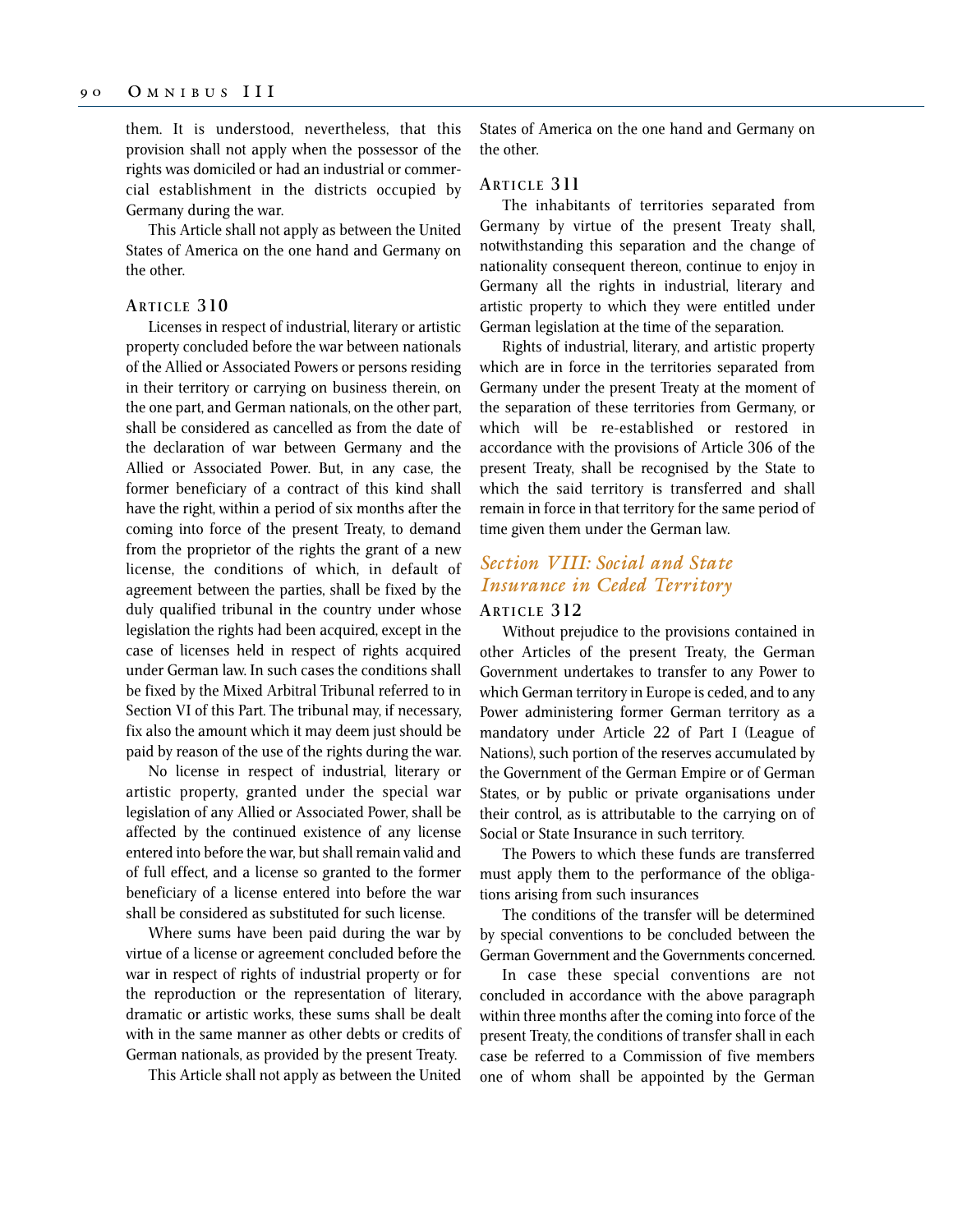Government, one by the other interested Government and three by the Governing Body of the International Labour Office from the nationals of other States. This Commission shall by majority vote, within three months after appointment adopt recommendations for submission to the Council of the League of Nations, and the decisions of the Council shall forthwith be accepted as final by Germany

# Part XI Aerial Navigation

#### **ARTICLE 313**

The aircraft of the Allied and Associated Powers shall have full liberty of passage and landing over and in the territory and territorial waters of Germany, and shall enjoy the same privileges as German aircraft, particularly in case of distress by land or sea.

#### **ARTICLE 3 14**

The aircraft of the Allied and Associated Powers shall, while in transit to any foreign country whatever, enjoy the right of flying over the territory and territorial waters of Germany without landing, subject always to any regulations which may be made by Germany, and which shall be applicable equally to the aircraft of Germany and to those of the Allied and Associated countries.

#### **ARTICLE 315**

All aerodromes in Germany open to national public traffic shall be open for the aircraft of the Allied and Associated Powers, and in any such aerodrome such aircraft shall be treated on a footing of equality with German aircraft as regards charges of every description, including charges for landing and accommodation.

## **ARTICLE 316**

Subject to the present provisions, the rights of passage, transit and landing, provided for in Articles 313, 314 and 315, are subject to the observance of such regulations as Germany may consider it necessary to enact, but such regulations shall be applied without distinction to German aircraft and to those of the Allied and Associated countries.

### **ARTICLE 317**

Certificate of nationality, airworthiness, or competency, and licences, issued or recognised as valid by any of the Allied or Associated Powers, shall be recognised in Germany as valid and as equivalent to the certificates and licences issued by Germany.

#### **ARTICLE 318**

As regards internal commercial air traffic, the aircraft of the, Allied and Associated Powers shall enjoy in Germany most favoured nation treatment.

### **ARTICLE 319**

Germany undertakes to enforce the necessary measures to ensure that all German aircraft flying over her territory shall comply with the Rules as to lights and signals, Rules of the Air and Rules for Air Traffic on and in the neighbourhood of aerodromes, which have been laid down in the Convention relative to Aerial Navigation concluded between the Allied and Associated Powers.

#### **ARTICLE 320**

The obligations imposed by the preceding provisions shall remain in force until January 1, 1923, unless before that date Germany shall have been admitted into the League of Nations or shall have been authorised, by consent of the Allied and Associated Powers, to adhere to the Convention relative to Aerial Navigation concluded between those Powers.

# Part XII Ports, Waterways and Railways *Section I: General Provisions*

## **ARTICLE 321**

Germany undertakes to grant freedom of transit through her territories on the routes most convenient for international transit, either by rail, navigable waterway, or canal, to persons, goods, vessels, carriages, wagons and mails coming from or going to the territories of any of the Allied and Associated Powers (whether contiguous or not); for this purpose the crossing of territorial waters shall be allowed. Such persons, goods, vessels, carriages, wagons, and mails shall not be subjected to any transit duty or to any undue delays or restrictions, and shall be entitled in Germany to national treatment as regards charges, facilities, and all other matters.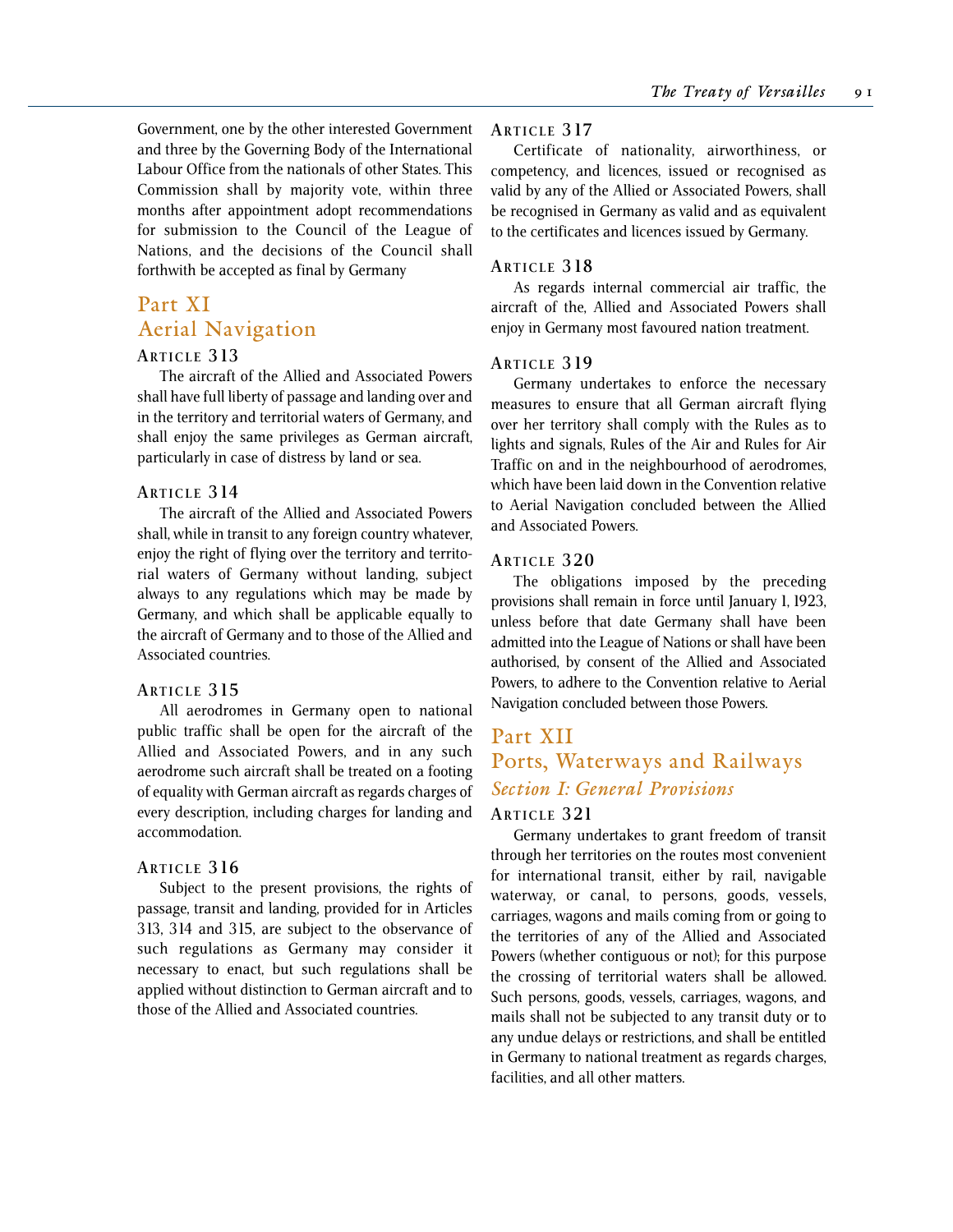Goods in transit shall be exempt from all Customs or other similar duties.

All charges imposed on transport in transit shall be reasonable, having regard to the conditions of the traffic. No charge, facility or restriction shall depend directly or indirectly on the ownership or on the nationality of the ship or other means of transport on which any part of the through journey has been, or is to be, accomplished.

## **ARTICLE 322**

Germany undertakes neither to impose nor to maintain any control over transmigration traffic through her territories beyond measures necessary to ensure that passengers are bona fide in transit; nor to allow any shipping company or any other private body, corporation or person interested in the traffic to take any part whatever in, or to exercise any direct or indirect influence over, any administrative service that may be necessary for this purpose.

## **ARTICLE 323**

Germany undertakes to make no discrimination or preference direct or indirect, in the duties, charges and prohibitions relating to importations into or exportations from her territories, or, subject to the special engagements contained in the present Treaty, in the charges and conditions of transport of goods or persons entering or leaving her territories, based on the frontier crossed; or on the kind, ownership or flag of the means of transport (including aircraft) employed, or on the original or immediate place of departure of the vessel, wagon or aircraft or other means of transport employed, or its ultimate or intermediate destination; or on the route of or places of trans-shipment on the journey; or on whether any port through which the goods are imported or exported is a German port or a port belonging to any foreign country or on whether the goods are imported or exported by sea, by land or by air.

Germany particularly undertakes not to establish against the ports and vessels of any of the Allied and Associated Powers any surtax or any direct or indirect bounty for export, or import by German ports or vessels, or by those of another Power, for example by means of combined tariffs. She further undertakes that persons or goods passing through a port or using a vessel of any of the Allied and Associated Powers shall not be subjected to any formality or delay whatever to which such persons or goods would not be subjected if they passed through a German port or a port of any other Power, or used a German vessel or a vessel of any other Power.

#### **ARTICLE 324**

All necessary administrative and technical measures shall be taken to shorten, as much as possible, the transmission of goods across the German frontiers and to ensure their forwarding and transport from such frontiers, irrespective of whether such goods are coming from or going to the territories of the Allied and Associated Powers or are in transit from or to those territories, under the same material conditions in such matters as rapidity of carriage and care en route as are enjoyed by other goods of the same kind carried on German territory under similar conditions of transport.

In particular, the transport of perishable goods shall be promptly and regularly carried out, and the customs formalities shall be effected in such a way as to allow the goods to be carried straight through by trains which make connection.

#### **ARTICLE 325**

The seaports of the Allied and Associated Powers are entitled to all favours and to all reduced tariffs granted on German railways or navigable waterways for the benefit of German ports or of any port of another Power.

#### **ARTICLE 326**

Germany may not refuse to participate in the tariffs or combinations of tariffs intended to secure for ports of any of the Allied and Associated Powers advantages similar to those granted by Germany to her own ports or the ports of any other Power.

## *Section II: Navigation*

## **CHAPTER I: FREEDOM OF NAVIGATION ARTICLE 327**

The nationals of any of the Allied and Associated Powers as well as their vessels and property shall enjoy in all German ports and on the inland navigation routes of Germany the same treatment in all respects as German nationals, vessels and property.

In particular the vessels of any one of the Allied or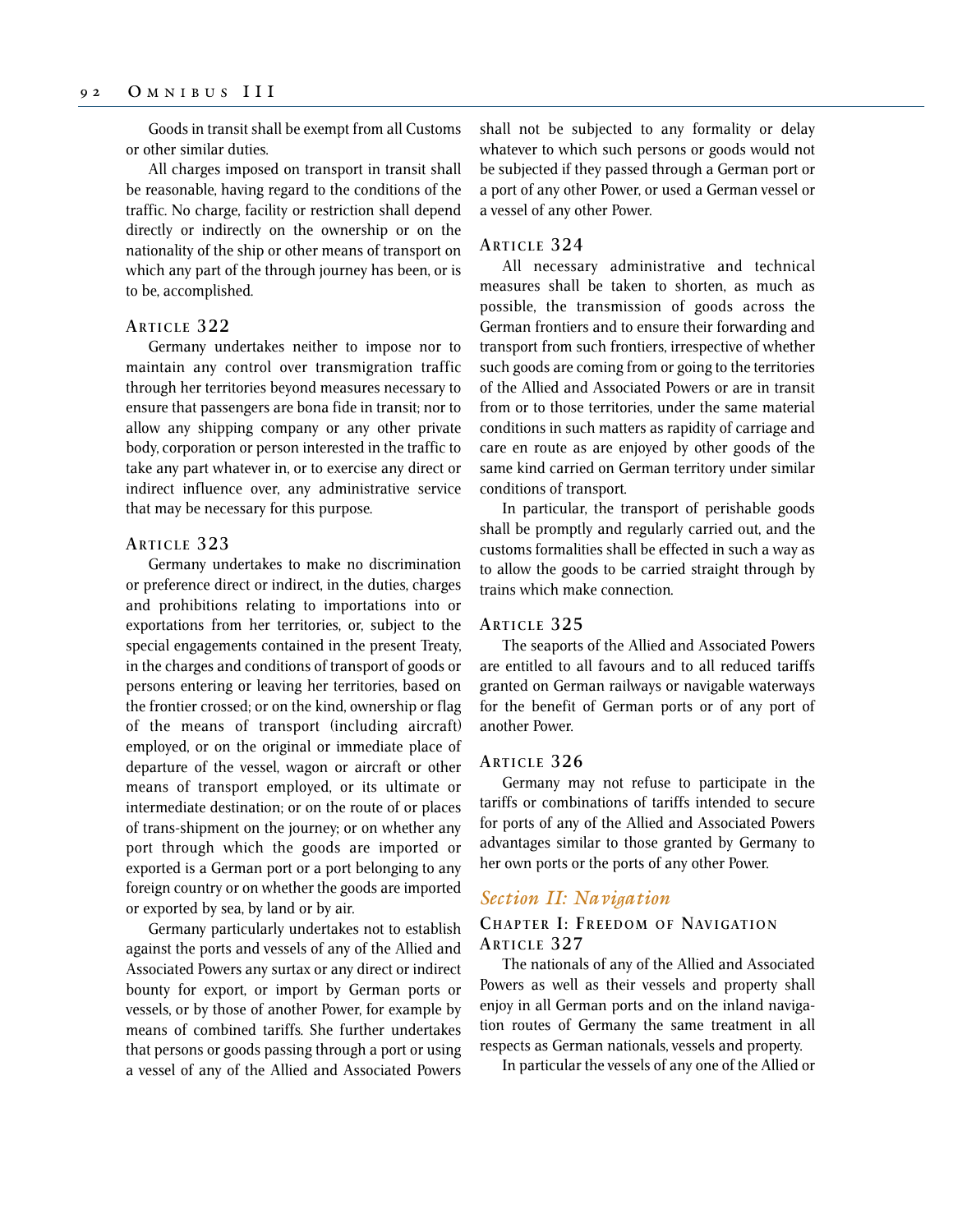Associated Powers shall be entitled to transport goods of any description, and passengers, to or from any ports or places in German territory to which German vessels may have access, under conditions which shall not be more onerous than those applied in the case of national vessels; they shall be treated on a footing of equality with national vessels as regards port and harbour facilities and charges of every description, including facilities for stationing loading, and unloading, and duties and charges of tonnage, harbour, pilotage, light-house, quarantine, and all analogous duties and charges of whatsoever nature, levied in the name of or for the profit of the Government, public functionaries, private individuals, corporations or establishments of any kind.

In the event of Germany granting a preferential regime to any of the Allied or Associated Powers or to any other foreign Power, this regime shall be extended immediately and unconditionally to all the Allied and Associated Powers.

There shall be no impediment to the movement of persons or vessels other than those arising from prescriptions concerning customs, police, sanitation, emigration, and immigration, and those relating to the import and export of prohibited goods. Such regulations must be reasonable and uniform and must not impede traffic unnecessarily.

#### **CHAPTER II: FREE ZONES IN PORTS**

#### **ARTICLE 328**

The free zones existing in German ports on August 1, 1914, shall be maintained. These free zones, and any other free zones which may be established in German territory by the present Treaty, shall be subject to the regime provided for in the following

Goods entering or leaving a free zone shall not be subjected to any import or export duty, other than those provided for in Article 330.

Vessels and goods entering a free zone may be subjected to the charges established to cover expenses of administration, upkeep and improvement of the port, as well as to the charges for the use of various installations, provided that these charges shall be reasonable having regard to the expenditure incurred, and shall be levied in the conditions of equality provided for in Article 327.

Goods shall not be subjected to any other charge

except a statistical duty which shall not exceed 1 mille ad valorem, and which shall be devoted exclusively to defraying the expenses of compiling statements of the traffic in the port.

## **ARTICLE 329**

The facilities granted for the erection of warehouses, for packing and for unpacking goods, shall be in accordance with trade requirements for the time being. All goods allowed to be consumed in the free zone shall be exempt from duty, whether of excise or of any other description, apart from the statistical duty provided for in Article 328 above.

There shall be no discrimination in regard to any of the provisions of the present Article between persons belonging to different nationalities or between goods of different origin or destination.

#### **ARTICLE 330**

Import duties may be levied on goods leaving the free zone for consumption in the country on the territory of which the port is situated. Conversely, export duties may be levied on goods coming from such country and brought into the free zone. These import and export duties shall be levied on the same basis and at the same rates as similar duties levied at the other Customs frontiers of the country concerned. On the other hand, Germany shall not levy, under any denomination, any import, export or transit duty on goods carried by land or water across her territory to or from the free zone from or to any other State.

Germany shall draw up the necessary regulations to secure and guarantee such freedom of transit over such railways and waterways in her territory as normally give access to the free zone.

## **CHAPTER III: CLAUSES RELATING TO THE ELBE, THE ODER, THE NIEMEN (RUSSSTROM-MEMEL-NIEMEN) AND THE DANUBE**

#### (1) GENERAL CLAUSES

## **ARTICLE 331**

The following rivers are declared international: the Elbe (Labe) from its confluence with the Vltava (Moldau), and the Vltava (Moldau) from Prague; the Oder (Odra) from its confluence with the Oppa; the Niemen (Russstrom-Memel-Niemen) from Grodno; the Danube from Ulm; and all navigable parts of these river systems which naturally provide more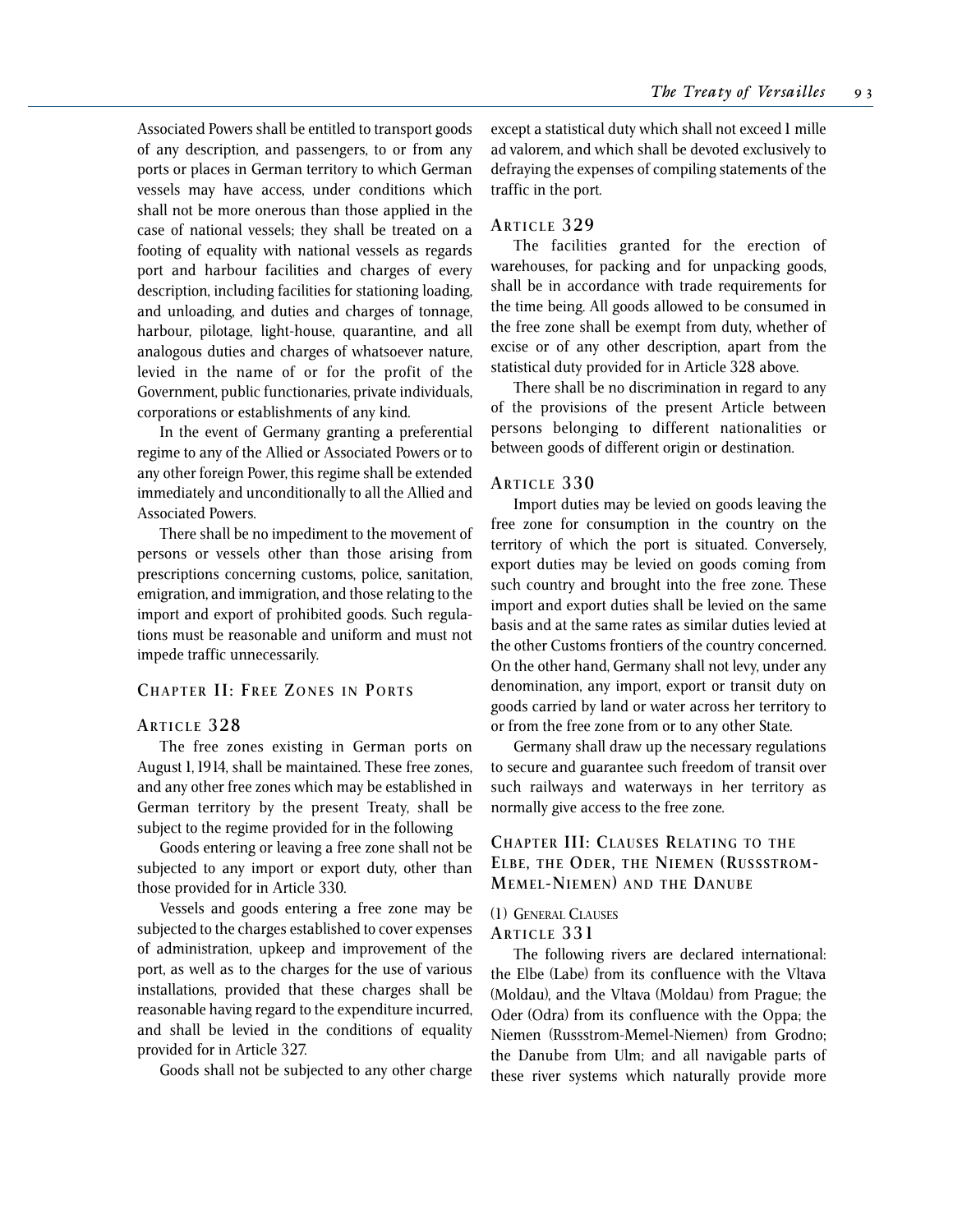than one State with access to the sea, with or without transshipment from one vessel to another; together with lateral canals and channels constructed either to duplicate or to improve naturally navigable sections of the specified river systems, or to connect two naturally navigable sections of the same river.

The same shall apply to the Rhine-Danube navigable waterway, should such a waterway be constructed under the conditions laid down in Article 353.

#### **ARTICLE 332**

On the waterways declared to be international in the preceding Article, the nationals, property and flags of all Powers shall be treated on a footing of prefect equality, no distinction being made to the detriment of the nationals, property or flag of any Power between them and the nationals, property or flag of the riparian State itself or of the most favoured nation.

Nevertheless, German vessels shall not be entitled to carry passengers or goods by regular services between the ports of any Allied or Associated Power, without special authority from such Power.

### **ARTICLE 333**

Where such charges are not precluded by any existing conventions, charges varying on different sections of a river may be levied on vessels using the navigable channels or their approaches, provided that they are intended solely to cover equitably the cost of maintaining in a navigable condition, or of improving, the river and its approaches, or to meet expenditure incurred in the interests of navigation. The schedule of such charges shall be calculated on the basis of such expenditure and shall be posted up in the ports. These charges shall be levied in such a manner as to render any detailed examination of cargoes unnecessary, except in cases of suspected fraud or contravention.

#### **ARTICLE 334**

The transit of vessels, passengers and goods on these waterways shall be effected in accordance with the general conditions prescribed for transit in Section I above.

When the two banks of an international river are within the same State goods in transit may be placed under seal or in the custody of customs agents. When the river forms a frontier goods and passengers in transit shall be exempt from all customs formalities, the loading and unloading of goods, and the embarkation and disembarkation of passengers, shall only take place in the ports specified by the riparian State.

### **ARTICLE 335**

No dues of any kind other than those provided for in the present Part shall be levied along the course or at the mouth of these rivers.

This provision shall not prevent the fixing by the riparian States of customs, local octroi or consumption duties, or the creation of reasonable and uniform charges levied in the ports, in accordance with public tariffs, for the use of cranes, elevators, quays, warehouses, etc.

#### **ARTICLE 336**

In default of any special organisation for carrying out the works connected with the upkeep and improvement of the international portion of a navigable system, each riparian State shall be bound to take suitable measures to remove any obstacle or danger to navigation and to ensure the maintenance of good conditions of navigation.

If a State neglects to comply with this obligation any riparian State, or any State represented on the International Commission, if there is one, may appeal to the tribunal instituted for this purpose by the League of Nations.

## **ARTICLE 337**

The same procedure shall be followed in the case of a riparian State undertaking any works of a nature to impede navigation in the international section. The tribunal mentioned in the preceding Article shall be entitled to enforce the suspension or suppression of such works, making due allowance in its decisions for all rights in connection with irrigation, water-power, fisheries, and other national interests, which, with the consent of all the riparian States or of all the States represented on the International Commission, if there is one, shall be given priority over the requirements of navigation.

Appeal to the tribunal of the League of Nations does not require the suspension of the works.

#### **ARTICLE 338**

The regime set out in Articles 332 to 337 above shall be superseded by one to be laid down in a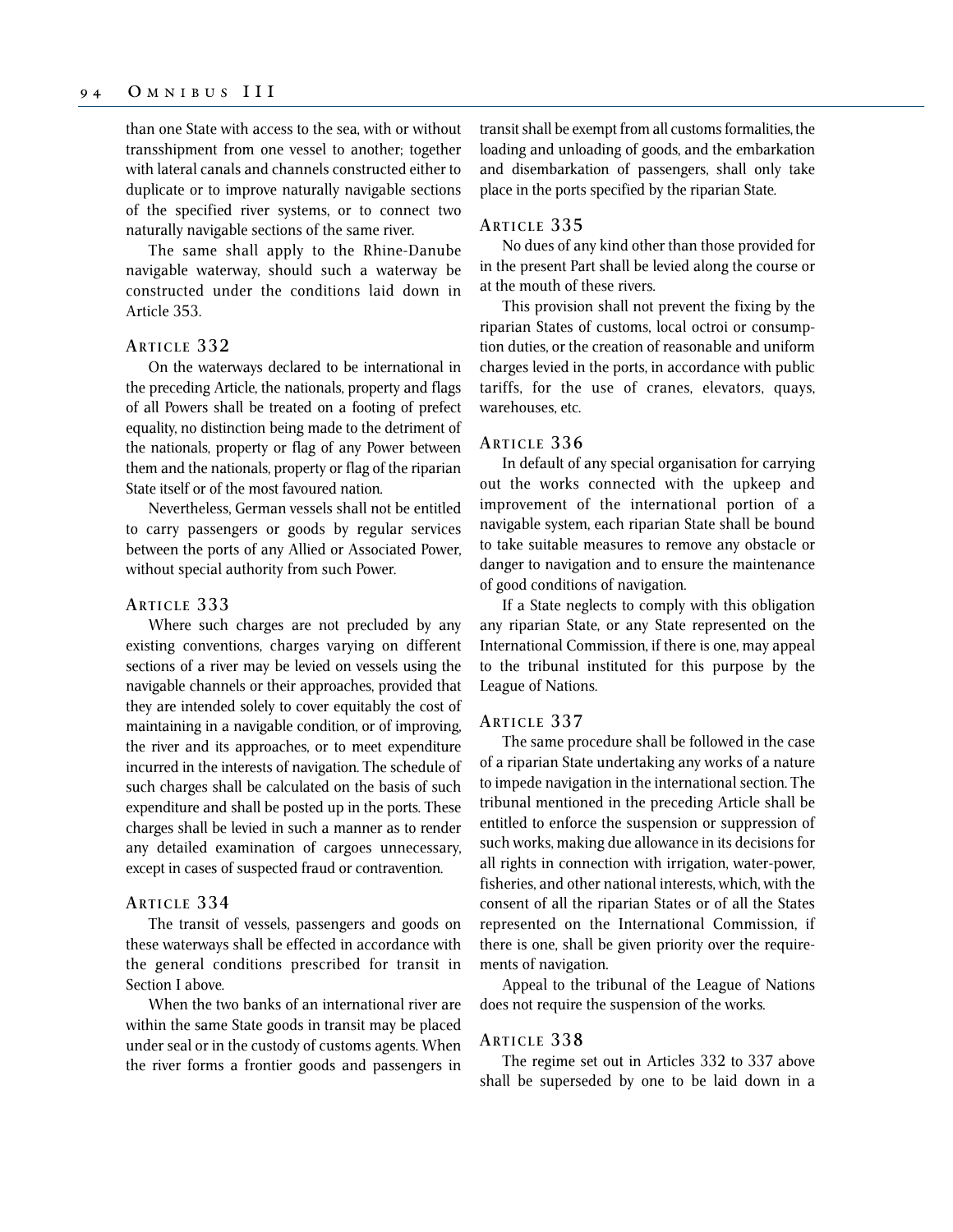General Convention drawn up by the Allied and Associated Powers, and approved by the League of Nations, relating to the waterways recognised in such Convention as having an international character. This Convention shall apply in particular to the whole or part of the above-mentioned river systems of the Elbe (Labe), the Oder (Odra), the Niemen (Russstrom-Memel-Niemen), and the Danube, and such other parts of these river systems as may be covered by a general definition.

Germany undertakes, in accordance with the provisions of Article 379, to adhere to the said General Convention as well as to all projects prepared in accordance with Article 343 below for the revision of existing international agreements and regulations.

#### **ARTICLE 339**

Germany shall cede to the Allied and Associated Powers concerned, within a maximum period of three months from the date on which notification shall be given her, a proportion of the tugs and vessels remaining registered in the ports of the river systems referred to in Article 331 after the deduction of those surrendered by way of restitution or reparation. Germany shall in the same way cede material of all kinds necessary to the Allied and Associated Powers concerned for the utilisation of those river systems.

The number of the tugs and boats, and the amount of the material so ceded, and their distribution, shall be determined by an arbitrator or arbitrators nominated by the United States of America, due regard being had to the legitimate needs of the parties concerned, and particularly to the shipping traffic during the five years preceding the war.

All craft so ceded shall be provided with their fittings and gear, shall be in a good state of repair and in condition to carry goods and shall be selected from among those most recently built.

The cessions provided for in the present Article shall entail a credit of which the total amount, settled in a lump sum by the arbitrator or arbitrators, shall not in any case exceed the value of the capital expended in the initial establishment of the material ceded, and shall be set off against the total sums due from Germany, in consequence, the indemnification of the proprietors shall be a matter for Germany to deal with.

(2) SPECIAL CLAUSES RELATING TO THE ELBE, THE ODER AND THE NIEMEN (RUSSSTROM-MEMEL-NIEMEN).

## **ARTICLE 340**

The Elbe (Labe) shall be placed under the administration of an International Commission which shall comprise:

4 representatives of the German States bordering on the river:

2 representatives of the Czecho-Slovak State;

1 representative of Great Britain;

1 representative of France;

1 representative of Italy;

1 representative of Belgium.

Whatever be the number of members present, each delegation shall have the right to record a number of votes equal to the number of representatives allotted to it.

If certain of these representatives cannot be appointed at the time of the coming into force of the present Treaty, the decisions of the Commission shall nevertheless be valid.

## **ARTICLE 341**

The Oder (Odra) shall be placed under the administration of an International Commission, which shall comprise:

1 representative of Poland;

3 representatives of Prussia;

1 representative of the Czecho-Slovak State;

1 representative of Great Britain;

1 representative of France;

1 representative of Denmark;

1 representative of Sweden.

If certain of these representatives cannot be appointed at the time of the coming into force of the present Treaty, the decisions of the Commission shall nevertheless be valid.

### **ARTICLE 342**

On a request being made to the League of Nations by any riparian State, the Niemen (Russstrom-Memel-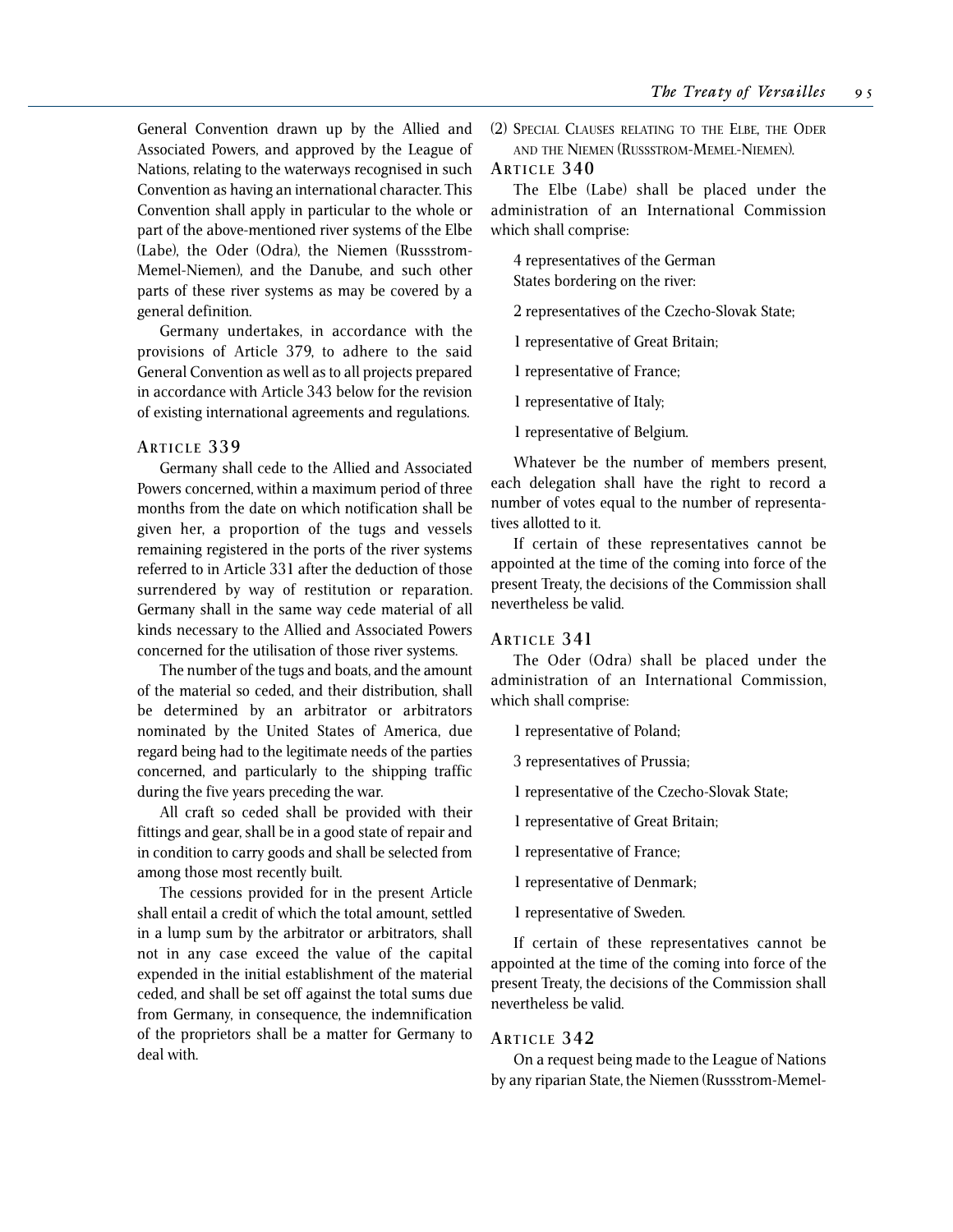Niemen) shall be placed under the administration of an International Commission which shall comprise one representative of each riparian State and three representatives of other States specified by the League of Nations.

#### **ARTICLE 343**

The International Commissions referred to in Articles 340 and 342 shall meet within three months of the date of the coming into force of the present Treaty. The International Commission referred to in Article 342 shall meet within three months from the date of the request made by a riparian State. Each of these Commissions shall proceed immediately to prepare a project for the revision of the existing international agreements and regulations drawn up in conformity with the General Convention referred to in Article 338, should such Convention have been already concluded. In the absence of such Convention, the project for revision shall be in conformity with the principles of Articles 332 to 337 above.

## **ARTICLE 344**

The projects referred to in the preceding Article shall, inter alia:

- (a) designate the headquarters of the International Commission, and prescribe the manner in which its President is to be nominated;
- (b) specify the extent of the Commission's powers, particularly in regard to the execution of works of maintenance, control, and improvement on the river system, the financial regime, the fixing and collection of charges, and regulations for navigation-
- (c) define the sections of the river or its tributaries to which the international regime shall be applied.

## **ARTICLE 345**

The international agreements and regulations at present governing the navigation of the Elbe (Labe), the Oder (Odra), and the Niemen (Russstrom-Memel-Niemen) shall be provisionally maintained in force until the ratification of the above-mentioned projects. Nevertheless, in all cases where such agreements and regulations in force are in conflict with the provisions of Articles 332 to 337 above, or of the General Convention to be concluded, the latter provisions shall prevail.

(3) SPECIAL CLAUSES RELATING TO THE DANUBE. **ARTICLE 346**

The European Commission of the Danube reassumes the powers it possessed before the war. Nevertheless, as a provisional measure, only representatives of Great Britain, France, Italy and Roumania shall constitute this Commission.

## **ARTICLE 347**

From the point where the competence of the European Commission ceases, the Danube system referred to in Article 33l shall be placed under the administration of an International Commission composed as follows:

2 representatives of German riparian States; 1 representative of each other riparian State; 1 representative of each non-riparian State represented in the future on the European Commission of the Danube.

If certain of these representatives cannot be appointed at the time of the coming into force of the present Treaty, the decisions of the Commission shall nevertheless be valid.

### **ARTICLE 348**

The International Commission provided for in the preceding Article shall meet as soon as possible after the coming into force of the present Treaty and shall undertake provisionally the administration of the river in conformity with the provisions of Articles 332 to 337, until such time as a definitive statute regarding the Danube is concluded by the Powers dominated by the Allied and Associated Powers.

#### **ARTICLE 349**

Germany agrees to accept the regime which shall be laid down for the Danube by a Conference of the Powers nominated by the Allied and Associated Powers, which shall meet within one year after the coming into force of the present Treaty, and at which German representatives may be present.

#### **ARTICLE 350**

The mandate given by Article 57 of the Treaty of Berlin of July 13, 1878, to Austria-Hungary, and transferred by her to Hungary to carry out works at the Iron Gates, is abrogated. The Commission entrusted with the administration of this part of the river shall lay down provisions for the settlement of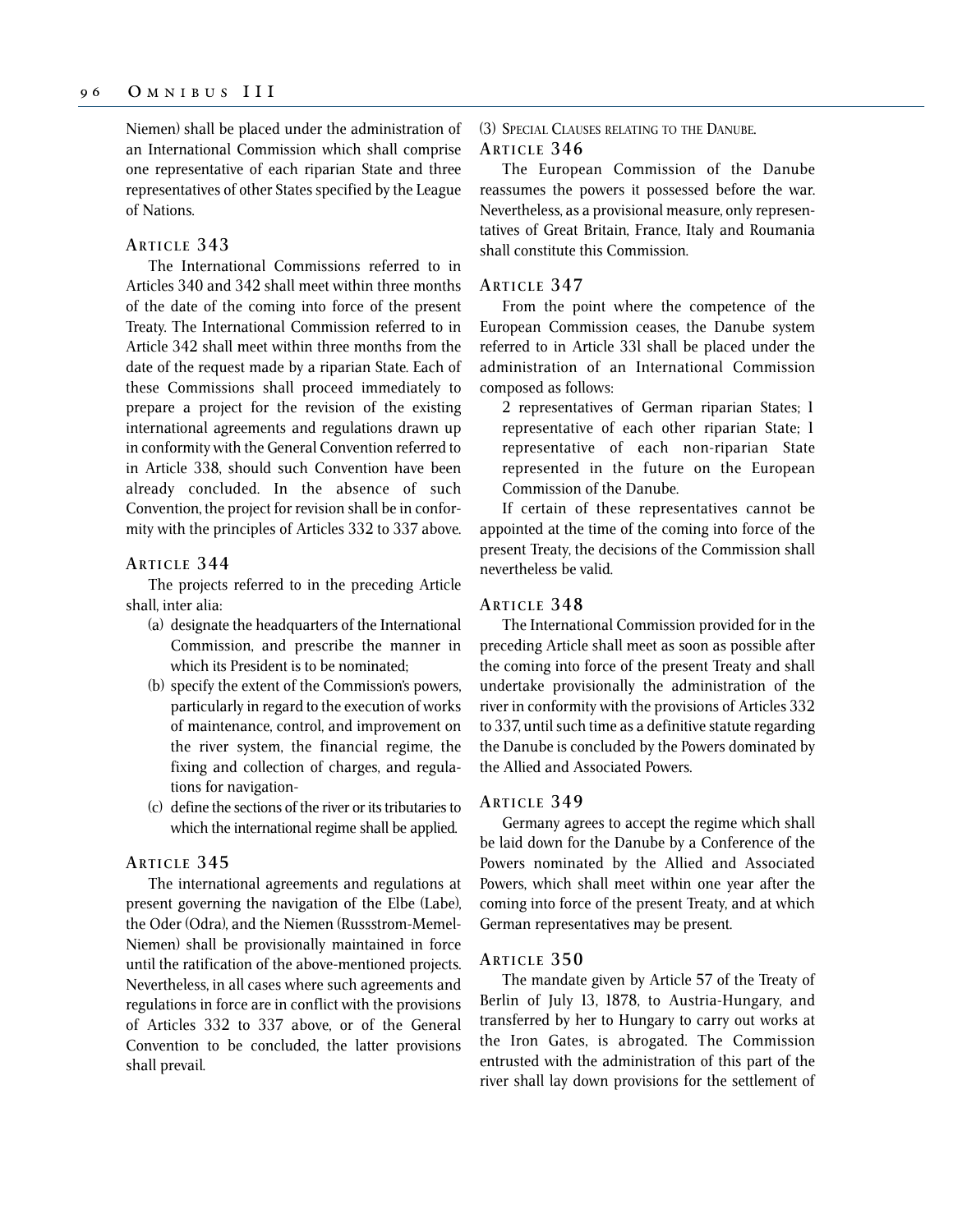accounts subject to . the financial provisions of the present Treaty. Charges which may be necessary shall in no case be levied by Hungary.

## **ARTICLE 351**

Should the Czecho-Slovak State, the Serb-Croat-Slovene State or Roumania, with the authorisation of or under mandate from the International Commission, undertake maintenance, improvement, weir, or other works on a part of the river system which forms a frontier, these States shall enjoy on the opposite bank, and also on the part of the bed which is outside their territory, all necessary facilities for the survey, execution and maintenance of such works.

## **ARTICLE 352**

Germany shall be obliged to make to the European Commission of the Danube all restitutions, reparations and indemnities for damages inflicted on the Commission during the war.

## **ARTICLE 353**

Should a deep-draught Rhine-Danube navigable waterway be constructed, Germany undertakes to apply thereto the regime prescribed in Articles 332 to 338.

## **CHAPTER IV: CLAUSES RELATING TO THE RHINE AND THE MOSELLE**

## **ARTICLE 354**

As from the coming into force of the present Treaty, the Convention of Mannheim of October 17, 1868, together with the Final Protocol thereof, shall continue to govern navigation on the Rhine, subject to the conditions hereinafter laid down.

In the event of any provision of the said Convention being in conflict with those laid down by the General Convention referred to in Article 338 (which shall apply to the Rhine) the provisions of the General Convention shall prevail.

Within a maximum period of six months from the coming into force of the present Treaty, the Central Commission referred to in Article 355 shall meet to draw up a project of revision of the Convention of Mannheim. This project shall be drawn up in harmony with the provisions of the General Convention referred to above, should this have been concluded by that time, and shall be submitted to the Powers represented on the Central Commission Germany hereby agrees to adhere to the project so

drawn up.

Further, the modifications set out in the following Articles shall immediately be made in the Convention of Mannheim.

The Allied and Associated Powers reserve to themselves the right to arrive at an understanding in this connection with Holland, and Germany hereby agrees to accede if required to any such understanding.

## **ARTICLE 355**

The Central Commission provided for in the Convention of Mannheim shall consist of nineteen members, viz.:

2 representatives of the Netherlands; 2 representatives of Switzerland; 4 representatives of German riparian States; 4 representatives of France, which in addition shall appoint the President of the Commission; 2 representatives of Great Britain; 2 representatives of Italy; 2 representatives of Belgium.

The headquarters of the Central Commission shall be at Strasburg.

Whatever be the number of members present, each Delegation shall have the right to record a number of votes equal to the number of representatives allotted to it.

If certain of these representatives cannot be appointed at the time of the coming into force of the present Treaty, the decision of the Commission shall nevertheless be valid.

#### **ARTICLE 356**

Vessels of all nations, and their cargoes, shall have the same rights and privileges as those which are granted to vessels belonging to the Rhine navigation, and to their cargoes.

None of the provisions contained in Articles 15 to 20 and 26 of the above-mentioned Convention of Mannheim, in Article 4 of the Final Protocol thereof, or in later Conventions, shall impede the free navigation of vessels and crews of all nations on the Rhine and on waterways to which such Conventions apply, subject to compliance with the regulations concerning pilotage and other police measures drawn up by the Central Commission.

The provisions of Article 22 of the Convention of Mannheim and of Article 5 of the Final Protocol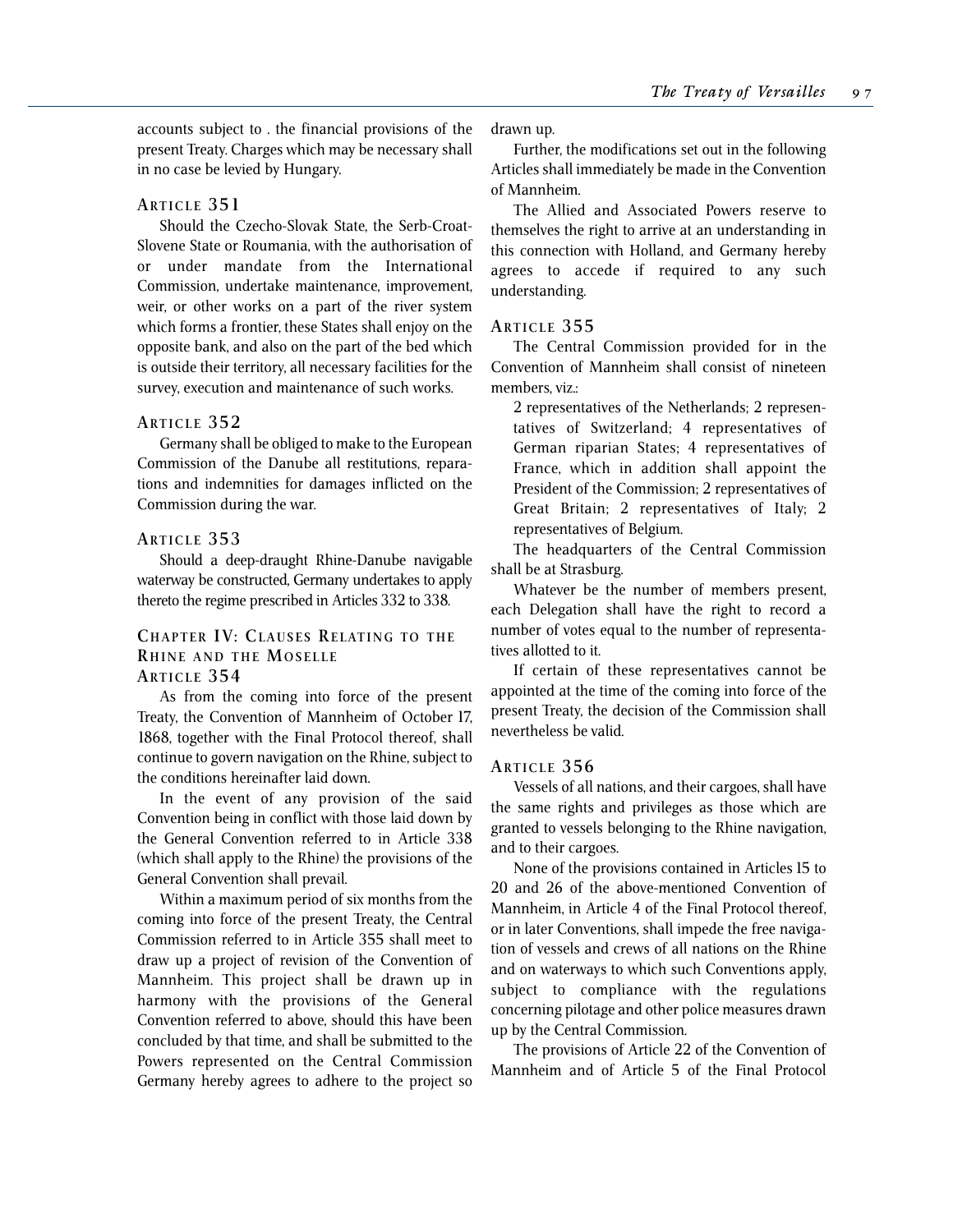thereof shall be applied only to vessels registered on the Rhine. The Central Commission shall decide on the steps to be taken to ensure that other vessels satisfy the conditions of the general regulations applying to navigation on the Rhine.

#### **ARTICLE 357**

Within a maximum period of three months from the date on which notification shall be given Germany shall cede to France tugs and vessels, from among those remaining registered in German Rhine ports after the deduction of those surrendered by way of restitution or reparation, or shares in German Rhine navigation companies.

When vessels and tugs are ceded, such vessels and tugs, together with their fittings and gear, shall be in good state of repair, shall be in condition to carry on commercial traffic on the Rhine, and shall be selected from among those most recently built.

The same procedure shall be followed in the matter of the cession by Germany to France of:

- (1) the installations, berthing and anchorage accommodation, platforms, docks, warehouses, plant, etc., which German subjects or German companies owned on August 1, 1914, in the port of Rotterdam, and
- (2) the shares or interests which Germany or German nationals possessed in such installations at the same date.

The amount and specifications of such cessions shall be determined within one year of the coming into force of the present Treaty by an arbitrator or arbitrators appointed by the United States of America, due regard being had to the legitimate needs of the parties concerned.

The cessions provided for in the present Article shall entail a credit of which the total amount, settled in a lump sum by the arbitrator or arbitrators mentioned above shall not in any case exceed the value of the capital expended in the initial establishment of the ceded material and installations, and shall be set off against the total sums due from Germany; in consequence, the indemnification of the proprietors shall be a matter for Germany to deal with.

## **ARTICLE 358**

Subject to the obligation to comply with the provisions of the Convention of Mannheim or of the Convention which may be substituted therefor, and to the stipulations of the present Treaty, France shall have on the whole course of the Rhine included between the two extreme points of the French frontiers:

- (a) the right to take water from the Rhine to feed navigation and irrigation canals (constructed or to be constructed) or for any other purpose, and to execute on the German bank all works necessary for the exercise of this right;
- b) the exclusive right to the power derived from works of regulation on the river, subject to the payment to Germany of the value of half the power actually produced, this payment, which will take into account the cost of the works necessary for producing the power, being made either in money or in power and in default of agreement being determined by arbitration. For this purpose France alone shall have the right to carry out in this part of the river all works of regulation (weirs or other works) which she may consider necessary for the production of power. Similarly, the right of taking water from the Rhine is accorded to Belgium to feed the Rhine-Meuse navigable waterway provided for below.

The exercise of the rights mentioned under (a) and (b) of the present Article shall not interfere with navigability nor reduce the facilities for navigation, either in the bed of the Rhine or in, the derivations which may be substituted therefor, nor shall it involve any increase in the tolls formerly levied under the Convention in force. All proposed schemes shall be laid before the Central Commission in order that that Commission may assure itself that these conditions are complied with.

To ensure the proper and faithful execution of the provisions contained in (a) and (b) above, Germany:

- (1) binds herself not to undertake or to allow the construction of any lateral canal or any derivation on the right bank of the river opposite the French frontiers;
- (2) recognises the possession by France of the right of support on and the right of way over all lands situated on the right bank which may be required in order to survey, to build, and to operate weirs which France, with the consent of the Central Commission, may subsequently decide to establish. In accordance with such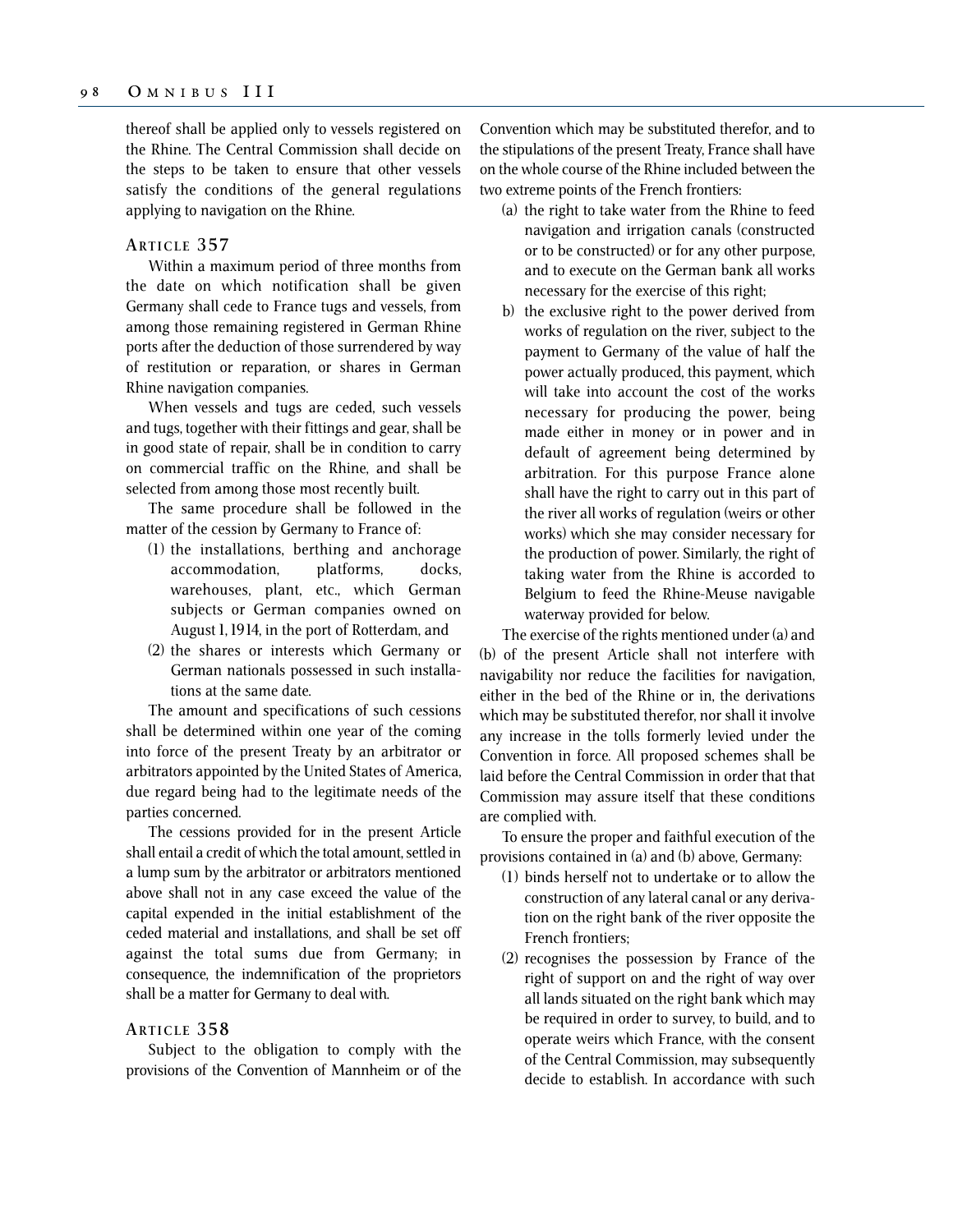consent, France shall be entitled to decide upon and fix the limits of the necessary sites, and she shall be permitted to occupy such lands after a period of two months after simple notification, subject to the payment by her to Germany of indemnities of which the total amount shall be fixed by the Central Commission. Germany shall make it her business to indemnify the proprietors whose property will be burdened with such servitudes or permanently occupied by the works.

Should Switzerland so demand, and if the Central Commission approves, the same rights shall be accorded to Switzerland for the part of the river forming her frontier with other riparian States;

(3) shall hand over to the French Government, during the month following the coming into force of the present Treaty, all projects, designs, drafts of concessions and of specifications concerning the regulation of the Rhine for any purpose whatever which have been drawn up or received by the Governments of Alsace-Lorraine or of the Grand Duchy of Baden.

#### **ARTICLE 359**

Subject to the preceding provisions, no works shall be carried out in the bed or on either bank of the Rhine where it forms the boundary of France and Germany without the previous approval of the Central Commission or of its agents.

#### **ARTICLE 360**

France reserves the option of substituting herself as regards the rights and obligations resulting from agreements arrived at between the Government of Alsace-Lorraine and the Grand Duchy of Baden concerning the works to be carried out on the Rhine; she may also denounce such agreements within a term of five years dating from the coming into force of the present Treaty.

France shall also have the option of causing works to be carried out which may be recognised as necessary by the Central Commission for the upkeep or improvement of the navigability of the Rhine above Mannheim.

### **ARTICLE 361**

Should Belgium within a period of 25 years from the coming into force of the present Treaty decide to create a deep-draught Rhine-Meuse navigable waterway, in the region of Ruhrort, Germany shall be bound to construct, in accordance with plans to be communicated to her by the Belgian Government, after agreement with the Central Commission, the portion of this navigable waterway situated within her territory.

The Belgian Government shall, for this purpose, have the right to carry out on the ground all necessary surveys.

Should Germany fail to carry out all or part of these works, the Central Commission shall be entitled to carry them out instead; and, for this purpose, the Commission may decide upon and fix the limits of the necessary sites and occupy the ground after a period of two months after simple notification, subject to the payment of indemnities to be fixed by it and paid by Germany.

This navigable waterway shall be placed under the same administrative regime as the Rhine itself, and the division of the cost of initial construction, including the above indemnities, among the States crossed thereby shall be made by the Central Commission.

## **ARTICLE 362**

Germany hereby agrees to offer no objection to any proposals of the Central Rhine Commission for extending its jurisdiction:

- (1) to the Moselle below the Franco-Luxemburg frontier down to the Rhine, subject to the consent of Luxemburg;
- (2) to the Rhine above Basle up to the Lake of Constance, subject to the consent of Switzerland;
- (3) to the lateral canals and channels which may be established either to duplicate or to improve naturally navigable sections of the Rhine or the Moselle, or to connect two naturally navigable sections of these rivers, and also any other parts of the Rhine river system which may be covered by the General Convention provided for in Article 338 above.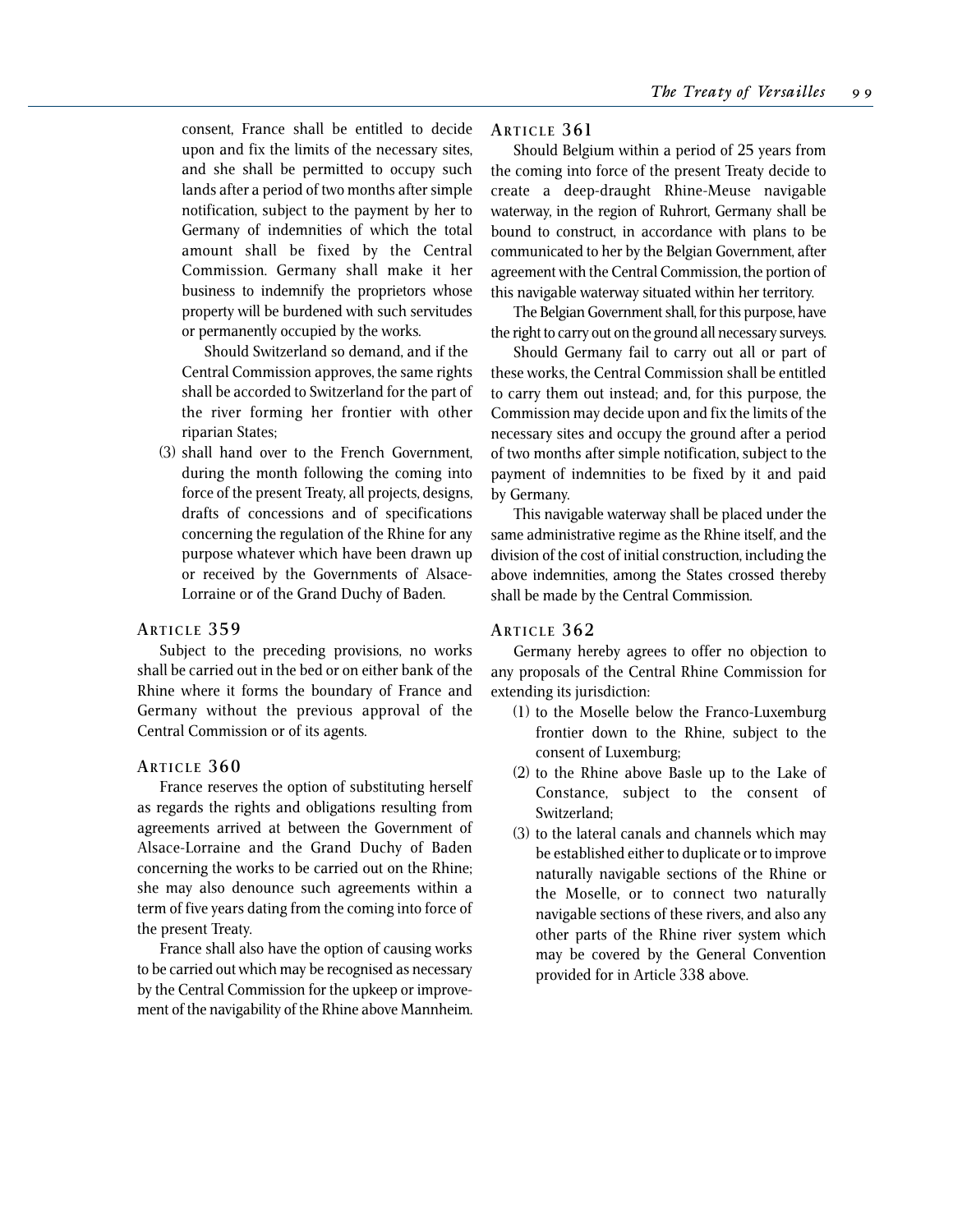## **CHAPTER V: CLAUSES GIVING TO THE CZECHO- S LOVAK STATE THE USE OF NORTHERN PORTS ARTICLE 363**

In the ports of Hamburg and Stettin Germany shall lease to the Czecho-Slovak State, for a period of 99 years, areas which shall be placed under the general regime of free zones and shall be used for the direct transit of goods coming from or going to that State.

#### **ARTICLE 364**

The delimitation of these areas, and their equipment, their exploitation, and in general all conditions for their utilisation, including the amount of the rental, shall be decided by a Commission consisting of one delegate of Germany, one delegate of the Czecho-Slovak State and one delegate of Great Britain. These conditions shall be susceptible of revision every ten years in the same manner.

Germany declares in advance that she will adhere to the decisions so taken.

## *Section III: Railways*

## **CHAPTER I: CLAUSES RELATING TO I NTERNATIONAL TRANSPORT ARTICLE 365**

Goods coming from the territories of the Allied and Associated Powers, and going to Germany, or in transit through Germany from or to the territories of the Allied and Associated Powers, shall enjoy on the German railways as regards charges to be collected (rebates and drawbacks being taken into account), facilities, and all other matters, the most favourable treatment applied to goods of the same kind carried on any German lines, either in internal traffic, or for export, import or in transit, under similar conditions of transport, for example as regards length of route. The same rule shall be applied, on the request of one or more of the Allied and Associated Powers, to goods specially designated by such Power or Powers coming from Germany and going to their territories.

International tariffs established in accordance with the rates referred to in the preceding paragraph and involving through waybills shall be established when one of the Allied and Associated Powers shall require it from Germany.

## **ARTICLE 366**

From the coming into force of the present Treaty the High Contracting Parties shall renew, in so far as concerns them and under the reserves indicated in the second paragraph of the present Article, the conventions and arrangements signed at Berne on October 14, 1890, September 20, 1893, July 16, 1895, June 16, 1898, and September 19, 1906, regarding the transportation of goods by rail.

If within five years from the date of the coming into force of the present Treaty a new convention for the transportation of passengers, luggage, and goods by rail shall have been concluded to replace the Berne Convention of October 14, 1 890, and the subsequent additions referred to above, this new convention and the supplementary provisions for international transport by rail which may be based on it shall bind Germany, even if she shall have refused to take part in the preparation of the convention or to subscribe to it. Until a new convention shall have been concluded, Germany shall conform to the provisions of the Berne Convention and the subsequent additions referred to above, and to the current supplementary provisions.

## **ARTICLE 367**

Germany shall be bound to co-operate in the establishment of through ticket services (for passengers and their luggage) which shall be required by any of the Allied and Associated Powers to ensure their communication by rail with each other and with all other countries by transit across the territories of Germany; in particular Germany shall, for this purpose, accept trains and carriages coming from the territories of the Allied and Associated Powers and shall forward them with a speed at least equal to that of her best long-distance trains on the same lines. The rates applicable to such through services shall not in any case be higher than the rates collected on German internal services for the same distance, under the same conditions of speed and comfort.

The tariffs applicable under the same conditions of speed and comfort to the transportation of emigrants going to or coming from ports of the Allied and Associated Powers and using the German railways shall not be at a higher kilometric rate than the most favourable tariffs (drawbacks and rebates being taken into account) enjoyed on the said railways by emigrants going to or coming from any other ports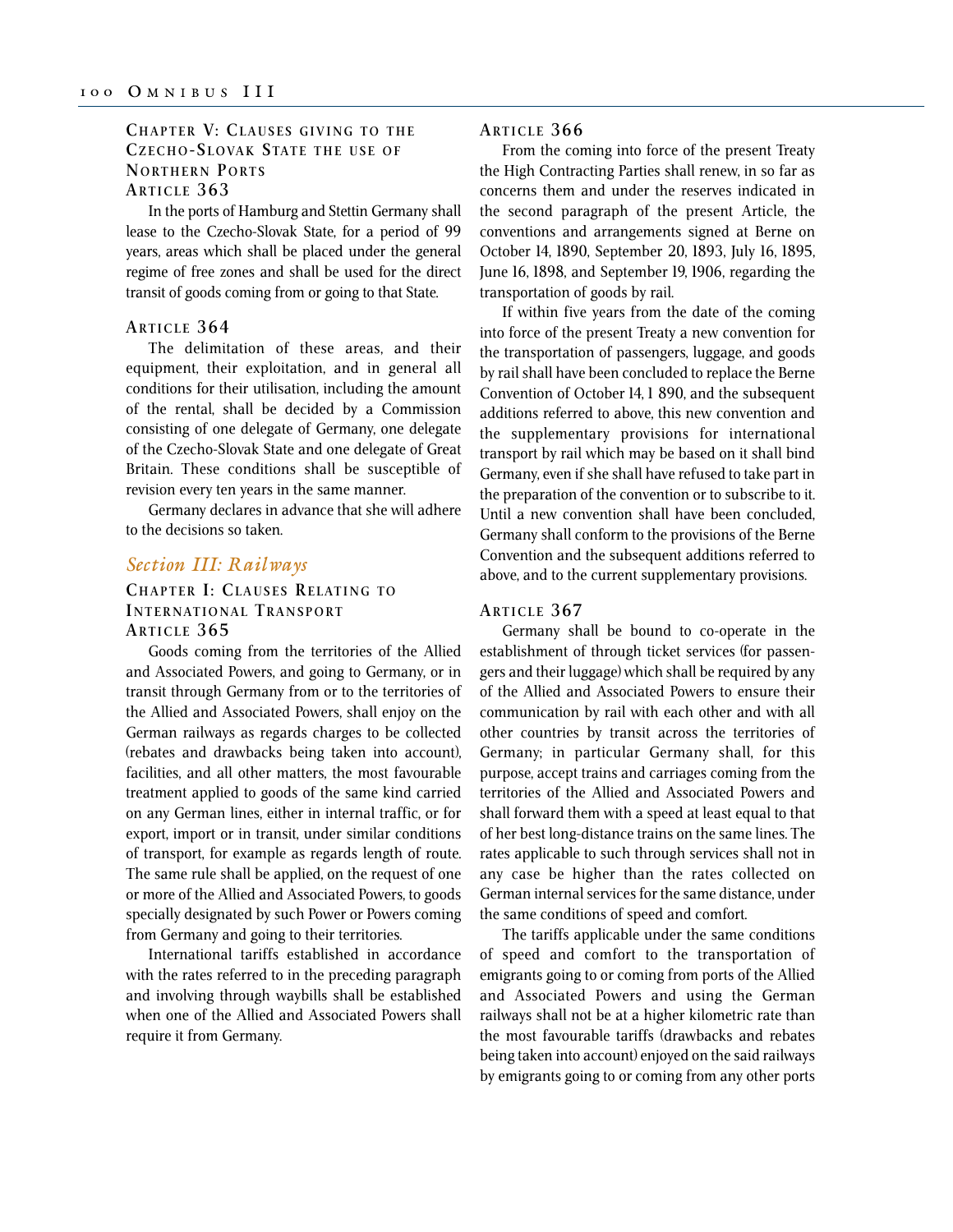## **ARTICLE 368**

Germany shall not apply specially to such through services, or to the transportation of emigrants going to or coming from the ports of the Allied and Associated Powers, any technical, fiscal or administrative measures, such as measures of customs examination, general police, sanitary police, and control, the result of which would be to impede or delay such services.

### **ARTICLE 369**

In case of transport partly by rail and partly by internal navigation, with or without through way-bill, the preceding Articles shall apply to the part of the journey performed by rail.

## **CHAPTER II: ROLLING- STOCK**

## **ARTICLE 370**

Germany undertakes that German wagons shall be fitted with apparatus allowing:

- (1) of their inclusion in goods trains on the lines of such of the Allied and Associated Powers as are parties to the Berne Convention of May 15, 1886, as modified on May 18, 1907, without hampering the action of the continuous brake which may be adopted in such countries within ten years of the coming into force of the present Treaty, and
- (2) Of the acceptance of wagons of such countries in all goods trains on the German lines.

The rolling-stock of the Allied and Associated Powers shall enjoy on the German lines the same treatment as German rollingstock as regards movement, upkeep, and repairs.

## **CHAPTER III: CESSIONS OF RAILWAY LINES** Article 371

Subject to any special provisions concerning the cession of ports, waterways and railways situated in the territories over which Germany abandons her sovereignty, and to the financial conditions relating to the concessionnaires and the pensioning of the personnel, the cession of railways will take place under the following conditions:

- (1) The works and installations of all the railroads shall be handed over complete and in good condition.
- (2) When a railway system possessing its own rolling-stock is handed over in its entirety by

Germany to one of the Allied and Associated Powers, such stock shall be handed over complete, in accordance with the last inventory before November 11, 1918, and in a normal state of upkeep.

- (3) As regards lines without any special rollingstock, Commissions of experts designated by the Allied and Associated Powers, on which Germany shall be represented, shall fix the proportion of the stock existing on the system to which those lines belong to be handed over. These Commissions shall have regard to the amount of the material registered on these lines in the last inventory before November 11, 1918, the length of track (sidings included), and the nature and amount of the traffic. These Commissions shall also specify the locomotives, carriages and wagons to be handed over in each case; they shall decide upon the conditions of their acceptance, and shall make the provisional arrangements necessary to ensure their repair in German workshops.
- (4) Stocks of stores, fittings and plant shall be handed over under the same conditions as the rolling-stock.

The provisions of paragraphs 3 and 4 above shall be applied to the lines of former Russian Poland converted by Germany to the German gauge, such lines being regarded as detached from the Prussian State System.

## **CHAPTER IV: PROVISIONS RELATING TO CERTAIN RAILWAY LINES ARTICLE 372**

When as a result of the fixing of new frontiers a railway connection between two parts of the same country crosses another country, or a branch line from one country has its terminus in another, the conditions of working, if not specifically provided for in the present Treaty, shall be laid down in a convention between the railway administrations concerned. If the administrations cannot come to an agreement as to the terms of such convention, the points of difference shall be decided by commissions of experts composed as provided in the preceding Article.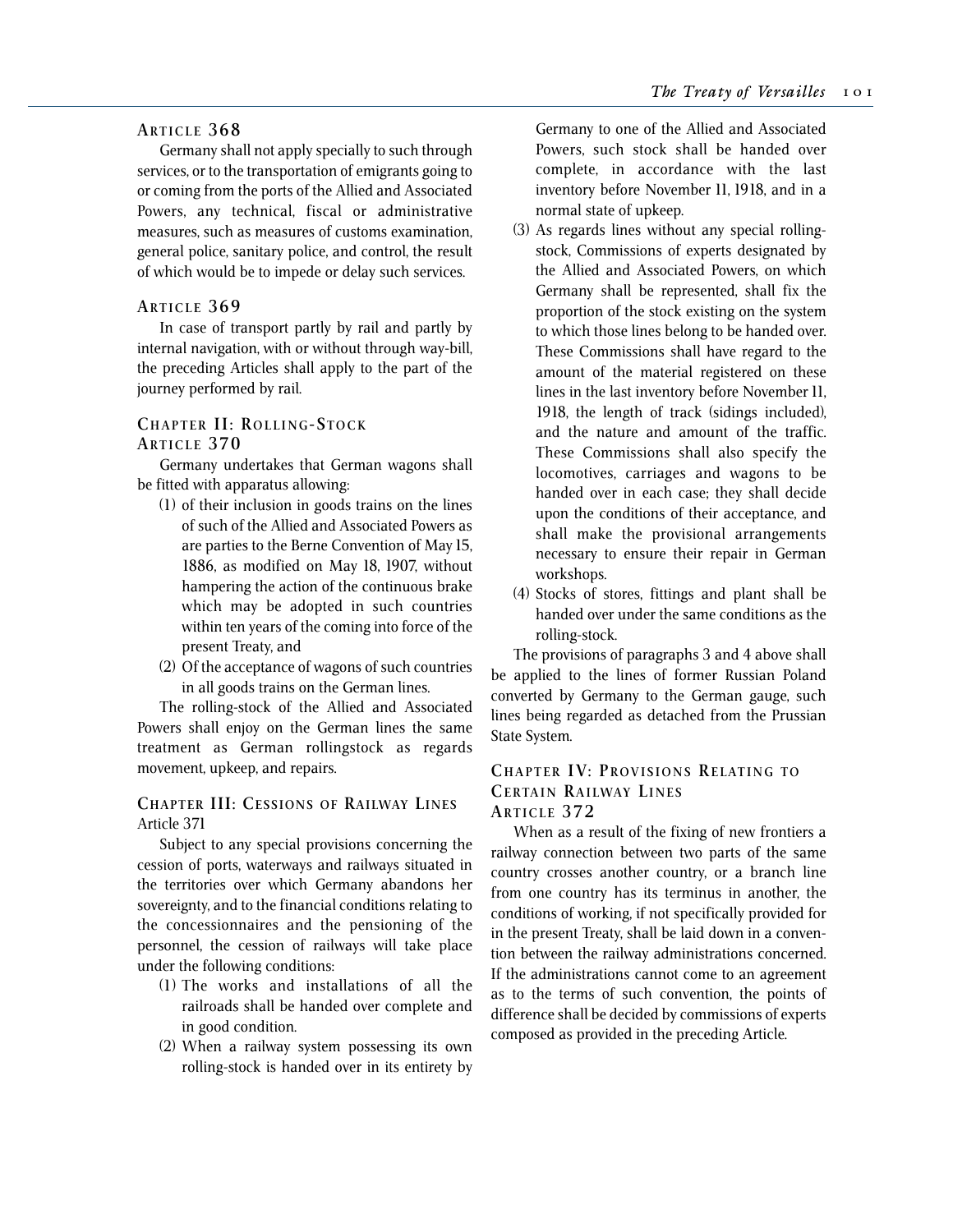#### **ARTICLE 373**

Within a period of five years from the coming into force of the present Treaty the Czecho-Slovak State may require the construction of a railway line in German territory between the stations of Schlauney and Nachod. The cost of construction shall be borne by the Czecho-Slovak State.

#### **ARTICLE 374**

Germany undertakes to accept, within ten years of the coming into force of the present Treaty, on request being made by the Swiss Government after agreement with the Italian Government, the denunciation of the International Convention of October l3, 1909, relative to the St. Gothard railway. In the absence of agreement as to the conditions of such denunciation, Germany hereby agrees to accept the decision of an arbitrator designated by the United States of America.

## **CHAPTER V: TRANSITORY PROVISIONS ARTICLE 375**

Germany shall carry out the instructions given her, in regard to transport, by an authorised body acting on behalf of the Allied and Associated Powers:

- (1) For the carriage of troops under the provisions of the present Treaty, and of material, ammunition and supplies for army use;
- (2) As a temporary measure, for the transportation of supplies for certain regions, as well as for the restoration, as rapidly as possible, of the normal conditions of transport, and for the organisation of postal and telegraphic services.

## *Section IV: Disputes and Revision of Permanent Clauses*

#### **ARTICLE 376**

Disputes which may arise between interested Powers with regard to the interpretation and application of the preceding Article shall be settled as provided by the League of Nations.

#### **ARTICLE 377**

At any time the League of Nations may recommend the revision of such of these Articles as relate to a permanent administrative regime.

## **ARTICLE 378**

The stipulations in Articles 321 to 330, 332, 365, and 367 to 369 shall be subject to revision by the Council of the League of Nations at any time after five years from the coming into force of the present Treaty.

Failing such revision, no Allied or Associated Power can claim after the expiration of the above period of five years the benefit of any of the stipulations in the Articles enumerated above on behalf of any portion of its territories in which reciprocity is not accorded in respect of such stipulations. The period of five years during which reciprocity cannot be demanded may be prolonged by the Council of the League of Nations.

## *Section V: Special Provision*

## **ARTICLE 379**

Without prejudice to the special obligations imposed on her by the present Treaty for the benefit of the Allied and Associated Powers, Germany undertakes to adhere to any General Conventions regarding the international regime of transit, waterways, ports or railways which may be concluded by the Allied and Associated Powers, with the approval of the League of Nations, within five years of the coming into force of the present Treaty.

# *Section VI: Clauses Relating to the Kiel Canal*

## **ARTICLE 380**

The Kiel Canal and its approaches shall be maintained free and open to the vessels of commerce and of war of all nations at peace with Germany on terms of entire equality.

## **ARTICLE 381**

The nationals, property and vessels of all Powers shall, in respect of charges, facilities, and in all other respects, be treated on a footing of perfect equality in the use of the Canal, no distinction being made to the detriment of nationals, property and vessels of any Power between them and the nationals, property and vessels of Germany or of the most favoured nation.

No impediment shall be placed on the movement of persons or vessels other than those arising out of police, customs, sanitary, emigration or immigration regulations and those relating to the import or export of prohibited goods. Such regulations must be reasonable and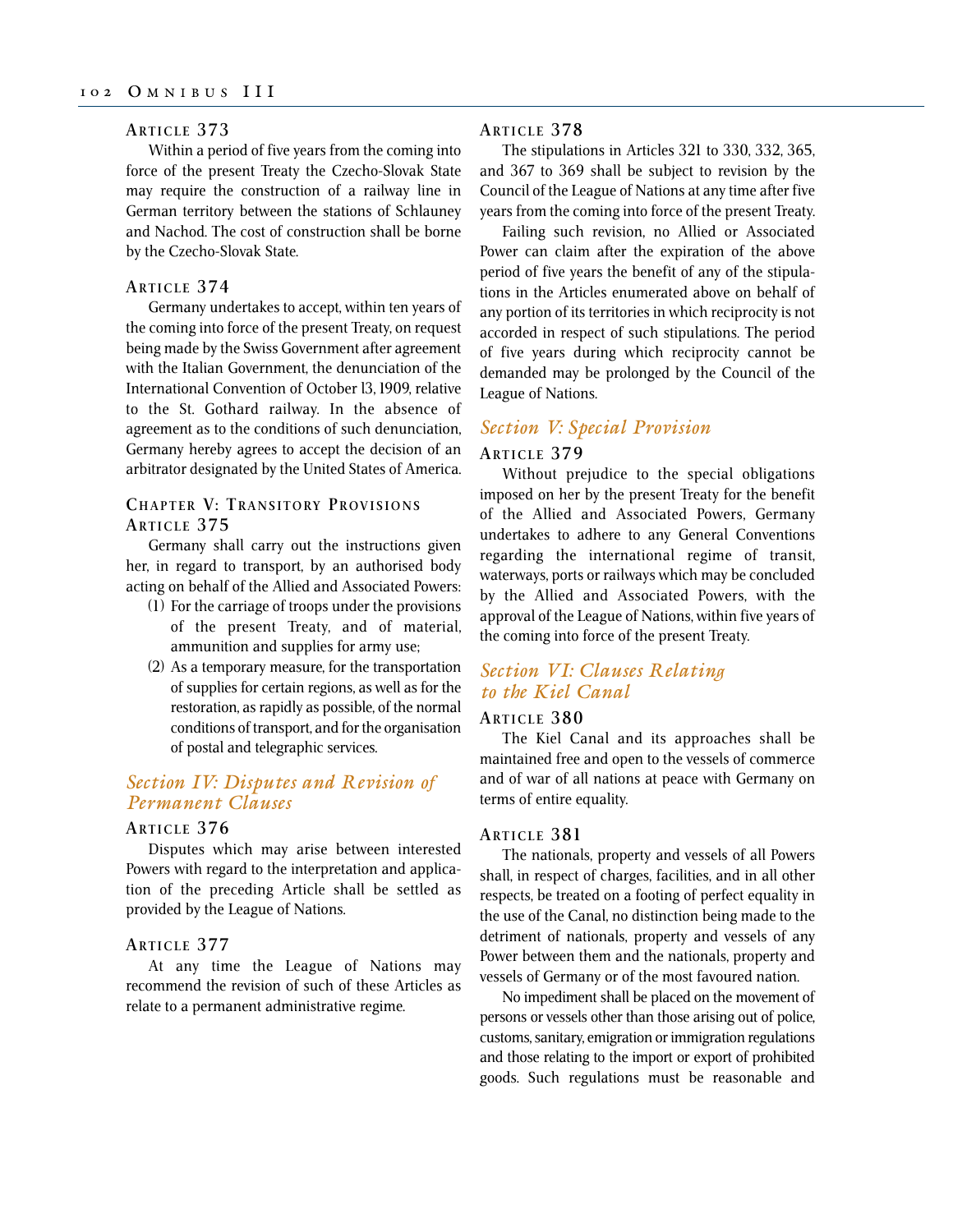uniform and must not unnecessarily impede traffic

## **ARTICLE 382**

Only such charges may be levied on vessels using the Canal or its approaches as are intended to cover in an equitable manner the cost of maintaining in a navigable condition, or of improving, the Canal or its approaches, or to meet expenses incurred in the interests of navigation. The schedule of such charges shall be calculated on the basis of such expenses, and shall be posted up in the ports.

These charges shall be levied in such a manner as to render any detailed examination of cargoes unnecessary, except in the case of suspected fraud or contravention.

### **ARTICLE 383**

Goods in transit may be placed under seal or in the custody of customs agents; the loading and unloading of goods, and the embarkation and disembarkation of passengers, shall only take place in the ports specified by Germany.

#### **ARTICLE 384**

No charges of any kind other than those provided for in the present Treaty shall be levied along the course or at the approaches of the Kiel Canal.

#### **ARTICLE 385**

Germany shall be bound to take suitable measures to remove any obstacle or danger to navigation, and to ensure the maintenance of good conditions of navigation. She shall not undertake any works of a nature to impede navigation on the Canal or its approaches.

## **ARTICLE 386**

In the event of violation of any of the conditions of Articles 380 to 386, or of disputes as to the interpretation of these Articles, any interested Power can appeal to the jurisdiction instituted for the purpose by the League of Nations.

In order to avoid a reference of small questions to the League of Nations, Germany will establish a local authority at Kiel qualified to deal with disputes in the first instance and to give satisfaction so far as possible to complaints which may be presented through the consular representatives of the interested Powers.

# Part XIII Labour

## *Section I: Organisation of Labour*

Whereas the League of Nations has for its object the establishment of universal peace, and such a peace can be established only if it is based upon social justice;

And whereas conditions of labour exist involving such injustice, hardship, and privation to large numbers of people as to produce unrest so great that the peace and harmony of the world are imperilled; and an improvement of those conditions is urgently required: as, for example, by the regulation of the hours of work, including the establishment of a maximum working day and week, the regulation of the labour supply, the prevention of unemployment, the provision of an adequate living wage, the protection of the worker against sickness, disease and injury arising out of his employment, the protection of children, young persons and women, provision for old age and injury, protection of the interests of workers when employed in countries other than their own recognition of the principle of freedom of association, the organisation of vocational and technical education and other measures;

Whereas also the failure of any nation to adopt humane conditions of labour is an obstacle in the way of other nations which desire to improve the conditions in their own countries;

The HIGH CONTRACTING PARTIES, moved by sentiments of justice and humanity as well as by the desire to secure the permanent peace of the world, agree to the following:

## **CHAPTER L: ORGANISATION ARTICLE 387**

A permanent organisation is hereby established for the promotion of the objects set forth in the Preamble.

The original Members of the League of Nations shall be the original Members of this organisation, and hereafter membership of the League of Nations shall carry with it membership of the said organisation.

#### **ARTICLE 388**

The permanent organisation shall consist of:

(1) a General Conference of Representatives of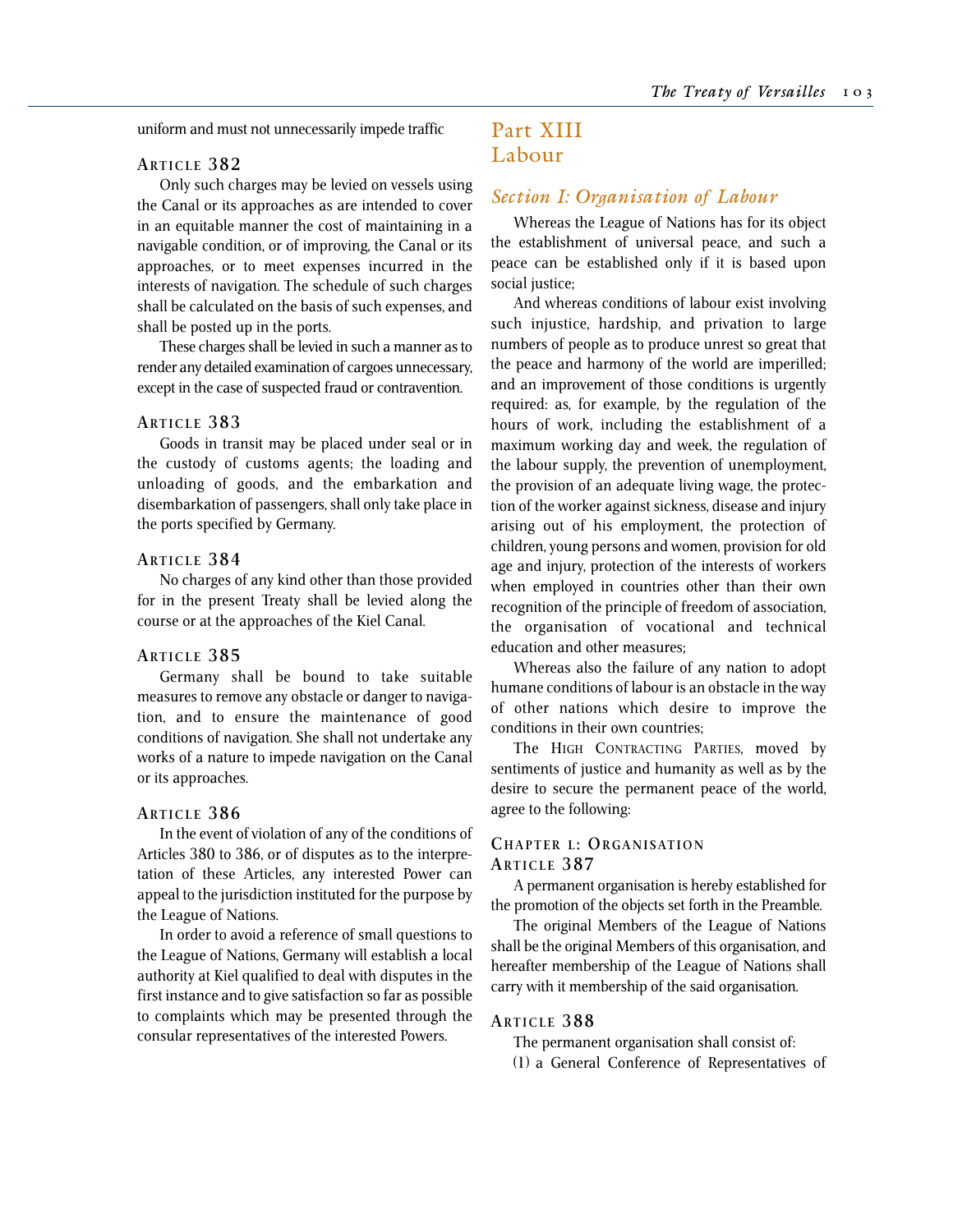the Members and,

(2) an International Labour Office controlled by the Governing Body described in Article 393.

### **ARTICLE 389**

The meetings of the General Conference of Representatives of the Members shall be held from time to time as occasion may require, and at least once in every year. It shall be composed of four Representatives of each of the Members, of whom two shall be Government Delegates and the two others shall be Delegates representing respectively the employers and the workpeople of each of the Members.

Each Delegate may be accompanied by advisers, who shall not exceed two in number for each item on the agenda of the meeting. When questions specially affecting women are to be considered by the Conference, one at least of the advisers should be a woman.

The members undertake to nominate non-Government Delegates and advisers chosen in agreement with the industrial organisations, if such organisations exist, which are most representative of employers or workpeople, as the case may be, in their respective countries.

Advisers shall not speak except on a request made by the Delegate whom they accompany and by the special authorisation of the President of the Conference, and may not vote.

A Delegate may by notice in writing addressed to the President appoint one of his advisers to act as his deputy, and the adviser, while so acting, shall be allowed to speak and vote.

The names of the Delegates and their advisers will be communicated to the International Labour Office by the Government of each of the Members.

The credentials of Delegates and their advisers shall be subject to scrutiny by the Conference, which may, by two-thirds of the votes cast by the Delegates present, refuse to admit any Delegate or adviser whom it deems not to have been nominated in accordance with this Article.

## **ARTICLE 390**

Every Delegate shall be entitled to vote individually on all matters which are taken into consideration by the Conference.

If one of the Members fails to nominate one of the nonGovernment Delegates whom it is entitled to nominate, the other non-Government Delegate shall be allowed to sit and speak at the Conference, but not to vote.

If in accordance with Article 389 the Conference refuses admission to a Delegate of one of the Members, the provisions of the present Article shall apply as if that Delegate had not been nominated.

#### **ARTICLE 391**

The meetings of the Conference shall be held at the seat of the League of Nations, or at such other place as may be decided by the Conference at a previous meeting by two-thirds of the votes cast by the Delegates present.

#### **ARTICLE 392**

The International Labour Office shall be established at the seat of the League of Nations as part of the organisation of the League.

#### **ARTICLE 393**

The International Labour Office shall be under the control of a Governing Body consisting of twentyfour persons, appointed in accordance with the following provisions:

The Governing Body of the International Labour Office shall be constituted as follows:

Twelve persons representing the Governments;

Six persons elected by the Delegates to the Conference representing the employers;

Six persons elected by the Delegates to the Conference representing the workers.

Of the twelve persons representing the Governments eight shall be nominated by the Members which are of the chief industrial importance, and four shall be nominated by the Members selected for the purpose by the Government Delegates to the Conference, excluding the Delegates of the eight Members mentioned above.

Any question as to which are the Members of the chief industrial importance shall be decided by the Council of the League of Nations.

The period of office of the Members of the Governing Body will be three years. The method of filling vacancies and other similar questions may be determined by the Governing Body subject to the approval of the Conference.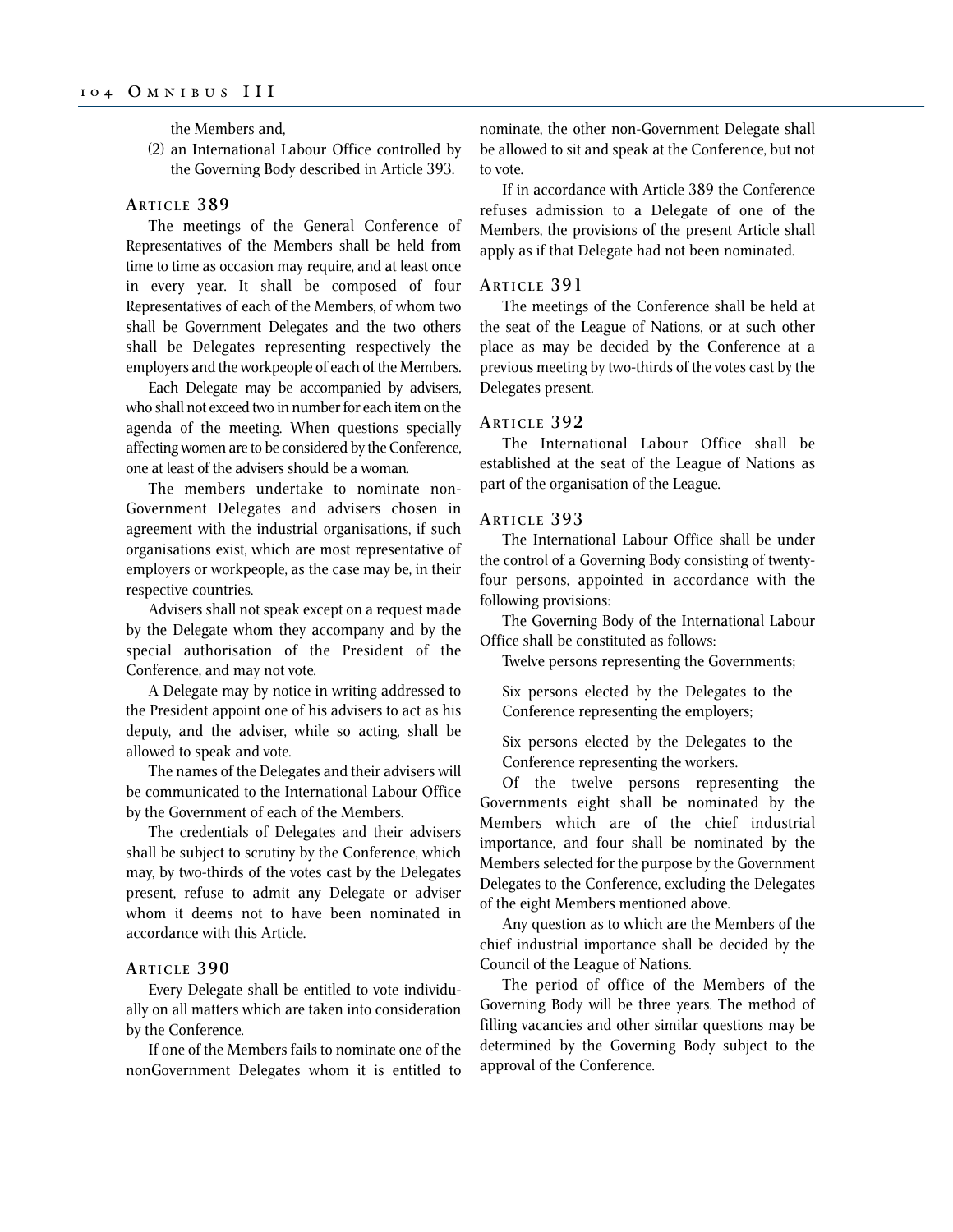The Governing Body shall, from time to time, elect one of its members to act as its Chairman, shall regulate its own procedure and shall fix its own times of meeting. A special meeting shall be held if a written request to that effect is made by at least ten members of the Governing Body.

#### **ARTICLE 394**

There shall be a Director of the International Labour Office, who shall be appointed by the Governing Body, and, subject to the instructions of the Governing Body, shall be responsible for the efficient conduct of the International Labour Office and for such other duties as may be assigned to him.

The Director or his deputy shall attend all meetings of the Governing Body.

#### **ARTICLE 395**

The staff of the International Labour Office shall be appointed by the Director who shall, so far as is possible with due regard to the efficiency of the work of the Office, select persons of different nationalities A certain number of these persons shall be women.

#### **ARTICLE 396**

The functions of the International Labour Office shall include the collection and distribution of information on all subjects relating to the international adjustment of conditions of industrial life and labour, and particularly the examination of subjects which it is proposed to bring before the Conference with a view to the conclusion of international conventions, and the conduct of such special investigations as may be ordered by the Conference.

It will prepare the agenda for the meetings of the Conference.

It will carry out the duties required of it by the provisions of this Part of the present Treaty in connection with international disputes.

It will edit and publish in French and English, and in such other languages as the Governing Body may think desirable, a periodical paper dealing with problems of industry and employment of international interest.

Generally, in addition to the functions set out in this Article, it shall have such other powers and duties as may be assigned to it by the Conference.

#### **ARTICLE 397**

The Government Departments of any of the Members which deal with questions of industry and employment may communicate directly with the Director through the Representative of their Government on the Governing Body of the International Labour Office, or failing any such Representative, through such other qualified official as the Government may nominate for the purpose.

#### **ARTICLE 398**

The International Labour Office shall be entitled to the assistance of the Secretary-General of the League of Nations in any matter in which it can be given.

#### **ARTICLE 399**

Each of the Members will pay the travelling and subsistence expenses of its Delegates and their advisers and of its Representatives attending the meetings of the Conference or Governing Body, as the case may be.

All the other expenses of the International Labour Office and of the meetings of the Conference or Governing Body shall be paid to the Director by the Secretary-General of the League of Nations out of the general funds of the League.

The Director shall be responsible to the Secretary-General of the League for the proper expenditure of all moneys paid to him in pursuance of this Article.

## **CHAPTER II: PROCEDURE ARTICLE 400**

The agenda for all meetings of the Conference will be settled by the Governing Body, who shall consider any suggestion as to the agenda that may be made by the Government of any of the Members or by any representative organisation recognised for the purpose of Article 389.

#### **ARTICLE 401**

The Director shall act as the Secretary of the Conference, and shall transmit the agenda so as to reach the Members four months before the meeting of the Conference, and, through them, the non-Government Delegates when appointed.

#### **ARTICLE 402**

Any of the Governments of the Members may formally object to the inclusion of any item or items in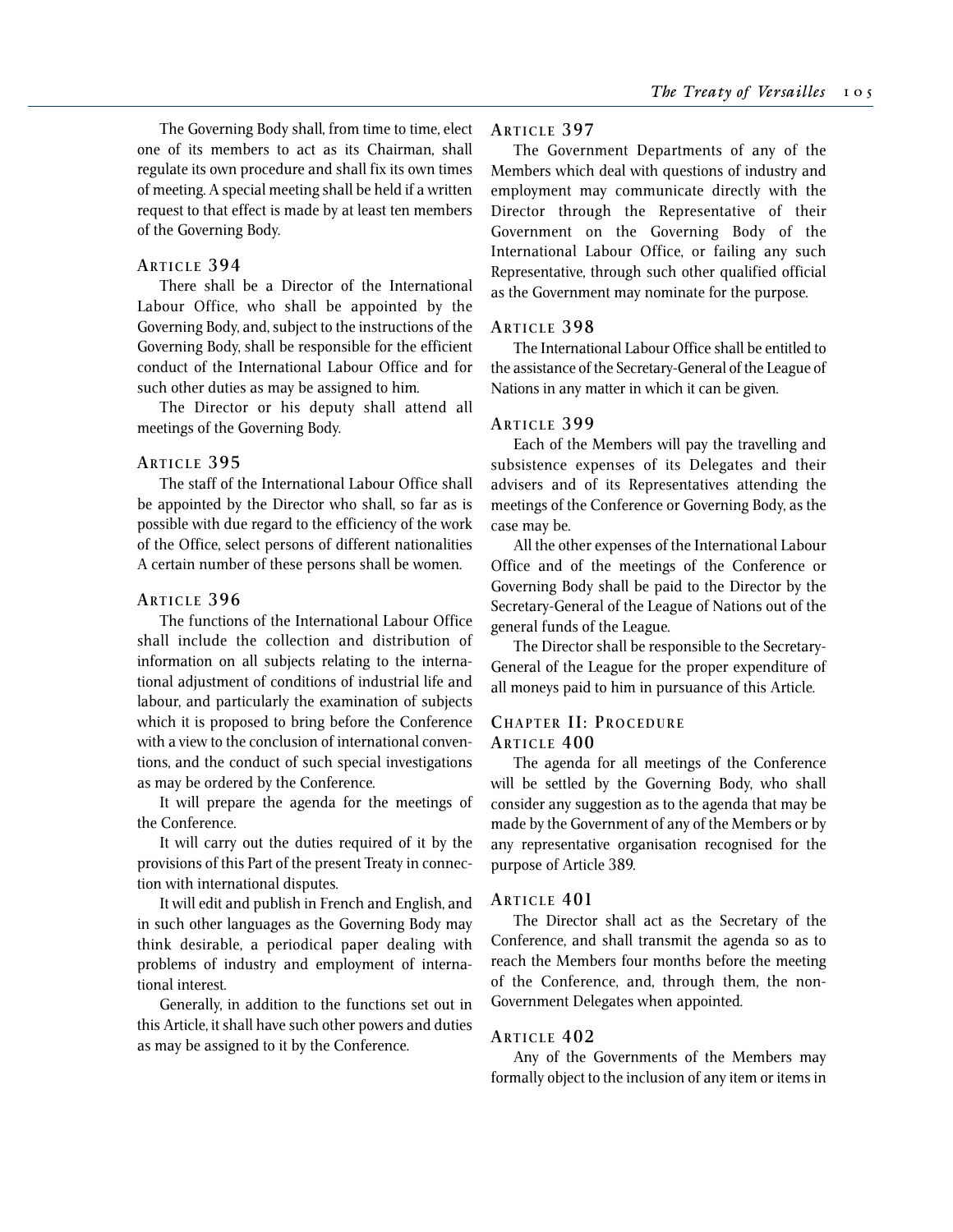the agenda. The grounds for such objection shall be set forth in a reasoned statement addressed to the Director, who shall circulate it to all the Members of the Permanent Organisation.

Items to which such objection has been made shall not, however, be excluded from the agenda, if at the Conference a majority of two-thirds of the votes cast by the Delegates present is in favour of considering them.

If the Conference decides (otherwise than under the preceding paragraph) by two-thirds of the votes cast by the Delegates present that any subject shall be considered by the Conference, that subject shall be included in the agenda for the following meeting.

## **ARTICLE 403**

The Conference shall regulate its own procedure, shall elect its own President, and may appoint committees to consider and report on any matter.

Except as otherwise expressly provided in this Part of the present Treaty, all matters shall be decided by a simple majority of the votes cast by the Delegates present.

The voting is void unless the total number of votes cast is equal to half the number of the Delegates attending the Conference.

#### **ARTICLE 404**

The Conference may add to any committees which it appoints technical experts, who shall be assessors without power to vote.

#### **ARTICLE 405**

When the Conference has decided on the adoption of proposals with regard to an item in the agenda, it will rest with the Conference to determine whether these proposals should take the form: (a) of a recommendation to be submitted to the Members for consideration with a view to effect being given to it by national legislation or otherwise, or (b) of a draft international convention for ratification by the Members.

In either case a majority of two-thirds of the votes cast by the Delegates present shall be necessary on the final vote for the adoption of the recommendation or draft convention, as the case may be, by the Conference.

In framing any recommendation or draft convention of general application the Conference shall have due regard to those countries in which climatic conditions, the imperfect development of industrial organisation or other special circumstances make the industrial conditions substantially different and shall suggest the modifications, if any, which it considers may be required to meet the case of such countries.

A copy of the recommendation or draft convention shall be authenticated by the signature of the President of the Conference and of the Director and shall be deposited with the Secretary-General of the League of Nations. The Secretary-General will communicate a certified copy of the recommendation or draft convention to each of the members.

Each of the Members undertakes that it will, within the period of one year at most from the closing of the session of the Conference, or if it is impossible owing to exceptional circumstances to do so within the period of one year, then at the earliest practicable moment and in no case later than eighteen months from the closing of the session of the Conference, bring the recommendation or draft convention before the authority or authorities within whose competence the matter lies, for the enactment of legislation or other action.

In the case of a recommendation, the Members will inform the Secretary-General of the action taken.

In the case of a draft convention, the Member will, if it obtains the consent of the authority or authorities within whose competence the matter lies, communicate the formal ratification of the convention to the Secretary-General and will take such action as may be necessary to make effective the provisions of such convention.

If on a recommendation no legislative or other action is taken to make a recommendation effective, or if the draft convention fails to obtain the consent of the authority or authorities within whose competence the matter lies, no further obligation shall rest upon the Member.

In the case of a federal State, the power of which to enter into conventions on labour matters is subject to limitations, it shall be in the discretion of that Government to treat a draft convention to which such limitations apply as a recommendation only, and the provisions of this Article with respect to recommendations shall apply in such case.

The above Article shall be interpreted in accordance with the following principle:

In no case shall any Member be asked or required, as a result of the adoption of any recommendation or draft convention by the Conference, to lessen the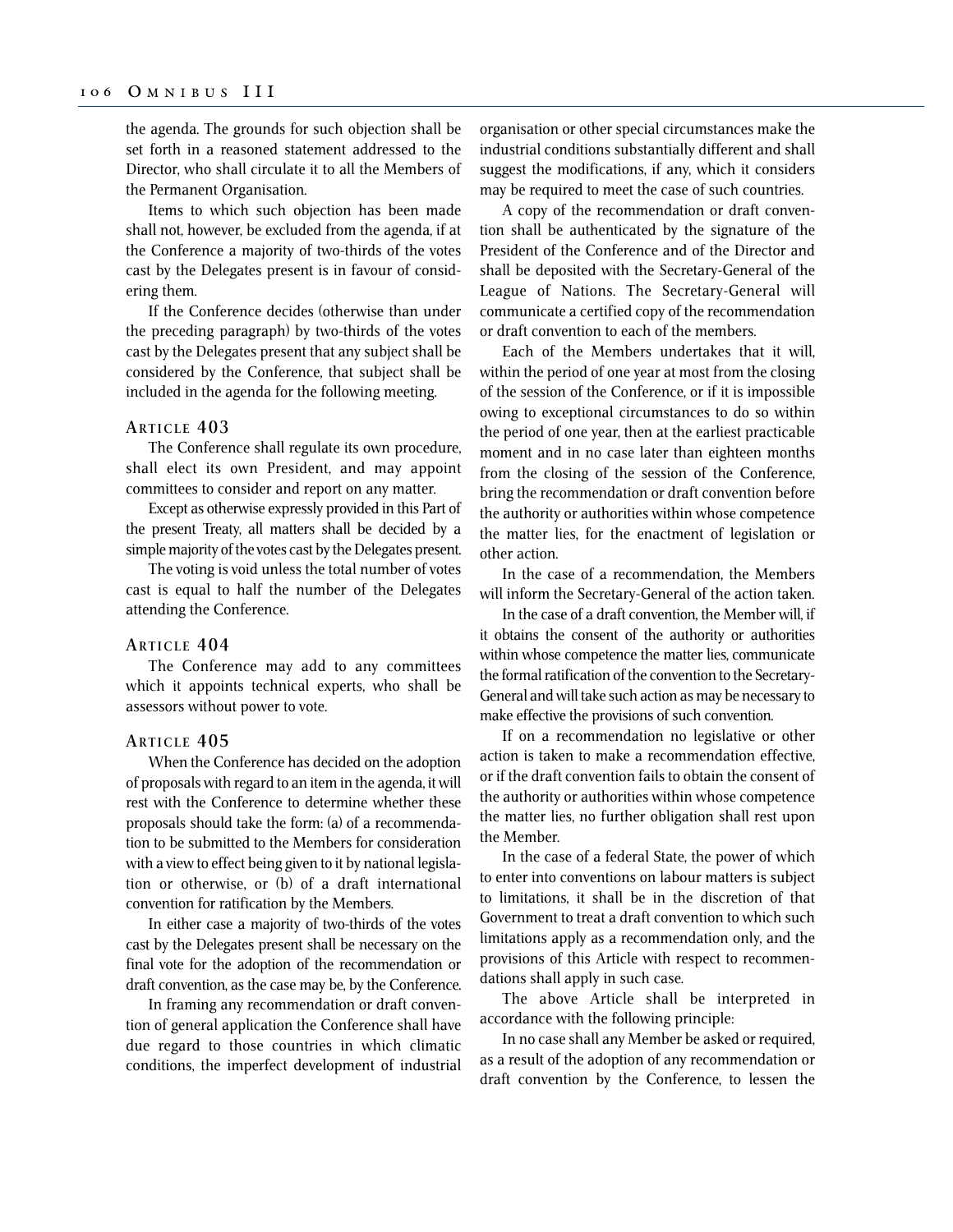protection afforded by its existing legislation to the workers concerned.

#### **ARTICLE 406**

Any convention so ratified shall be registered by the Secretary-General of the League of Nations, but shall only be binding upon the Members which ratify it.

## **ARTICLE 407**

If any convention coming before the Conference for final consideration fails to secure the support of two-thirds of the votes cast by the Delegates present, it shall nevertheless be within the right of any of the Members of the Permanent Organisation to agree to such convention among themselves.

Any convention so agreed to shall be communicated by the Governments concerned to the Secretary-General of the League of Nations, who shall register it.

## **ARTICLE 408**

Each of the Members agrees to make an annual report to the International Labour Office on the measures which it has taken to give effect to the provisions of conventions to which it is a party. These reports shall be made in such form and shall contain such particulars as the Governing Body may request. The Director shall lay a summary of these reports before the next meeting of the Conference.

## **ARTICLE 409**

In the event of any representation being made to the International Labour Office by an industrial association of employers or of workers that any of the members has failed to secure in any respect the effective observance within its jurisdiction of any convention to which it is a party, the Governing Body may communicate this representation to the Government against which it is made and may invite that Government to make such statement on the subject as it may think fit.

## **ARTICLE 410**

If no statement is received within a reasonable time from the Government in question, or if the statement when received is not deemed to be satisfactory by the Governing Body, the latter shall have the right to publish the representation and the statement, if any, made in reply to it.

### **ARTICLE 411**

Any of the Members shall have the right to file a complaint with the International Labour Office if it is not satisfied that any other Member is securing the effective observance of any convention which both have ratified in accordance with the foregoing Articles.

The Governing Body may, if it thinks fit, before referring such a complaint to a Commission of Enquiry, as hereinafter provided for, communicate with the Government in question in the manner described in Article 409.

If the Governing Body does not think it necessary to communicate the complaint to the Government in question, or if, when they have made such communication, no statement in reply has been received within a reasonable time which the Governing Body considers to be satisfactory, the Governing Body may apply for the appointment of a Commission of Enquiry to consider the complaint and to report thereon.

The Governing Body may adopt the same procedure either of its own motion or on receipt of a complaint from a Delegate to the Conference.

When any matter arising out of Articles 410 or 411 is being considered by the Governing Body, the Government in question shall, if not already represented thereon, be entitled to send a representative to take part in the proceedings of the Governing Body while the matter is under consideration. Adequate notice of the date on which the matter will be considered shall be given to the Government in question.

## **ARTICLE 412**

The Commission of Enquiry shall be constituted in accordance with the following provisions:

Each of the Members agrees to nominate within six months of the date on which the present Treaty comes into force three persons of industrial experience, of whom one shall be a representative of employers, one a representative of workers, and one a person of independent standing, who shall together form a panel from which the Members of the Commission of Enquiry shall be drawn.

The qualifications of the persons so nominated shall be subject to scrutiny by the Governing Body, which may be two-thirds of the votes cast by the representatives present refuse to accept the nomination of any person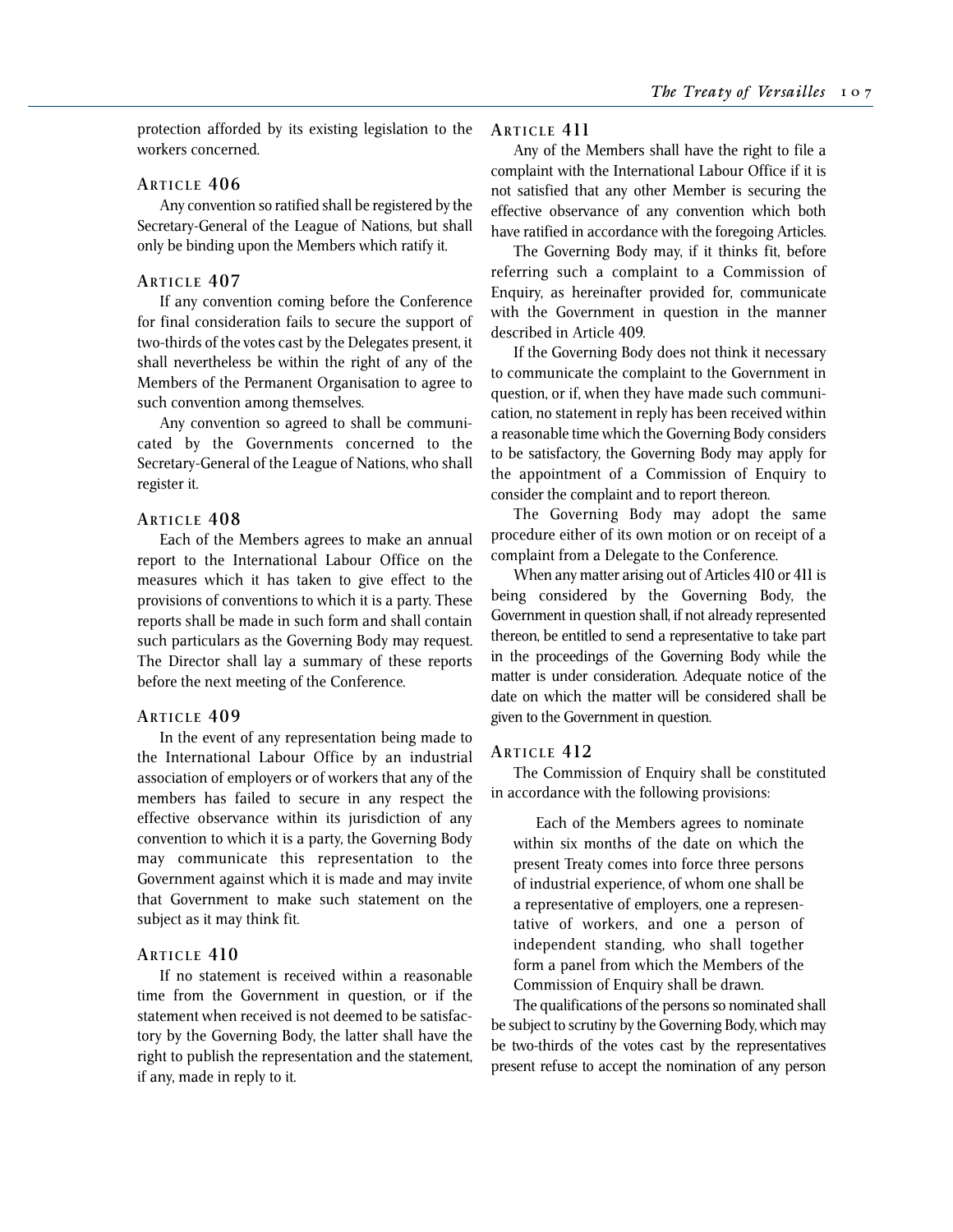whose qualifications do not in its Opinion comply with the requirements of the present Article.

Upon the application of the Governing Body, the Secretary-General of the League of Nations shall nominate three persons one from each section of this panel, to constitute the Commission of Enquiry, and shall designate one of them as the President of the Commission. None of these three persons shall be a person nominated to the panel by any Member directly concerned in the complaint.

## **ARTICLE : 413**

The Members agree that, in the event of the reference of a complaint to a Commission of Enquiry under Article 411, they will each, whether directly concerned in the complaint or not, place at the disposal of the Commission all the information in their possession which bears upon the subject-matter of the complaint.

## **ARTICLE 414**

When the Commission of Enquiry has fully considered the complaint, it shall prepare a report embodying its findings on all questions of fact relevant to determining the issue between the parties and containing such recommendations as it may think proper as to the steps which should be taken to meet the complaint and the time within which they should be taken.

It shall also indicate in this report the measures, if any, of an economic character against a defaulting Government which it considers to be appropriate, and which it considers other Governments would be justified in adopting.

#### **ARTICLE 415**

The Secretary-General of the League of Nations shall communicate the report of the Commission of Enquiry to each of the Governments concerned in the complaint, and shall cause it to be published.

Each of these Governments shall within one month inform the Secretary-General of the League of Nations whether or not it accepts the recommendations contained in the report of the Commission- and if not, whether it proposes to refer the complaint to the Permanent Court of International Justice of the League of Nations.

## **ARTICLE 416**

In the event of any Member failing to take the action required by Article 405, with regard to a recommendation or draft Convention, any other Member shall be entitled to refer the matter to the Permanent Court of International Justice.

#### **ARTICLE 417**

The decision of the Permanent Court of International Justice in regard to a complaint or matter which has been referred to it in pursuance of Article 415 or Article 416 shall be final.

## **ARTICLE 418**

The Permanent Court of International Justice may affirm, vary or reverse any of the findings or recommendations of the Commission of Enquiry, if any, and shall in its decision indicate the measures, if any, of an economic character which it considers to be appropriate, and which other Governments would be justified in adopting against a defaulting Government.

#### **ARTICLE 419**

In the event of any Member failing to carry out within the time specified the recommendations, if any, contained in the report of the Commission of Enquiry, or in the decision of the Permanent Court of International Justice, as the case may be, any other Member may take against that Member the measures of an economic character indicated in the report of the Commission or in the decision of the Court as appropriate to the case.

## **ARTICLE 420**

The defaulting Government may at any time inform the Governing Body that it has taken the steps necessary to comply with the recommendations of the Commission of Enquiry or with those in the decision of the Permanent Court of International Justice, as the case may be, and may request it to apply to the Secretary-General of the League to constitute a Commission of Enquiry to verify its contention. In this case the provisions of Articles 412, 413, 414, 415, 417 and 418 shall apply, and if the report of the Commission of Enquiry or the decision of the Permanent Court of International Justice is in favour of the defaulting Government, the other Governments shall forthwith discontinue the measures of an economic character that they have taken against the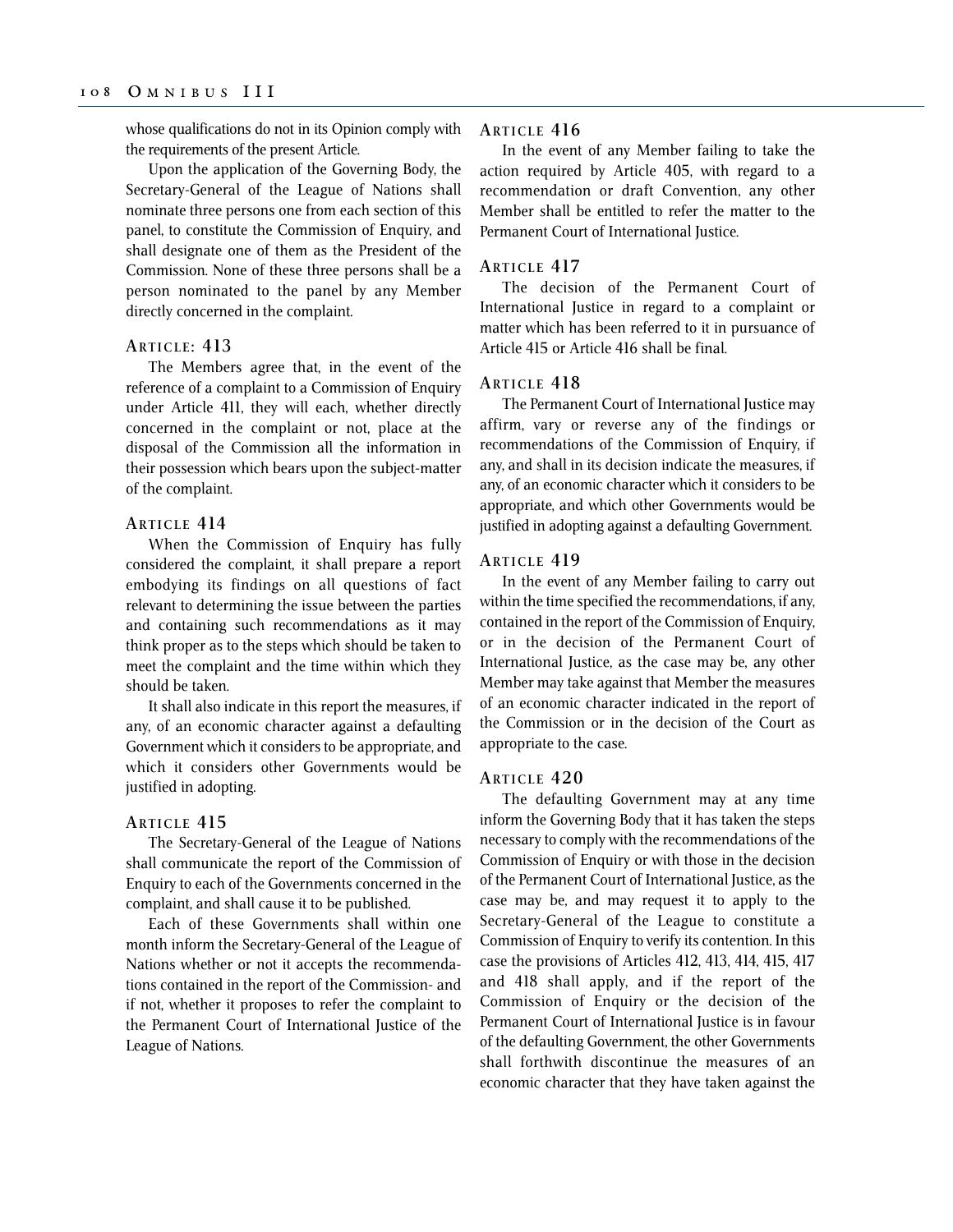# defaulting Government.

# **CHAPTER III: GENERAL PRESCRIPTIONS ARTICLE 421**

The Members engage to apply conventions which they have ratified in accordance with the provisions of this Part of the present Treaty to their colonies, protectorates and possessions which are not fully self-governing:

- (1) Except where owing to the local conditions the convention is inapplicable, or
- (2) Subject to such modifications as may be necessary to adapt the convention to local conditions.

And each of the Members shall notify to the International Labour Office the action taken in respect of each of its colonies, protectorates and possessions which are not fully self-governing.

# **ARTICLE 422**

Amendments to this Part of the present Treaty which are adopted by the Conference by a majority of two-thirds of the votes cast by the Delegates present shall take effect when ratified by the States whose representatives compose the Council of the League of Nations and by three-fourths of the Members.

#### **ARTICLE 423**

Any question or dispute relating to the interpretation of this Part of the present Treaty or of any subsequent convention concluded by the Members in pursuance of the provisions of this Part of the present Treaty shall be referred for decision to the Permanent Court of International Justice.

# **CHAPTER IV: TRANSITORY PROVISIONS ARTICLE 424**

The first meeting of the Conference shall take place in October, 1919. The place and agenda for this meeting shall be as specified in the Annex hereto.

Arrangements for the convening and the organisation of the first meeting of the Conference will be made by the Government designated for the purpose in the said Annex. That Government shall be assisted in the preparation of the documents for submission to the Conference by an International Committee constituted as provided in the said Annex.

The expenses of the first meeting and of all subsequent meetings held before the League of

Nations has been able to establish a general fund, other than the expenses of Delegates and their advisers, will be borne by the Members in accordance with the apportionment of the expenses of the International Bureau of the Universal Postal Union.

# **ARTICLE 425**

Until the League of Nations has been constituted all communications which under the provisions of the foregoing Articles should be addressed to the Secretary-General of the League will be preserved by the Director of the International Labour Office, who will transmit them to the Secretary-General of the League.

# **ARTICLE 426**

Pending the creation of a Permanent Court of International Justice disputes which in accordance with this Part of the present Treaty would be submitted to it for decision will be referred to a tribunal of three persons appointed by the Council of the League of Nations.

# **A NNEX**

FIRST MEETING OF ANNUAL LABOUR CONFERENCE, 1919

The place of meeting will be Washington.

The Government of the United States of America is requested to convene the Conference.

The International Organising Committee will consist of seven Members, appointed by the United States of America, Great Britain, France, Italy, Japan, Belgium and Switzerland. The Committee may, if it thinks necessary, invite other Members to appoint representatives.

Agenda:

- (1) Application of principle of the 8-hours day or of the 48-hours week.
- (2) Question of preventing or providing against unemployment.
- (3) Women's employment:
	- (a) Before and after child-birth, including the question of maternity benefit;
	- (b) During the night;
	- (c) In unhealthy processes.
- (4) Employment of children:
	- (a) Minimum age of employment;
	- (b) During the night;
	- (c) In unhealthy processes.
- (5) Extension and application of the International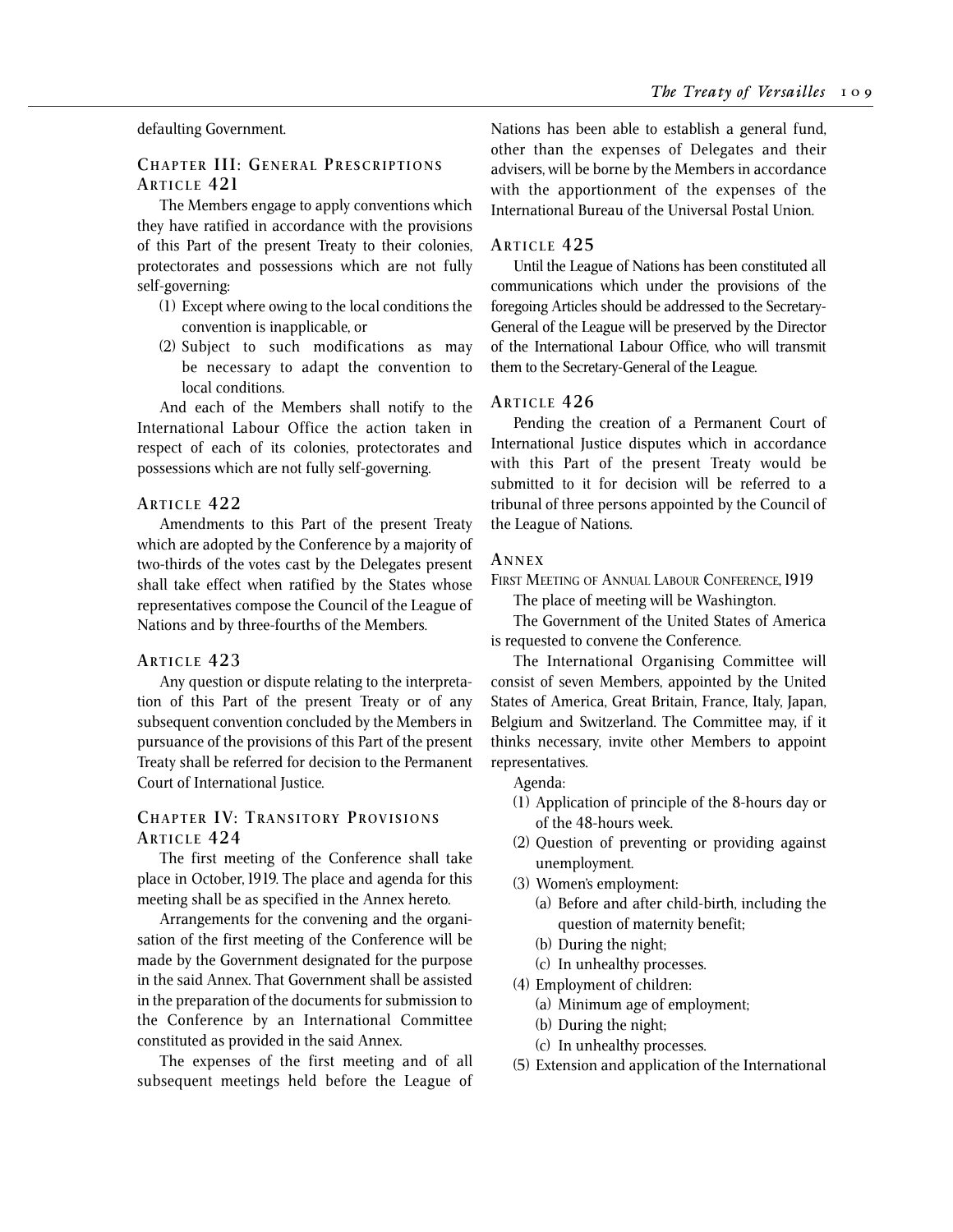Conventions adopted at Berne in 1906 on the prohibition of night work for women employed in industry and the prohibition of the use of white phosphorus in the manufacture of matches.

# *Section II: General Principles*

#### **ARTICLE 427**

The High Contracting Parties, recognising that the well-being, physical, moral and intellectual, of industrial wage-earners is of supreme international importance, have framed, in order to further this great end, the permanent machinery provided for in Section I and associated with that of the League of Nations.

They recognise that differences of climate, habits, and customs, of economic opportunity and industrial tradition, make strict uniformity in the conditions of labour difficult of immediate attainment. But, holding as they do, that labour should not be regarded merely as an article of commerce, they think that there are methods and principles for regulating labour conditions which all industrial communities should endeavour to apply, so far as their special circumstances will permit.

Among these methods and principles, the following seem to the High Contracting Parties to be of special and urgent importance:

- First. The guiding principle above enunciated that labour should not be regarded merely as a commodity or article of commerce.
- Second. The right of association for all lawful purposes by the employed as well as by the employers.
- Third. The payment to the employed of a wage adequate to maintain a reasonable standard of life as this is understood in their time and country.
- Fourth. The adoption of an eight hours day or a forty-eight hours week as the standard to be aimed at where it has not already been attained.
- Fifth. The adoption of a weekly rest of at least twenty-four hours, which should include Sunday wherever practicable.
- Sixth. The abolition of child labour and the imposition of such limitations on the labour of young persons as shall permit

the continuation of their education and assure their proper physical development.

- Seventh. The principle that men and women should receive equal remuneration for work of equal value.
- Eighth. The standard set by law in each country with respect to the conditions of labour should have due regard to the equitable economic treatment of all workers lawfully resident therein.
- Ninth. Each State should make provision for a system of inspection in which women should take part, in order to ensure the enforcement of the laws and regulations for the protection of the employed.

Without claiming that these methods and principles are either complete or final, the High Contracting Parties are of opinion that they are well fitted to guide the policy of the League of Nations; and that, if adopted by the industrial communities who are members of the League, and safeguarded in practice by an adequate system of such inspection, they will confer lasting benefits upon the wage-earners of the world.

# Part XIV Guarantees *Section I: Western Europe*

# **ARTICLE 428**

As a guarantee for the execution of the present Treaty by Germany, the German territory situated to the west of the Rhine, together with the bridgeheads, will be occupied by Allied and Associated troops for a period of fifteen years from the coming into force of the present Treaty.

#### **ARTICLE 429**

If the conditions of the present Treaty are faithfully carried out by Germany, the occupation referred to in Article 428 will be successively restricted as follows:

(1) At the expiration of five years there will be evacuated: the bridgehead of Cologne and the territories north of a line running along the Ruhr, then along the railway Julich, Duren, Euskirchen, Rheinbach, thence along the road Rheinbach to Sinzig, and reaching the Rhine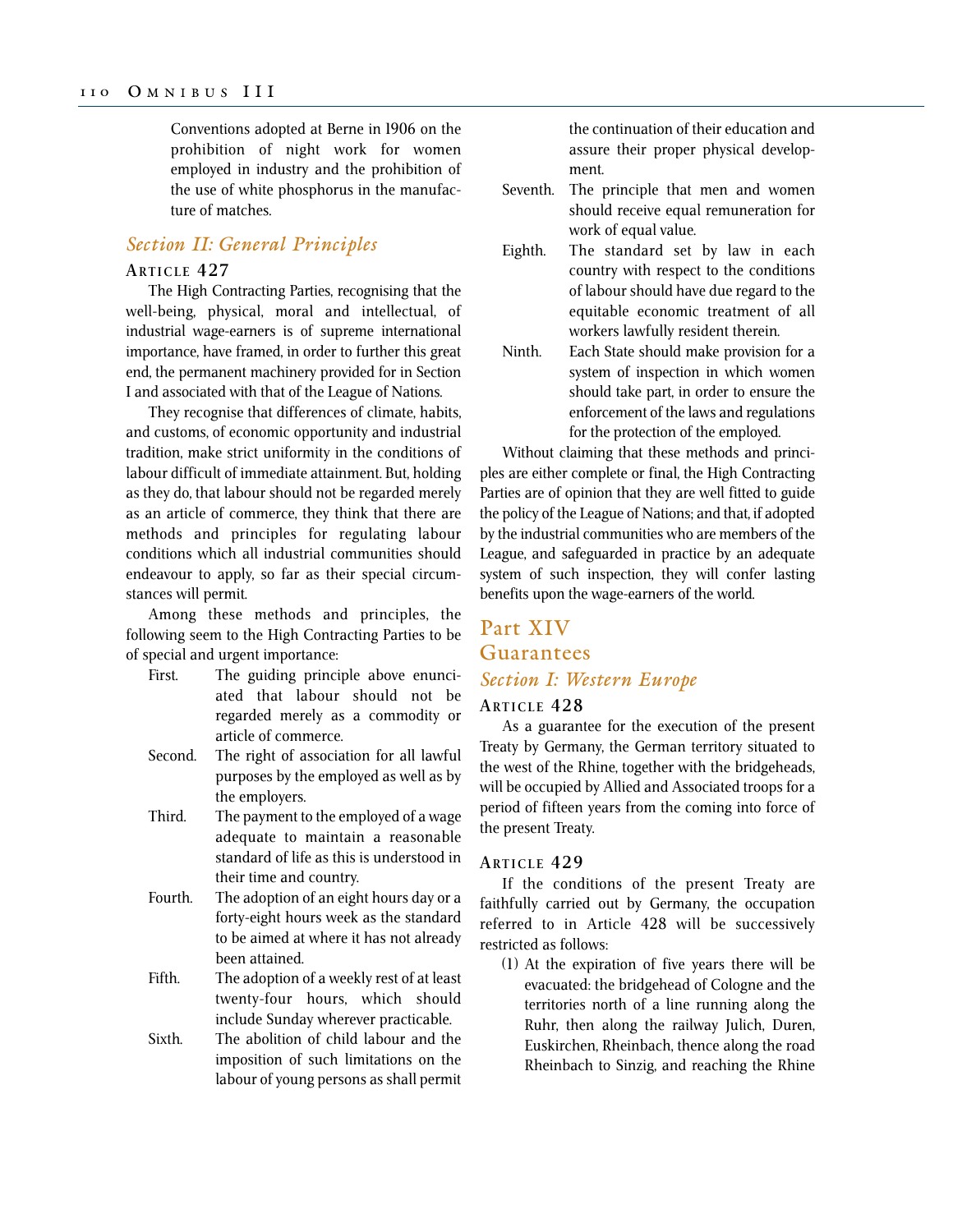at the confluence with the Ahr; the roads, railways and places mentioned above being excluded from the area evacuated.

- (2) At the expiration of ten years there will be evacuated: the bridgehead of Coblenz and the territories north of a line to be drawn from the intersection between the frontiers of Belgium, Germany and Holland, running about from 4 kilometres south of Aix-la-Chapelle, then to and following the crest of Forst Gemund, then east of the railway of the Urft valley, then along Blankenheim, Valdorf, Dreis, Ulmen to and following the Moselle from Bremm to Nehren, then passing by Kappel and Simmern, then following the ridge of the heights between Simmern and the Rhine and reaching this river at Bacharach; all the places valleys, roads and railways mentioned above being excluded from the area evacuated.
- (3) At the expiration of fifteen years there will be evacuated: the bridgehead of Mainz, the bridgehead of Kehl and the remainder of the German territory under occupation.

If at that date the guarantees against unprovoked aggression by Germany are not considered sufficient by the Allied and Associated Governments, the evacuation of the occupying troops may be delayed to the extent regarded as necessary for the purpose of obtaining the required guarantees.

#### **ARTICLE 430**

In case either during the occupation or after the expiration of the fifteen years referred to above the Reparation Commission finds that Germany refuses to observe the whole or part of her obligations under the present Treaty with regard to reparation, the whole or part of the areas specified in Article 429 will be reoccupied immediately by the Allied and Associated forces.

#### **ARTICLE 431**

If before the expiration of the period of fifteen years Germany complies with all the undertakings resulting from the present Treaty, the occupying forces will be withdrawn immediately.

# **ARTICLE 432**

All matters relating to the occupation and not

provided for by the present Treaty shall be regulated by subsequent agreements, which Germany hereby undertakes to observe.

# *Section II: Eastern Europe*

#### **ARTICLE 433**

As a guarantee for the execution of the provisions of the present Treaty, by which Germany accepts definitely the abrogation of the Brest-Litovsk Treaty, and of all treaties, conventions and agreements entered into by her with the Maximalist Government in Russia, and in order to ensure the restoration of peace and good government in the Baltic Provinces and Lithuania, all German troops at present in the said territories shall return to within the frontiers of Germany as soon as the Governments of the Principal Allied and Associated Powers shall think the moment suitable, having regard to the internal situation of these territories. These troops shall abstain from all requisitions and seizures and from any other coercive measures, with a view to obtaining supplies intended for Germany, and shall in no way interfere with such measures for national defence as may be adopted by the Provisional Governments of Esthonia, Latvia, and Lithuania.

No other German troops shall, pending the evacuation or after the evacuation is complete, be admitted to the said territories.

# Part XV Miscellaneous Provisions

# **ARTICLE 434**

Germany undertakes to recognise the full force of the Treaties of Peace and Additional Conventions which may be concluded by the Allied and Associated Powers with the Powers who fought on the side of Germany and to recognise whatever dispositions nay be made concerning the territories of the former Austro-Hungarian Monarchy, of the Kingdom of Bulgaria and of the Ottoman Empire, and to recognise the new States within their frontiers as there laid down.

#### **ARTICLE 435**

The High Contracting Parties, while they recognise the guarantees stipulated by the Treaties of 1815, and especially by the Act of November 20, l815, in favour of Switzerland, the said guarantees constituting international obligations for the maintenance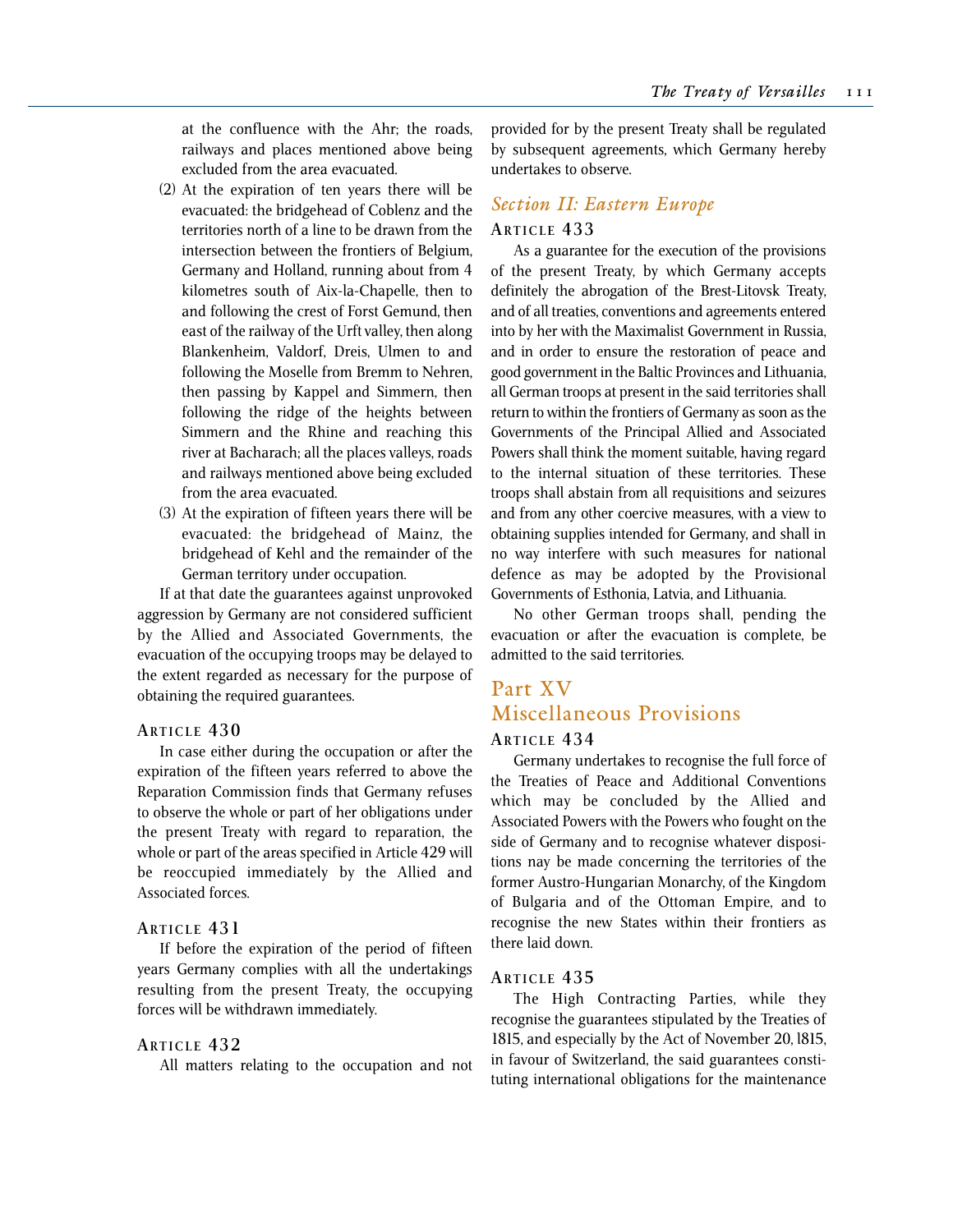of peace, declare nevertheless that the provisions of these treaties, conventions, declarations and other supplementary Acts concerning the neutralized zone of Savoy, as laid down in paragraph 1 of Article 92 of the Final Act of the Congress of Vienna and in paragraph 2 of Article 3 of the Treaty of Paris of November 20, 1815, are no longer consistent with present conditions. For this reason the High Contracting Parties take note of the agreement reached between the French Government and the Swiss Government for the abrogation of the stipulations relating to this zone which are and remain abrogated.

The High Contracting Parties also agree that the stipulations of the Treaties of 1815 and of the other supplementary Acts concerning the free zones of Upper Savoy and the Gex district are no longer consistent with present conditions, and that it is for France and Switzerland to come to an agreement together with a view to settling between themselves the status of these territories under such conditions as shall be considered suitable by both countries.

#### **A NNEX**

- I. The Swiss Federal Council has informed the French Government on May 5, 1919, that after examining the provisions of Article 435 in a like spirit of sincere friendship it has happily reached the conclusion that it was possible to acquiesce in it under the following conditions and reservations: (1) The neutralised zone of Haute-Savoie:
	- (a) It will be understood that as long as the Federal Chambers have not ratified the agreement come to between the two Governments concerning the abrogation of the stipulations in respect of the neutralised zone of Savoy, nothing will be definitively settled, on one side or the other, in regard to this subject.
	- (b) The assent given by the Swiss Government to the abrogation of the above mentioned stipulations presupposes, in conformity with the text adopted, the recognition of the guarantees formulated in favour of Switzerland by the Treaties of 1815 and particularly by the Declaration of November 20, 1815.
	- (c) The agreement between the Governments of France and Switzerland for the abroga-

tion of the above mentioned stipulations will only be considered as valid if the Treaty of Peace contains this Article in its present wording. In addition the Parties to the Treaty of Peace should endeavour to obtain the assent of the signatory Powers of the Treaties of 1815 and of the Declaration of November 20, 1815, which are not signatories of the present Treaty of Peace.

- (2) Free zone of Haute-Savoie and the district of Gex:
	- (a) The Federal Council makes the most express reservations to the interpretation to be given to the statement mentioned in the last paragraph of the above Article for insertion in the Treaty of Peace, which provides that ,,the stipulations of the Treaties of 1815 and other supplementary acts concerning the free zones of Haute-Savoie and the Gex district are no longer consistent with present conditions.,, The Federal Council would not wish that its acceptance of the above wording should lead to the conclusion that it would agree to the suppression of a system intended to give neighbouring territory the benefit of a special regime which is appropriate to the geographical and economical situation and which has been well tested.

In the opinion of the Federal Council the question is not the modification of the customs system of the zones as set up by the Treaties mentioned above, but only the regulation in a manner more appropriate to the economic conditions of the present day of the terms of the exchange of goods between the regions in question. The Federal Council has been led to make the preceding observations by the perusal of the draft Convention concerning the future constitution of the zones which was annexed to the note of April 26 from the French Government. While making the above reservations the Federal Council declares its readiness to examine in the most friendly spirit any proposals which the French Government may deem it convenient to make on the subject.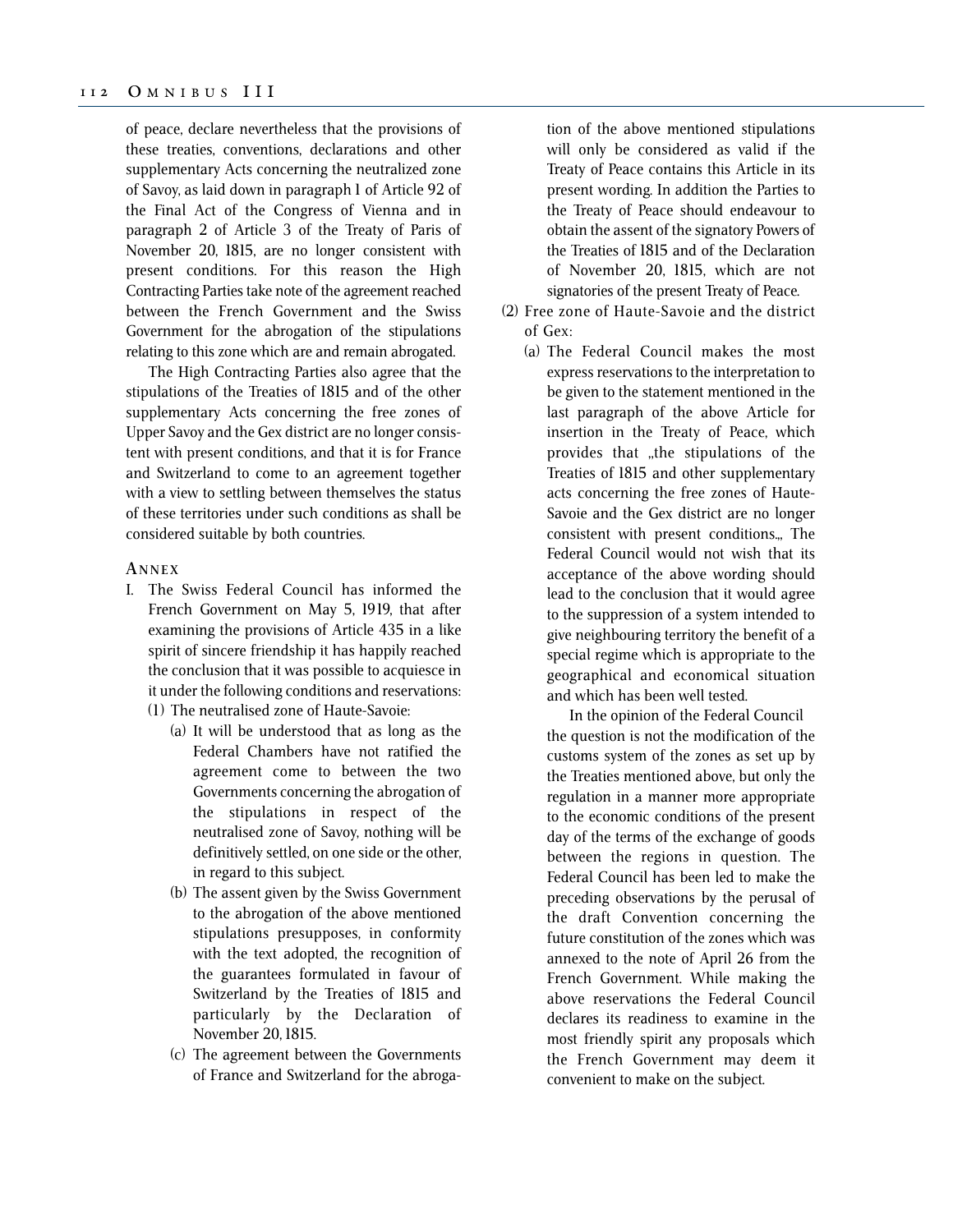- (b) It is conceded that the stipulations of the Treaties of 1815 and other supplementary acts relative to the free zones will remain in force until a new arrangement is come to between France and Switzerland to regulate matters in this territory.
- II. The French Government have addressed to the Swiss Government, on May 18, 1919, the following note in reply to the communication set out in the preceding paragraph:

In a note dated May 5 the Swiss Legation in Paris was good enough to inform the Government of the French Republic that the Federal Government adhered to the proposed Article to be inserted in the Treaty of Peace between the Allied and Associated Governments and Germany.

The French Government have taken note with much pleasure of the agreement thus reached, and, at their request, the proposed Article, which had been accepted by the Allied and Associated Governments, has been inserted under No. 435 in the Peace conditions presented to the German Plenipotentiaries.

The Swiss Government, in their note of May 5 on this subject, have expressed various views and reservations.

Concerning the observations relating to the free zones of Haute-Savoie and the Gex district, the French Government have the honour to observe that the provisions of the last paragraph of Article 435 are so clear that their purport cannot be misapprehended, especially where it implies that no other Power but France and Switzerland will in future be interested in that question.

The French Government, on their part, are anxious to protect the interests of the French territories concerned, and, with that object, having their special situation in view, they bear in mind the desirability of assuring them a suitable customs regime and determining, in a manner better suited to present conditions, the methods of exchanges between these territories and the adjacent Swiss territories, while taking into account the reciprocal interests of both regions.

It is understood that this must in no way prejudice the right of France to adjust her customs line in this region in conformity with her political frontier, as is done on the other portions of her territorial boundaries, and as was done by Switzerland long ago on her own boundaries in this region

The French Government are pleased to note on this subject in what a friendly disposition the Swiss Government take this opportunity of declaring their willingness to consider any French proposal dealing with the system to be substituted for the present regime of the said free zones, which the French Government intend to formulate in the same friendly spirit.

Moreover, the French Government have no doubt that the provisional maintenance of the regime of 1815 as to the free zones referred to in the above mentioned paragraph of the note from the Swiss Legation of May 5, whose object is to provide for the passage from the present regime to the conventional regime, will cause no delay whatsoever in the establishment of the new situation which has been found necessary by the two Governments. This remark applies also to the ratification by the Federal Chambers, dealt with in paragraph 1 (a), of the Swiss note of May 5, under the heading "Neutralised zone of Haute-Savoie."

# **ARTICLE 436**

The High Contracting Parties declare and place on record that they have taken note of the Treaty signed by the Government of the French Republic on July 17, 1918, with His Serene Highness the Prince of Monaco defining the relations between France and the Principality

# **ARTICLE 437**

The High Contracting Parties agree that, in the absence of a subsequent agreement to the contrary, the Chairman of any Commission established by the present Treaty shall in the event of an equality of votes be entitled to a second vote.

#### **ARTICLE 438**

The Allied and Associated Powers agree that where Christian religious missions were being maintained by German societies or persons in territory belonging to them, or of which the government is entrusted to them in accordance with the present Treaty, the property which these missions or missionary societies possessed, including that of